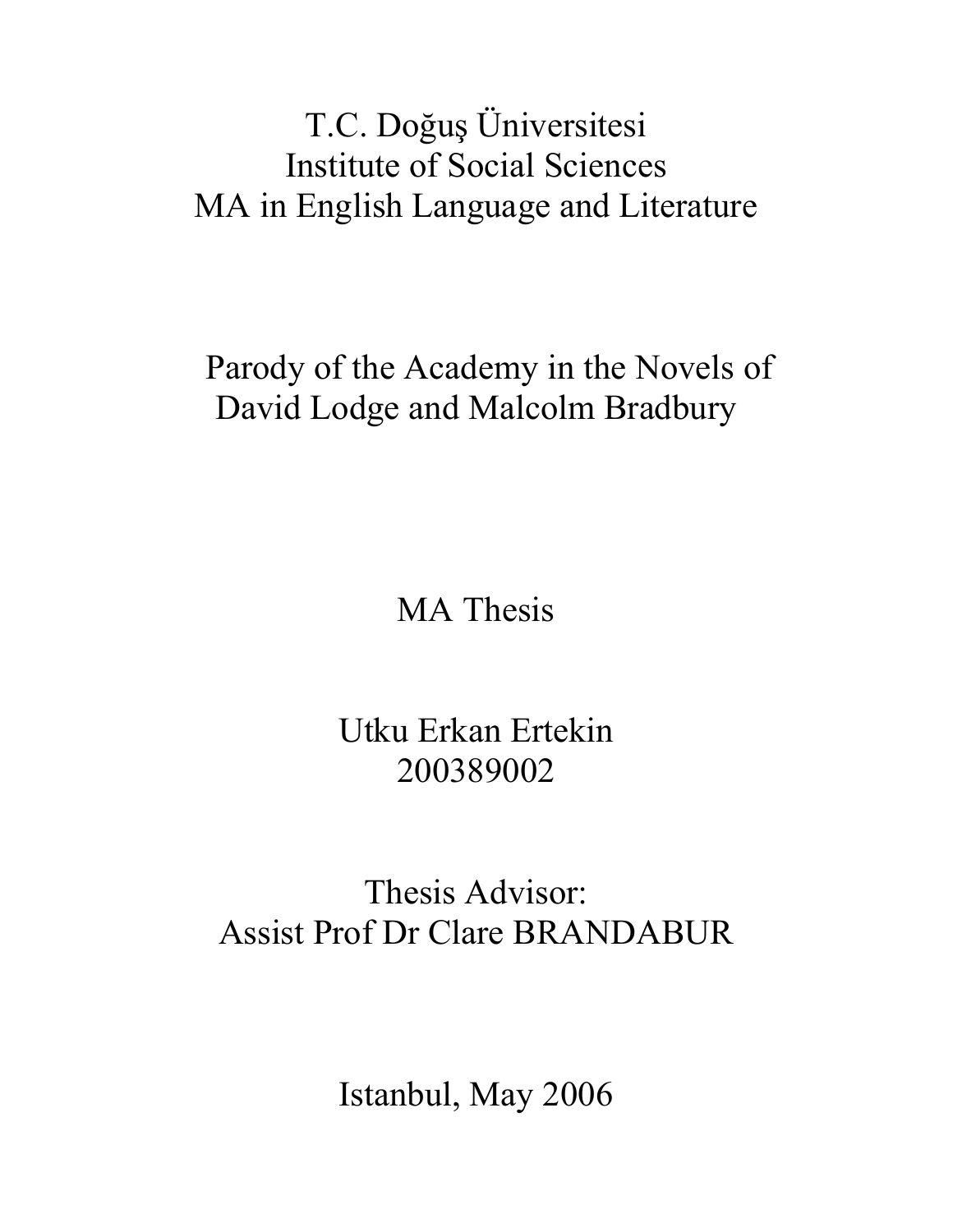## ABSTRACT

This thesis explores a comparison of two of the principal craftsmen of Modern British Fiction, David Lodge and Malcolm Bradbury, whose works, as well as their lives, are immensely interrelated and dialogic. My attention is devoted especially to the two authors' differing deployment of postmodernism and post-structuralist theory, as well as variants of more traditional devices such as parody, satire, and double imagery in a discourse aimed at criticizing the academy by being seriously funny. I also underline both authors' contribution into the academic novel with their representative works while keeping the development this sub-genre as a background to this study and analysing it according to the perceptions of Elaine Showalter in Faculty Towers: The Academic Novel and Its Discontents (2005).

This study takes into consideration four novels by David Lodge: (The Picturegoers (1960), The British Museum is Falling Down (1965), Changing Places (1975), and Small World (1984)) and three novels by Malcolm Bradbury namely Eating People is Wrong (1959), Stepping Westward (1965), The History Man (1975), and a novella titled Mensonge: My Strange Quest for Structuralism's Hidden Hero (1987). During the course of the study, I consult and refer to various literary criticisms written by both authors as well as other theories of the major critics of literary theory but my utmost attention is on Mikhail Bakhtin's conception of parody with means of having "dualistic characteristics" that is directly linked with his idea of "Carnival".

In my comparison of these two equally talented craftsmen, I concentrate on two main points. My first point is to analyse both authors' treatment of the academy through their imaginary characters that are mainly shaped as academics, who are pictured in an endless quest for recognition and power. My second point is an attempt to reply Amanda Craig's wondering in her review of David Lodge's Consciousness and the Novel (2002), " … why [David Lodge], unlike Bradbury, has not been knighted yet for his services to literature [for] he is the much better critic and novelist" (2).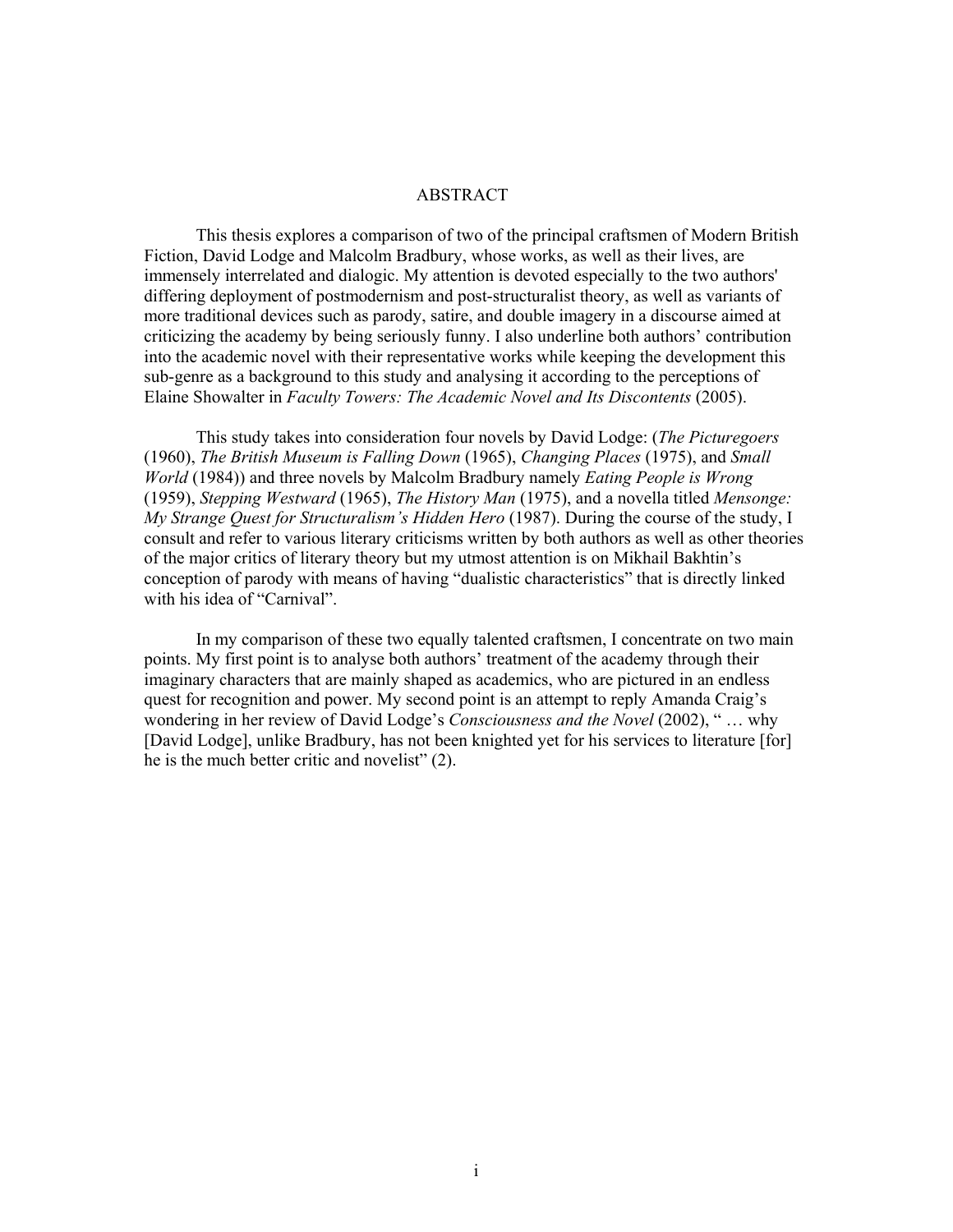## ÖZET

Bu tez, eserleri kadar yaşam hikayeleri de birbiriyle bağlantılı ve çoksesli/çok yönlü olan Modern İngiliz Romanının iki temel ustası David Lodge ile Malcolm Bradbury arasında bir kıyaslama incelemesidir. Çalışmadaki ana gözlemim, akademiyi komedi formlarıyla eleştirirken oldukça ciddi gözlemlerde bulunan bu iki yazarın, parodi, hiciv ve karşılaştırmalı ikili imgeler gibi çeşitli geleneksel edebiyat tekniklerinin yanı sıra post-modernizm ve yapısalcılık ötesi teorilerini de eserlerinde uygulamaları arasında kıyaslama yapmaktır. Aynı zamanda, bu çalışma Elaine Showalter'ın 2005 yılında kaleme aldığı Faculty Towers: The Academic Novel and Its Discontents (Fakülte Kuleleri: Akademik Roman ve Hoşnutsuzlukları) adlı çalışmasında analiz ettiği akademik roman tarzının gelişimini arka planda tutarak, David Lodge ve Malcolm Bradbury'nin eserlerinin, bu alt roman tarzına olan katkılarını irdeler.

Bu çalışmada David Lodge'un dört romanı: The Picturegoers (1960), The British Museum is Falling Down (1965), Changing Places (1975), ve Small World (1984) ile Malcolm Bradbury'nin üç romanı: Eating People is Wrong (1959), Stepping Westward (1965), The History Man (1975), ve Mensonge: My Strange Quest for Structuralism's Hidden Hero (1987) adlı kısa romanı göz önüne alınmıştır. Çalışmada her iki yazar tarafından kaleme alınan çeşitli edebiyat eleştirileri ile önde giden edebiyat eleştirmenleri ve eleştiri tekniklerine başvurulsa da, vurgulanan nokta Mikhail Bakhtin'in parodi algılamasındaki ikicilik karakteristikleri ile yine kendisine ait "karnaval" terimi arasındaki bağlantıdır.

Eşit derecede yetenekli olan bu iki ustanın karşılaştırılmasında iki ana noktayı göz önüne alıyorum. Birinci noktam, her iki yazarın akademiyi irdelerken kullandıkları ve genellikle akademisyen olarak nitelenen hayali karakterlerin güç ve prestij peşinde sonsuz koşuşturmalarını analiz etmek. İkinci noktam ise, Amanda Craig'in David Lodge'un Consciousness and the Novel (2002) adlı çalışmasına yazdığı inceleme metninde dile getirdiği "daha iyi bir yazar ve eleştirmen olmasına rağmen, edebiyata katkılarından ötürü neden halen David Lodge, Malcolm Bradbury gibi Sör ünvanına layık görülmemiştir" (2) sorusuna bir cevap bulabilmektir.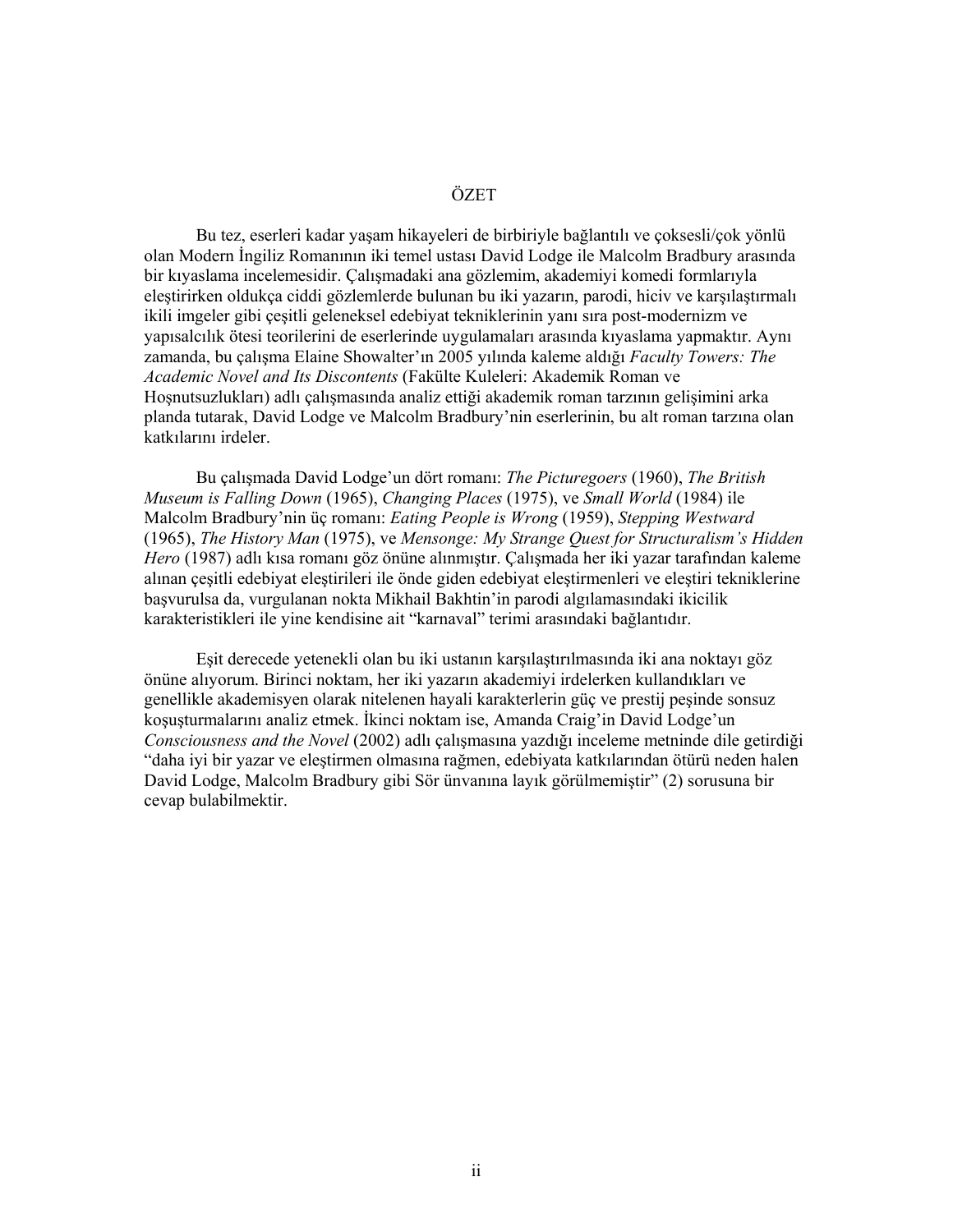## ACKNOWLEDGEMENTS

I am deeply grateful to my advisor Assist Prof Dr Clare Brandabur for her support during the entire process of this dissertation. She was the only person who trusted in me during my writing process and did her best to encourage me in my desperate hours. She was the driving force of this thesis and I would like to dedicate my study to her.

I would like to thank to Assist Prof Dr Gülşen Sayın Teker for her understanding and help, and to Assist Prof Dr Özlem Görey who kindly accepted to be a member of my examining jury and provided me with valuable information for the final editing process of my thesis.

I also would like to thank to Mr Ahmet Korman who supported me throughout my graduate studies at Doğuş University and literally saved my life by taking me out of dirt. I am grateful to his both material and immaterial support during the course of this study.

Lastly, I would like to thank to my mother and father for their unconditional love and their immense support and trust throughout my whole life.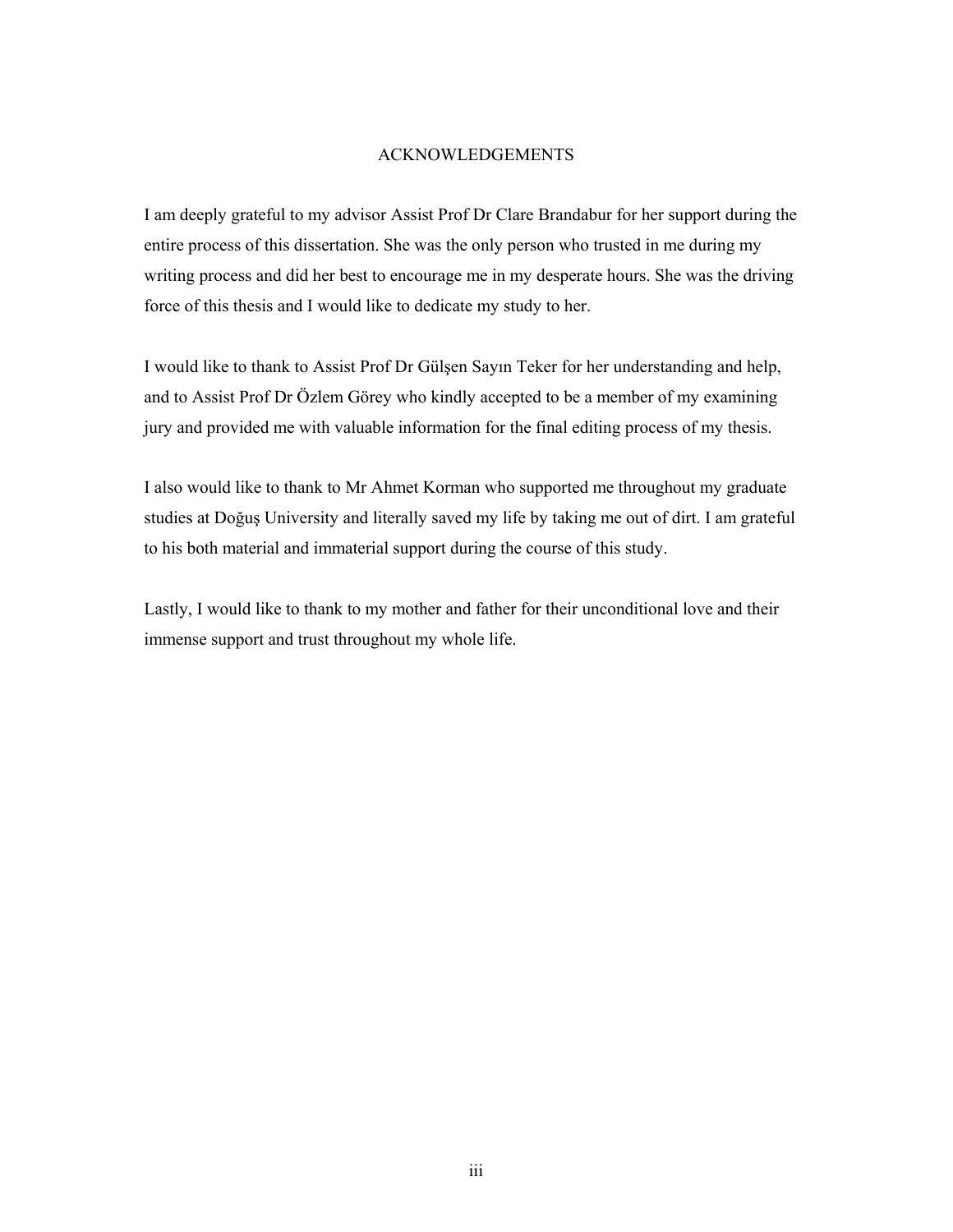## Table of Contents

|                                                                                                                 | Page |
|-----------------------------------------------------------------------------------------------------------------|------|
|                                                                                                                 |      |
| I. Chapter 1                                                                                                    |      |
| II. Chapter 2 – The Fifties:                                                                                    |      |
|                                                                                                                 |      |
| III. Chapter 3 - The Sixties:<br>The British Museum is Falling Down (1965) and Stepping Westward (1965)  39     |      |
|                                                                                                                 |      |
| IV. Chapter 4 – The Seventies:<br>Changing Places: A Tale of Two Campuses (1975) and The History Man (1975)  59 |      |
|                                                                                                                 |      |
| V. Chapter 5 – The Eighties:<br>Small World: An Academic Romance (1984) and Mensonge (1987)  86                 |      |
|                                                                                                                 |      |
|                                                                                                                 |      |
|                                                                                                                 |      |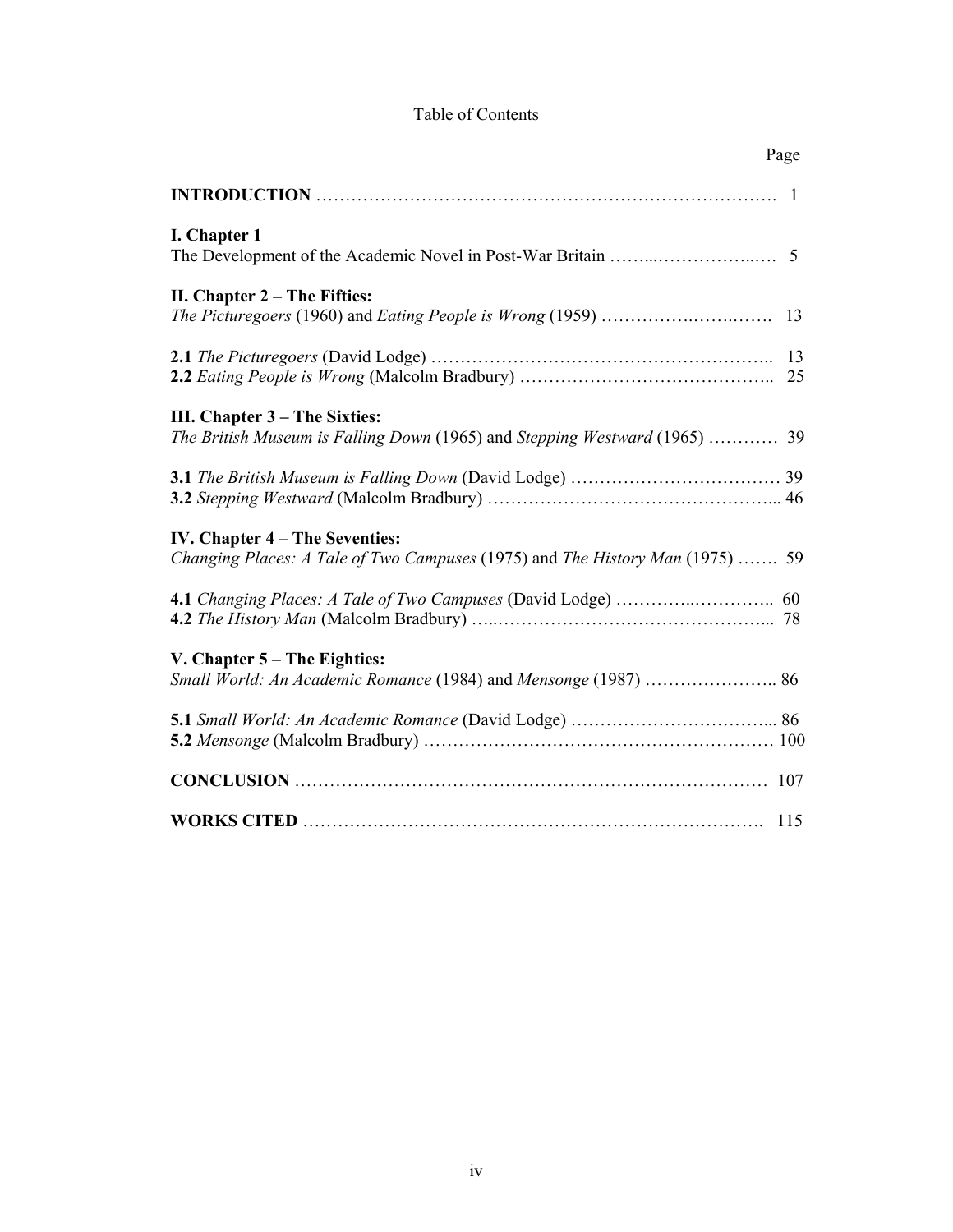## INTRODUCTION

I was led to an interest in the academic novel by Kingsley Amis' Lucky Jim (1954), a novel which influenced me sufficiently to motivate further analysis of the entire genre that will be discussed in this study. Further research on this genre revealed the names of David Lodge and Malcolm Bradbury who have contributed to the academic novel with several works of fiction. Further investigation on both authors/critics showed that not only are their novels linked in many ways, but so are their lives. Both craftsmen were interested in the distribution of power and prestige and the schemes to obtain them in closed systems, such as the academy. In the meantime, both authors/critics were not only unveiling the structures of academic issues and scholar's quest for power and prestige but also parodying these issues as well as satirizing the academics' endless quest for recognition. The academic debates between Professor Welch and Jim Dixon in *Lucky Jim* served as a basis for this study which focuses on the parody of the academy in the novels of David Lodge and Malcolm Bradbury.

The secondary material that I hoped would enhance this study proved very limited in number, and many sources that seemed promising were unsatisfactory because their critical analysis of the subject novels were unsuited to my purpose. Therefore, in my analysis of parody of the academy in the novels of Lodge and Bradbury, it was necessary to criticize and to analyze the subject novels with my own originality. This study is divided into five chapters and except for the first chapter (that will be on the development of academic novels in Britain) each will discuss the novels of Lodge and Bradbury in the four decades beginning with the fifties and ending with the eighties. The novels that I will analyze in this study are David Lodge's The Picturegoers (1960), The British Museum is Falling Down (1965), Changing Places (1975) and Small World (1984) and Malcolm Bradbury's Eating People is Wrong (1959), Stepping Westward (1965), The History Man (1975) and Mensonge: My Strange Quest for the Structuralism's Hidden Hero (1987). Although these novels are analyzed separately in terms of their deployment of academic parody, this study will also try to show the links between the novels of both craftsmen by pointing out the intertextuality between their novels as well as interrelations between their lives.

Before moving on to analyze the novels, it is necessary to discuss a few critical terms and theories that will be employed in this study. First of all, as the title suggests, this study will make use of parody, which in a sense can be interpreted as "awkward" since parody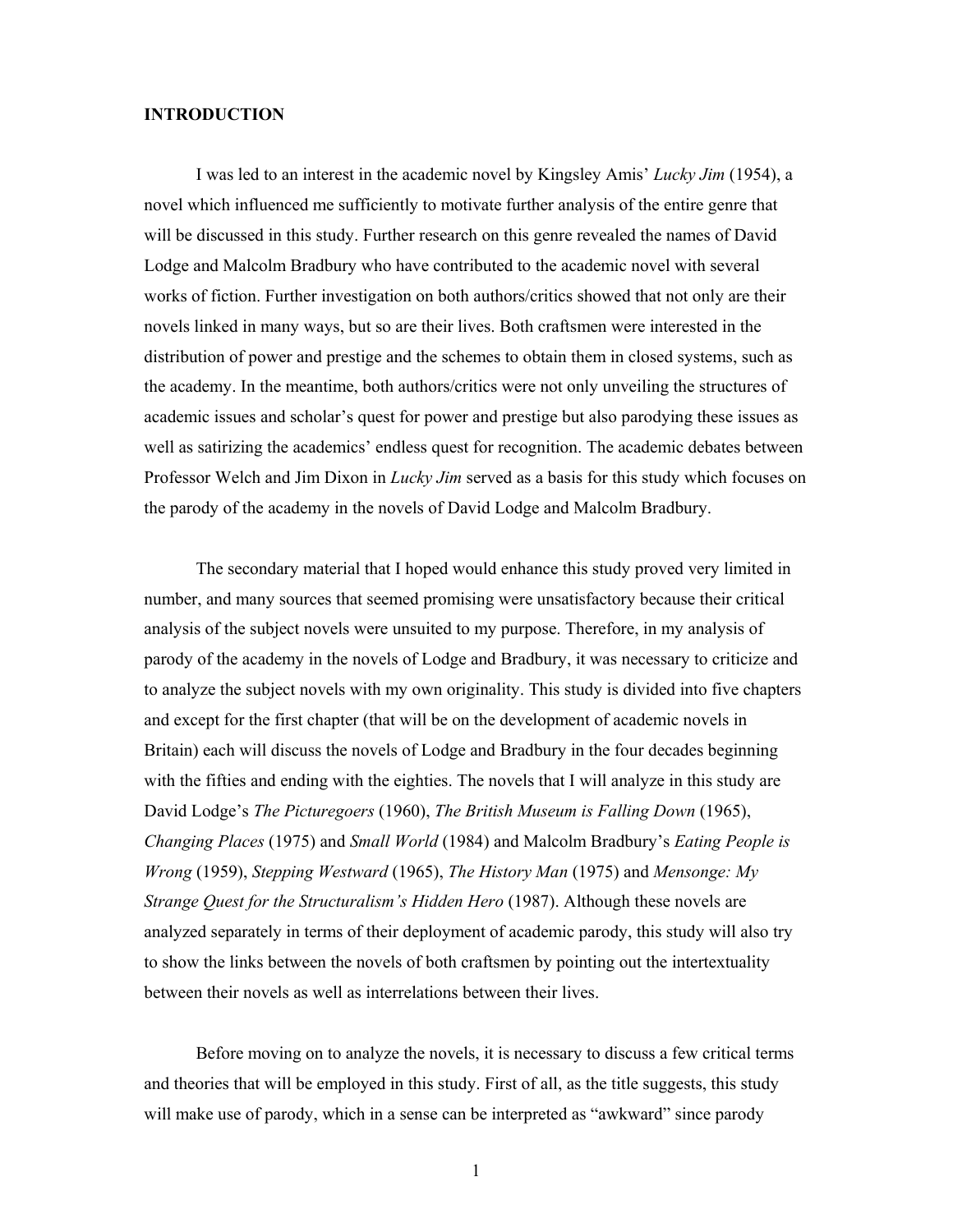usually applies to a relationship of one text with another. A few definitions of the term "parody" are required before the reason of my employment of the term in the title is finally stated. In her study titled Parody: Ancient, Modern, and Post-Modern (1993), Margaret A. Rose quotes the definition of term from Christopher Stone's Parody (1914) who says that "ridicule is society's most effective means of curing elasticity. It explodes the pompous, corrects the well-meaning eccentric, cools the fanatical, and prevents the incompetent from achieving success. Truth will prevail over it, falsehood will cower under it" (26) which, as Rose further indicates, is a widened description of "Sir Owen Seaman's view of the 'highest function' of parody as being its ability to criticize that which is false" (26). According to these terms, parody is used as a medium to mediate between two opposite poles regarding one of them is 'good' and the other is 'bad', which is always subject to ethical discussions.

In the meantime, Rose also quotes Mikhail Bakthin and his idea of 'carnival': "Carnival brings together, unifies, weds, and combines the sacred with the profane, the lofty with the low, the great with the insignificant, the wise with the stupid" (161). Then, it will not be wrong to suggest that two opposite poles – not necessarily two, they may be multiple – are gathered together in terms of carnival. Rose continues to quote Bakthin in the sense of carnival's "'dualistic' character" (161): "All the images of the carnival are dualistic; they unite within themselves both poles of change and crisis. … very characteristic for carnival thinking is paired images, chosen for their contrast or for their similarity" (161) and concludes her discussion with Bakthin's words: "Parodying is the creation of a decrowning double; it is that same 'world turned inside out'" (162). In this sense, the term "parody" can be freely discussed as a "decrowning" action regardless of any ethical questions involved about the person in power.

Furthermore, Julia Kristeva comes into play just as when Bakthin describes "carnivalistic discourse as breaking through the rules of censored speech" (Rose, 178). As Rose indicates, Kristeva "had taken a special interest in Bakthin's analysis of what she termed 'the intertextual'" (178) which Kristeva defines as "that every text builds itself up as a mosaic of quotations, and that every text is the absorption and transformation of another text" (178). Therefore, when a text is written, its originality is always subjected to the ones that precede it. In another sense, the term well applies to parody in an attempt to "decrown" many previously established texts. In addition, Rose connects Barthes' "The Death of the Author" with Kristeva's intertextuality with respect to parody as: "… a text is made of multiple writings,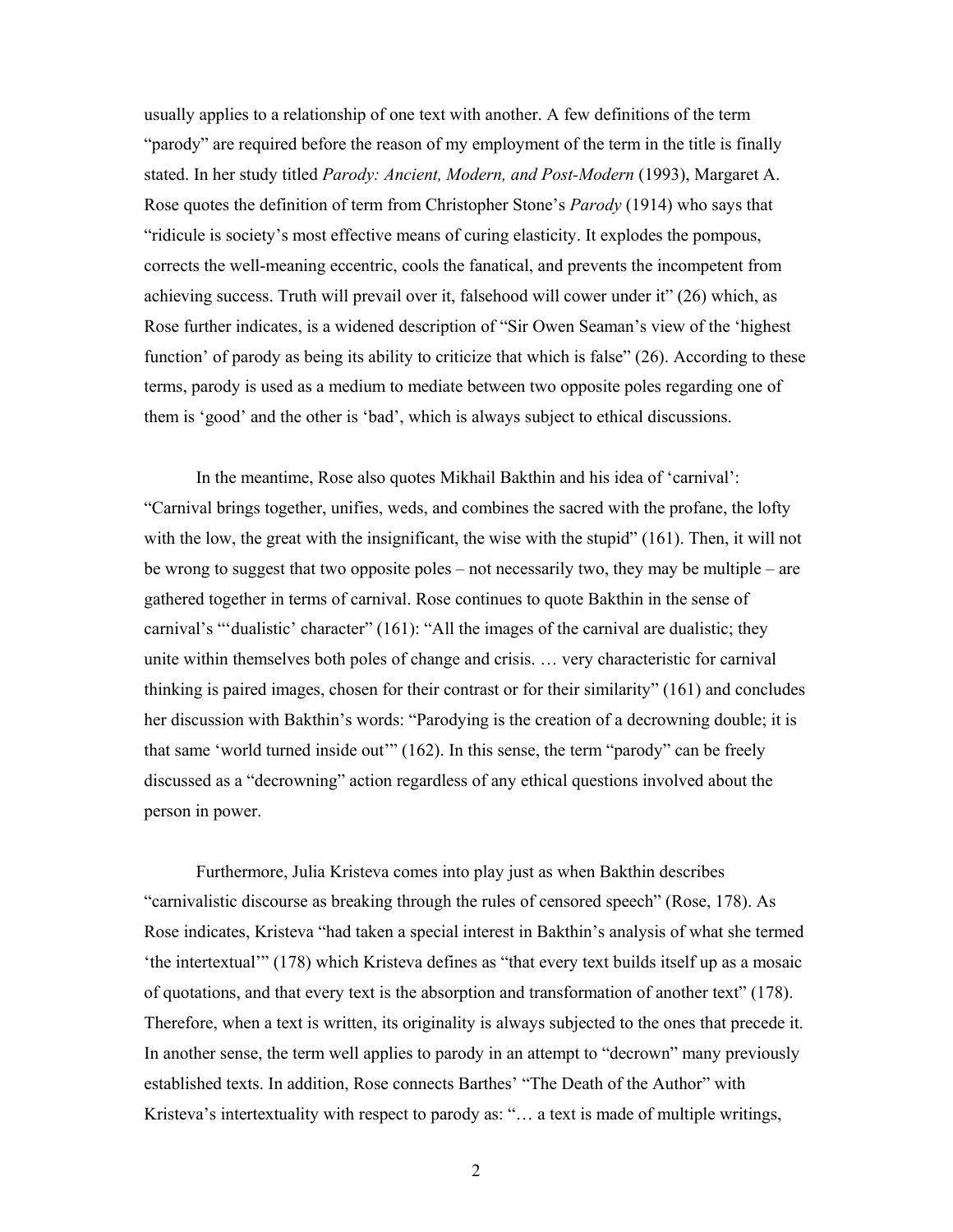drawn from many cultures and entering into mutual relations of dialogue, parody, contestation, but there is one place where this multiplicity is focused and that place is the reader, not, as was hitherto said, the Author'" (186). This Barthesian dictum is a very famous theory that invites readers into the play. After all, following Saussure, it is the reader, the addressee, who gathers the meaning regardless of the authority that sends the message. In this sense, the "decrowning" is more an issue for the readers than it is an issue for the original author who – viewed in Mensongian terms, I would say – is dead anyway.

On the other hand, Rose also quotes from Leslie Fielder's essay titled "Cross The Border – Close The Gap" in which Fielder discusses "high" and "low" cultures; and arts as well, noting that "the 'goodness' and 'badness' of art [is] quite separated from distinctions between 'high' and 'low' with their concealed class bias" (214). Rose further adds, "Fielder, however, had also spoken of the destructiveness of parody might be put to use in closing the gap between the high and the low – the elite and the popular – by bringing the high low" (214). It is another "decrowning" act that parody, in Fielder's terms, wishes to employ itself on "high culture" and "popular culture" to mediate between them.

Finally, I would like to indicate Foucault's lecture on "The Discourse on Language", at the College de France on December 2, 1970, which will conclude this theoretical discussion. In this lecture, Foucault affirms that, "in every society the production of discourse is at once controlled, selected, organized and redistributed according to a certain number of procedures, whose role is to avert its powers and its dangers" (216). This is the very idea that I wish to apply to the academy in general. In the course of his lecture, Foucault also identifies the term "fellowship of discourse", "whose function is to preserve or to reproduce discourse, but in order that it should circulate within a closed community, according to strict regulations, without those in possession being dispossessed by this very distribution" (225), and further indicates that "[e]very educational system is a political means of maintaining or of modifying the appropriation of discourse, with the knowledge and the powers it carries with it" (227). Likewise, the academy, and more precisely, the Head that is in power, has its own "strict regulations" and "means of maintaining" it, which could easily be revised or manipulated in time and space but would always maintain its original meaning as an ultimate "text" to claim its discourse. In the same lecture, Foucault analyses another term, "discontinuity" remarking that "the existence of systems of rare-faction does not imply that, over and beyond them lie great vistas of limitless discourse, continuous and silent, repressed and driven back by them,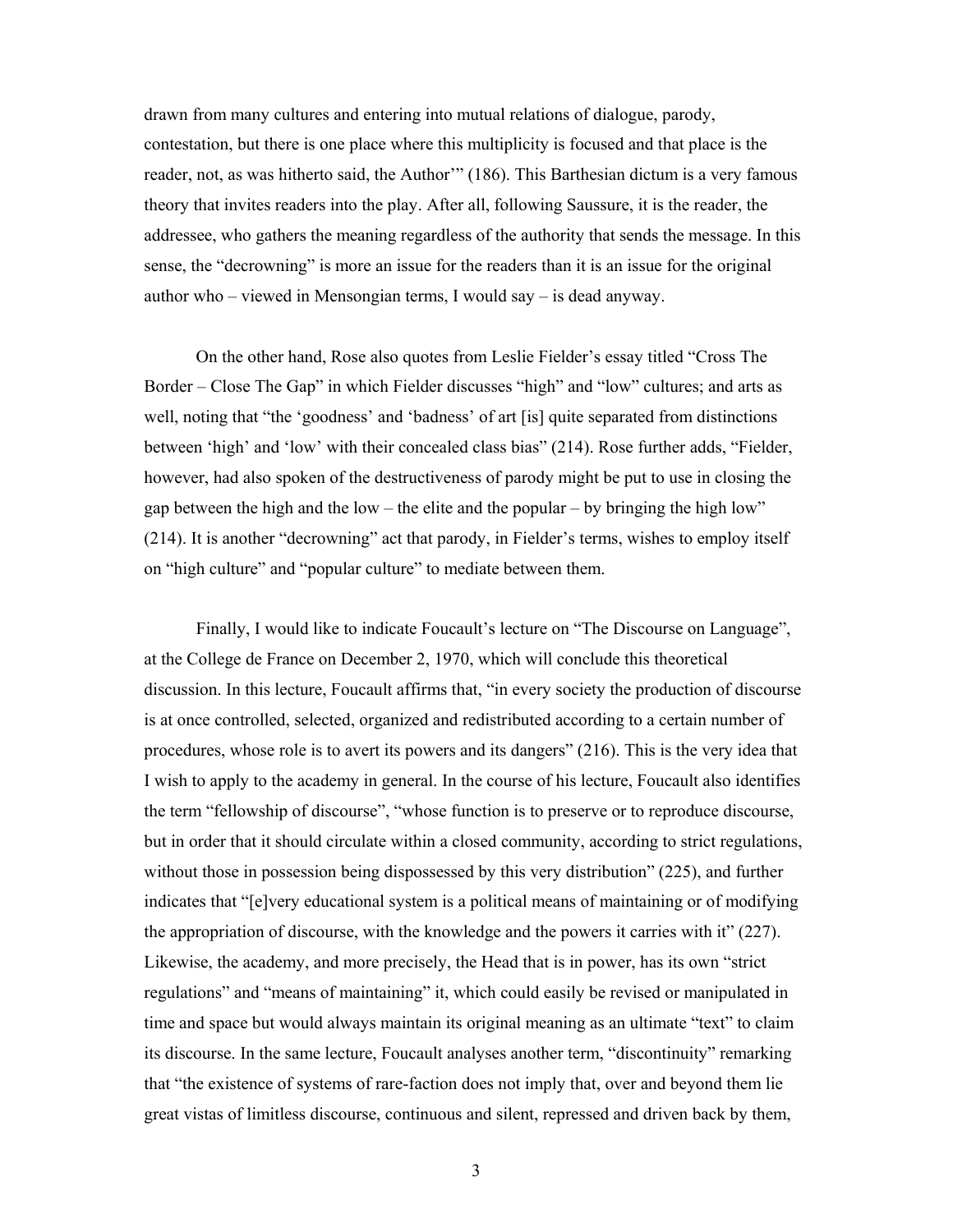making it our task to abolish them and at last to restore it to speech" (229). It is this kind of discontinuity that I wish to employ in the present study of the parody of the academy in the novels of David Lodge and Malcolm Bradbury.

In short, to get back from here to the starting point, I will employ the discourse of the academy and the "fellowship of discourse" in Foucault's terms, as my ultimate text whereas I will deal with the novels of Lodge and Bradbury in terms of "discontinuity" that is related specifically to this ultimate text; but can also be applied to another "closed community". I propose to apply it to the only non-academic novel that I wish to discuss in my study, namely David Lodge's *The Picturegoers*, but which, in a sense, will slide into my whole discussion eventfully.

In the meantime, Bakthin's idea of the carnival will be another driving force of my study. Having much in common with the previously discussed ideas on parody, in his critical study called The Dialogic Novels of Malcolm Bradbury and David Lodge (1989), Robert A. Morace identifies Bakthin's carnivalesque with "dialogue [that] involves a play of voices, no one of which emerges as final or superior; the play is serious, however, for its goal is a truth which, although elusive, even unattainable, does exist" (Preface xvi). As in the course of my novel analyses, this idea will be much clearer with both authors' employment of "openendings" and their discussion of multiple plots with multiple characters with a further employment of Bakthin's "heteroglossia" enabling them to deploy an unidentifiable narrative authority to make things happen. As Morace further suggests, "[i]n the dialogic novel, not even the narrator/author enjoys privileged status; he too takes part in the dialogic interplay, the ultimately open-ended give and take of voices and views" (xvi) and further adds, "Freed of monologic, or univocal, meaning, the dialogic novel inevitably leads to the extreme of deconstructionists intertextuality (Julia Kristeva's synonym for Bakthin's dialogism)" (xvii), as previously discussed.

To sum up, this study will follow the development two postwar authors from the traditional realistic treatment of the novel through the postmodern era of the 1980s in the genre of the academic novel.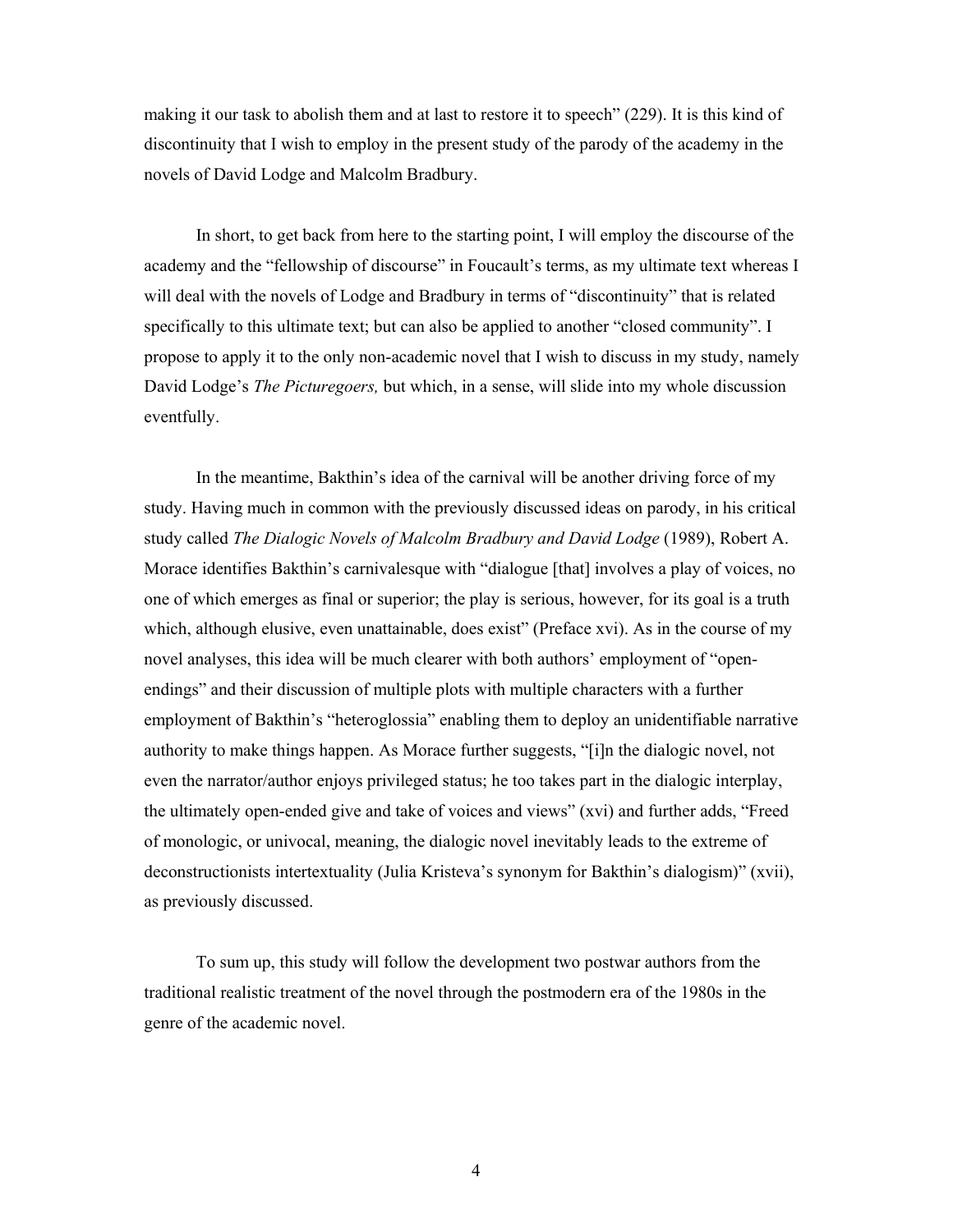#### I. Chapter 1 – The Development of the Academic Novel in Post-War Britain

Today, it seems, there is an acknowledged genre of the university novel, and I am assumed to have contributed to it. In some ways the term annoys; whether Joseph Conrad relished being called an author of "sea-stories" I cannot recall, but few of us, who are instinctively popular or market writers like to have our novels labelled by their settings. (Bradbury, No Not Bloomsbury, 330)

In an attempt to find out the origins of the academic novel, it would be hard and useless to list all the novels in English literature that are set at universities or somewhat linked with universities throughout their plots. Instead, I will only point of the most important precursors that have influenced the authors whose works will be discussed in this study. As Elaine Showalter observes in her recent *Faculty Towers* (2005), the nineteenth century novel that provides a model for 1950s authors of the academic novel is Anthony Trollope's Barchester Towers (1857). This novel is the second book of Trollope's *The Chronicles of Barsetshire* series which consists of six novels set in the imaginary cathedral city of Barchester in the Victorian period. The very first lines of the novel, "In the latter days of July in the year 185-, a most important question was for ten days hourly asked in the cathedral city of Barchester, and answered every hour in various ways – Who was to be the new Bishop?" (1) clearly indicates that a competition for power is taking place in the cathedral's closed clerical academic system. While satirizing this quest for power, Trollope analyses human reason and comments on the human condition.

Almost a century after the publication of *Barchester Towers*, English author and physicist Charles Percy Snow dealt with the same theme in his own eleven interrelated novels in the form of series known as Strangers and Brothers analyzing the life and career of his character Lewis Eliot from his adolescence up to his retirement. Published in 1951, The Masters is considered to be the first academic novel ever published in Britain. Following the fashion, which Trollope used in *Barchester Towers*, C.P. Snow discusses the competition for power in a Cambridge college, where thirteen academics try their best to replace the dying Dean. On the other hand, the election that is held in the novel finally turns into a rivalry between humanities and scientific studies in which traditional values are described as humanities and liberal values are represented by scientific research. The Masters portrays the academics, serious and calm, the products of a traditional education system; but a few liberal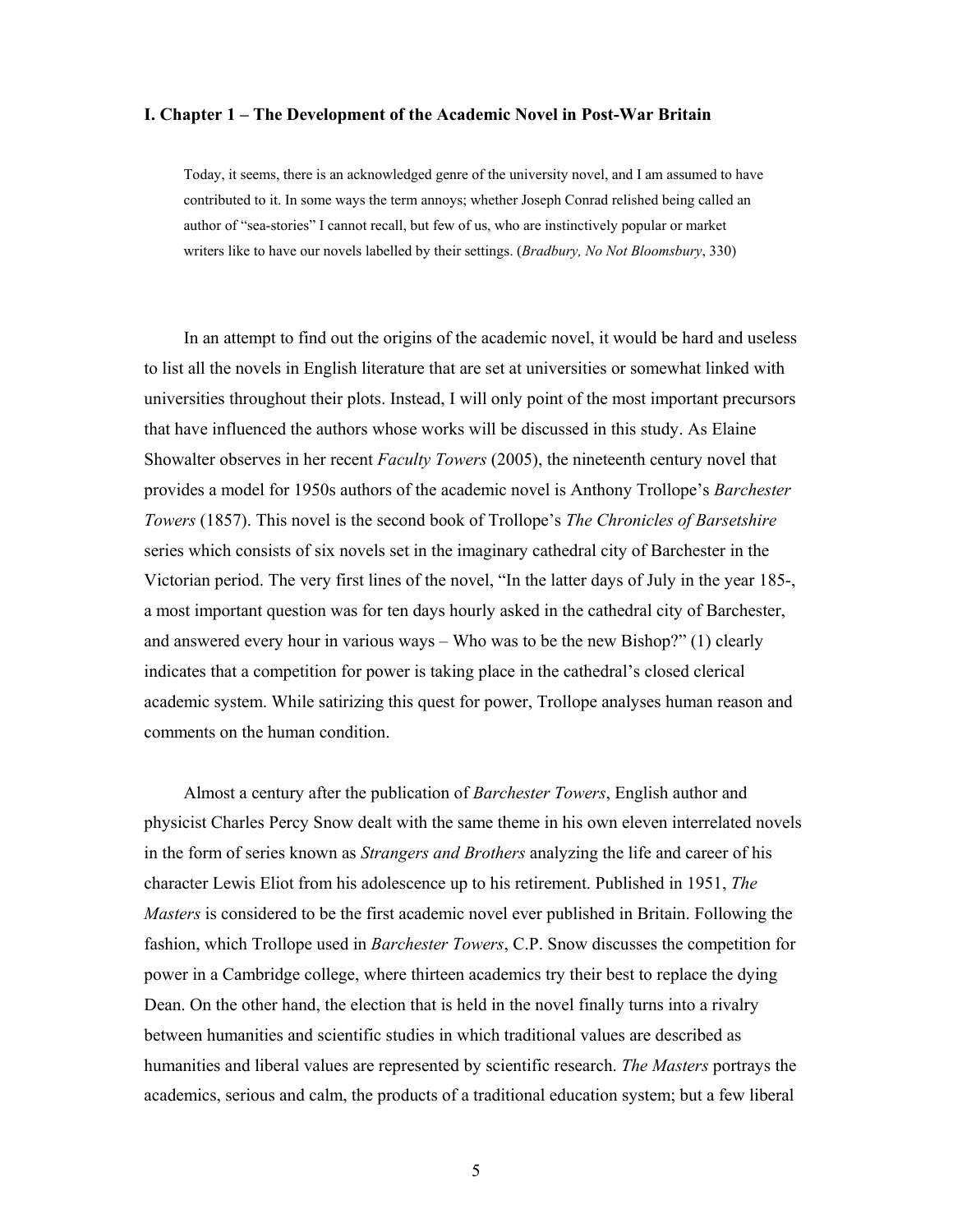minded professors are present within the election to suggest, support and even to get elected to promote their revolutionary ideas about the system. Elaine Showalter says, "C. P. Snow was among the first to show the deadly serious and highly worldly machinations of university politics and their relation to the political machinations outside in an ugly dark decade" (16).

At this stage, it is worth pointing out that Snow always treated Trollope as his master and wrote a book about him in which it is said that Snow was "admired chiefly for his ability to see his characters from the inside and the outside" (Showalter 16). In Faculty Towers, Elaine Showalter further states,

In his own analysis of academic politics, Snow follows Trollope in his efforts to understand what motivates even the most crotchety or vain among the fellows, and although he has none of Trollope's humor, his detailed, sensitive portraits of the way these men function as scholars, as members of an academic community, as political animals, and as vulnerable human beings still stands as the best portrait of the academic type. (16)

Both authors were interested in power and its application in various institutes so it was almost impossible for them to avoid dealing with politics in their real lives. Trollope's election campaign as a Liberal was unsuccessful but Snow served as a private secretary in the Ministry of Technology under Prime Minister Harold Wilson. Although Snow left the parliament in 1966, he was always in the public eye. In a review of C.P. Snow, George Watson says, "He had always wanted to be where the power was, and adored meeting important people. … Life was a power-game, and more than a game. Life was about excelling" (1).

More than analyzing human behaviour in their quests for power and recognition throughout his Strangers and Brothers series, C.P. Snow also manages to show a new path to the post-war British authors of the 50s. William Cooper, who acknowledges Snow as his "comrade-in-arms", discusses this progression:

We meant to write a different kind of novel from that of the Thirties and we saw the Thirties Novel, the Experimental Novel, had to be brushed out of the way before we could get a proper hearing. Putting it simply, to start with: the Experimental Novel was about Man-Alone; we meant to write novels about Man-in-Society as well. (Please note the 'as well'; it's important. We have no qualms about incorporating any useful discoveries that had been made in the course of Experimental Writing; we simply refused to restrict ourselves to them.) (quoted in Bradbury, No, Not Bloomsbury 173)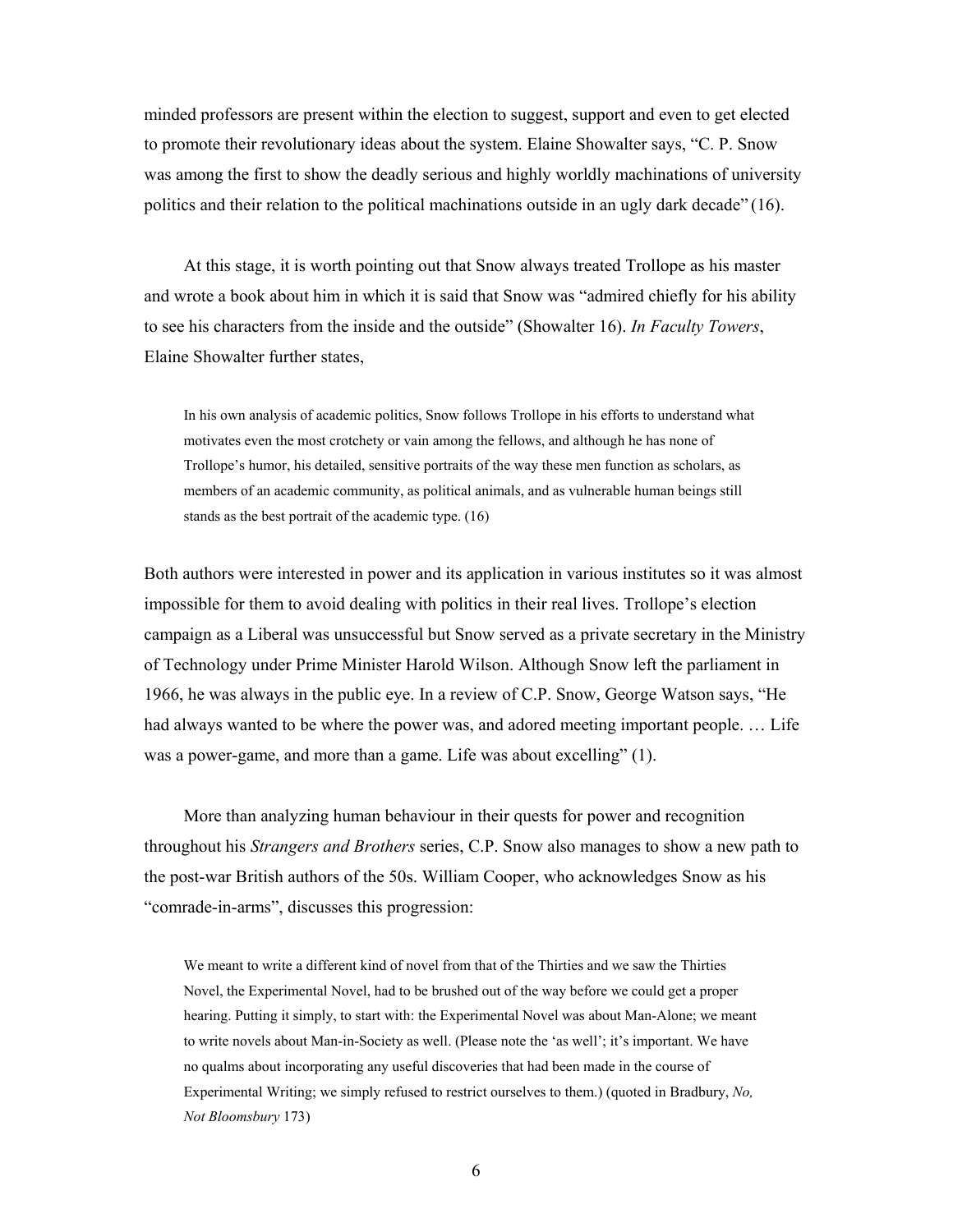The term "Man-in Society" clearly identifies Snow's Strangers and Brothers series, which has more in common with Victorian Novel than with Modernism. Malcolm Bradbury states that "Strangers and Brothers is told like a Victorian novel and written in much the spirit of a Wellsian one," (No, Not Bloomsbury 178) and furthermore, believes that both Snow and Cooper provide the missing link between "experiment" and "realism", the "moderns" and the "contemporaries":

The novel, Snow, Cooper and others suggested, should not be an aesthetic distillation of experience, but of experience as it was known and felt, experience as a given. It arose not from the intense speculation of an artist working solely in fiction's special universe, but the sharing of the extant world with others through the medium of fiction's local powers of attention. (No, Not Bloomsbury, 188)

Randall Stevenson further analyses this link in his book The Last of England? published as the twelfth volume of The Oxford English Literary Series:

 Many novelists emerging in the 1950s turned away from modernism as firmly as Movement poets did at that time. Interests in class and society – even the serial method of publication – resumed much of the manner of Victorian fiction in novel-sequences by Snow and Powell. Concern with social change likewise encouraged other writers in the late 1950s and early 1960s to return, if not directly to the manner of Victorian fiction, at any rate to the example of early twentieth-century authors modernism had rejected. (405)

In short, the post-war authors of 1950s manage to combine Modernism's experience with Victorian realism in order to analyze both their characters' feelings inside and their interactions with the society outside.

In America, the sub-genre of academic novel mainly began with Mary McCarthy's The Groves of Academe (1952). The novel is set at a small campus called Jocelyn and tells the story of a professor's struggle with the aspects of academic life. The temporary professor, Henry Mulcahy, loses his post at the university and spreads a rumour, telling a lie that he is fired because he once was a member of the Communist Party. He wants to accuse the university of a witch-hunt in order to question the academy's liberal values, a plot that was recent history in America during the MacCarthy period. As a reply to *The Groves of Academe*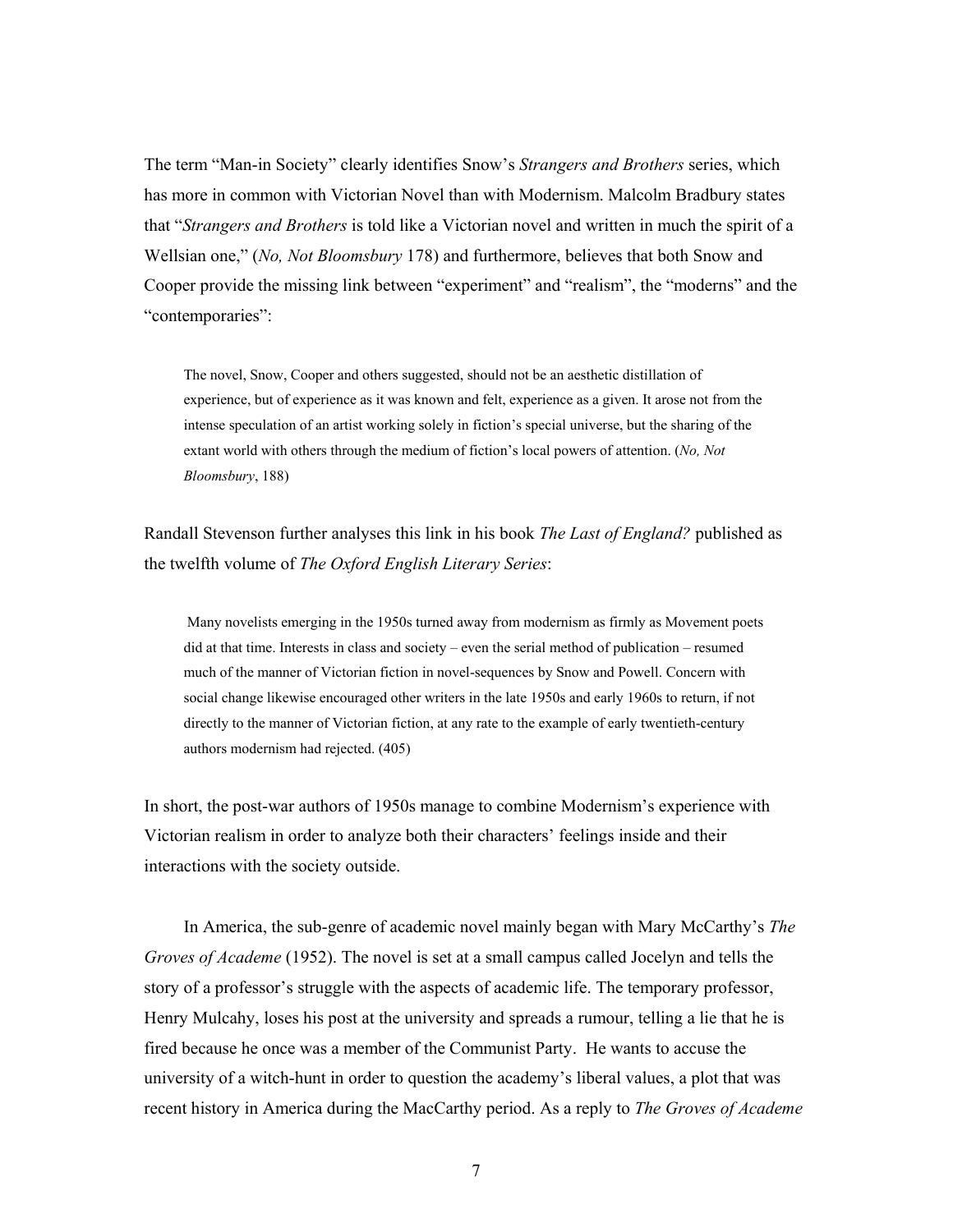and mainly as a reply to its author, Randall Jarrell writes Pictures from an Institution (1954). Gertrude Johnson, the new visiting writer employed as creative writing instructor at the allgirls college of Benton, decides to write her experiences at the college, which, at the end, turns out to be satire about the institution and the academy in general. In the meantime, Gertrude's employment at Benton overlaps the tenure of a poet, which provides another great satire within the novel. Charles Knight reveals this hidden strategy of Jarrell in the novel:

[Gertrude's] stay overlaps with that of a poet, who is leaving the college in part because of his impatience with its limiting pedagogy. The novel [Jarrell] writes about the satiric novelist is presumably the novel we are reading. Jarrell's position as poet at Sarah Lawrence College overlapped with Mary McCarthy's stint as visiting writer, and the novel seems a fictional description of McCarthy's composition of The Groves of Academe. ("Satire and The Academic Novel (1950)" 3)

In his review of Elaine Showalter's book Faculty Towers, The Academic Novels and its Discontents (called "Civilization and Its Malcontents, or Why Are Academics So Unhappy?"), Joseph Epstein discusses this strategy of Jarrell, observing that, "The most menacing character in Jarrell's novel, Gertrude Johnson, is based on Mary McCarthy … of whom Jarrell has one of his characters remark: 'She may be a mediocre novelist but you've got to admit that she's a wonderful liar'" (2). While satirizing the academy, Jarrell wonderfully succeeds in satirizing a former colleague of his and even avenges the frustration of his post at Sarah Lawrence College.

Upon these first examples of academic novel in the United States, Malcolm Bradbury comments,

Hence the genre appropriately had its match in the United States, where the theme of the "new liberalism" sounded through fiction. The intellectual and moral crisis of liberalism and progressivism thus sounds firmly through the two great American examples from the time, Mary McCarthy's Groves of Academe (1952), a very sharp novel about a progressive institution exploited by a member of faculty who projects his tenure by pretending to be a communist, and Randall Jarrell's Pictures from an Institution (1954), which adds a new level of irony by in fact being a comment on Mary McCarthy writing her book. Thus is genre born. Both are indeed the sharpest of satires, on the innocence of the new liberalism, and they explore amongst other things the relation between the writer or general intellectual and the intellectual institution which now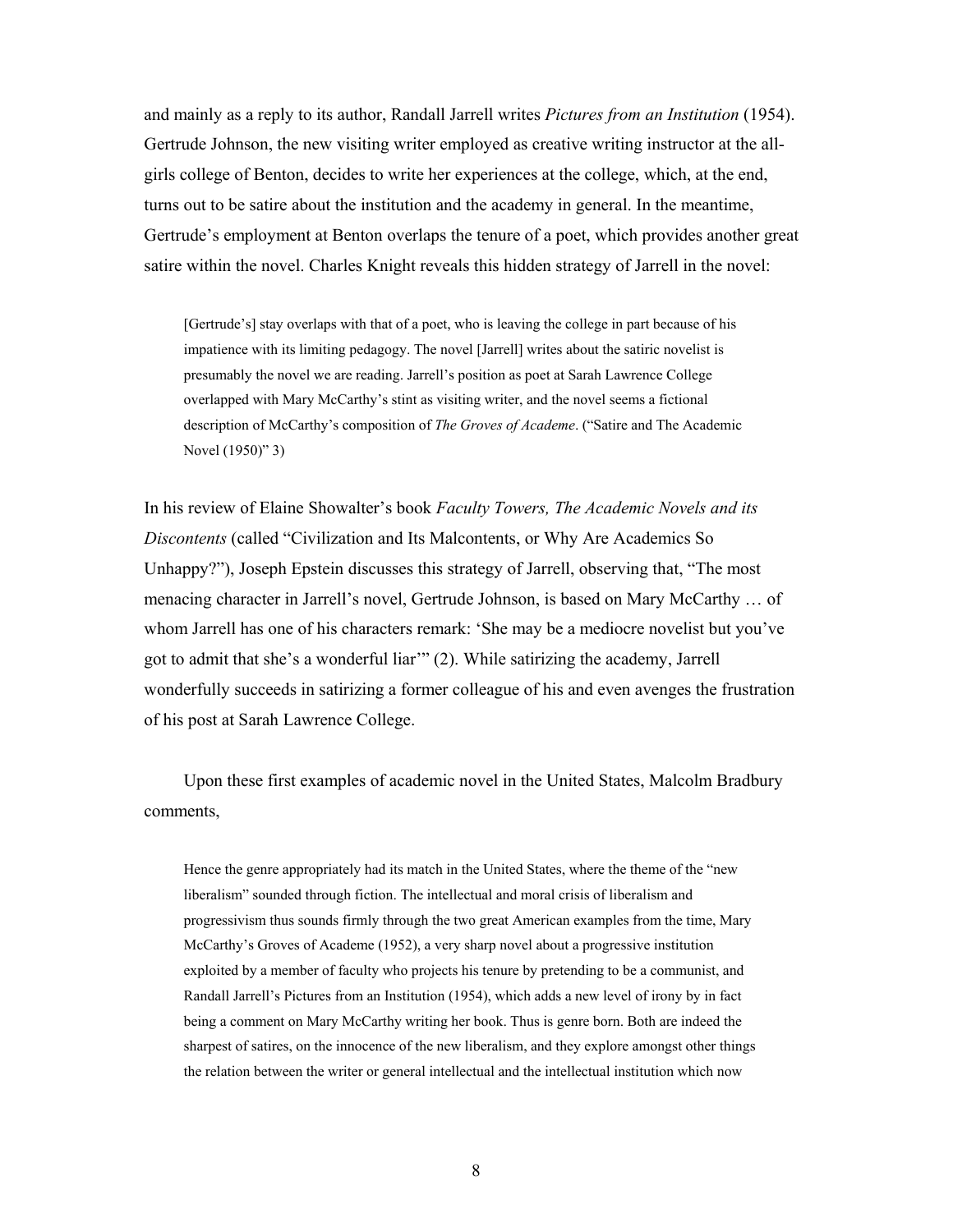served as a new artistic milieu in the age of a fading avant garde and an incorporated intelligentsia, the campus itself. (No, Not Bloomsbury 332)

The term "new liberalism" that Bradbury chooses to call these works is important for he believes fiction in general does enter a progressive period in 1950s which liberates the author by putting the action back into the scene in order to develop the character within the society and its related setting.

Turning back to Britain, the year 1954 is an unforgettable one for the development of Campus Novels. In January 1954, Kingsley Amis' Lucky Jim, undeniably the best Campus Novel ever written up to this date and possibly for a long time hereafter, gets published. It is the original, one of a kind, the funniest and the wittiest academic satire ever. The novel tells the story of Jim Dixon, a temporary lecturer of history at a provincial redbrick university, who tries to maintain his post in the academy by playing the game with the academy's rules. He certainly feels he does not belong to the university but on the other hand he does not try to leave the academy either. Written by such an insight, *Lucky Jim* is full of paradoxes between Jim Dixon's thoughts and actions, which David Lodge analyses thus:

The main source of comedy in the novel is therefore the contrast between Jim's outer world and his inner world. While he tries – not very successfully – to show the outer world the image of an industrious, respectable well-mannered young man, his mind seethes with caustic sarcasm directed against himself and others, with fantasies of violence done to enemies, of triumph for himself. (Language of Fiction 267)

In his book on David Lodge titled David Lodge (1995), Bernard Bergonzi cannot keep himself from saying a few words about *Lucky Jim*, which is one of the main influences on David Lodge:

It was a wonderfully comic work, but it had its serious implications, and it brought into public consciousness a new setting – a minor English provincial university – and a new kind of hero, the iconoclastic young man with good academic qualifications but a marked lack of sympathy for the traditional claims and attitudes of high culture. (14)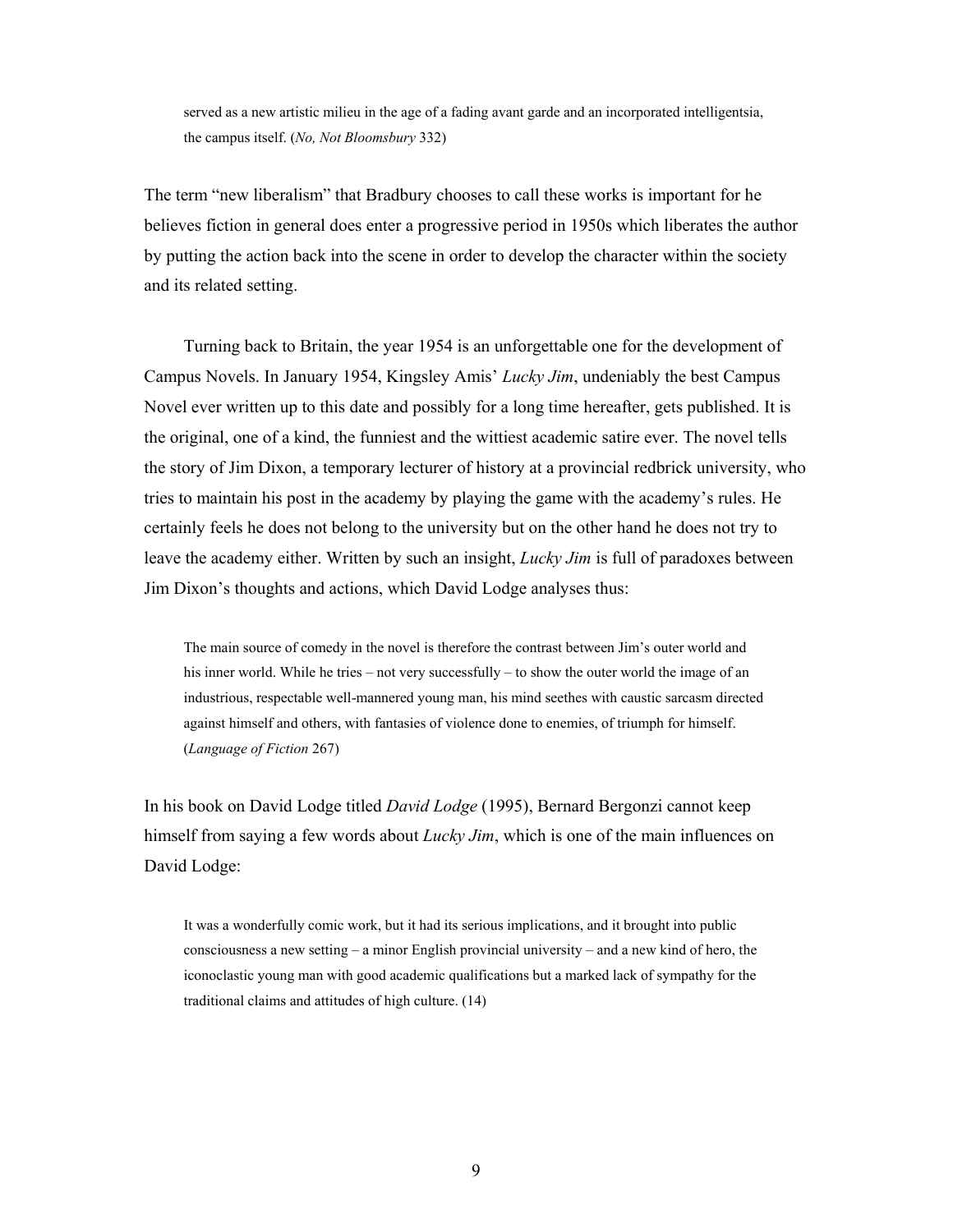In Faculty Towers, Elaine Showalter, who stresses the importance of the novel in the development of the academic novel, combines both Malcolm Bradbury's and David Lodge's opinions on Lucky Jim showing the influence of the novel on both authors:

The '50s also produced the funniest academic satire of the century, Kingsley Amis' Lucky Jim, set in a provincial redbrick university. The book portrays professors as stuffy, ridiculous phoneys, whose confidence is complacency and whose self-importance is matched only by their significance. In the Modern British Novel, Malcolm Bradbury describes Lucky Jim as "the exemplary fifties novel. The story of Jim Dixon, the young history lecturer in a provincial university who is inwardly and comically at odds with the Bloomsburified academic, artistic and social culture of his elders, captured a powerful contemporary mood." David Lodge who read Lucky Jim in 1955 "with exquisite pleasure" when he finished his degree at University College, London, and who was "deeply indebted" to its example, recalls that "to many young people who grew up in the post-war period, and benefited from the 1944 Education Act, it seemed that the old pre-war upper classes still maintained their privileged position because they commanded the social and cultural high ground." Jim Dixon is "taking up a university post at a time when provincial universities were all mini-Oxbridges, aping and largely staffed by graduates of the ancient universities." (14-5)

The 1944 Butler Education Act, the emergence of redbrick universities in Britain and their impact upon Malcolm Bradbury and David Lodge will be further discussed in the following chapters but before that it is better to summarise the main plot of *Lucky Jim* and quote a few remarkable passages from the novel.

David Lodge contributes to *Lucky Jim*'s reprint by Penguin Classics in 2000 with his introduction to the novel in which he admits that, "Lucky Jim certainly started something  $\dots$ My own novels of university life, and those of Malcolm Bradbury, Howard Jacobson, Andrew Davies et al., are deeply indebted to its example" (vii-viii). In David Lodge's own words, the main plot of the novel is like this:

As a temporary assistant lecturer at a provincial university, Jim Dixon is totally dependent for the continuance of his employment on his absent-minded professor's patronage, which itself requires that Jim should demonstrate his professional competence by publishing a scholarly article. Jim despises both his professor and the rituals of academic scholarship, but cannot afford to say so. His resentment is therefore interiorised, sometimes in fantasies of violence (e.g. "to tie Welch up in his chair and beat him about the head and shoulders with a bottle until he disclosed why, without being French himself, he'd given his sons French names") and at other times in satirical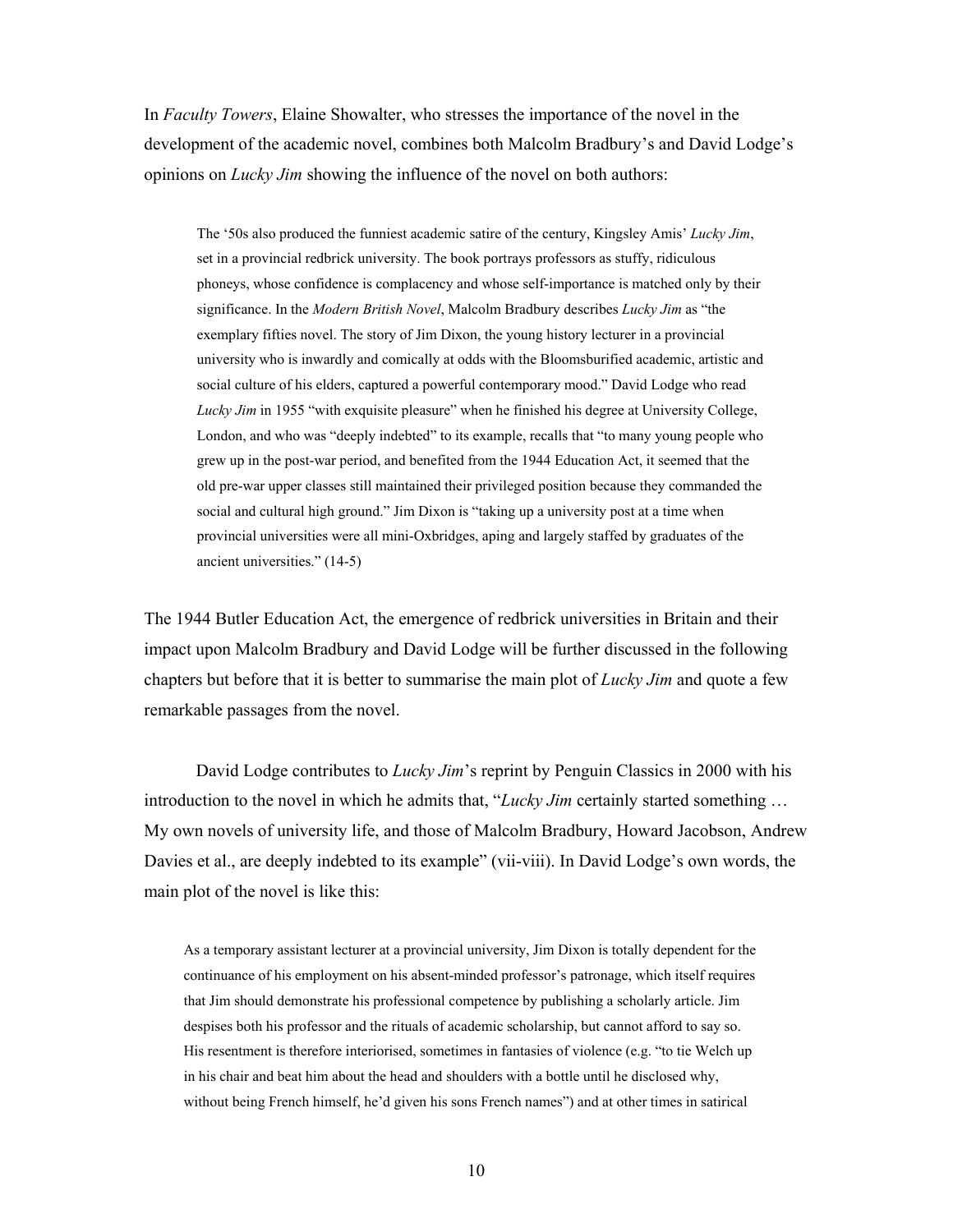mental commentary upon the behaviour, discourses and institutional codes which oppress him. (The Art of Fiction 111)

In his book British Culture: An Introduction, David Christopher describes Jim Dixon as "a young, philistine university lecturer who drinks heavily, hates classical music and is critical of the cultural pretensions of academia" (38). Throughout the novel, Jim is mostly critical about his professor Welch, and tries to find a reasonable answer to the question that disturbs his mind:

How had [Welch] become Professor of History, even at a place like this? By published work? No. By extra teaching? No in italics. Then how? As usual, Dixon shelved this question, telling himself that what mattered was that this man had decisive power over his future, at any rate until the next four or five weeks were up. Until then he must try to make Welch like him, and one way of doing that was, he supposed, to be present and conscious while Welch talked about concerts. But did Welch notice who else was there while he talked, and if he noticed did he remember, and if he remembered would it affect such thoughts as he had already? (Lucky Jim 8)

On the other hand, being a temporary lecturer at the university, his position depends on an article that he is supposed to write and get it published in Times Literary Supplement journal. Without having started writing and having no intention in doing so, Jim answers, or rather intends to answer, Welch's question about his article's title:

It was a perfect title, in that it crystallized the article's niggling mindlessness, its funeral parade of yawn-enforcing facts, the pseudo-light it threw upon non-problems. Dixon had read, or begun to read, dozens like it, but his own seemed worse than most in its air of being convinced of its own usefulness and significance. 'In considering this strangely neglected topic,' it began. This what neglected topic? This strangely what topic? This strangely neglected what? His thinking all this without having defiled and set fire to the typescript only made him appear to himself as more of a hypocrite and fool. 'Let's see,' he echoed Welch in a pretended effort of memory: 'oh yes; The Economic Influence of the Developments in Shipbuilding Techniques, 1450 to 1485. (14-5)

This passage is one of the funniest and one of the most quoted passages of the novel. Criticizing the academy and the academic articles written for academic journals, both Jim and his author Kingsley Amis question the functions of academic writing in terms of their writing processes, in what situations they are prepared, and to what purposes that they are produced. In general, Amis analyses the hypocrisy in the academy with his character Jim Dixon, but he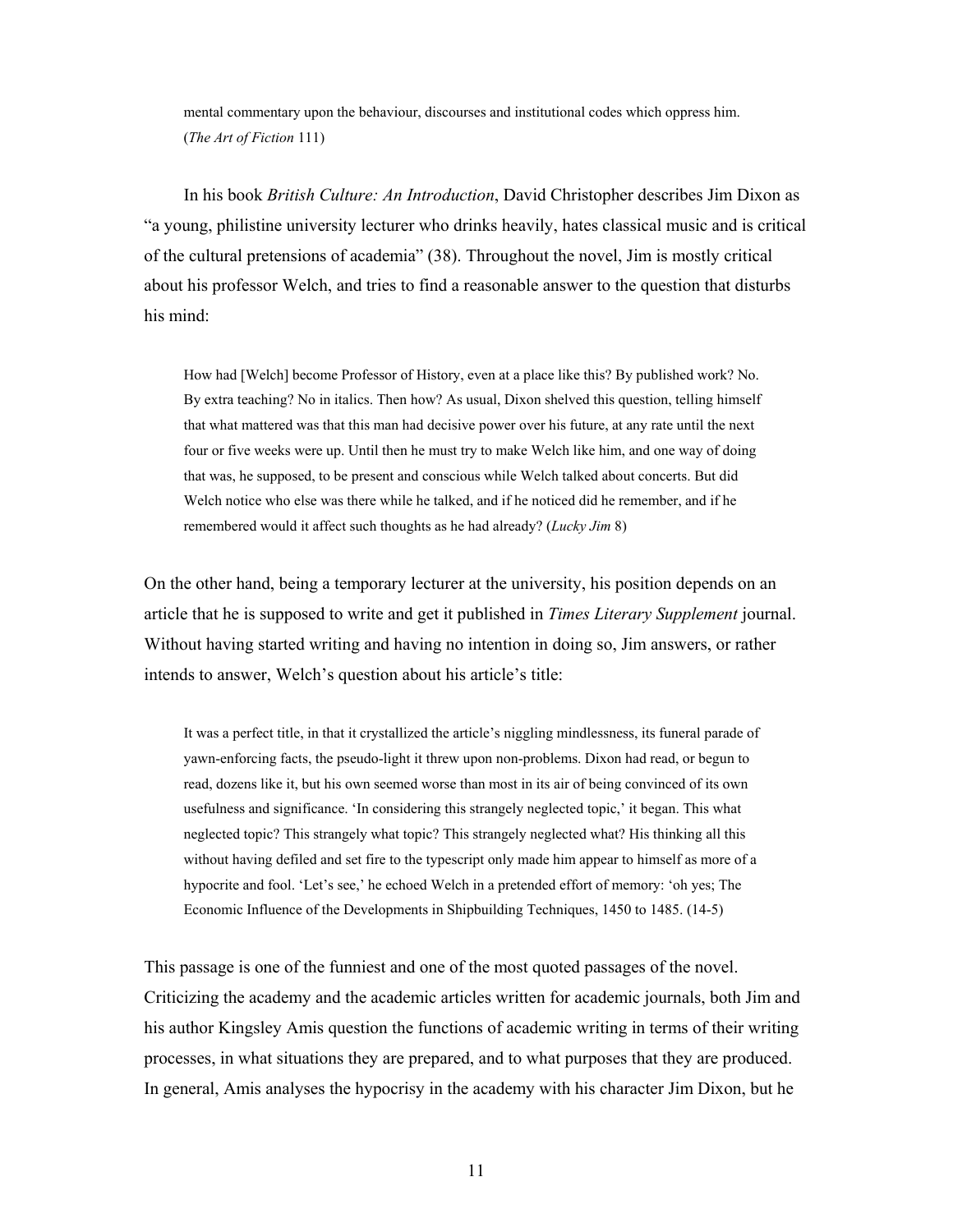also includes Jim in his satire by criticizing Jim's own hypocrisy within the hypocritical academy. According to David Lodge,

The saving grace of Amis' novel is that Jim himself is involved in the comedy, he is himself a hypocrite. Temperament and circumstances impel him to present a false appearance to the world: he pretends to be a keen young scholar and university teacher, when in fact he detests his subject and despises his colleagues; he pretends to be sympathetically attracted to Margaret when in fact he finds her plain and tedious. What makes us value Jim above the other shams in the novel is the fact that at least he admits he is a sham, chiefly to himself; and that is his deceptions – as in the case of Margaret – can reflect a kind of moral decency as well as a kind of moral cowardice. (The Language of Fiction, 267)

Through the end of the novel, Jim decides to put his thoughts into action and finally reveals the need for physical violence that he has been hiding inside towards hypocrites around him by punching Welch's son. After his thoughts and actions are combined and become one, Jim becomes wholly himself. He understands what he really is and decides to take control of his life. He leaves the university, gets over his obsession with Margaret and begins his new life, which truly belongs and only depends on himself. He leaves the hypocrisy of the academy behind as well as the hypocrisy that is imposed on him by the institution.

Obviously, then, Showalter, concludes, "Lucky Jim is the source of the most of the academic novels that followed, the real origin of the genre" (33). In the same context, Elaine Showalter also values Jim Dixon's portrayal as "the author's vehicle for an attack on a dying tradition and a suffocating institution" (33). She also analyses Jim's decision on leaving the academy, comparing Lucky Jim with Snow's The Masters: "The Masters appeals to and address that side of the academic psyche that idealizes the ivory tower, *Lucky Jim* speaks to the academic spirit of rebellion and impatience, the feeling that life must be lived more intensely outside the walls" (23).

Having analyzed the importance of Kingsley Amis' Lucky Jim in the development of 'academic novel', it would be better now to turn to the main subject of this study by starting to analyse the novels of David Lodge and Malcolm Bradbury to find out how they had become "literary twins" with their interrelated 'academic novels' throughout their writing careers.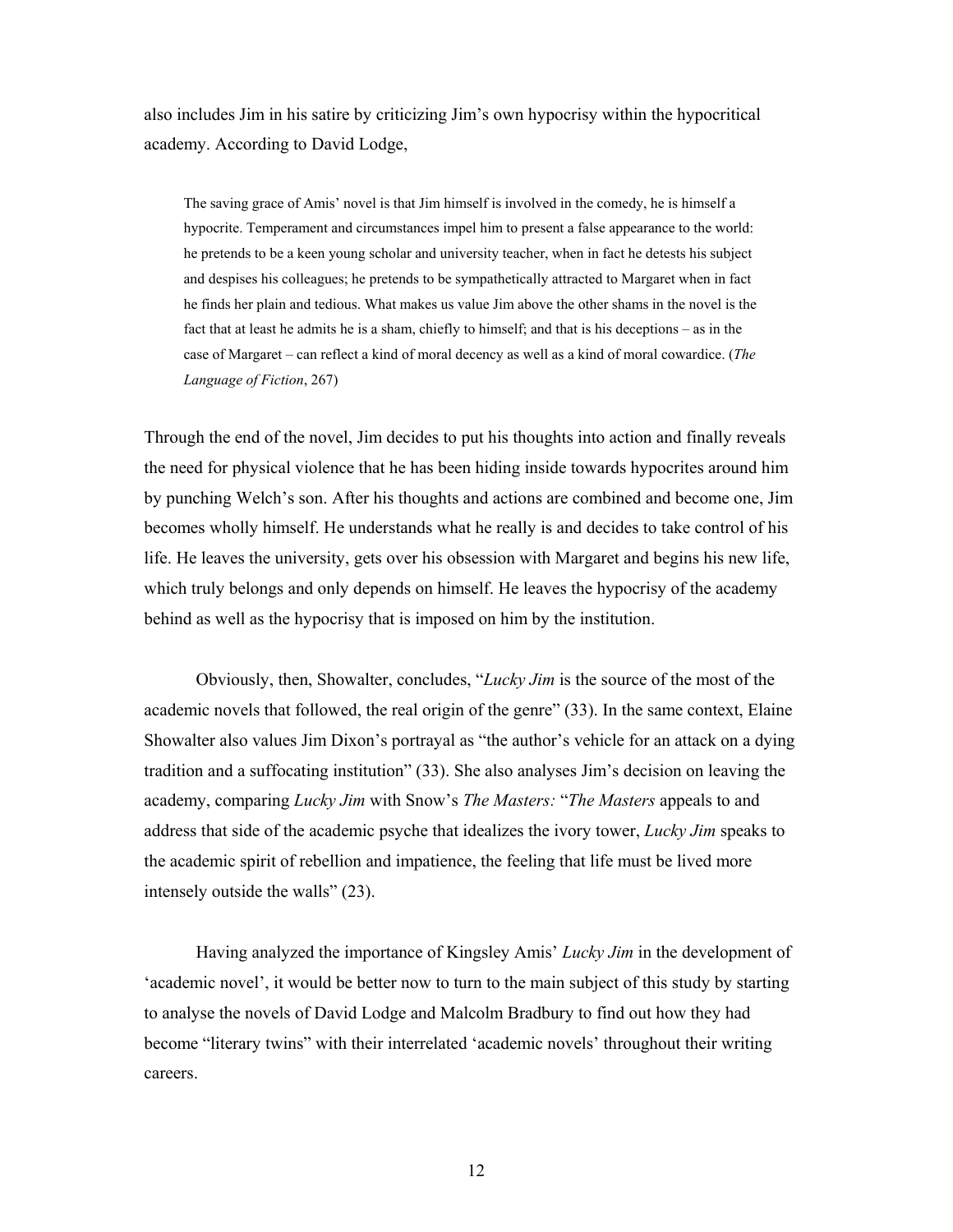## II. Chapter 2 – The Fifties: The Picturegoers (1960) and Eating People is Wrong (1959)

I prefer to begin my analysis of David Lodge and Malcolm Bradbury with their first works in order to define their first steps into the literary scene. Published almost in the same period; Malcolm Bradbury's Eating People is Wrong (1959) and David Lodge's The Picturegoers (1960) generally deal with social issues of the 1950s post-war provincial England. David Lodge's first novel is set in an imaginary district of London and, as its title suggests, it analyzes contemporary social issues through the eyes of a group of characters who meet at a cinema. On the other hand, Malcolm Bradbury's first novel takes place at an imaginary redbrick university based in provincial London and analyzes the social and moral issues of the 1950s in post-war England. Both settings are carefully chosen to serve as microcosms of contemporary society. Although Lodge's first novel does not deal with the academy in general, his protagonist is a student of English literature and one of the main themes of the novel is his development in the 1950s and the novel does provide a closed community in which ideological conflicts anticipate the kinds of controversies and personality types which will flourish in the later academic novels. On the other hand, Bradbury's first novel is considered an academic novel though it is not limited to academic issues of the period. Bradbury simply uses a university as the microcosm of the society, just as Lodge uses cinema, to analyze the society in general.

#### 2.1 The Picturegoers (1960)

Palladium, a defence or protection, from the Greek *Palladion*, the statue of Pallas, on whom the safety of Troy was fabled to depend. (18)

The Picturegoers, the first novel of David Lodge, was published in 1960 but had been completed in 1956 when Lodge was twenty-one years old. Set in Brickley, an imaginary district of London, the novel is a combination of stories which seem rather separate but get combined through the end of the novel. As the title suggests, the residents of Brickley, the characters of Lodge, are the picturegoers who gather together at the Palladium Cinema at Saturday nights. The Palladium Cinema, which is managed by Mr. Berkeley, is an ex-theatre converted into a cinema to supply the demands of a younger generation that prefers going to movies rather than to plays. Mr. Berkeley, who is not altogether happy to be the manager of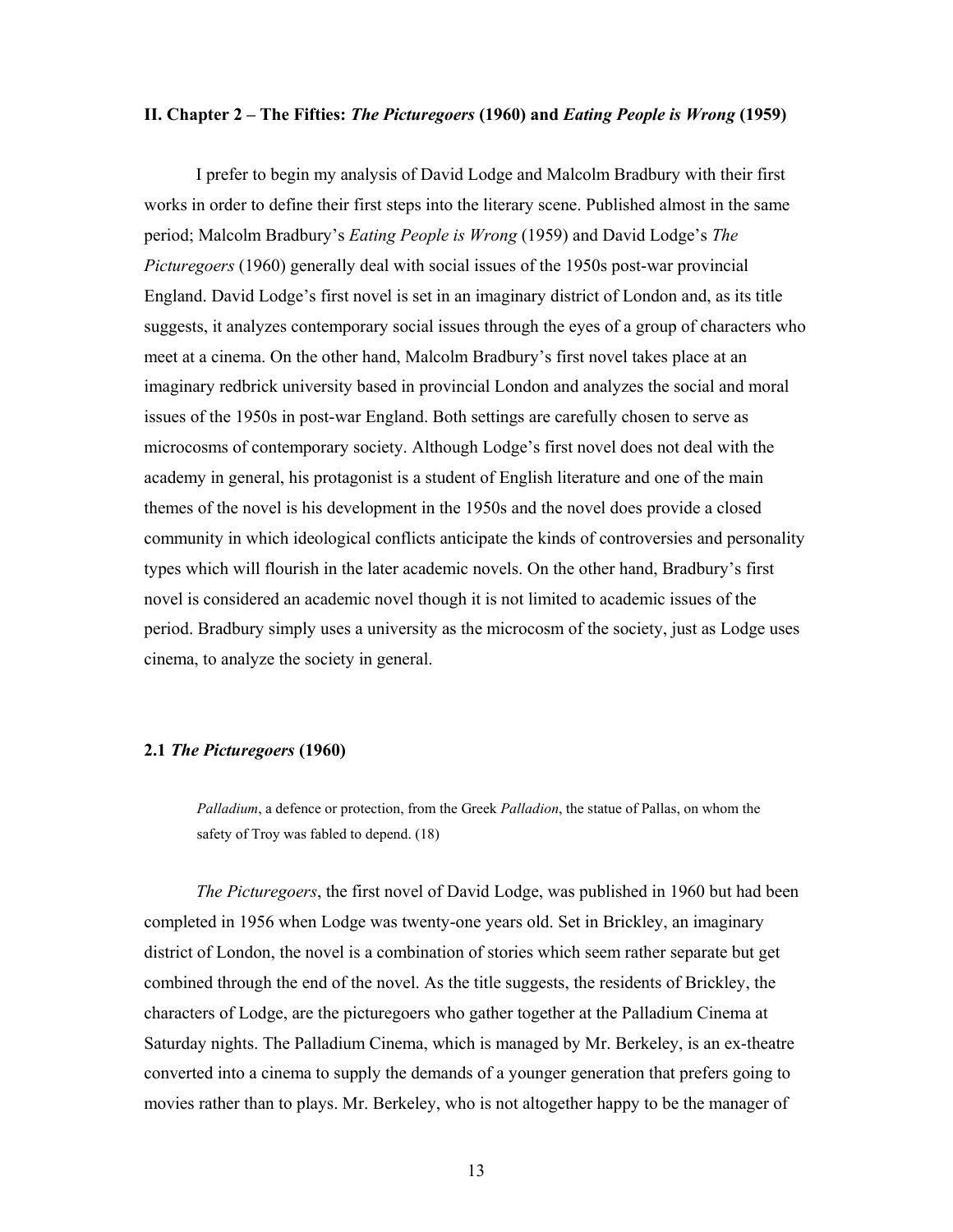the cinema, misses his past glorious days in theatre with actors and actresses when they were entertaining a much more cultured group of people, rather small in size but totally selfsatisfactory in terms of human relationships and entertainment. In the meantime, he is grateful to be the manager of the cinema, because if the theatre had not been converted to a cinema, it would have been a warehouse of which he would have been the manager, and this position would have severely diminished his reputation and social status in Brickley. On the other hand, though we are not introduced to his wife in the novel, Lodge reveals that Mrs. Berkeley refuses to divorce him in spite of the troubles in the marriage. Predictably the unloved Mr. Berkeley finds the passion he is looking for in Doreen Higgins, an usherette at the Palladium Cinema almost young enough to be his daughter. Doreen's mother knows about this relationship and is against it, but Doreen continues this affair hoping that Mr. Berkeley will one day divorce his wife and marry her.

The main story, if there is one in the novel looked at as a whole, is developed around the Mallory family. The mother of the family, Elizabeth Mallory, was responsible for the conversion to Catholicism of her husband Tom Mallory. Being Irish Catholics, for whom birth control is forbidden, they have eight children. James, the eldest, is a missionary in Africa. Robert is at National Service in Germany and is due to attend a teacher's training college after his release from the army. Christine, the eldest daughter, is a nurse. Clare, one of the main characters of the novel, is a beautiful shy schoolgirl with auburn hair who has recently returned from two years as a postulant in a convent. Although we are not told her exact age, she must be at least one year older than Patricia, her younger sister, who at 17 has problems with her parents complaining that they do not understand her. One of Patricia's main problems is her brother Patrick, who, Patricia thinks, is favoured by their parents just because he is a boy. Monica and Lucy are twelve-year-old twins and the youngest of the family. The three adult children, James in the priesthood, Robert away at National Service in the artillery, and Christine, a nurse, are present neither in the foreground of the novel nor in the house of the family (48). In their absence, Elizabeth has decided that renting out a now unoccupied room will help their economy. So, she has placed an advertisement in the paper including a note saying "Good Catholic family – co-religionist preferred" (46). Mark, assuming that this small note belonged to the next advertisement, answered the ad and, although he reveals that he is not a Catholic and not even interested in religion, gets accepted by Elizabeth and becomes the Mallory's lodger.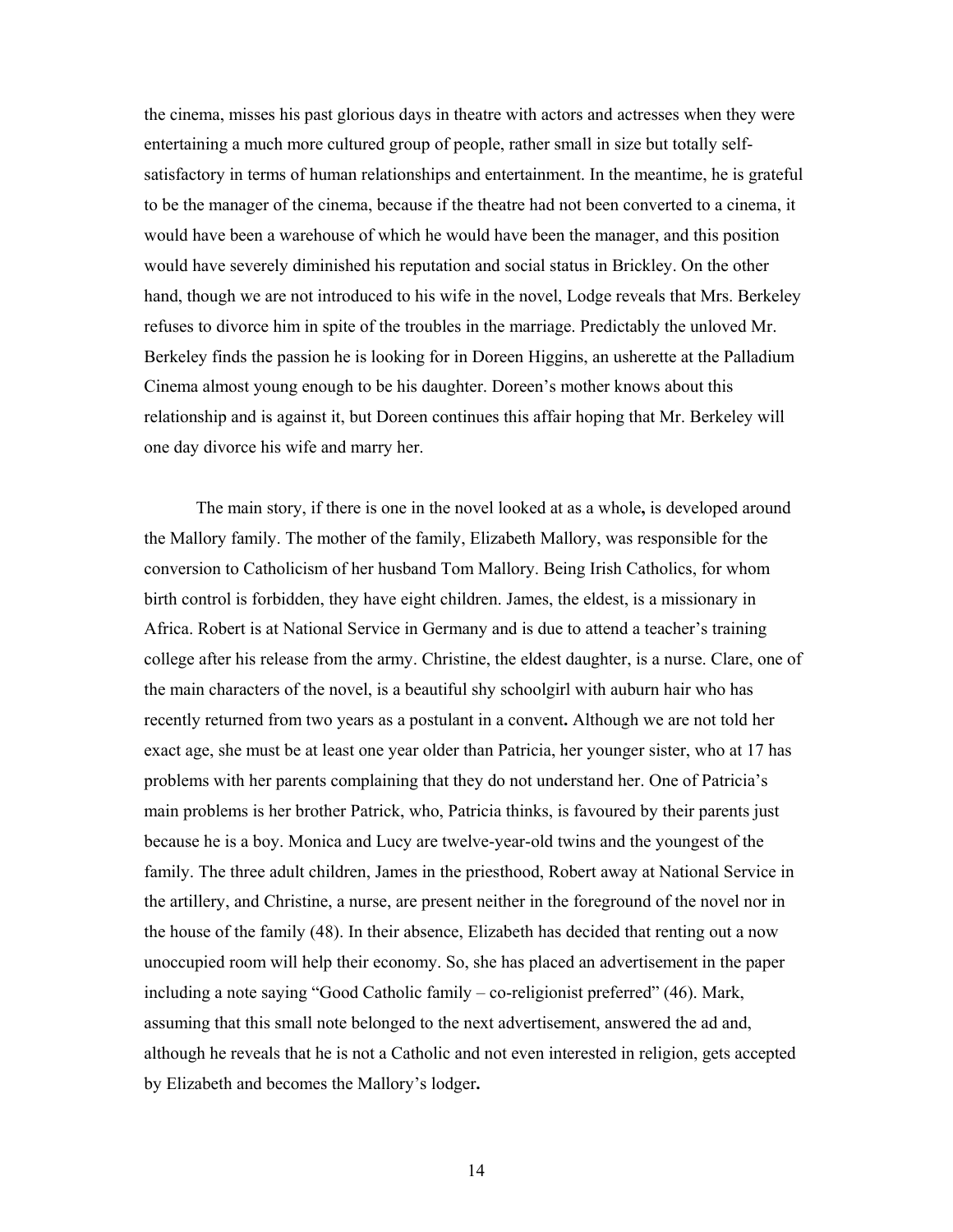Mark Underwood is a student of English Literature at London University and plans to become a writer after his graduation. He has written a short story that is constantly being rejected by publishers. An attraction develops between Mark and Clare Mallory and in this relationship, Mark allows Clare to realize "the dream she cherished – to reform, or rather, to convert Mark," (37) just as her mother had converted her father to Catholicism in the past. Although Clare really loves Mark and wants him to educate her, Mark engages in a covertly seductive campaign to break down Clare's innocence. Clare thinks he only wants to "worry her, to inflict his depression on her" (22). In fact, Clare is aware of something ambiguous in their relationship and makes it clear to Mark saying, "I never know whether you regard me as a girl or as a huge joke," (25) but at such moments, Mark carefully changes the subject, never enabling Clare to know his true feelings towards her. Though we assume initially that Clare Mallory had left the convent voluntarily, we learn later that she had been asked to leave. Clare explains to Mark that Hilda Syms, one of her students, had developed a crush on her and their relationship had come to resemble a love relationship in its intensity. Clare admits honestly that she had been asked to leave the convent right after "Hilda got hysterical and tried to kill herself with aspirins" (53). Clare's leaving the convent upset her cousin, Damien O'Brien, an ugly man who has also recently left a religious community in Ireland. Damien is portrayed as a fanatically religious character, preoccupied with judging other people and serving as the secretary of the Committee of the Apostleship of Prayer. He imagines that he himself is in love with Clare and sees Mark as "the Serpent into the Garden" (29). Jealously spying on the two, Damien interprets Mark's relationship with Clare negatively, worrying about how "that fellow Underwood was doing his best to degrade Clare, and she was almost co-operating" (28). Damien follows Mark and Clare and when he sees them kissing, he calls it as "as shameless as the casual coupling of two dogs" (159). On the other hand Patricia thinks of leaving the house feeling that nobody in the family understands her but Mark. Mark gives Patricia a copy of James Joyce's A Portrait of the Artist as a Young Man and "that book had made her decide to be a writer" (32). Because Mark listens to her, and she feels that he understands her, Patricia falls in love with him but never tells him about her feelings. In short, Damien loves Clare, both Patricia and Clare love Mark, but Mark loves no one and later in the novel we see that he becomes much more interested in Catholicism than in any girl around him.

Among several minor characters in the novel an important one is Father Kipling, the Parish Priest of Our Lady of Perpetual Succour, who goes to the Palladium Cinema on the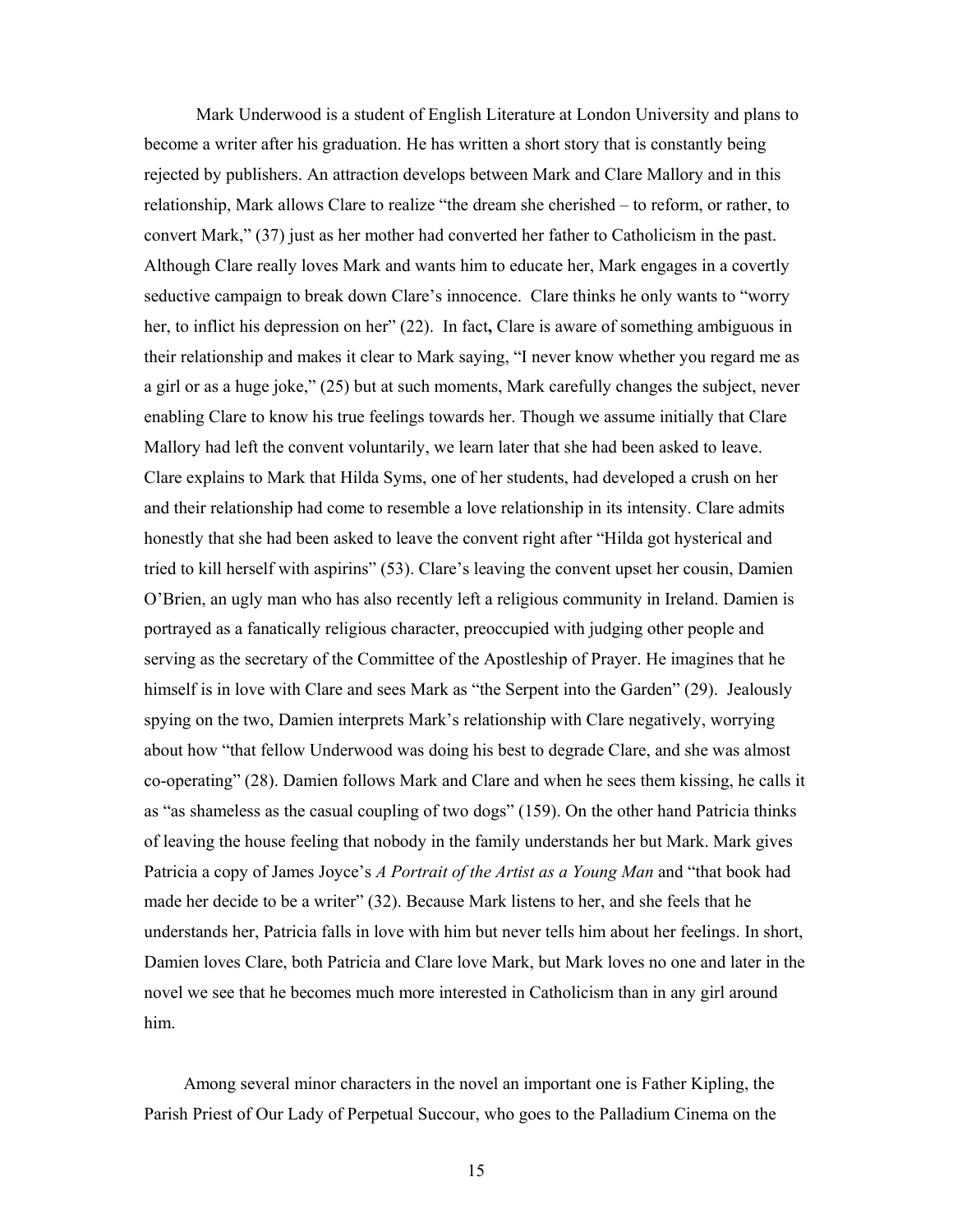wrong day to watch *Song of Bernadette*, a religious movie, but is upset and even angry when he finds out that the movie is instead an indecent Hollywood production which shows the actress Amber Lush in her underwear. In order to prevent his parishioners from going to the movies on Saturday nights, Father Kipling decides to hold Saturday night Benediction services at the Church and calls his program a "crusade" against Cinema. Soon it becomes apparent that his crusade is a failure attracting only "a pitiful dozen worshippers" (125) whereas "the other two thousand souls in his parish" (125) prefer going to the movies.

Other regular moviegoers are Len and Bridget who plan to get married after Len is released from his National Service but they get married earlier due to an unexpected event that happens to Bridget on her way to her house from the cinema. Harry, another movie-goer who always wears black and has violent feelings towards people around him much like A Clockwork Orange's Alex, follows Bridget on her way home and tries to rape her (165). Both shocked by this attack, they decide not to delay their marriage further, and Len gets permission from the army to return to Brickley and marry Bridget. Len's family opposes the marriage and we understand for the first time in the novel that Bridget is a "foundling"; so, nobody attends their wedding except Clare, who happens along in time to act as their only witness. Meanwhile, Doreen gets pregnant by Mr. Berkeley, who cannot convince his wife to give him a divorce and therefore cannot marry Doreen. In order to have the baby discreetly away from her family, she travels to Newcastle by train and on this voyage, when a man attempts to flirt with her, Doreen thinks that she can find protection by telling him that she's pregnant:

She wasn't going to encourage him. He might be a real friend, or he might not. In any case she could always find out his real intentions by telling him she was pregnant. That was the quickest way of getting rid of wolves. She smiled secretly as she thought of it. The little bastard inside her was a kind of protection. She could look after herself. But there was no reason why she shouldn't enjoy a bit of company for the rest of the journey. (232)

 Turning back to Mark and Clare's relationship, Clare's attempt to convert Mark to Catholicism succeeds just as Mark's cynical indifference towards religion overcomes Clare's preoccupation with religious scruples while his erotic wooing arouses her latent passions. Thus the Clare/Mark thread of the plot takes on the profile of what E.M. Forster in Aspects of the Novel calls "hour-glass" patterning, like that in Anatole France's Thais and Henry James'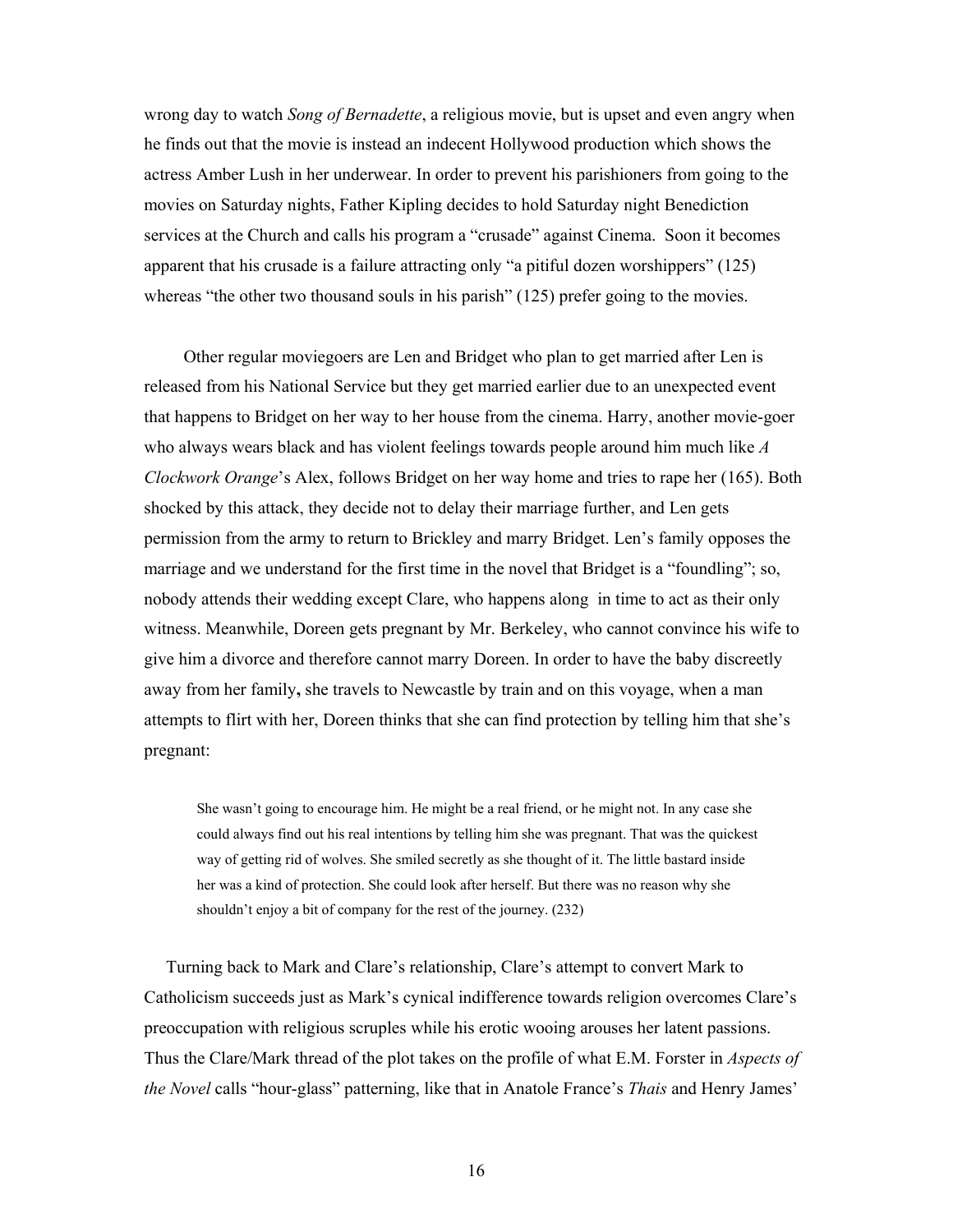The Ambassadors, in which characters begin at opposite poles, meet and interact, then each takes the position previously held by the other (Forster 150). In The Dialogic Novels of Malcolm Bradbury and David Lodge (1989), Robert A. Morace analyses this change:

We witness in their language the fact that Mark and Clare have in effect traded characters. She has become more sceptical and self-consciously dialogical, and he more strident and monologically certain. In the thoughts and words of each we hear the echoes of what the other formerly was, though in a form modified by some essential feature of their characters: in Clare's case, her authenticity, in Mark's his posturing. (115)

In Part II, Mark takes part in a pilgrimage and carries the Cross barefoot, an experience which inspires him so much that he decides he wants to join the Dominican Order and become a priest. Although his application is turned down or at least postponed by Father Courtney, who tells him he is not ready and should wait another year to join the Order, Clare is extremely upset by Mark's decision because if he becomes a Dominican they will never get married. Towards the end of the novel, Clare finally asks Mark a long delayed question:

'Tell me, Mark, did you ever love me?'

'I don't know how to answer that, Clare. I know that sometimes I used to say "I love you" in a light-hearted way. … But I think you realized that I was never using the words seriously.' 'Yes; you were always very careful.'

'But I felt less affection and respect for you when I said it then, than I do at this minute, when I can't honestly say it. It was just part of the routine. Pretty despicable I know.' (200)

After these words, Mark tells Clare that he will leave both her and Brickley and will return to his hometown Blatcham in order to save his parents, if not Blatcham, by converting them to Catholicism. Upon this, whether by her newly gained self-esteem or by her total anger towards Mark, Clare refuses to wish him farewell and says:

You don't seem to realize that you have certain obligations to me, a certain loyalty owing to me. From the very first time you took me to the pictures, you started to change me, shape me in your own image, make me like you. Now I'm like you, you're like I used to be. It's like a see-saw: one side goes up, one side goes down. That's me gone down I suppose. (202)

Clare's little speech does not move Mark at all, and, strangely enough, he begins to think about how he will explain to Elizabeth his leaving the Mallorys instead of focusing on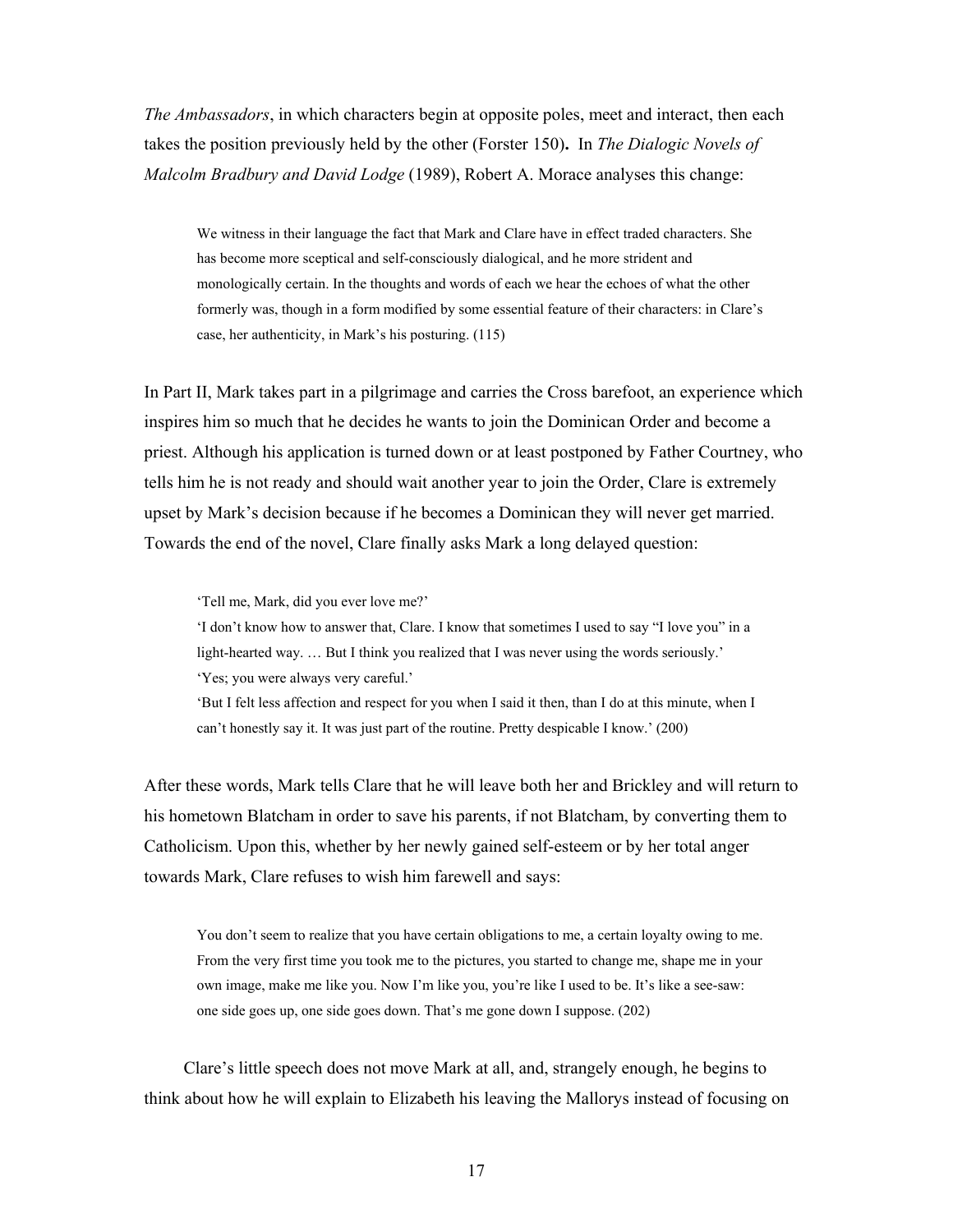his relationship with Clare. Meanwhile, while tidying Mark's desk, Elizabeth accidentally slithers one of his exercise books towards the edge and a loose page drops to the floor. She takes it up, hesitantly looks at it, and finds herself reading a page from Mark's diary in which he describes his past attempts at seducing Clare, wanting to "touch one of the forbidden areas" (212). Upon Mark's return to the house, Elizabeth confronts him, shows him the page she has read, and tells him that she's "very disappointed" (213) in him. At that moment, Mark finds the excuse for leaving that he has been looking for and replies, "You have every reason to be. I'm sorry. Obviously I can't stay here any longer. I'll leave tonight" (213). And off he goes to Blatcham to save the sinful souls of his parents.

The Picturegoers is written in three parts. In the first part, Lodge describes the Palladium Cinema and the events that take place on Saturday night in the cinema and Sunday morning at the Church. In the second part, the next Saturday night and Sunday morning are described and in the third part, events which take place two months later resolve each of the sub-plots and allow Lodge to conclude the novel by drawing the separate stories together. As Lodge suggests in the Introduction to the novel, "Saturday Night and Sunday Morning would have been a perfect title for it, if Alan Sillitoe hadn't thought of it first" (xv). Although this novel is Lodge's first, he manages to control his multiple characters perfectly and succeeds in combining them at the end in order to create a microcosm of 1950s society in his imaginary district Brickley. His narrative technique is unique; he describes his characters separately and tells their stories independently.

The novel is like a combination of short stories that are cut into pieces and inserted into the novel in no specific order to create a whole. There is Mark and Clare's story, Len and Bridget's story, Mr Berkeley and Doreen's story, Father Kipling's story, Patricia's story, Damien's story and Harry's story which are sort of cut into segments of one or two pages interspersed among the pages of the novel. Sometimes it is hard for the readers to trace them all at the first reading and the full comprehension of the novel requires a second, more satisfying, reading. Lodge demonstrates suspense; he neither attempts to judge his characters nor to provide a fully detailed analysis of their lives. On the contrary, he acts as a witness to their present situations. He makes use of flashbacks and diaries to give hints at certain moments of the novel but he never allows the readers to become fully acquainted with his characters. All these characters' lives are kept separate and what combines them is the setting of the novel: the Brickley district and the Palladium Cinema.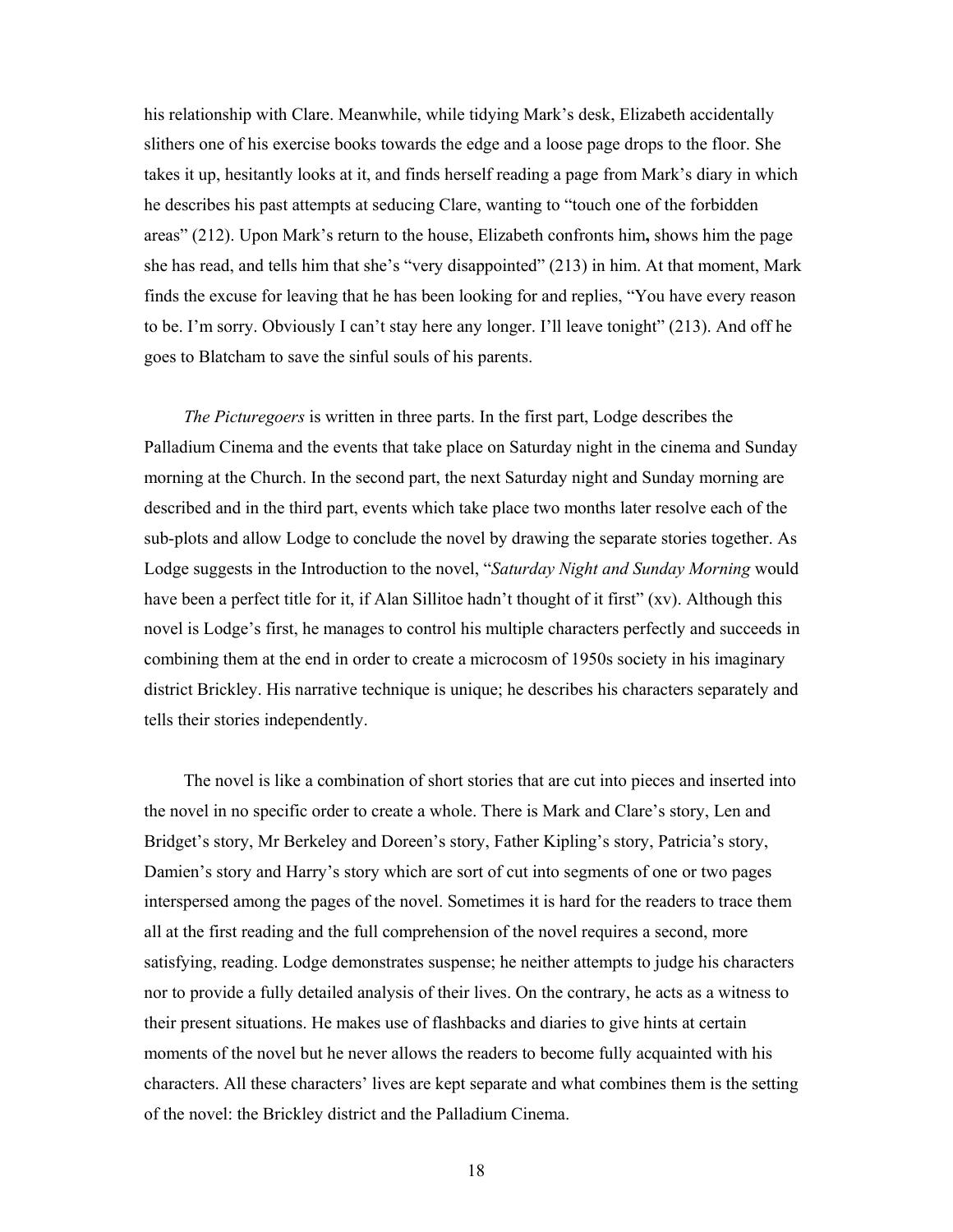In a review in The Observer, Kingsley Amis states that The Picturegoers is "sharp and real," and although he criticizes the author for a lack of depth in his characterizations, gives Lodge credit for his experimental narrative technique. This narrative skill is further demonstrated in Lodge's later works as Morace says in The Dialogic Novels of Malcolm Bradbury and David Lodge (1989): "In The Picturegoers, and indeed throughout his career as novelist and as critic, he has always tempered his willingness to explore new narrative and theoretical modes with a healthy sense of caution, or scepticism." (115)

In her article "A Desperado of Simplicity" a chapter in British Desperados (1999), Lidia Vianu states that David Lodge's

first novel is amazingly life-like for a beginner. It mixes the realistic tradition with the Streamof-Consciousness. It is divided into episodes, which build up stories of couples. … At first the stories are kept separate, but towards the end they begin to entwine and the coincidences are hard to believe and reduce the realism of the book, making it more of a game than a piece of real life. The fingers of the conniving author show. (8-9)

Indeed, some of the "coincidences" in the novel "are hard to believe" but in a sense, reality is stranger than fiction and Lodge takes his authorial freedom to muse upon the coincidences and allows them to have their mysterious ways. On the other hand, on a later re-reading of the novel, Lodge states that, "I was somewhat surprised by the prominence of its religious element, and the seriousness with which the hero's 'conversion' is treated" (viii). These "religious elements" of the novel, help to account for the strange coincidences that take place in the novel which "are hard to believe." It is not surprising that a twenty-one year old writer, who worked on a study of Catholic Novels for his MA Thesis, should deal with religion in his very first novel. In fact, Lodge indicates that

The Picturegoers was not the first novel I wrote. In my first year as a very young undergraduate at University College London, mostly in the long vacation, I wrote a novel portentously entitled The Devil, The World and the Flesh. The epigraph was taken from the Penny Catechism: 'Q: What are the enemies we must fight against all the days of our life? A: The enemies which we must fight against all the days of our life are the devil, the world and the flesh.' (xi)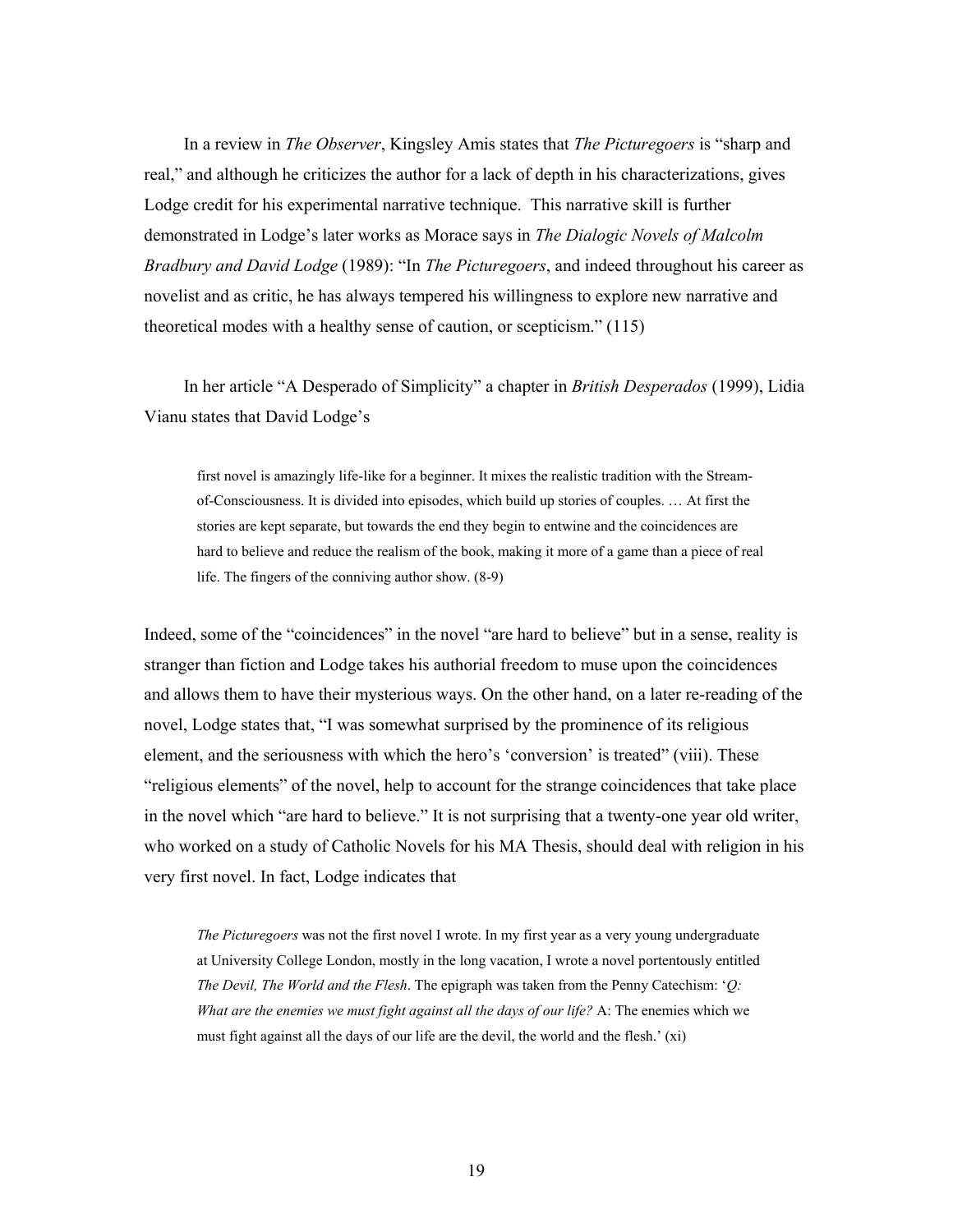It is quite natural, then, that some of the stories in The Picturegoers should be directly linked with this unfinished and unpublished novel. Needless to say, religion has its own mysterious ways to impose reality and Lodge assumes this reality in The Picturegoers.

Although *The Picturegoers* was quite successful for a first novel, David Lodge admits he had doubts about the merit of re-publishing it when it was out-of-print. In the "Introduction" to the new edition of the novel in 1993, he says,

When, about ten years ago, Secker & Warburg and Penguin began reissuing my early novels, I decided to start with the second of them, *Ginger, You're Barmy* (1962). Without having read its predecessor, The Picturegoers (1960), for many years, and without feeling the need to do so then, I was quite sure that I did not want to resurrect it. I began the novel when I was only twenty-one (though it was not, for various reasons, published until I was twenty-five), and in my memory it betrayed the youthfulness and inexperience of its author all too clearly. (vii)

He further states, "Like most first novels, it tends to be a receptacle for whatever thoughts and phrases the author was nurturing at the time of composition, whether or not they are relevant. There are some improbabilities and clichés in the characterizations where I was obviously out of my depth" (viii). On the other hand, Lodge accepts that *The Picturegoers* serves as an introduction to his later novels which have much in common with his first one in terms of narrative style and characterization:

In other respects I see a family resemblance between this first novel and its successors. The structural equivalence/difference between Church and Cinema, and the see-saw relationship between hero and heroine, foreshadowed similar binary oppositions and relationships in subsequent novels: the rebel and the opportunist in *Ginger, You're Barmy*, Rummidge and Euphoria in Changing Places, Industry and Academia in Nice Work. The plurality of characters in The Picturegoers, connected by chance meetings and juxtapositions, anticipated the large casts of minor characters drawn together through coincidence in Small Word and Paradise News. (ix)

Morace agrees with Lodge and states that "Many of the same dialogic concerns and techniques that inform his later works appear here in embryo, as it were, in stumbling, exaggerated form, writ large not so much for the near-blind reader (or critic) as for the tentative would-be novelist." (109)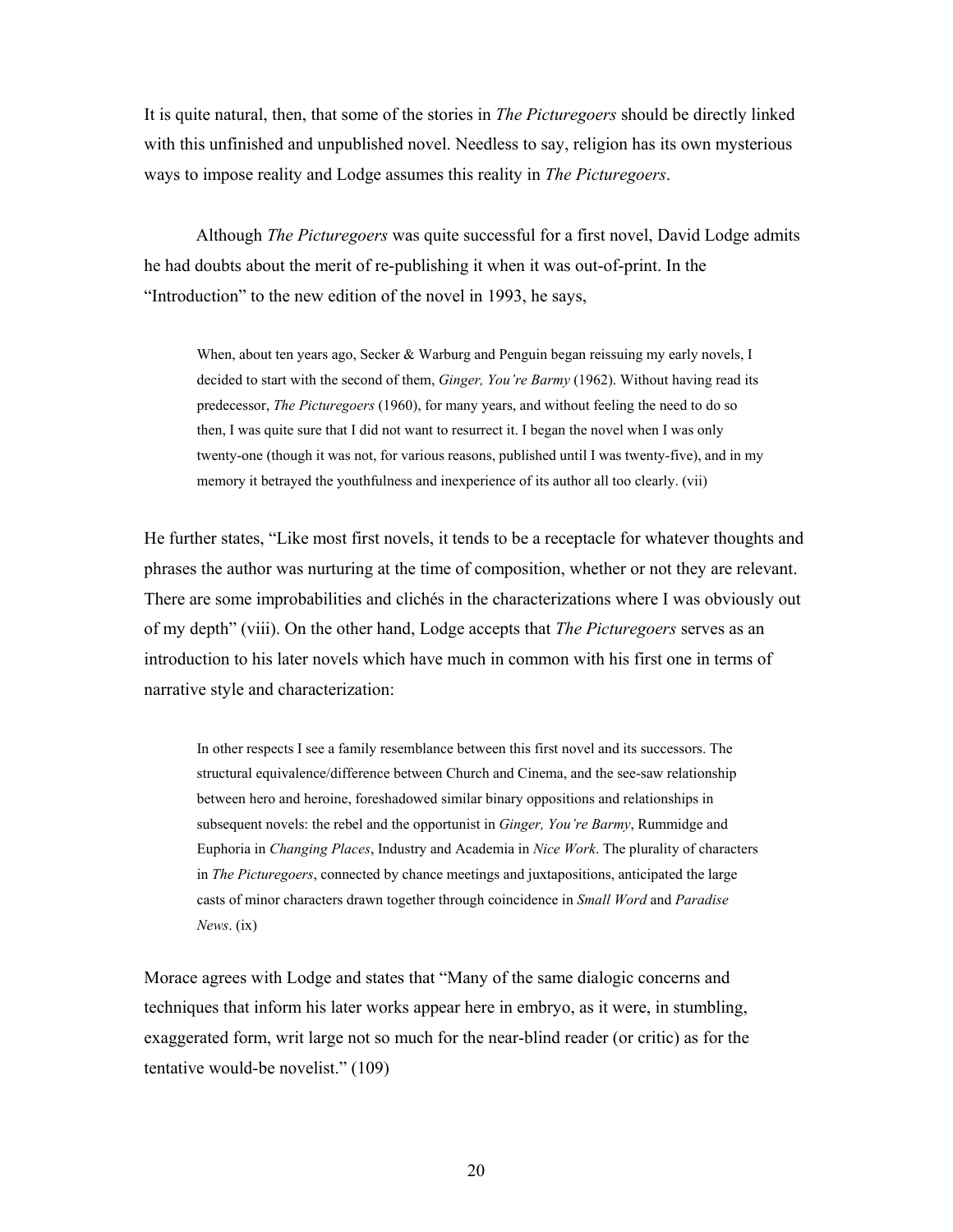In many ways, *The Picturegoers* provides insight into 1950s England and can be read as a period novel dealing with the social issues and concerns of that post-war era. In his "Introduction", David Lodge states, "The surface texture of the novel is, however, very much of its period. Turning its pages, I had the sense of traveling back in time to a lost world, rediscovering the England in which I grew up, with social practices and linguistic usages that now seem quaintly archaic (ix). The "linguistic usages" that Lodge gives examples of in his novel, show clearly Bakhtin's influence upon him in terms of carnivalization. Although what Lodge does in his first novel is to describe the social structure of England in the 1950s, the varieties of "cockney" English spoken by the lower class in the novel move directly in line with Bakthin's idea of carnivalesque and dialogism in which many different voices and different narratives are combined to fully describe the social structure and system. The linguistic styles of both the children outside the Palladium Cinema asking the adults to let them in to watch an "A" class movie and that of the maids cleaning the cinema while gossiping about Brickley issues, give the readers a hint about how different characters of different class systems conceive and respond to the events taking place in Brickley. This variety of voices also enriches the narrative, giving it not a monotonous single-voiced narrator but a many-voiced one, who can describe the events from different perspectives allowing for a more nuanced judgment. Morace provides an interesting reflection on this issue:

[Lodge] permits each of his picturegoers to speak in his or her own turn and in his or her own voice within the novel's fictive space and limited carnival freedom (Interview with Haffenden 146 – 147). In his subsequent reading of Bakhtin and Gerard Genette, Lodge found the theoretical rationale behind his inchoate use of essentially dialogic narrative techniques. As he discovered, "the more the characters are allowed to speak for themselves in the narrative text, and the less they are explained by an authoritative narrator, the stronger will be our sense of their individual freedom of choice – and our own interpretive freedom." (110)

In his "Introduction", Lodge himself provides a brief explanation about why he chose to use a cinema for his setting:

In *The Picturegoers*, the treatment of the cinema as both institution and medium is more sociological and cultural in emphasis. I was influenced in this respect by Richard Hoggart's The Uses of Literacy, which I read shortly after it was published in 1957. Hoggart's examination, critical without being condescending, of the connections and contradictions between the often tawdry and trivial products of popular literature and journalism, and the real lives of the people who consume them, encouraged me to think about the role of cinema in society in a similar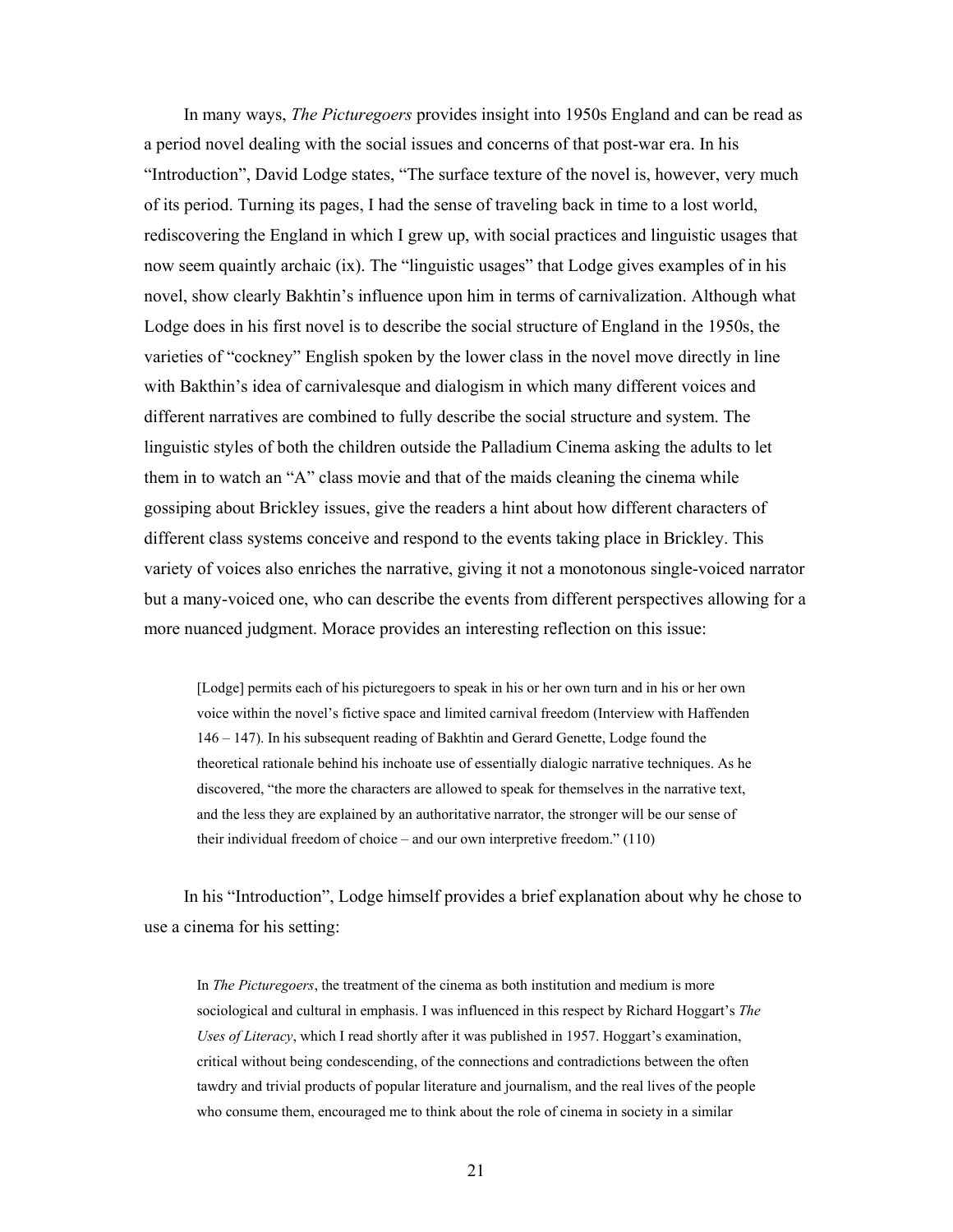spirit. Much of the material discussed by Richard Hoggart belonged to the pre-war era, and was being supplanted by brasher, slicker publications. By the late Fifties, cinema-going was also in decline, under the impact of television and other developments in popular culture, and I made this a theme of my novel, giving it a slightly elegiac note which also resonates in parts of The Uses of Literacy. (x-xi)

In some terms, the above quotation from David Lodge can be analyzed as indicating that his main intention in his first novel was to criticize the media and its effects on society. Vianu states that

What all the characters have in common is going to the cinema during the weekend, as if they were projecting themselves on the screen. David Lodge begins by X-raying their thoughts in a mildly Joycean way, only towards the end he changes his manner, and decides in favour of a more Hardy-like plot, with premonitions, blatant coincidences, unresolved frustrations. (9)

Vianu discusses both the cinema's effects on the characters and Lodge's narrative technique in The Picturegoers, which she says begins like a "Stream-of-Consciousness" novel but later turns into a realistic one with a sense of humour at the end. On the other hand, Morace analyzes the setting as:

The Palladium Moviehouse, formerly the grander Palladium Theatre, serves the same purpose on the thematic level that the novel itself does in the larger structural sense. It acts as a meeting place, not only for people but for styles, forms, and languages as well. Just as the characters go to the Palladium for a variety of reasons – to be entertained, to be titillated, to fantasize, to rest, to kill time, to earn a living – the reader experiences a similar diversity in the novel as a whole – a variety of characters and overlapping, or intersecting, but nonetheless largely discrete plots. (110-l1)

In theory, Lodge's idea seems reasonable and useful: to use the moviehouse to show media's effects on society in the post-war era. However, in practice, Lodge cannot put his thoughts on paper properly. In the novel, he deals only with three movies; one is a romantic movie starring Amber Lush which Father Kipling finds indecent and is the reason he starts his 'crusade' against cinema: another is a European movie titled Bicycle Thieves, which lacks the violence Harry looks for; and the last one is a Rock'n'Roll movie which is truly screened due to the expectations of the young people since they are the only ones that buy tickets regularly. There is no in-depth analysis of any of these movies' effects on the characters except for a few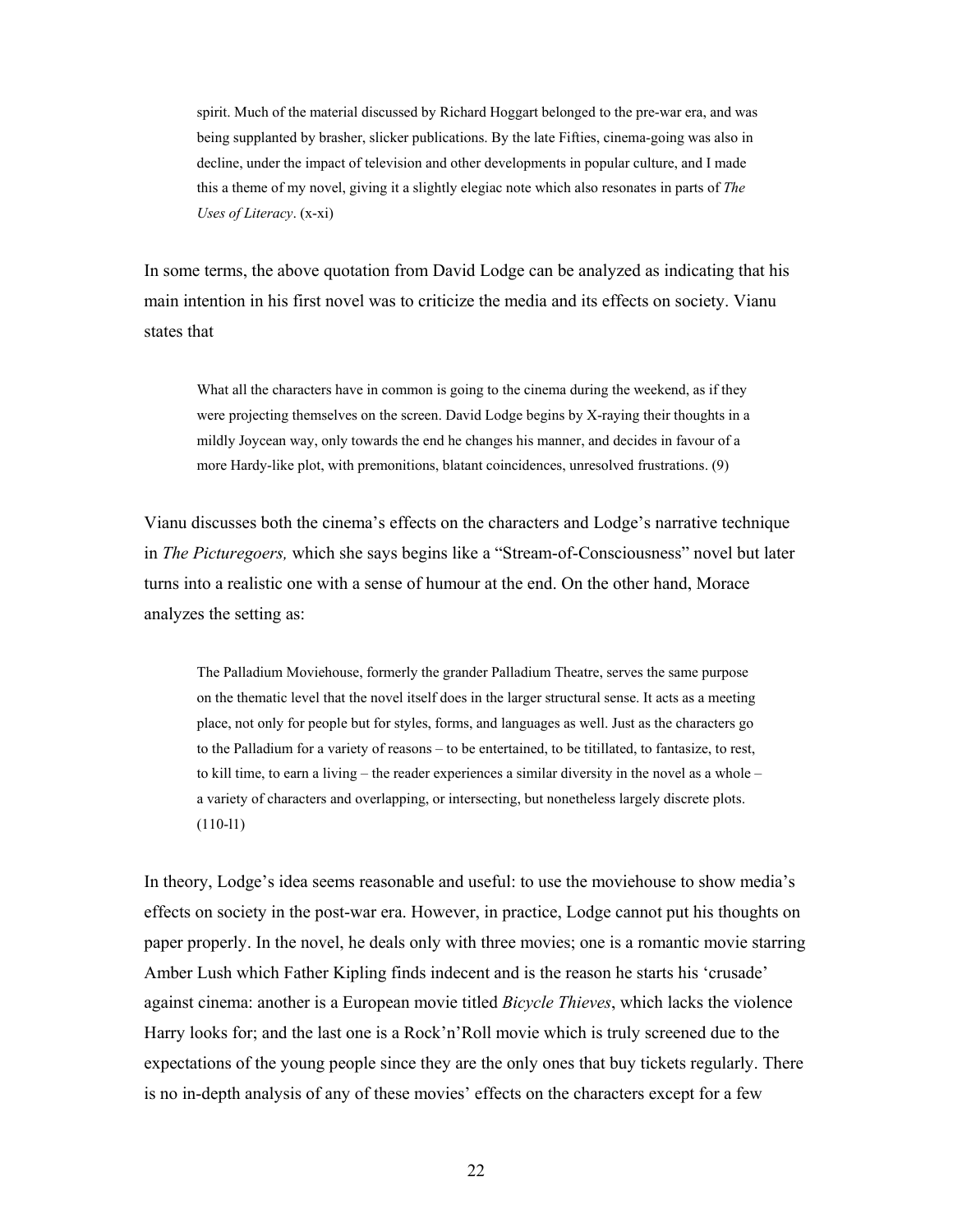minor examples which may be analyzed as effects of cinema upon them. For example, after watching Amber Lush, the sexy actress getting her clothes off in the movie, Tom Mallory has sex with his wife Elizabeth that night which is suggested in the novel as the first one after many years. Another example is Harry's attempted violence against Bridget, which may directly be linked with the non-violence in the movie titled *Bicycle Thieves* in which Harry expected to watch scenes of violence. The non-existence of violence in the movie affects Harry to be violent afterwards. And the last Rock'n'Roll movie, somewhat surprisingly affects Harry to break out of his isolation and relate to young people of his same age and who are as angry as he is towards life, enabling him to socialize with them; maybe even to fall in love with a girl. Once the novel is analyzed in this respect, the main character of The Picturegoers can be said to be Harry.

In an interview with Lodge in November 2001, Lidia Vianu asked Lodge about the portrayal of Harry in The Picturegoers, whether he had any main concern about teenage angst which authors such as Burgess and Golding had developed as major issue in their novels. Lodge answers thus:

The Picturegoers is a very early, immature novel, and reflects the influence Graham Greene had on me at that time. Harry is somewhat derivative from the character of Pinkie, the teenage gangster in Greene's Brighton Rock. He is not really based on experience or observation. I have never been much drawn to the depiction of violent or psychopathic behaviour, like the writers you mention. (2)

This anger of Harry, and therefore his author Lodge, can be linked with the "Angry Young Men" of the 1950s, whose works were popular by that time. In the Introduction, David Lodge tells that the publishers of the 1950s

were particularly interested in the new wave of British writing associated with the phrase 'Angry Young Men' – they had published an 'Angry' symposium called Declaration edited by Tom Maschler, and Kenneth Allsop's survey, The Angry Decade. My novel, though hardly angry, had, in its realistic rendering of contemporary urban social life from a lower-middle class perspective, some kinship with the fashionable novels of the day. (xiv)

The Palladium Cinema that Lodge uses as his setting is interesting in a different perspective as well. As we will see in his later novels, Lodge frequently makes use of cinema techniques and in some ways compares cinema with the novel to find out which one is more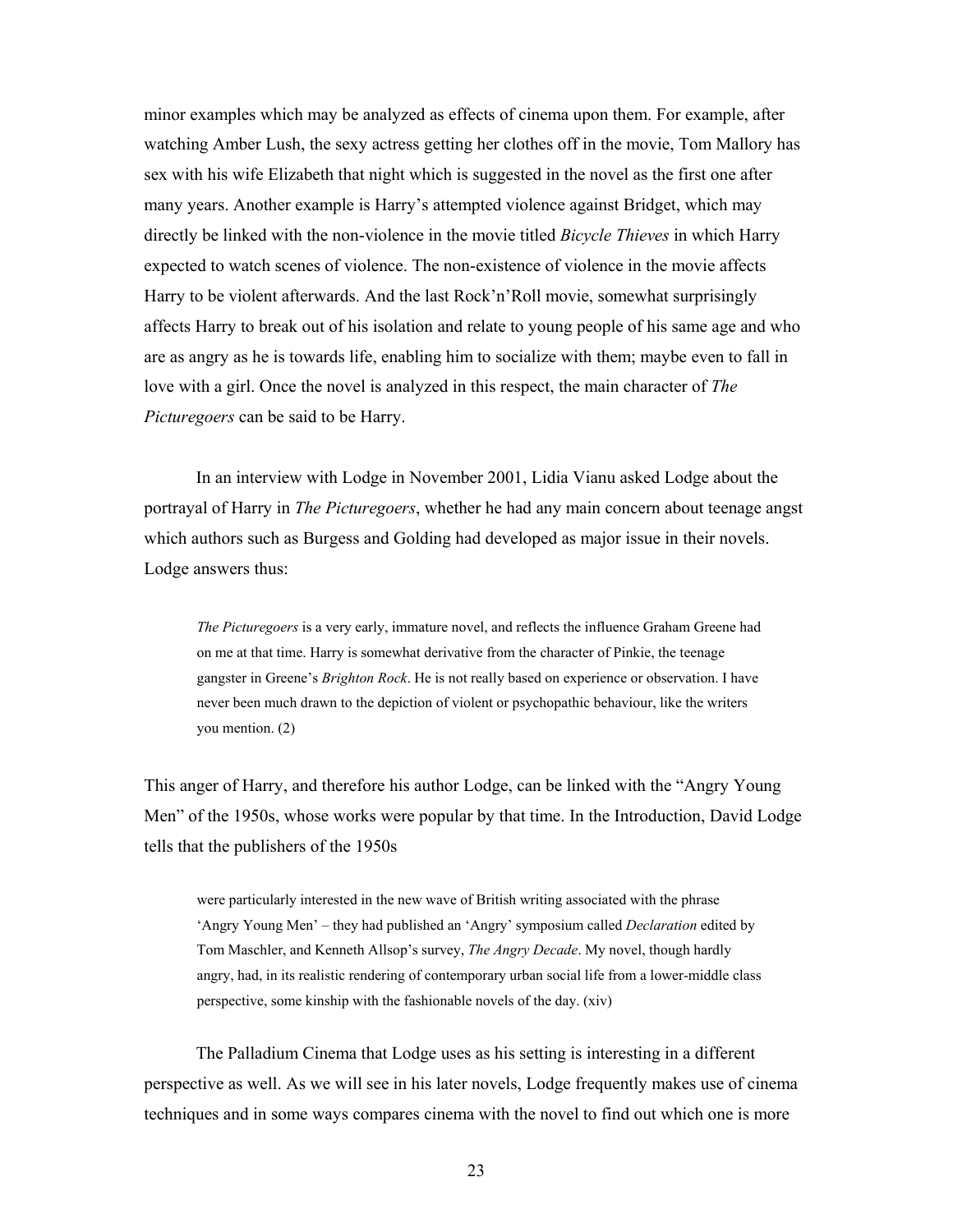effective in terms of both describing and analyzing human behaviour and social matters. Talking about The Picturegoers, Morace states that,

The separate narratives not only focus on different characters, they are narrated in variously stylised ways in the manner of Joyce's "scrupulous meanness" or what Park Honan has called Lodge's "cinematic style." "Lodge's manner with narrative viewpoints is innovative," Honan contends. "In *The Picturegoers*, the novelist's own camera – in that familiar maneuver of impressionism – is set behind the characters' eyes. 'Reality' is perceived and felt by representative South Londoners. But the viewpoints are not developed in the showily imitative fashion of dialogue. Instead, there is a subtle shift between kinds of vocabularies as viewpoints change" (Morace's quotation, 171). (111)

Robert A. Morace believes that the "narrative cinematism" (112) has an influential effect in the development of the modern novels. The term also applies to Lodge's dialogic concerns enabling him to watch over his authorial techniques while distancing his critical side to the view of the camera. Morace further states that the novel "includes not only various stylised languages but numerous interpolated and carnivalized forms as well" (112). The influence of Bakhtin upon Lodge, both as a writer and a critic, is undeniable and he manages to employ Bakhtin's theories in all of his novels combining them with his own unique style. As I suggested earlier, the cinema and its techniques are extensively used in Lodge's novels as well as many popular culture elements such as popular songs and magazines. In any way possible, Lodge tries to analyze and to compare the "high culture" of literature with that of "popular culture" of the movies and songs and, in many ways, he finds no one superior to the others. And this attitude completely goes in line with Bakhtin's carnivalesque spirit.

The discussion of *The Picturegoers* can be rounded out by referring to Lidia Vianu's views about the novel in the same article quoted above, "A Desperado of Simplicity" which I truly share:

The novel is indeed agreeable, well narrated, with individualized heroes. It creates its own world. This world is commonplace, soothing, very traditional. If it is told in episodes, like flashes of thought, it is because actually David Lodge must have put it together as a bunch of short stories that, at a certain point, happen to artificially intersect. For a beginner, it is an appealing book that envelops you in the magic of an imaginary world. Which is a lot more than many mature books do. (9)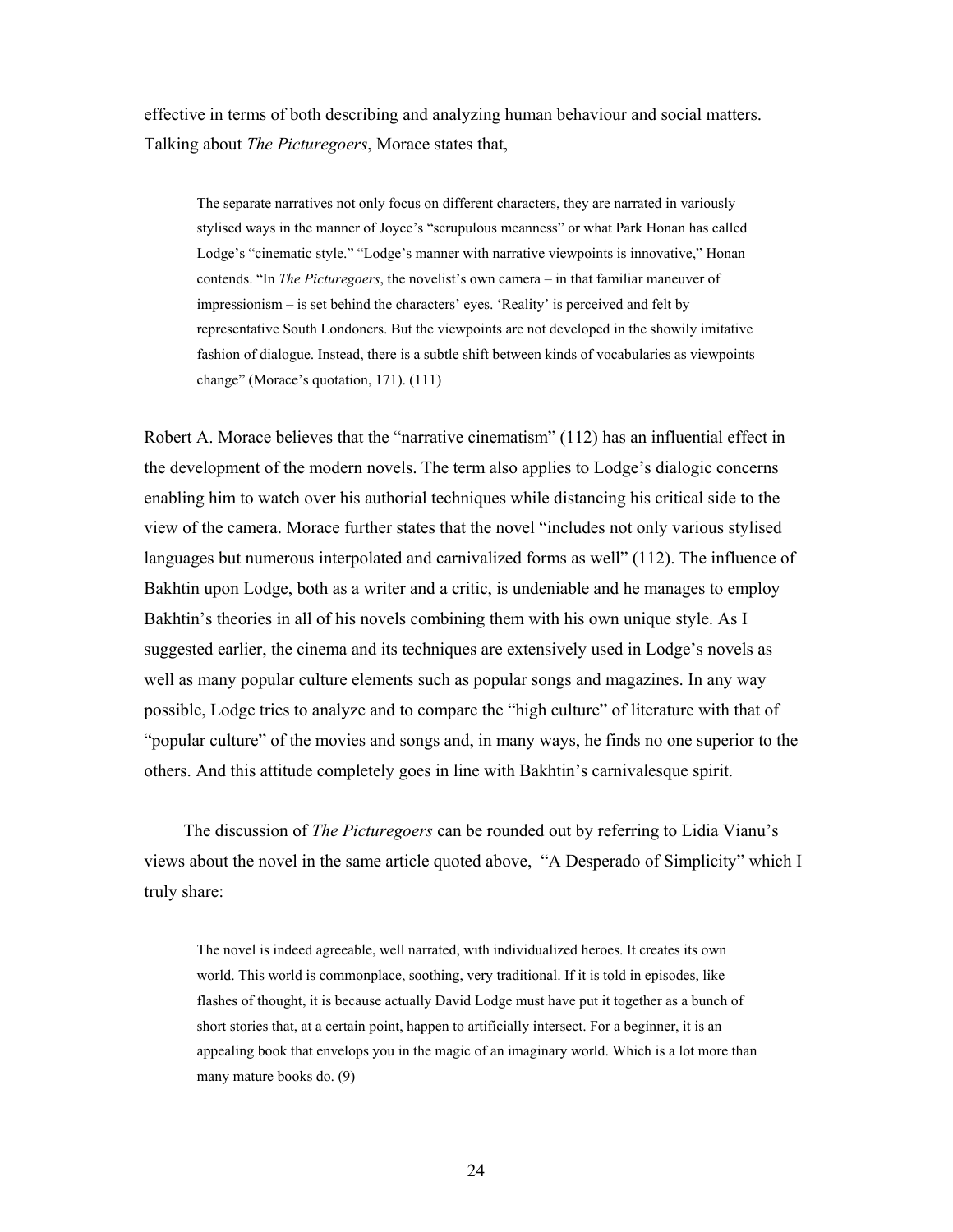## 2.2 Eating People is Wrong (1959)

Do we establish terribly, terribly interesting university personalities for ourselves? (25)

Eating People is Wrong, the first novel of Malcolm Bradbury, was published in 1959, one year earlier than Lodge's The Picturegoers. Just as Lodge describes the social contents of the 1950s in his imaginary London district of Brickley, Bradbury analyses the social status of post-war England in his imaginary college which is based in London but not linked with any place in particular. Professor Stuart Treece, the main character of the novel, is in his latethirties and the head of English department of the university. The novel is mainly based upon his humanistic and liberal thoughts and his employment of them upon the characters in the novel. One main issue about the university is that unlike Oxford or Cambridge, it is a redbrick university situated in one of the provinces of London "which had still been a university college even when Treece was appointed to his chair, it was frequently mistaken for the railway station and was in fact closely modelled on St. Pancras" (24). The students at this university were called 'students', rather than 'undergraduates' as they were called at Cambridge and Oxford. Professor Treece knows them well:

They were youths straight from some grammar school sixth-form, rejects of Oxford, Cambridge and the better provincial universities, whose course could be charted easily enough; one could name almost the haphazard collection of books that they would read, one could sketch out beforehand the essays they would write, indicate simply their primary values. (14)

Among these students, an extraordinary one called Louis Bates is another major character of the novel. He is 26 years old and formerly has been a teacher in a girl's school. After he leaves the girl's school, he had taken six months off and later applies to the university as a student of English literature. The reason for this six month's break is hinted on his form as "the nature of this pause; his experience, he said, included six months' library work in a mental hospital" (16). He is indeed intelligent but is a failure in socializing with people, especially with women. He is very self-conscious about coming from a lower class working family, and he puts all the blame for his present loneliness onto his social background. In every word he utters, there are direct or indirect references to the class structure of England. In a discussion with Professor Treece, in which Louis decrees that in his literature studies he should be treated specially, Louis says: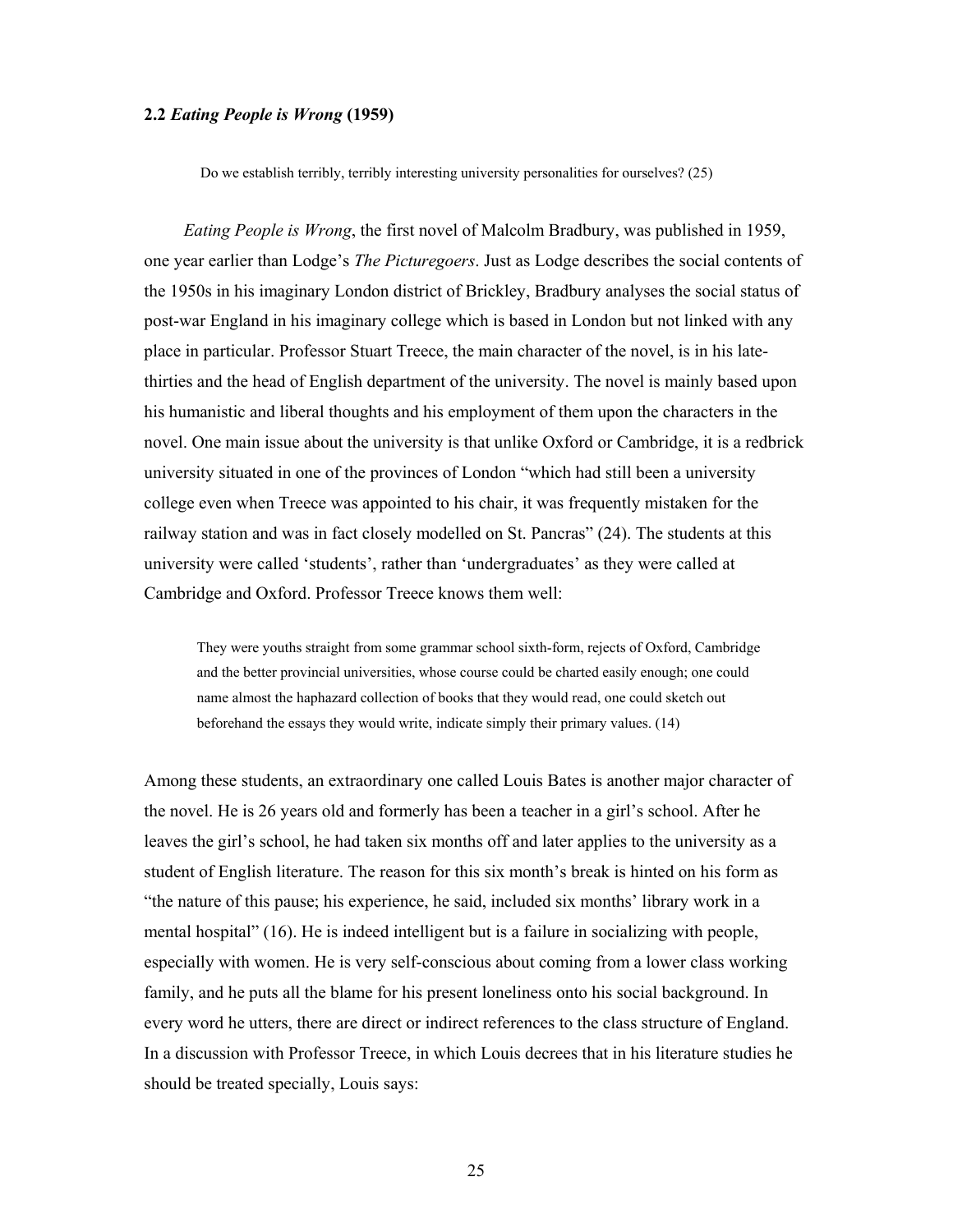"Actually, as it happens, you know, I don't exactly fit in here; I'm a lot older than the other students, and I come from a different social class, perhaps."

"Oh, I don't know …" said Treece.

"Well," said Louis brusquely, indicating that he intended to come from a different social class from the others whether Treece liked it or not. "My father was a railway-man, and that was in the days when the railways were a form of puritanism. Hard work, honesty, thrift, clean living, self-restraint. Indulgence I'm suspicious of. I believe in application and self-training. I'm self-made. Now you have me in a nutshell." (20)

The novel suggests that Louis Bates is mad in many ways and the university happens to be an ex-asylum converted into a university because, as the omniscient narrator remarks, "it was not big enough for an asylum, then; but it was big enough for a university college. So, as Treece frankly admitted, it became an asylum of another kind; great wits are thus to madness near allied" (24). Whether the ex-asylum university is the right place for Bates to be a part of or not can be considered but the main issue in the novel is Treece's analysis of Bates and his attempts to give a method to Bates' madness. After all, Treece is "a liberal humanist who believes in original sin" (15). He thinks "of man as a noble creature who has only to extend himself to the full range of his powers to be civilised and good; yet his performance by and large has been intrinsically evil and could be more so as the extension continues" (15). Treece both believes in "original sin" and "free-will" which directly oppose each other and that is what Treece's character is generally based upon: he is a man of paradoxes who tries to impose and to motivate the characters in the novel while he watches them from a safe place. In other words, he acts as a god watching his creatures from a safe distance without taking responsibility for their actions once their deeds are done.

In addition to Treece and Bates, Emma Fielding is another major character in the novel. She is "a post-graduate student in the [English] department, and [is] writing a thesis on the fish imagery in Shakespeare's tragedies" (35). She is twenty-six years old, "and therefore rather older than most of her fellow students; older, you had to say, and wiser" (36). Her role in the novel is important because she becomes the centre of attraction for three male characters throughout the novel. The first male character is Mr. Eborebelosa, an exchange student from Africa and literally the son of a chief who is in England to analyse English culture, science, sociology and more interestingly, to learn about the secrets of the gunpowder. But his stay in England does not happen to be as he expects. He has trouble in socialising, chiefly because people in England do not respect him as he was respected in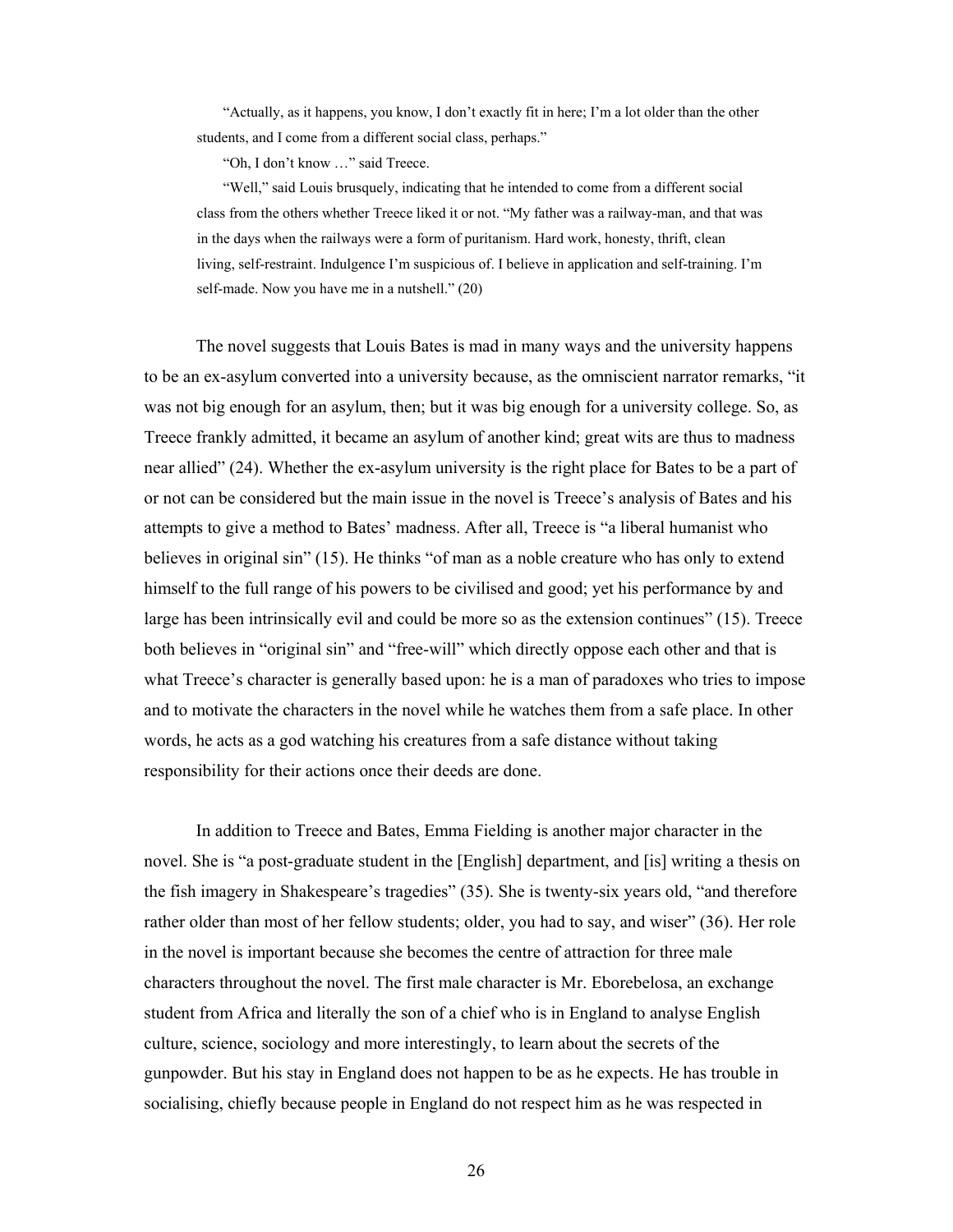Africa. He hides himself in university's lavatories and does not get out all day long. As usual, Treece tries to get him out of the lavatories and directly throws him into the college parties and, in a reception held for foreign students, Treece introduces him to Emma. Once Mr Eborebelosa finds the intimacy which he is looking for in Emma, he immediately falls in love with her and, more than that, he wants to marry her to make her his fifth wife. When Emma understands that she cannot break loose from Mr Eborebelosa's suit, she tells him that she is engaged but that makes him more enthusiastic and he proposes to Emma once again saying that he will kill her fiancé, who is nothing but an obstacle between them. Then, thinking that an imaginary fiancé with authority can put an end to his affection towards her, Emma tells him that she is engaged to Treece and, in this way, puts Treece back into action.

 The second male character interested in Emma is no other than Louis Bates. He meets Emma at another party at Tanya's flat. Tanya, a lecturer in Slavonic languages, is a close friend of Dr Viola Masefield, who has "taken her degree at Leicester" (25) and has come to this university to lecture on Elizabethan drama. Like her friend Tanya, with whom she shares the flat, Viola is a strong female character whose

reactions to problems and to people were violent and immediate, as Treece was well aware; people who met her for the first time sometimes used the word 'sophisticated' to describe her, because her manner was bright and when she smoked it was through a long jade holder, but those who knew her better were aware that this was the last word for Viola, for even simple female cunning of the type that's given to every sheltered country girl was missing in Viola's case; this itself was her charm. (26)

Because Tanya and Viola share the same flat, it is suggested in the novel that they should be lesbians, as all strong female types are thought to be. But in the course of the novel, it is observed that they are as straight as any other characters in the novel. The flat they share is modern and is "not a place where you simply lived; you *proved* something" (99). At the party in this flat, Louis meets Emma and her attitudes and opinions immediately attract Louis. He writes two letters to Emma in which "he had confessed his mad passion" (94) for her. After that, he goes to where Emma stays as a lodger and although Emma is not at the house, he gets into her room and decides to wait for her return despite the concerted efforts of Emma's landlady Mrs Bishop. Upon Emma's return, and much to her surprise, Louis proposes to her but is rejected.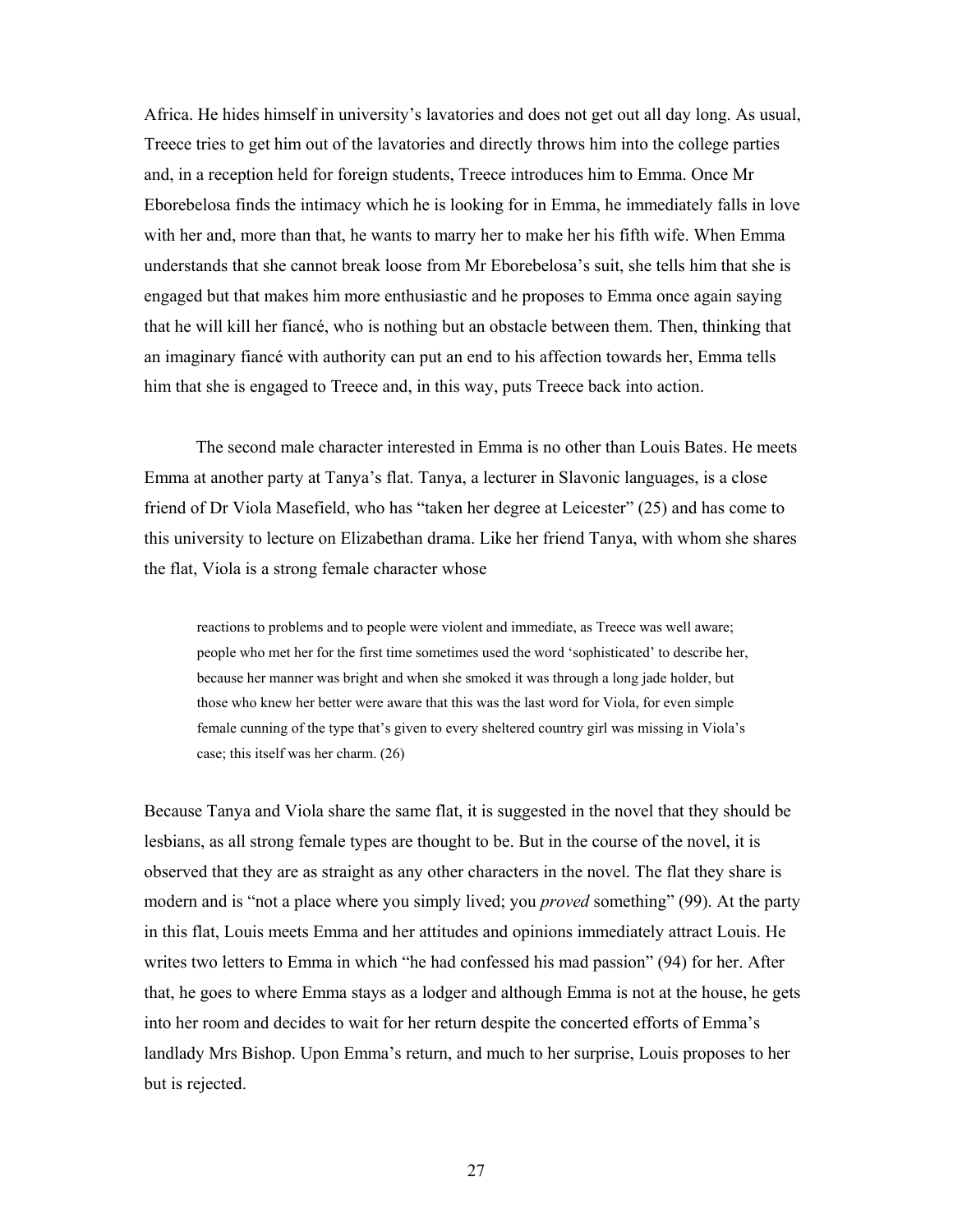The third and the last male character interested in Emma is none other than Professor Treece but this time it is a mutual interest. After another party, this time a Christmas party, Treece takes Emma to her house and asks her if he can go upstairs. Emma agrees and some sort of a love relationship between these two characters begins. Although it is a mutual love, Treece hides it from the other characters in the novel and avoids meeting Emma in public places since relationships between Professors and their students are frowned on. Because their meetings only take place either in Emma's room or in Treece's office and their relationship does not go any further than a sexual one, Emma gets disinterested and when Treece proposes to her, she also rejects him telling him, "You don't want to marry me; you just want to marry. I'm a perfectionist. I can't make do with that" (254). So being a 'perfectionist', she rejects three suitors in two semesters. She is not successful in finishing her thesis on 'fish imagery in Shakespeare's tragedies,' but she sure is successful in putting an end to relationships.

Apart from these chasings to have Emma's hand in marriage, another important subplot of the novel is Carey Willoughby's visit to the university to give lectures on modern poetry. Willoughby is a modern author who is introduced as a part of the "Angry Movement" of the period:

People said he was an angry young man, though he was not conscious of it – he had thought of himself a perfectly detached observer of the modern scene. They compared him with people he scarcely knew, like Amis and Wain, and called him a movement. Actually he felt, as doubtless as Amis felt, and Wain, that he had got on to it all first, and the others were just taking advantage. (223)

Louis, who has by this time become the Chairman of the Student Literary Society, was instrumental in arranging Willoughby's visit. Because the Society lacks the funds to support Willoughby's hotel expenses, Louis asks Treece if Willoughby can stay at his house for three nights. Having no other alternatives, Treece accepts the offer. In fact he is a bit curious about Willoughby because although Treece does not read modern novels, he must read Willoughby's last novel having heard that he is in it:

"I read this one because someone said I was in it. And I am. Do you realise that the story about the professor who left the script of one of his articles among some student essays, and another tutor gave it C minus, is about me? Someone must have told this man. Even down to the bit about, 'This is a good lower second stuff.' It was B minus actually. That makes it worse." (200)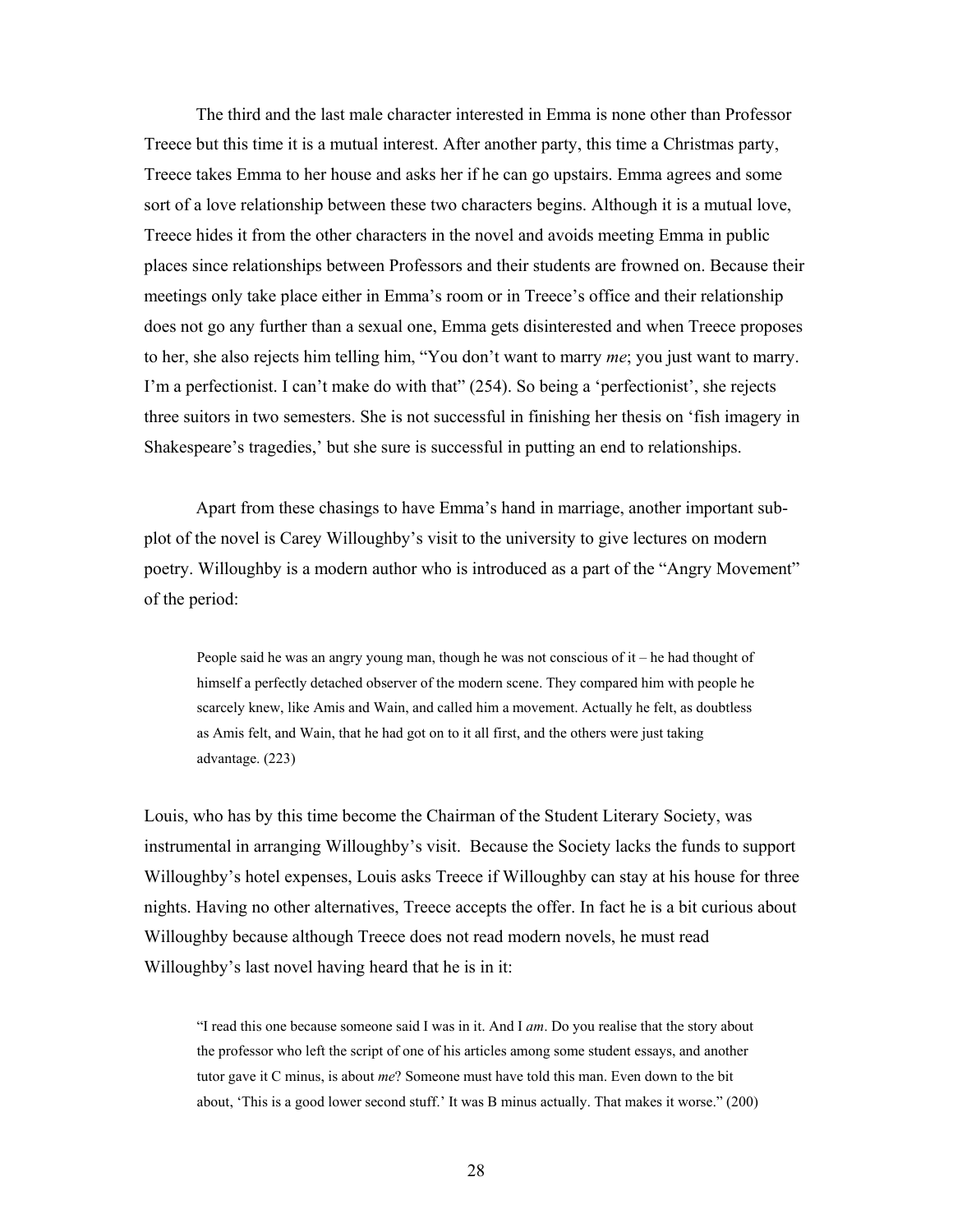Viola, who calls this funny coincidence as "poet's licence" (200), later confesses that she is the one who told Willoughby about Treece's story. At this stage, it is also useful to stress Treece's relation with Viola. During the end of the party at Tanya's flat, Viola gets angry with Treece and goes upstairs to be alone for a while. Then, Treece follows her to her room and finds her crying. They talk for a while and Viola tells Treece to his face all the things that she has avoided saying all the time, like her conviction that Treece's treatment of people is wrong. After her words of anger, she says that she admires him after all because he is "a dedicated man" (117). Then Treece begins to kiss her and they have sex. They have some sort of a romantic relationship after that night but Treece's usual disinterest on the subject stops the affair even before it starts. This failed relationship may be the reason why Viola tells Treece's little examination anecdote to Willoughby.

In the meantime, Willoughby's opinions about literature that he shares in lectures and in a particular dinner accompanied by Vice Chancellor of the university, perfectly summarizes Bradbury's view of literature in the post-war era and in satirizing Willoughby, the author, in the novel, Bradbury also satirizes himself as a modern post-war era author, who is by then also considered to be a part of the "Angry Young Men". In the lecture at the university, in which Willoughby is introduced by Treece as, "one of the so-called novelists of the new movement. ... I mean, one of the novelists of the so-called new movement" (224), Willoughby states, "There is no movement. ... All made up by the Literary Editor of The Spectator" (228). In response to the Vice Chancellor's question at dinner: "why don't your novels have proper endings, why aren't they resolved, why don't people die or live happily after?" (230), Willoughby answers thus:

"With my sort of book there's no resolution, because there's no solution. The problems aren't answered in the end, because there is no answer. They're problems that are handed on to the reader, not solved for him so that he can go away thinking he lives in a beautiful world. It's not a beautiful world." (231)

In fact, Willoughby's novel is much like Bradbury's. Emma tells Treece about Willoughby's novel: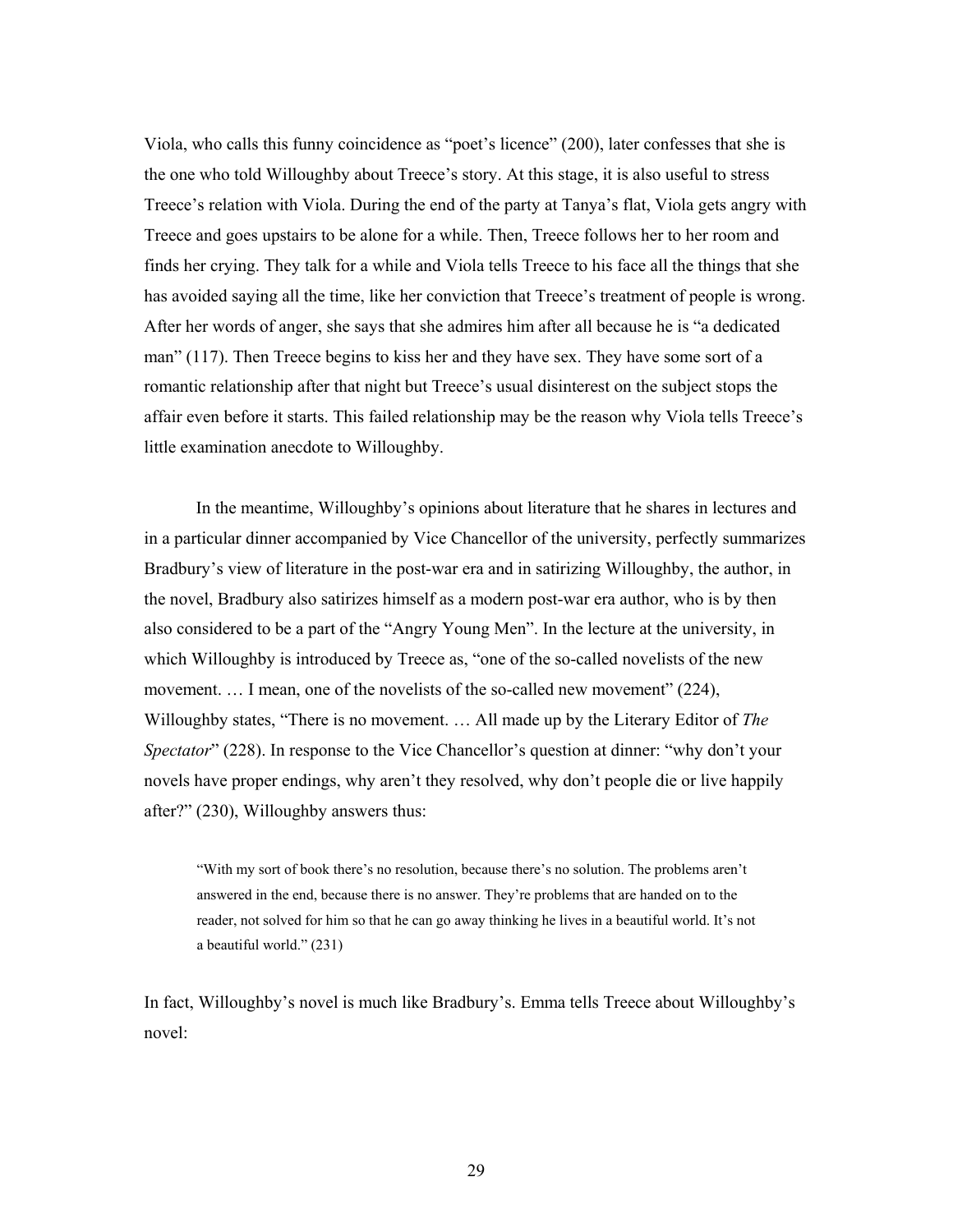"It's about this young man, who is an outsider, excluded from the ordinary life of the world because he isn't in the class system, and in the business world, and doesn't share the common values …"

"Please," said Treece, "I'd rather not hear about it. Modern novels depress me so much." "Yes, I suppose they might," said Emma. (183)

The young man in Willoughby's novel as described by Emma does have much in common with Bradbury's character Louis Bates. Furthermore, at the Christmas party, when the band plays a song, Emma tells Treece, "This tune they are playing is the one Carey Willoughby's novel is named after," and when Treece asks for the name of the song, Emma answers, "It's called 'Baby, It's Cold Outside'. It's a very appropriate title" (183). Interesting enough, Bradbury's novel is also named after a song to which Bradbury pays tribute on the cover page of the novel: "With acknowledgements to Michael Flanders and Donald Swann, originators of the song The Reluctant Cannibal from which the title of this novel is taken." In the meantime, Stuart Treece is named, as Robert Morace remarks, after "Henry Treece, [who] it is worth noting, was one of the romantic writers against whom the Angry Young Man revolted" (38). Furthermore, with Willoughby's answer to "where do novelists get their ideas from?" (236), Bradbury shares his opinions about his own campus novels:

"What you write is incidental, just simply what your world happens to be. I write about universities because I work in a university and I can collect the stuff. …"

"What's this I hear about your novels being *romans a clef?*" interposed Professor de Thule.

"Oh, everyone thinks he can identify people in these books. He can't, of course. I'm not a fool. I like to keep my friends. I can't afford to lose any more friends. A man needs friends. It's simply that my novels are about people who exist in such multiplication in our world."

"Oh, I hope you won't put us in, then," said Mavis.

"What Mrs de Thule means," interposed Tanya, "is that she hopes you will put us in."

"Now would I tell you?" asked Willoughby, feeling warmed by all this attention. The group grew larger. (236-7)

The group grows larger, indeed. Although Willoughby says that his novels have nothing in common with romans a clef, and Bradbury further states in the "Afterword" to Eating People is Wrong that "I should add, the book is not a *roman a clef"* (292), many academics like to be a part of campus novels. In the "Introduction" titled "What I Read and What I Read For" of her book Faculty Towers: The Academic Novel and Its Discontents (2005), Elaine Showalter remarks: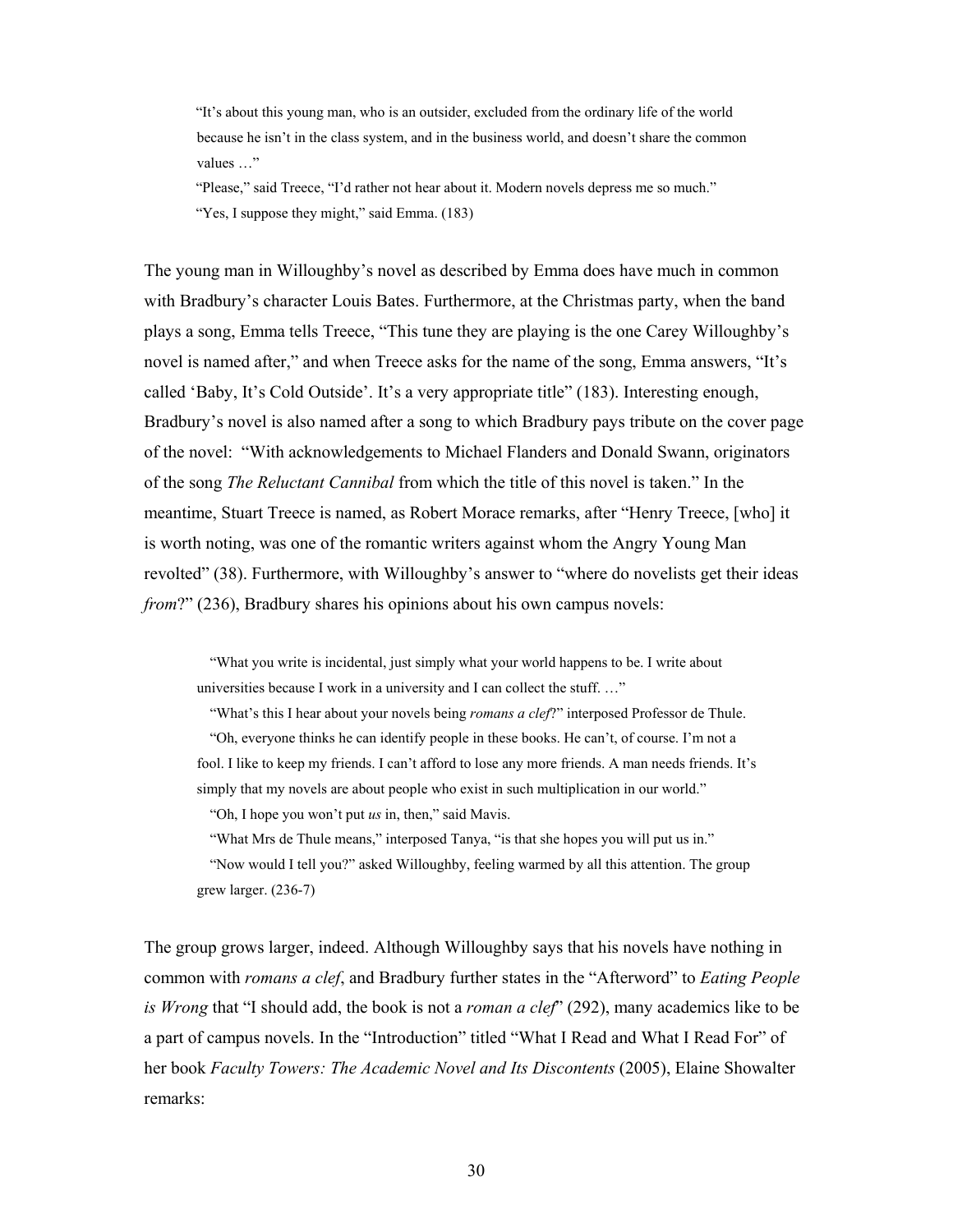Moreover, because we professors now live in the age of celebrity, publicity, and fame, being a character in a satiric academic novel, even a nasty one, may be a kind of distinction. Stanley Fish likes being identified with David Lodge's Morris Zapp; Laurie Taylor didn't mind being falsely thought to be the original History Man; and when Sandra Gilbert and Susan Gubar wrote a parody of the academic world called Masterpiece Theater, more people were offended because they were excluded than because they were mocked. (5)

Turning back to the conclusion of the novel, we find both Louis Bates and Stuart Treece in hospital due to illnesses that may directly be linked with Emma. Locally famous and with a new-found self-esteem gained from the publication of his poems in an important literary magazine, Bates approaches Emma once more. In an attempt to win Emma's heart with romanticism, he hires a canoe – he does not hire a boat for "the river is too full for punting" (266) – but unfortunately overturns the canoe and falls into middle of the river. Because he does not know how to swim, it is Emma who saves him from the very moment of drowning. After this ill-fated adventure, he catches pneumonia and goes to hospital. He feels perfectly peaceful in his room lying in his bed and watching the outside world from the window, taking notes for his future poems. But his perfect time of harmony gets interrupted when Emma visits him and tells him all about her affair with Treece. Later that day, Louis attempts to commit suicide with aspirins but is saved by the doctors and is transferred to a mental hospital the following morning. So he has gone back to where he came from, or furthermore, to where he always belonged as several of the other characters, especially Viola, have suggested throughout the novel.

On the other hand, Treece is in the hospital because of oral haemorrhages, which his doctor thinks can be a start of ulcer, and depression. The doctors put him in a room and after three examinations by three doctors, they tell him that he has to stay in the hospital and receive blood transfusion. During his stay, he witnesses other patients' and doctors' behaviours, which can be analysed in terms of the carnivalesque. Furthermore, he is present when Louis is admitted to the ward having attempted to commit suicide. Treece was awakened late at night by the admission of an attempted suicide, and later hears a German psychiatrist questioning this emergency case in a harsh manner but he does not know until later that the victim is Louis. Later, Emma tells him all about Louis and blames herself for his depression. "I feel guilty about him too," said Treece. "Guilty's all you can feel. I suppose all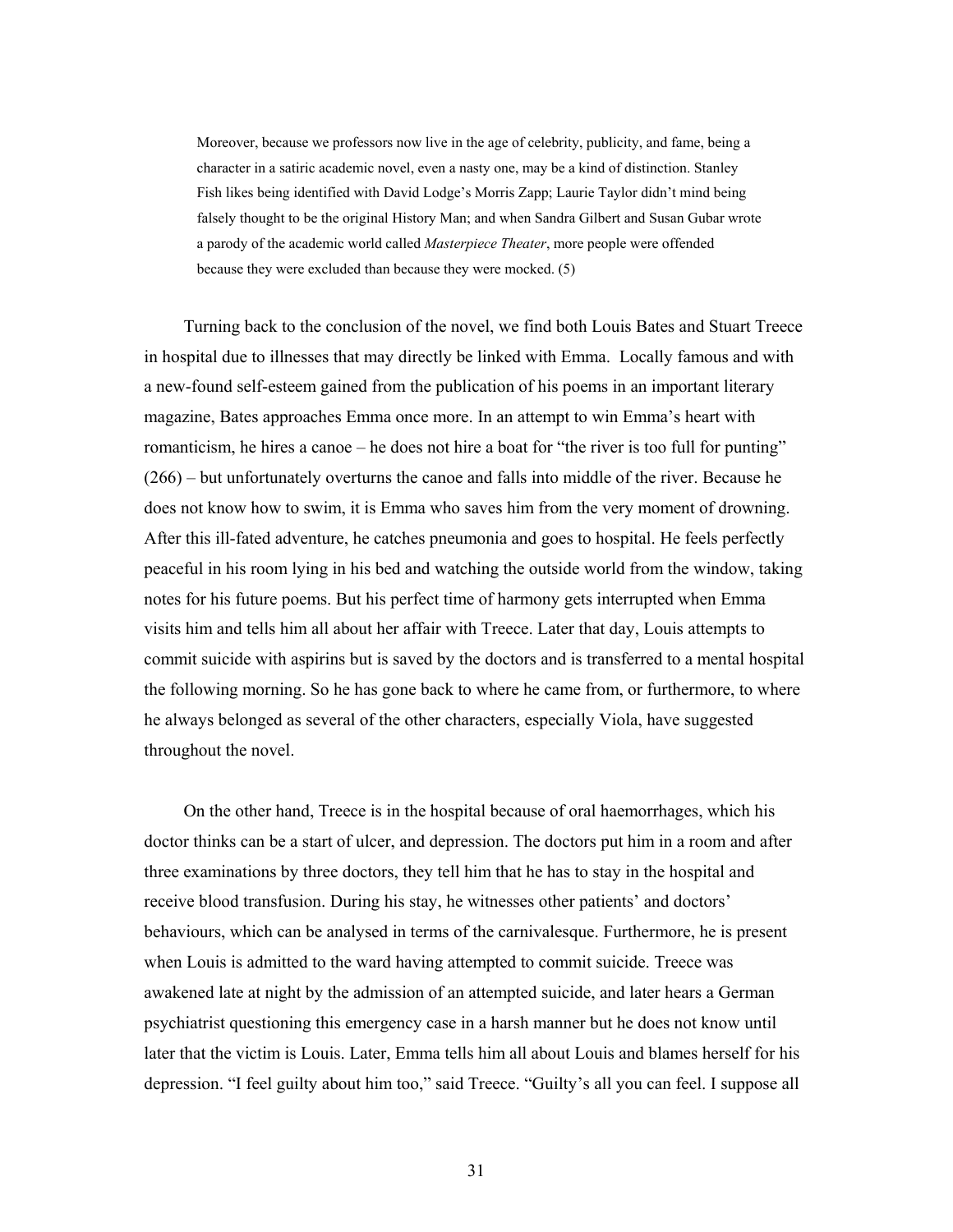you can say for us is, at least we can feel guilty" (290). Gradually Treece's his stay at the hospital begins to change his point of view towards people and life in general:

As the days wore on Treece found that the objectivity he had always possessed, the faculty he had for seeing himself as an actor in a play by some outsider, the faculty that looked down upon himself judiciously and thought of *other* ways to behave, began to fail under his current pressure. He ceased to be inquisitive object and began to be suffering subject. This was happening to him; the pain was his and soon it would be all of him. The experiential character of the whole incident, which had given it an interest for Treece and made it just bearable, now began to fade. He lay in bed, reading nothing; he fed; he moved his bowels. Moving the bowels was, so to speak, the breath of life for him, the real truth about existence, a dramatisation of the emotional and intellectual processes that preserve us to go on living. (286)

Treece, the perfect liberal humanist, who believes in 'original sin', the great motivator and the objective analyst of consequences of his motives, finally lays there in his bed at the hospital dying with ulcer, unable either to move and or to escape: "[Emma] went away and he lay there in his bed, and felt as though this would be his condition for evermore, and that from this he would never, never escape" (290).

In a chapter excluded from the novel, which was later modified and published in Bradbury's Who Do You Think You Are (1976) as a short story titled "The Adult Education Class," Bradbury further comments on the relationship between Louis and Treece:

It seemed to him that the only man he could convince, the only man who shared what he most believed in, was a preposterous madman. To this he was fettered; this was his own half-self; and he suspected that there was nothing in the world he could do to set himself free. He watched Bates walking ahead of him down the street, pacing out his strange long step, and his shoes seemed to fit in the same footprints. 'I wondered whether we were going in the same direction,' Bates had said. 'Perhaps we are,' thought Treece, getting on his motorized cycle, and riding off into the provincial city, 'Perhaps after all we are.' (67-8)

The last two sentences from this passage clarify both Treece and Louis' ending at the hospital because, however separate they seem to be, they share the common concerns about literature life in general; therefore they move "in the same direction", a direction that leads to 'illnesses': Treece gets depressed and Louis attempts suicide. On this matter, Robert Morace states,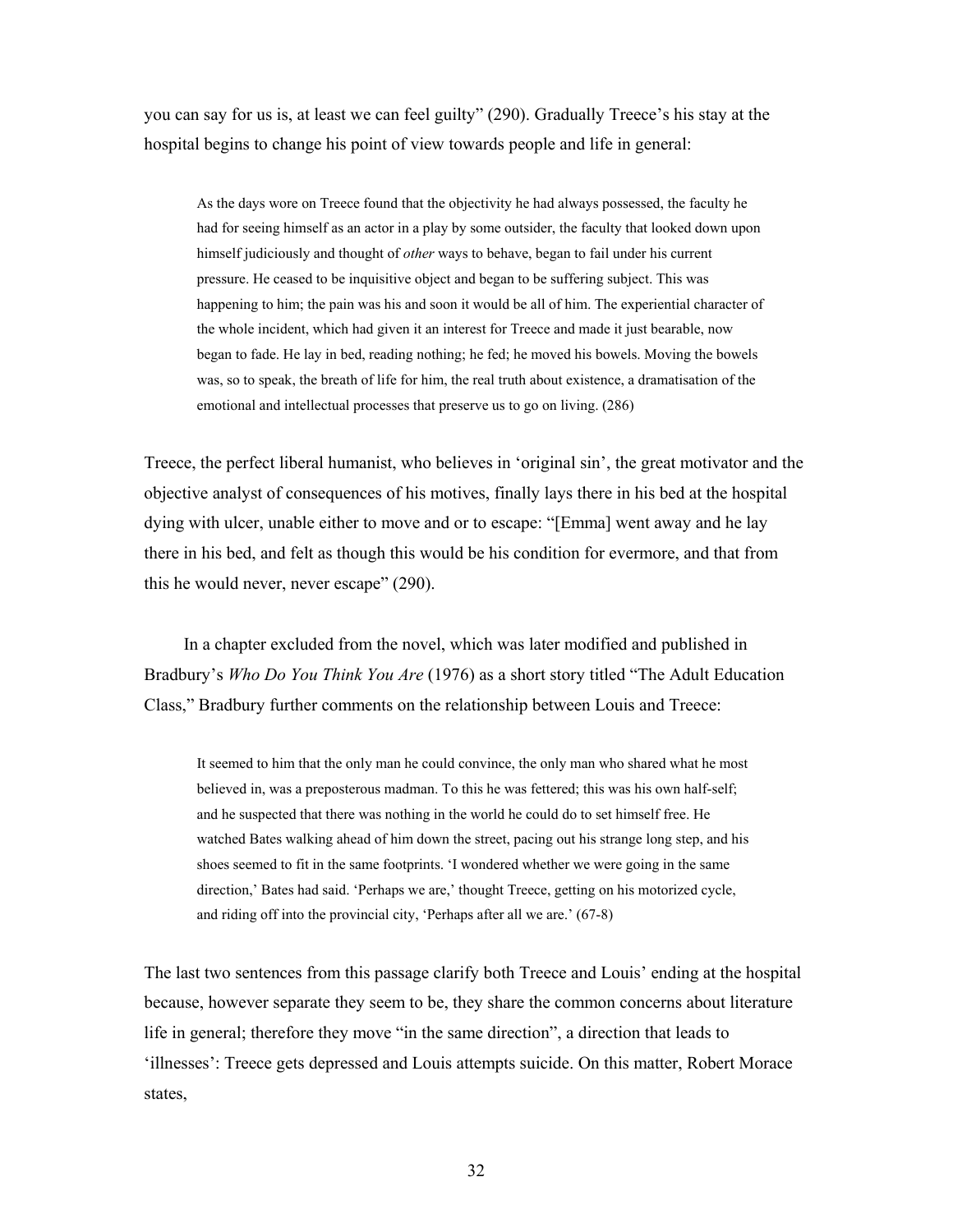The primary issue in *Eating People is Wrong* is, as Martin Tucker has pointed out, the very commitment that Treece himself lacks. "He is the eternal questioner: everyone listens to his questions, but no one tries to answer them, including himself. His questions are never meant to be answered: that is his tragedy" (19-20). But in this "sad comedy" ("Introduction" 7), Treece is only partly a tragic figure, and about him Bradbury expresses a necessary ambivalence. Bradbury agrees with Treece's Anglo-liberal desire to leave his character undefined but knows too how such a desire can easily degenerate into moral evasion. (34-5)

The problems that both Treece and Louis try to solve have no humanistic solutions but they keep on asking. There are no answers to their questions and their paradoxes finally lead them to hospitals. In a sense, this attitude can be considered as the self-destruction of the creative minds that Willoughby talks about in his second lecture. But the only indisputable fact in the novel is that, both Louis and Treece end up at a hospital: their choice of directions finally leads them to the same inevitable place.

Published in 1959, just one year before publication of Lodge's The Picturegoers, Eating People is Wrong became a huge success for Bradbury. Although it was his first novel, critics begin to compare him with Kingsley Amis and the other Angry Young Men. On the novel, Robert Morace comments, "Written largely while the author was still a student and published when he was just twenty-seven years old, *Eating People is Wrong* is clearly an apprentice work composed and, just as importantly, read and reviewed in the shadow of Kingsley Amis's Lucky Jim." (30) The reason for this comparison generally is due to Bradbury's employment of a university as his setting. In his "Afterword" to the novel, Malcolm Bradbury remarks,

When it came out, the book was identified with the newly fashionable genre of campus comedy, and the reviewers were inclined to compare it with  $Lucky Jim$ . This was not quite what I had intended; as the title suggests, I had meant the book to be about the tensions and contradictions and comedies of the liberal life, as it was lived by a group of people, in the changing and chaotic world of the middle 'fifties, and for this a provincial university seemed an apt setting. (291)

Bradbury makes it clear that his main aim was to criticize the liberal values of the fifties and as his character Willoughby states in the novel, Bradbury writes about the university because during the fifties, he experienced life at the university first as an undergraduate then as a graduate student and "he collects his stuff" from the institution. Bradbury further states in his "Afterword,"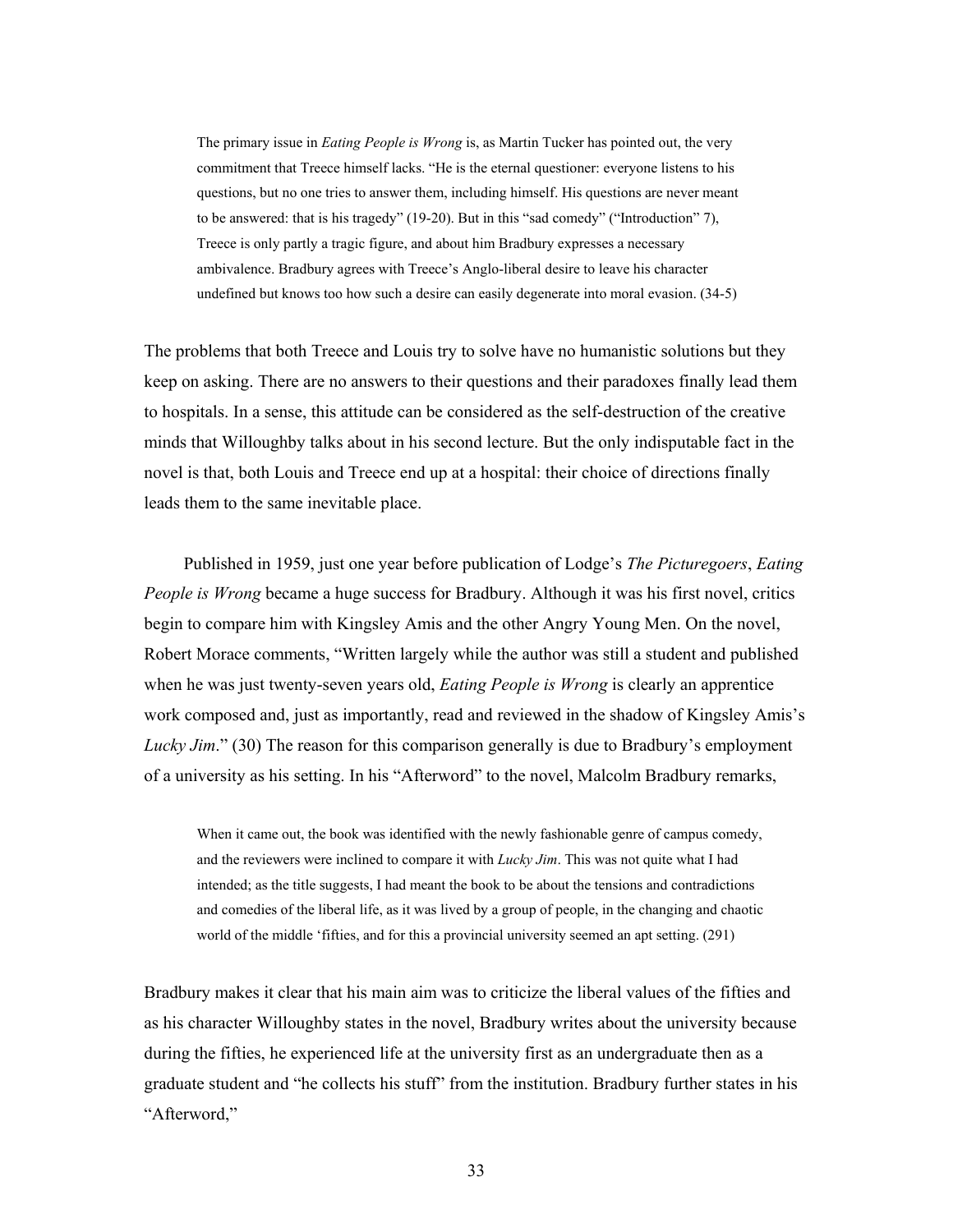In fact I began the book in 1951 or 1952, well before *Lucky Jim* and some of the other campus novels appeared, and at the time I was an undergraduate – except that we did, indeed, usually say 'student', being very conscious of our redbrick limitations – at what was then University College, Leicester, now the University of Leicester. (292)

Even though the critics still compare *Eating People is Wrong* with *Lucky Jim*, there is no discernible resemblance between these two novels except their settings and the satiric approach to the academics. On the contrary, the satire of Amis' and Bradbury are altogether different. In *Lucky Jim*, Amis satirizes the academics from the inside, that is, he himself is an academic by the time he writes his novel, but in Eating People is Wrong, Bradbury satirizes the academic from the outside, being a student in the writing process of his novel. On this issue, Bradbury comments to this effect in his "Afterword,"

Indeed, when I started the book, I was not on the inside or the faculty side of a university at all. I wrote it from the innocent, fascinated standpoint of the student, in fact the first-generation student, for whom universities were both a novelty and a social opportunity, a striking step into the strange philosophies of disinterested liberalism and cultural anxiety that came to me oddly after the commonsense ordinariness of my lower-middle-class social background. (291-2)

Bradbury further indicates that he was a student at a redbrick university and experienced what it was like to study in a provincial university, whereas other authors, who write about the redbricks, never had a chance to experience the same feelings as students. In his "Afterword", Bradbury says,

It is true that the 'fifties saw a cult of provincialism, that the redbrick became an appropriate subject, a motif for those interested in the centres and comedies of cultural change and mobility; but most of the writers who did write about them did not go there, or at least not as students. (292)

On the other hand, Professor Stuart Treece is considered to be Malcolm Bradbury's future self as the head of English Department and the novel is written with the perspective of Bradbury's imagining himself as the head of department in the fifties but Bradbury rejects this identification in the "Afterword" saying,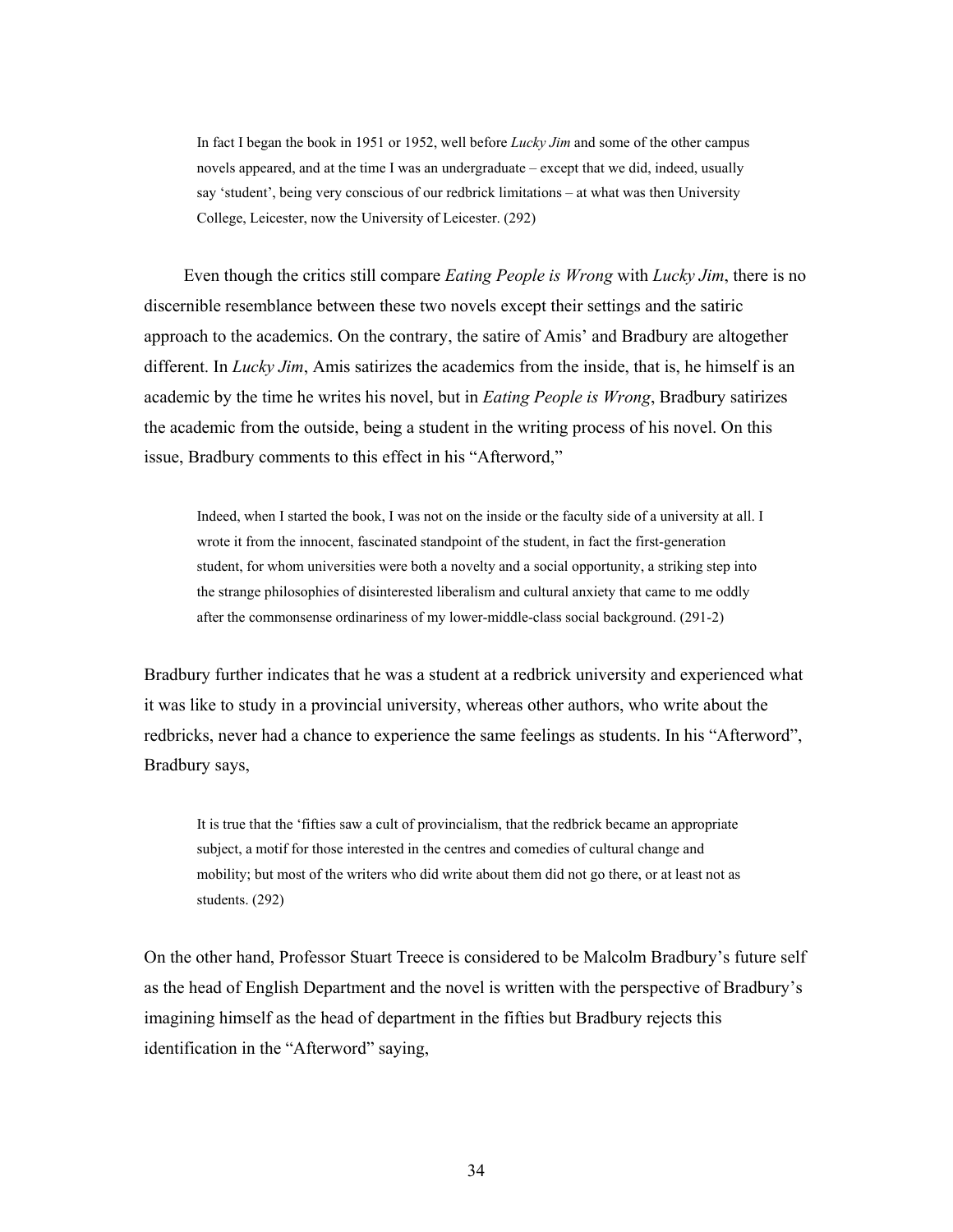Stuart Treece, in his forties, was not exactly my intended destiny, but he was considerably based upon my twenty-year-old self, or was, rather, a projection of my own commitments and anxieties about the liberal humanism of personal relations that I now both espoused and questioned. If I did not intend to become like him, that was mostly because I intended to become a writer, a liberal writer: the ambition preoccupies several other characters in the novel. (292)

Elsewhere, however, Bradbury talks about two characters other than Treece, namely Louis Bates and Carey Willoughby. During my research on Eating People is Wrong, I have come across many criticisms that deal with Stuart Treece as Bradbury's own voice in the novel but I have not seen any piece of criticism that identifies Willoughby with Bradbury. In fact, I believe that Willoughby is the intended voice of Bradbury in the novel. With a remarkable insight, Bradbury, in the writing process of his novel, answers many questions asked by critics after the publication of the novel, through Willoughby's words. Bradbury is often confused with the "Angry Young Men," but in the novel Willoughby says, "there's no movement" as such. Critics wonder if *Eating People is Wrong* is a *romans a clef*, and Willoughby answers it is not. Many criticisms indicate that Eating People is Wrong does not have a proper ending, and Willoughby answers, "there's no resolution, because there is no solution." On the other hand, in one of his lectures, Willoughby talks about madness and its relation to art suggesting that the world is mad, not the artists. It is Willoughby who severely criticizes 'high culture' in favour of 'popular culture', stating the 'high culture' wastes the artists by rejecting the popular values and works of the suffering artists. Bradbury often concentrates on combining 'high culture' with 'popular culture' and, just like Lodge, Bradbury aims to bring back reality and action into the novel which are excluded in the experimental Modernist era. Willoughby succeeds in doing just that in his novel *Baby, It's Cold Outside* that depresses Stuart Treece and the old generation, who are in favour of 'high culture'. In his "Afterword," Malcolm Bradbury analyzes this progress as,

And the tone of the writing that began to emerge in the decade  $-$  a decade that bred many new writers, because literature seemed to have a significance in the new cultural economy, which is why reading English at university became a prevalent moral passion – reflected this. Forster and Orwell were strong influences, the novel turned toward the realism of cultural renewal, and many of the key books of the period – books as various as Amis' Lucky Jim and Sillitoe's Saturday Night and Sunday Morning – tend to have plots of reform and reconciliation, plots that modulate toward a critical but commonsensical acceptance of the contemporary world. In short, a certain realism came back into fiction, and more in England than in other countries; if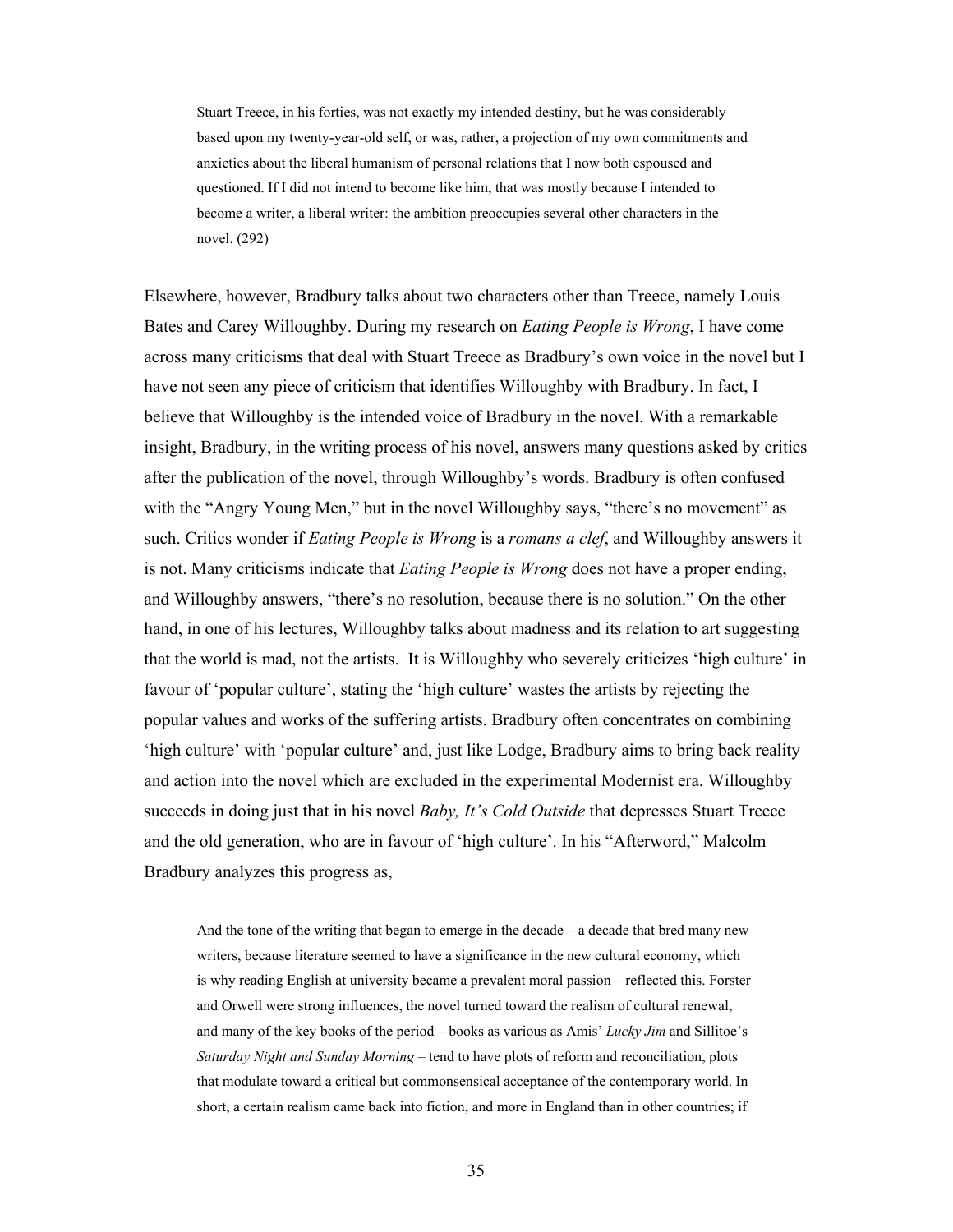the novel has tended historically to oscillate between two poles, one of experimental selfquestioning, the other of a realistic reporting of the social and material world, and a humanistic attitude toward character, then it was the latter pole toward which it was now drawn. (295)

After all, *Eating People is Wrong*, much like Lodge's *The Picturegoers*, can be considered as a fair documentation of the 1950s. Indeed, both novels are written with same exact intention. In his "Afterword," Bradbury remarks,

The book was written across most of the 'fifties, and was intended as in many ways respects a culture-reading of the decade. … It is like many 'fifties novels, about provincial life, the virtues and limitations of uncosmopolitan and ordinary existence; in this it seems to follow in that influential tradition set up by William Cooper's Scenes from Provincial Life, published in 1950, a book that encouraged many younger writers thereafter to see a straightforward, local commonsense realism as a way to renew the novel and adjust it to the political reality of contemporary England, a postwar, welfare England the novel-form chose to explore and colonise. (294)

In reflecting and satirizing the fifties social issues, Bradbury also gives some remarkable messages to English literature as well. Throughout the novel, Louis compares himself to Romantic writers such as Blake (130), Keats (131) and Rimbaud (194) and, in the meantime, Stuart Treece is named after Henry Treece, who is one of the leading figures of fantasy literature and also the one, as I mentioned above, against whom the Angry Young Men revolted. Bradbury puts both Treece and Louis into hospital and by doing so; he sort of not only sends them to exile but also the literary conventions that they represent. Bradbury certainly wants a reform in literature and *Eating People is Wrong* is his first revolt against past literary conventions.

Like Lucky Jim, Bradbury's first novel is a comedy but the comic issues of the novel end in sadness. In his "Afterword", Bradbury tells this:

It is a sad comedy, perhaps even a tragicomedy. But it is indeed a comedy. It was intended to be very funny, and this I hope it still is. It is a liberal comedy, allowing the characters their selfhood, their own sort of fate. My irony is greater than Treece's; but the spirit is intolerant, and the characters in a sense know their own comic lot – which is to live in a world where there is a gap between expectation and reality, between personal or social betterment and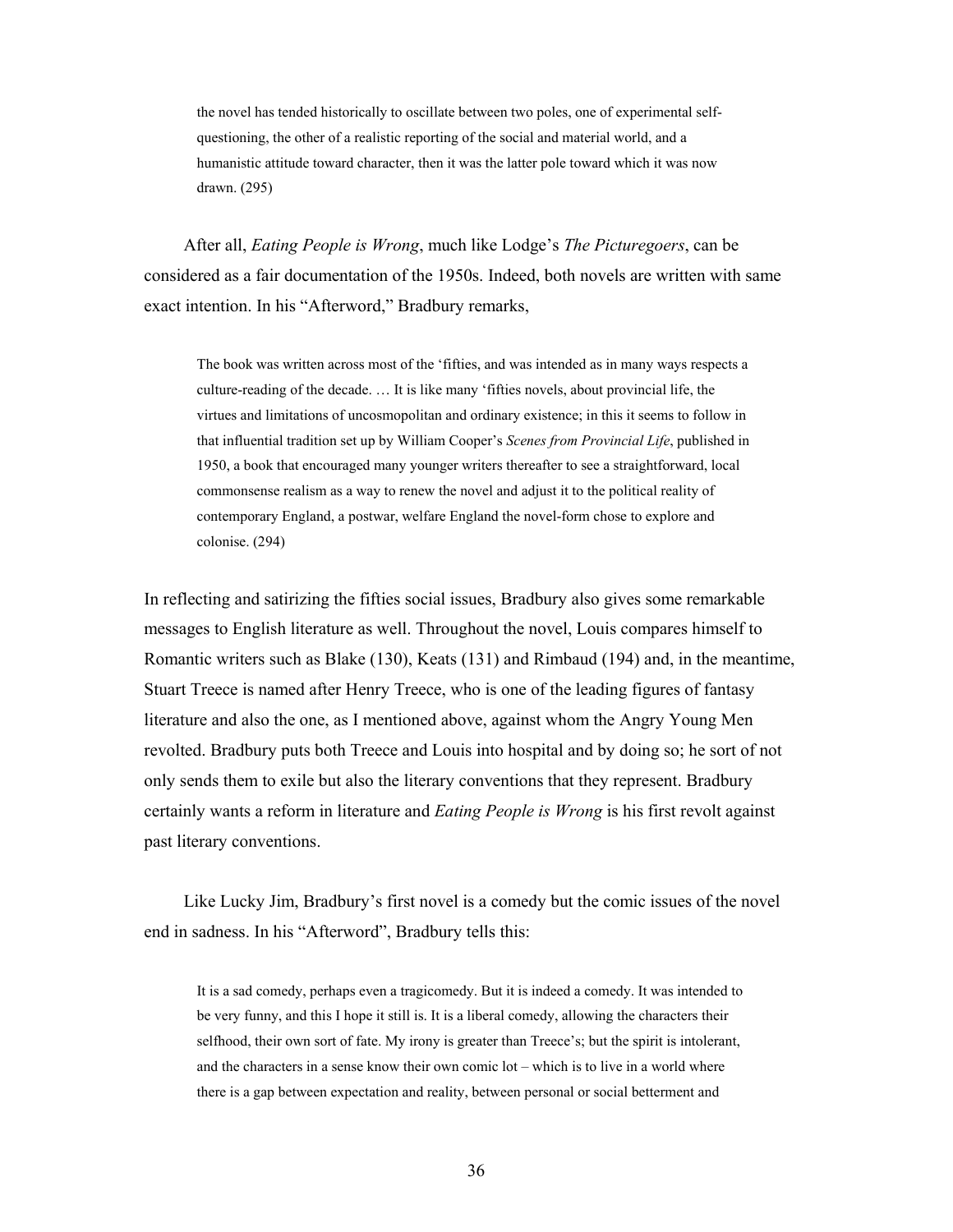ordinary fact, between the heroic idealisation of deed, whether it is going to Spain or taking a driving test on a motorised bicycle, and its execution. (297)

In the same context, Bradbury adds,

In all this, it is a more generous comedy than I would write now, in a world that has so changed. Comedy has always been an essential aspect of the novel; it has something to do with its openness, its curiosity about people and society, and it administers precisely to that space between appearance and reality that has so long preoccupied English novelists; it also has had another vein, a vein of irony or absurdist farce, a sense of people at a loss in a totally contingent world. *Eating People is Wrong* has both of these elements, partly because it is an inclusive sort of novel that deals in social observation and satire, farce and ironic selfknowledge; but it tends in the humane direction. Writing more recently, I have found it harder to write in this spirit, because style is indeed a facet of history and changes with it. I have found comedy needs to become a more precise, more economical, a harder instrument, if the contradiction between our humanist expectations and our sense of ourselves as exposed historical performers is to be expressed. (297-8)

Lidia Vianu in her article "At the Gates of Commonsense" (1999) analyzes the novel as comedy:

Eating People is Wrong is "a comedy," too, as the author announces from the very first page. It is a mass of comic remarks and incidents, indeed. A provincial university, with a Department of English whose head is Stuart Treece, imparts the joys of literature to a bunch of unlikable individuals – but we must not go farther than that, since, the title warns us, "eating people is wrong." Malcolm Bradbury just munches them a little, then spreads them on the page like a doubtfully amusing (or nourishing) paste. (1)

While I would agree with Vianu that Bradbury is a satirist who likes to write in a comic fashion, he is nonetheless a realist interested in social and political issues of his day and age. In his first novel, he limits his social analysis only to 1950s post-war England, but as we will discover in the following chapters, he later includes United States in his social analysis and then deals with USSR and Communism extending his satire to the politics of the cold-war era. In Eating People is Wrong, he begins his description of the academy and post-war England in a comic manner and continues with this style almost to the end, but when realistic elements like pneumonia, depression and ulcer get in the way, his comic manner fades away and leaves in its place sadness and depression. In fact, Bradbury says in his "Afterword" that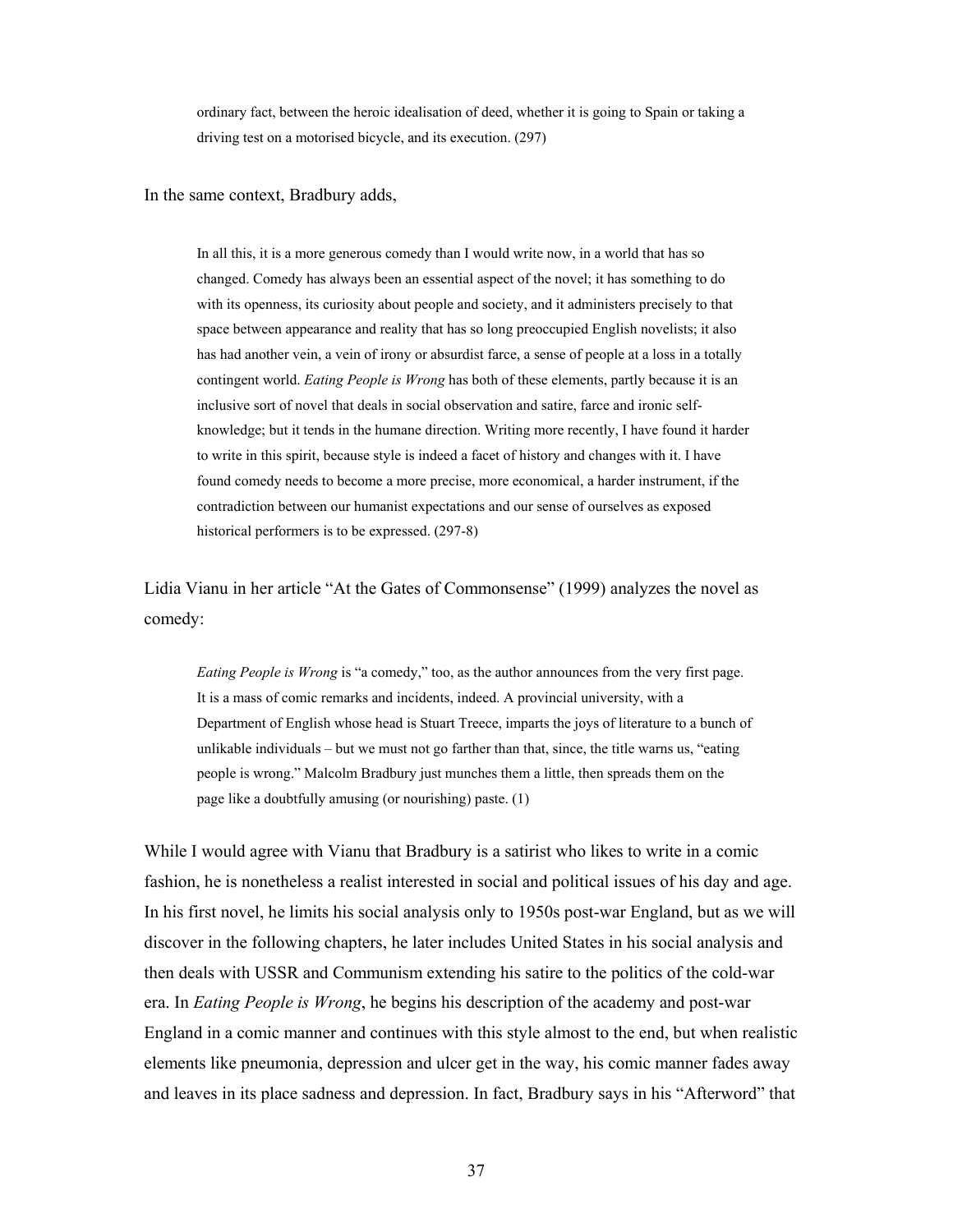he "had to have a serious operation back in England in 1958. This concentrated the mind wonderfully; I finished the book off in hospital, a ward of the National Health (a fact that explains something of the texture and tone of the final chapters)" (293). Indeed, this can explain his sad tone at the end of the novel but I wonder if he would have let his characters live happily ever after in a comic fashion if he had not had that serious operation. I certainly doubt he would, because after all, as Willoughby suggests, "It's not a beautiful world" (231).

As a result, both authors manage to lift the burdens from their backs by getting their first novels published quite successfully. Although David Lodge's first novel may be lacking in some respects in terms of characterization and employment of reality, and Lodge did not want to 'resurrect' the novel until 1993 after it became out-of-print, *The Picturegoers* proves to be highly satisfactory, especially in terms of its narrative technique. Lodge's successful management of multiple characters encouraged him to deal with more different characters in his later novels. His first novel definitely serves as an introduction to his more specifically academic novels and he finds a chance to develop his unique narrative style even further in his more mature novels. Likewise, Malcolm Bradbury shows his quality in his first novel. Eating People is Wrong serves as a good example of Bradbury's themes and concerns that he further develops in his later novels. The liberal analysis of social, political and moral issues that he first employs in this novel, prepares the basis of his discussions and satires he carefully, and successfully, deploys throughout his writing career.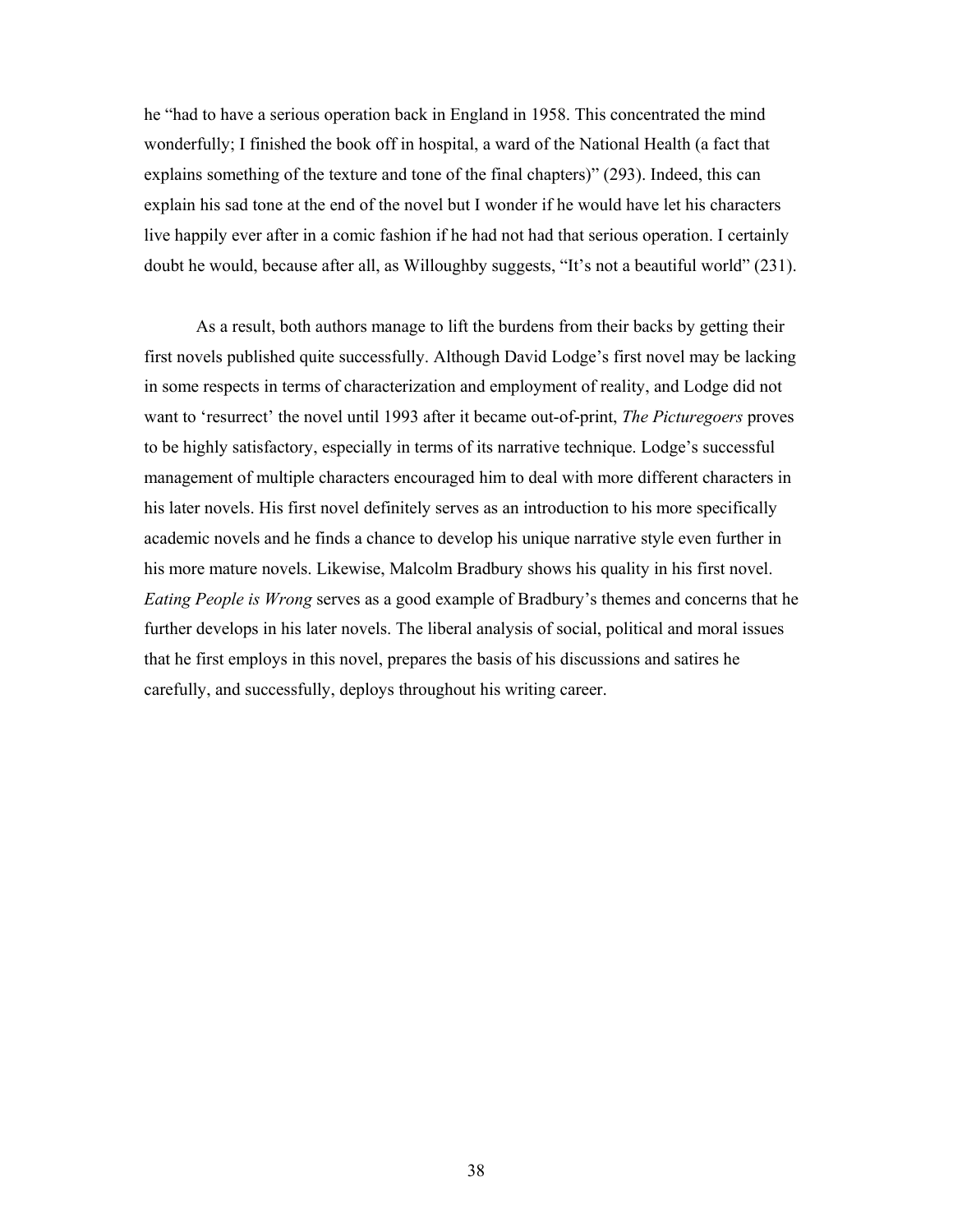# III. Chapter 3 – The Sixties: The British Museum is Falling Down (1965) and Stepping Westward (1965)

This chapter will deal with David Lodge's *The British Museum is Falling Down* and Malcolm Bradbury's *Stepping Westward* in an attempt to underline their deployment of the academic satire in course of the 1960s and to analyze their narrative techniques in order to both compare and contrast the improvements and/or differences of same from the ones they applied in their earlier novels.

 Showalter detects within the academic novels of the 1960s "a shift of focus from the university or the Oxbridge college to the American English department" (34). Indeed, Bradbury's second novel examines an academic institution in America and narrates a British author's experiences in an American college. On the other hand, there is a brief subplot that serves as a climax in Lodge's third novel, which describes an American character who comes to Britain in pursuit of a purely academic mission. Showalter further suggests "the tone certainly shifts from admiring tones of Snow to a much more acerbic view of academic life and a much more Darwinian sense of the university and the struggle for survival" (34). Moreover, Showalter calls the deployment of departments in the academic novels of the decade as 'tribes' in which there is an Oedipal theme to eliminate the authority figure and to replace him (34-5). Bradbury makes use of this Oedipal theme that Showalter mentions and, furthermore, employs a character who seeks power and prestige in an English department by all means possible. In the meantime, Lodge criticizes the academic struggles from the perception of his graduate student hero.

### 3.1 The British Museum is Falling Down (1965)

There of the young men present were writing academic novels of manners. From time to time they detached themselves from the main group of guests and retired to a corner to jot down observations and witty remarks in little notebooks. Adam noticed one of them looking over the shoulders of the other two, and copying. (125)

The British Museum is Falling Down is the third novel of David Lodge first published in 1965. Apart from the academic issues that are fairly described and parodied in the novel, Lodge's main concern in this as in his other early novels until *Changing Places* (1975), is the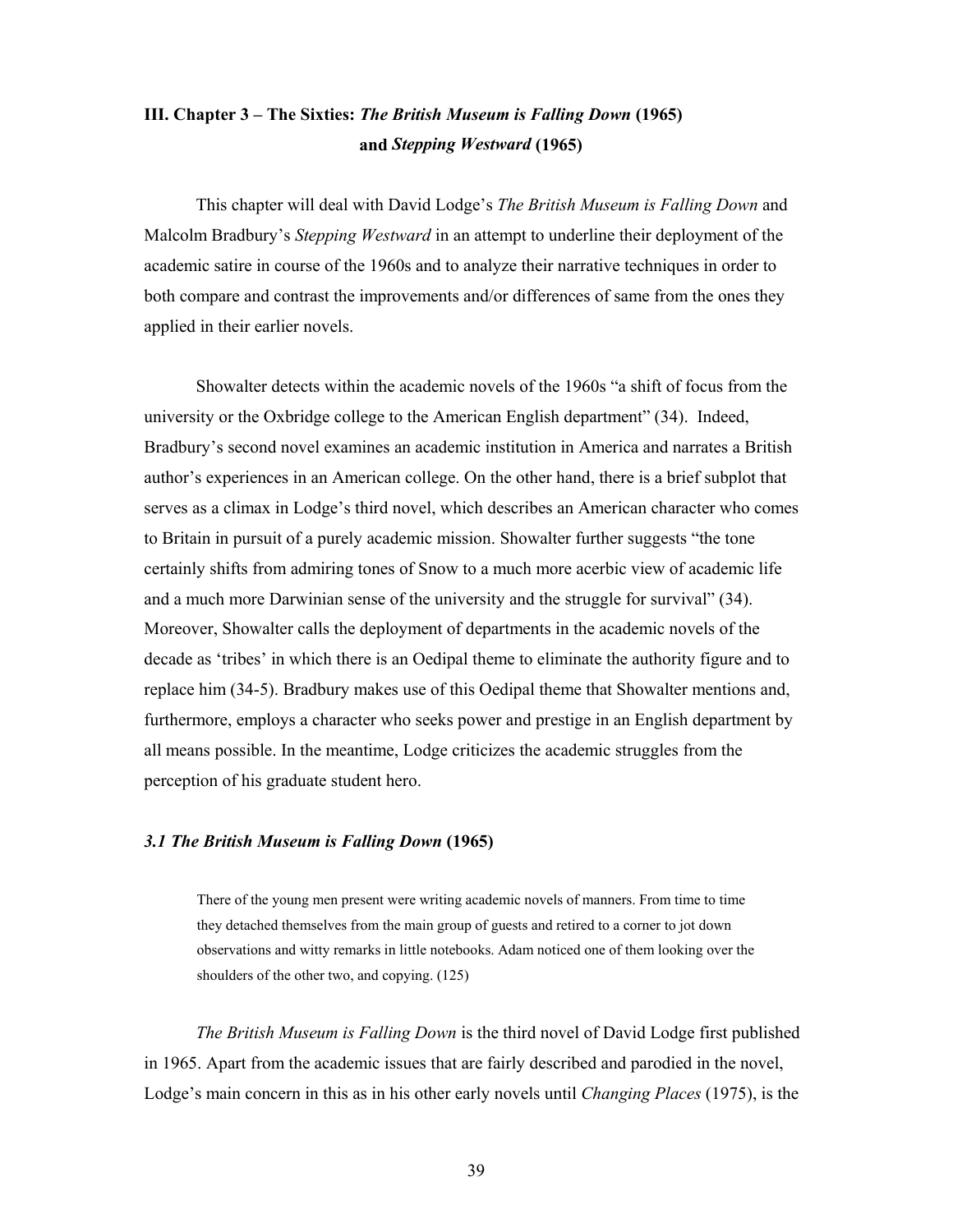search for a birth-control method other than the method known as Safe or Rhythm Method, for the Catholic world. Consisting of ten chapters, each opening with an epigram from famous authors who had used British Museum as their study place throughout their careers such as Yeats, Carlyle, Thackeray and Ruskin, and a few important quotations from the User's Guide to the Library, the novel depicts the story of a day in the life of Adam Appleby, who is a graduate student of English Literature in his third and final year at the university trying to finish his thesis "that would rock the scholarly world and start a revolution in literary criticism" (18). He is married with three children and what concerns him more than his thesis is his wife Barbara's overdue period. During the course of a single day, readers witness Adam's struggle in the British Museum, at the English Department of his College, at a postgraduate sherry party, his interactions with the staff as well as with his wife, checking with her almost hourly to find out whether her period has started or not. Although Lodge has much to say about birth control, I will leave those discussions aside, and deal with the parody of academe as well as the parody of modern authors in my study of the novel that follows.

Before starting my analysis, it is useful to indicate Malcolm Bradbury's direct collaboration on the novel. In his dedication part of his novel, Lodge writes: " … and to Malcolm Bradbury (whose fault it mostly is that I have tried to write a comic novel)". Indeed, Bradbury is responsible for the changes in Lodge's literary style and The British Museum is Falling Down stands as the first novel that Lodge writes after his meeting with Bradbury. It will not be wrong to say, this meeting serves as a starting point in Lodge's writing career so that, his whole output can be discussed and/or identified as 'Before Bradbury' and 'After Bradbury'. Robert A. Morace explains this start of a long term interaction between the authors: "[Lodge's] liberation as a writer had in a sense already begun some three years earlier when Malcolm Bradbury joined the University of Birmingham English Department and began to convince Lodge of the liberating possibilities of literary comedy" (133-4). Apart from his dedication to Bradbury, in his "Afterword" for the novel written in 1980, Lodge indicates that the original title for this novel "had been The British Museum Had Lost Its Charm, a line from a song by George and Ira Gershwin" (171-2), much as Bradbury's title for Eating People is Wrong had been taken from another song, but he couldn't get the permission to use this title and changed it to The British Museum is Falling Down instead. In the "Afterword", Lodge further indicates that the idea of limiting all the events to a single day originally came from the song and not from the James Joyce novel, *Ulysses*, as is commonly thought (172). Having these facts in mind, we can commence with the analysis.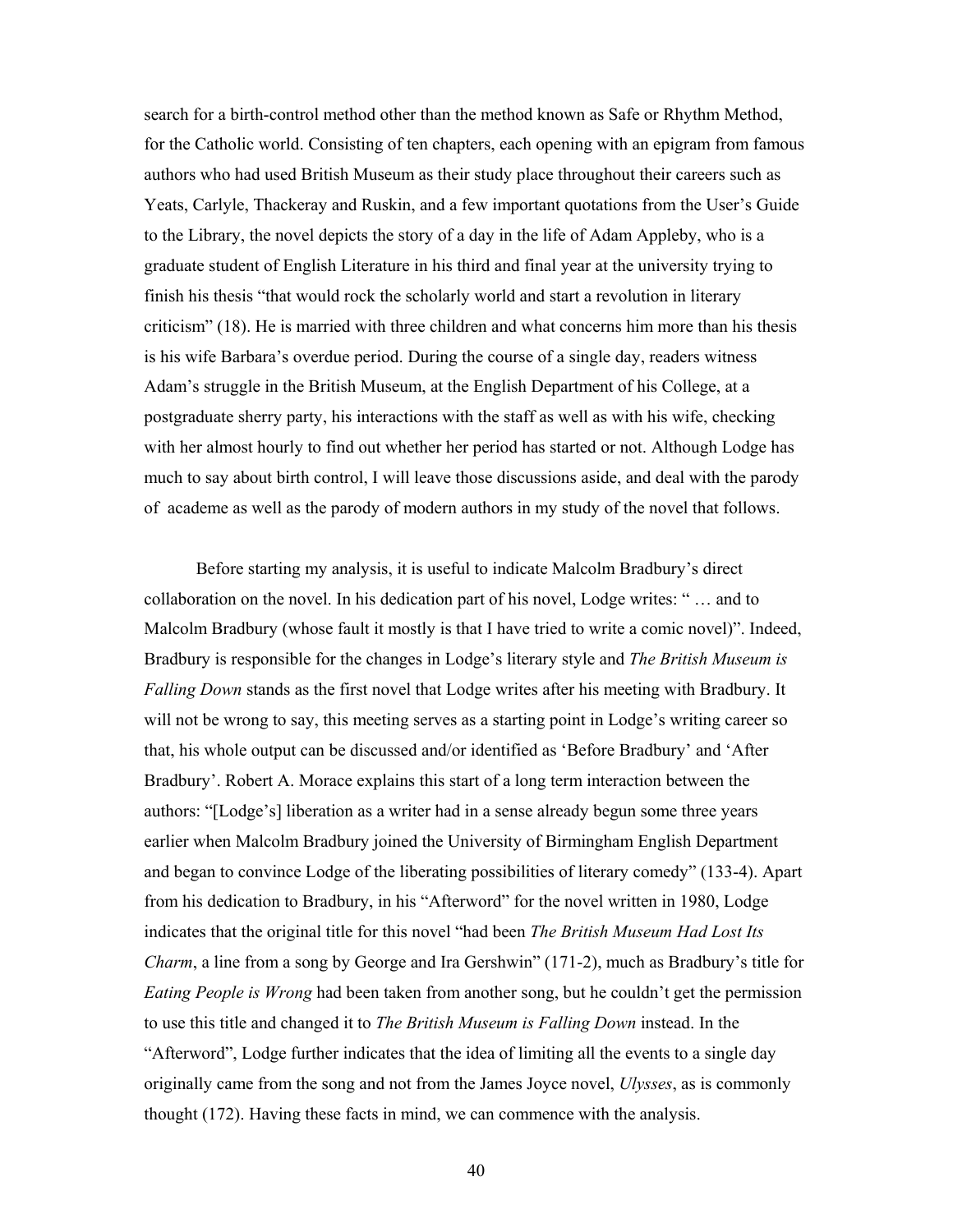The thesis on which Adam Appleby works is about Modern English Novels: "The subject of Adam's thesis had originally been, 'Language and Ideology in Modern Fiction' but had been whittled down by Board of Studies until it now stood as 'The Structure of Long Sentences in Three Modern English Novels'." (48) Even with this immense help from the Board of Studies in limiting his topic for the thesis, Adam still has nothing to say or write about this topic in the final year of his scholarship. Likewise, his friend Camel has problems in finishing the PhD thesis that he has been working on "as long as anyone could remember"  $(40)$ :

Its title – 'Sanitation in Victorian Fiction' – seemed modest enough; but, as Camel would patiently explain, the absence of references to sanitation was as significant as the presence of the same, and his work thus embraced the entire corpus of Victorian fiction. Further, the Victorian period was best understood as a period of transition in which the comic treatment of human excretion in the eighteenth century was suppressed in terms of social reform, until it re-emerged as a source of literary symbolism in the work of Joyce and the other moderns." (40)

Both Adam and Camel are quite intelligent graduate students who have original ideas of their own and an urge to shape the future of literary criticism; however, they are bound to the difficulties of their individual lives which do not allow them to study with full concentration. Certain matters of everyday life, which are seen as minor issues that can easily be dealt with, mean a lot more to these graduates. For instance, the expiry of Adam's Library Card, and the bureaucratic process of its renewal can ruin Adam's whole day of study. Needless to say, the possibility of his wife's being pregnant again and his being unemployed at this current stage of his life, depresses Adam more than anything, motivating him to think of ways to support four little children without a basic income. Lodge points out this problem right before he concentrates on the academic quest for power.

In Adam's visit to consult his supervisor Briggs at the university, Lodge portrays a basic view of the academic issues experienced from the eyes of his graduate protagonist:

[Briggs] was talking to Bane, who had recently been appointed to a new Chair of Absurdist Drama, endowed by a commercial television company. This I knew, had been a blow to Briggs, who was the senior man of the two, and who had been looking for a Chair for some time. His own field was the English Essay. No one was likely to endow a special Chair in the English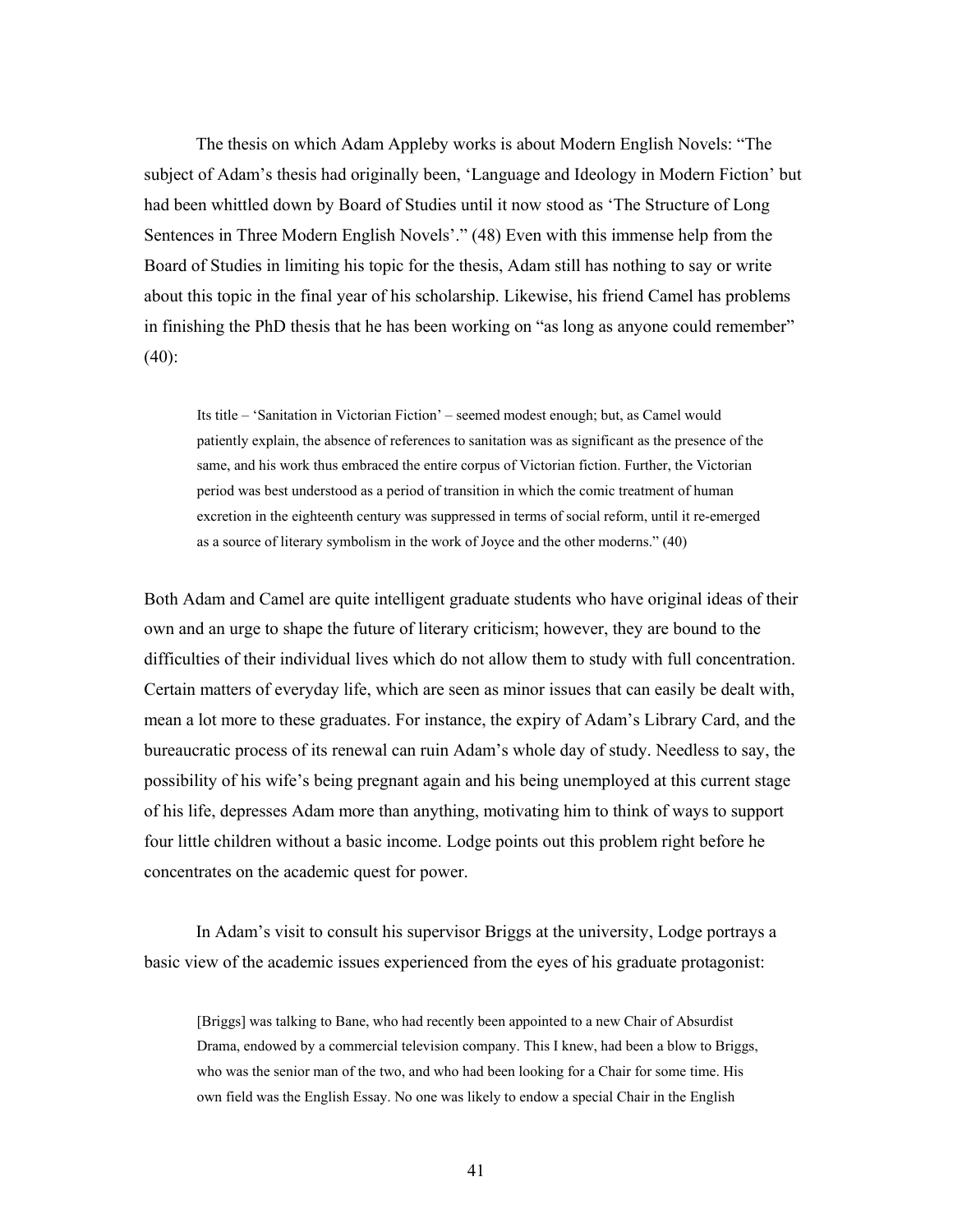Essay, and Briggs knew it. His best chance of promotion lay in the retirement of the Head of Department, old Howells, who was always raising Brigg's expectations by retreating at the beginning of term to a Swiss sanatorium, only to dash them again by returning refreshed and reinvigorated at the beginning of the vacations. (66)

This passage is the first criticism of the academic matters ever written by Lodge in a published novel, a subject of which Lodge would become a master in his later novels. Promotions, tenure and the unending quest for power in the academic world are structured as the basic concerns of his later novels and this above quoted passage serves as an introduction to his new style influenced by Bradbury and which he continues to use in his later works. Adam further analyses the situation:

I felt a certain thrill at being witness to one of those classic struggles for power and prestige which characterize the lives of ambitious men and which, in truth, exhaust most of their time and energy. To the casual observer, it might seem that nothing important was at stake here, but it might well be that the future course of English studies in the University hung upon this conversation. (67)

Indeed, as we will see in my analysis of Bradbury and Lodge's later novels, "the future course" of studies in the universities "hangs upon" these kinds of private conversations that take place between the authorities of the departments. Their quests for power and prestige happen to shape the directions of the whole department towards an uncertain future. In these kinds of meetings, which Lodge describes as a simple conversation to a "casual observer", the futures of the whole departmental staff can be discussed and finalized. What is vital at this stage is, the issues that are sorted out in these kinds of meetings, are not meant to be discussed in front of all the members of the department but are kept as secrets until the whole scheme is finalized at the end. In the above quoted passages, Lodge gives a clear description of all these matters and makes use of them as a basic introduction to his later academic satires.

Apart from these private meetings behind closed doors, another basic occasion, which serves as a setting for the academic satires of both Bradbury and Lodge, is the literary party. In his first attempt to describe one, Lodge interprets thus:

The postgraduate sherry party was a regular feature of the first term of the academic year, designed to introduce students to staff and to each other. For many it was hail and farewell, since the Department did not have the resources to mount a proper graduate programme, and in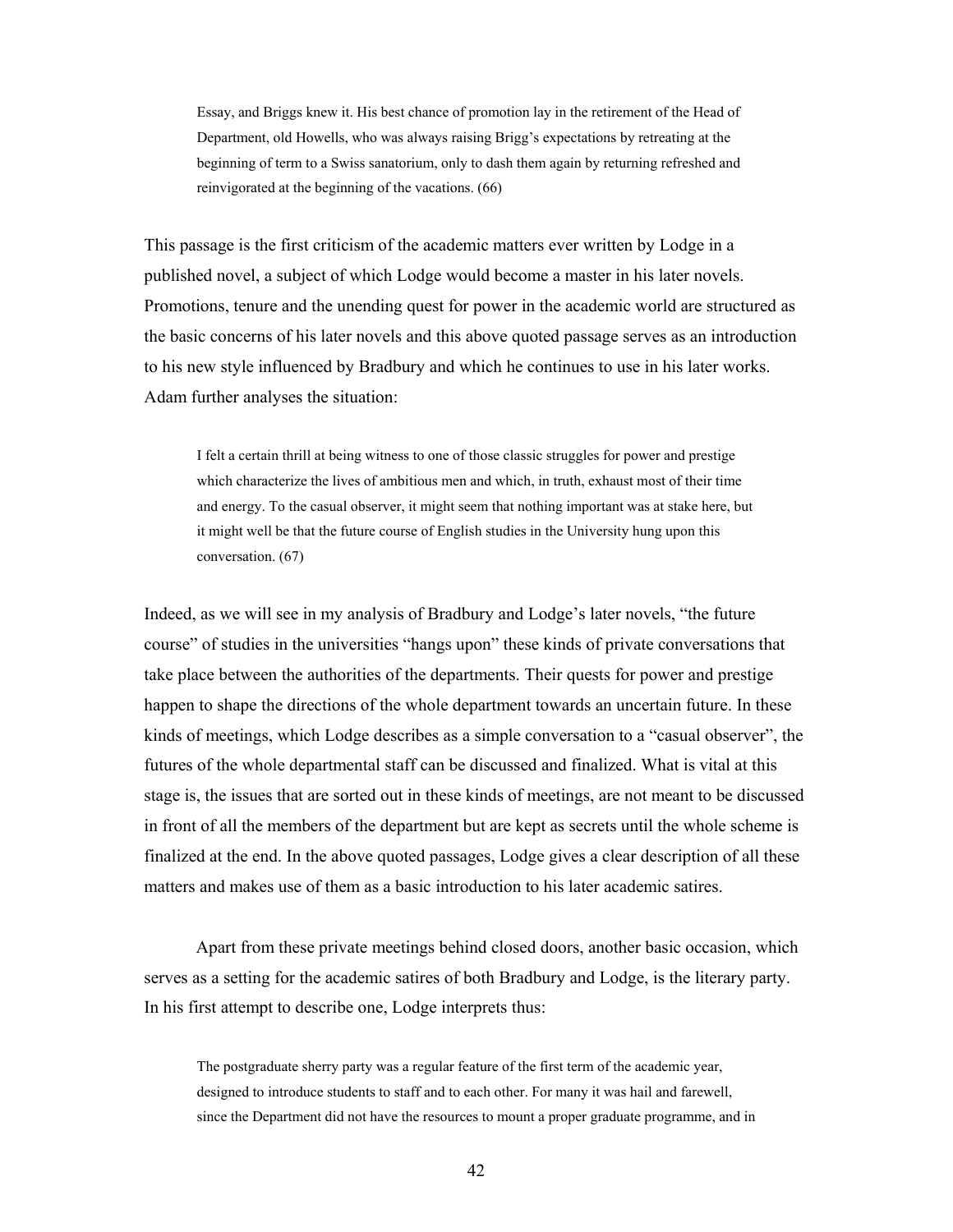any case espoused the traditional belief that research was a lonely and eremitic occupation, a test of character rather than learning, which might be vitiated by excessive human contact. As if they sensed this the new postgraduates, particularly those from overseas, roamed the floor eagerly accosting the senior guests, resolved to cram a whole year's sociability into one brief evening. (117)

In the "Afterword", Lodge states the main idea behind his decision to insert a party scene into his novel: "My association with Malcolm Bradbury, and the example of his own work in comedy, was therefore a crucial factor in this development of my writing, and the dedication to The British Museum, as well as the sherry-party scene, acknowledges that debt." (170) Like many literary parties, this "sherry-party" has a purpose of introducing people to each other as well as discussing literature. In this party, Lodge does not fail to employ his witty criticisms on academic struggle – in fact, Lodge describes Adam's attempt to secure a lectureship for the next academic term. Briggs helps Adam by introducing him to the Head of the Department, Howells, thereby enabling Adam to further discuss the matter with Howells. But this discussion leads to the revelation of a scheme already carefully planned by the department to offer Camel a lectureship and to put him on probation until he finishes his PhD thesis. This scheme leaves Adam out of the whole issue and motivates Camel to finish his thesis at last. Lodge gives a brief insight into conversations that take place in such parties by describing Adam's conversation with a "bald- headed man in a pale striped suit" (118) as thus:

'What do you think of anus?' said the man.

'I beg your pardon?'

'The novelist, Kingsley Anus,' said the man impatiently.

'Oh, yes. I like his work. There are times when I think I belong to him more than to any of the others.'

'Please?' said the man, frowning.

'Well, you see, I have this theory,' Adam, who had just thought of it, said expansively. 'Has it ever occurred to you how novelists are using up experience at a dangerous rate? No, I see it hasn't. Well, then, consider that before the novel emerged as the dominant literary form, narrative literature dealt only with the extraordinary or the allegorical – with kings and queens, giants and dragons, sublime virtue and diabolic evil. There was no risk of confusing that sort of thing with life, of course. But as soon as the novel got going, you might pick up a book at any time and read about an ordinary chap called Joe Smith doing just the sort of things you did yourself. Now, I know what you're going to say – you're going to say that the novelist still has to invent a lot. But that's just the point: there've been such a fantastic number of novels written in the last couple of centuries that they've just about exhausted the possibilities of life. So all of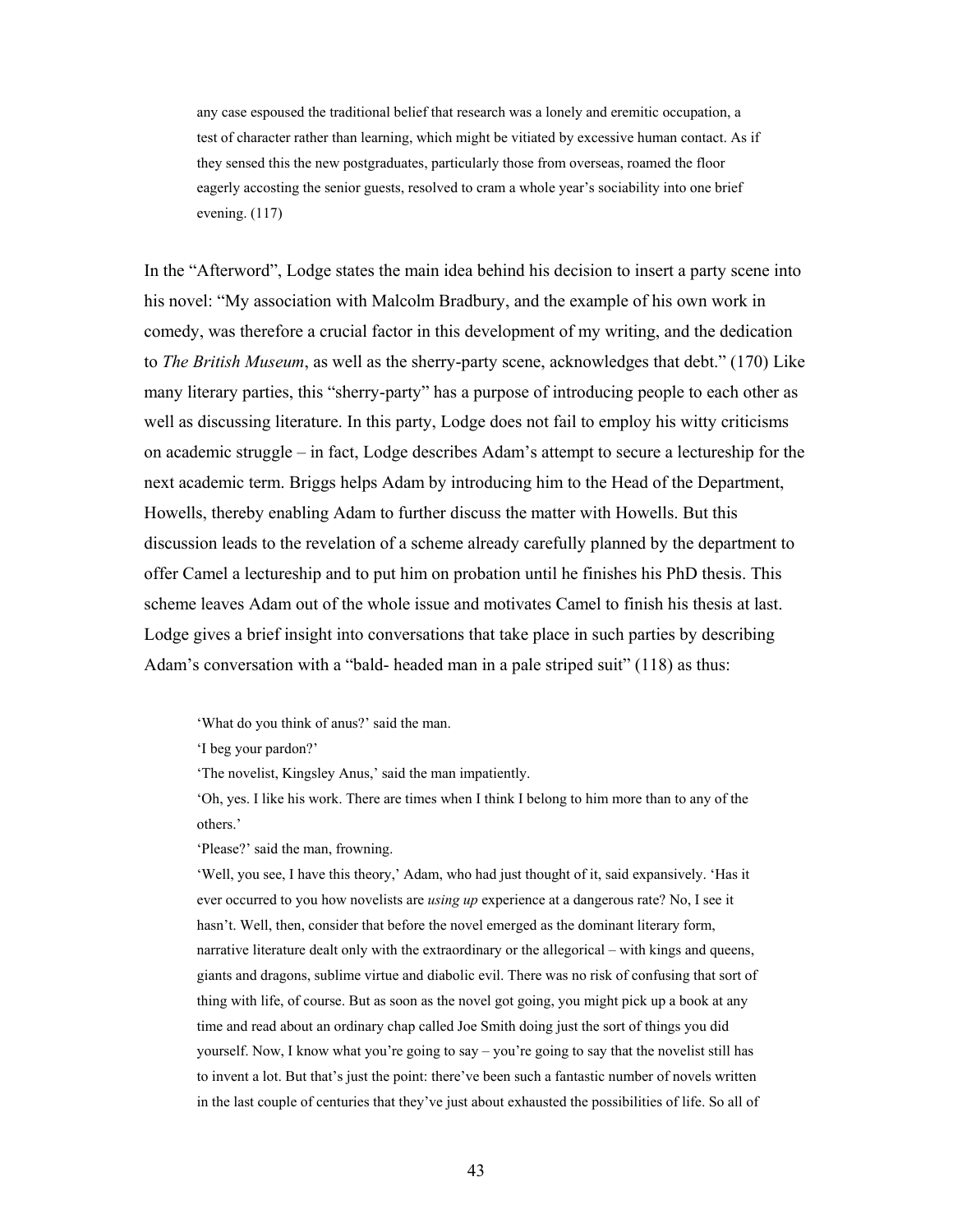us, you see, are really enacting events that have already been written about in some novel or other. Of course, most people don't realize this – they fondly imagine that their little lives are unique ... Just as well, too, because when you *do* tumble to it, the effect is very disturbing.' 'Bravo!' said Camel, over Adam's shoulder. Adam ignored him, and eagerly searched the face of the bald-headed man for some response to his own remarks.

'Would you say,' said the man at length, 'that Anus is superior or inferior to C. P. Slow?'

'I don't know that you can compare them,' said Adam wearily.

'I have to: they are the only British novelists I have read.' (118-9)

With this passage, Lodge manages to satirize the precursors of the academic novel, namely Kigsley Amis and C. P. Snow with their novels *Lucky Jim* and *The Masters* discussed in my first chapter. On this subject, Morace states, "Further, like Adam Appleby, Lodge felt the weight of the literary past and as a result chose to turn the novel into "a kind of joke on myself" ("David Lodge Interviewed", 110, Morace's quotation), an act of comic revenge." (137) Therefore, Lodge not only satirizes the authors who, in some way or other, influenced his writing style, but also satirizes himself as a recent collaborator to the kinds of novel he criticizes in the above passage.

In the "Afterword", Lodge tells us that he has written The British Museum is Falling Down during his "absence from (his) post as lecturer in English Literature at the University of Birmingham to take up a Harkness Commonwealth Fellowship in America" (163) with a "liberating effect of the American experience" (163). This "American experience", which Lodge further analyses in his later novels, is first introduced in this novel and characterized by an American entrepreneur called Bernie Schnitz, a fat American who is smoking a cigar each time Adam sees him and happens to be in Britain to buy the whole British Museum:

Adam boggled. 'With all the books?'

'Yeah, you see we have this little College in Colorado, high up in the Rockies – highest school in the world as a matter of fact, we have to have oxygen on tap in every room … Well, it's a fine place, but we're not expanding as we should be  $-$  you know, we're not getting the good students, the top teachers. So I told the trustees what was needed: a real class library – rare books, original manuscripts, that sort of thing. "OK Bernie," they said, "go to Europe and get us a library." So I came to the best library in the world.' (151)

<sup>&#</sup>x27;I had this great idea, a vision, you might call it. I was going to buy the British Museum and transport it stone by stone to Colorado, clean it up and re-erect it.'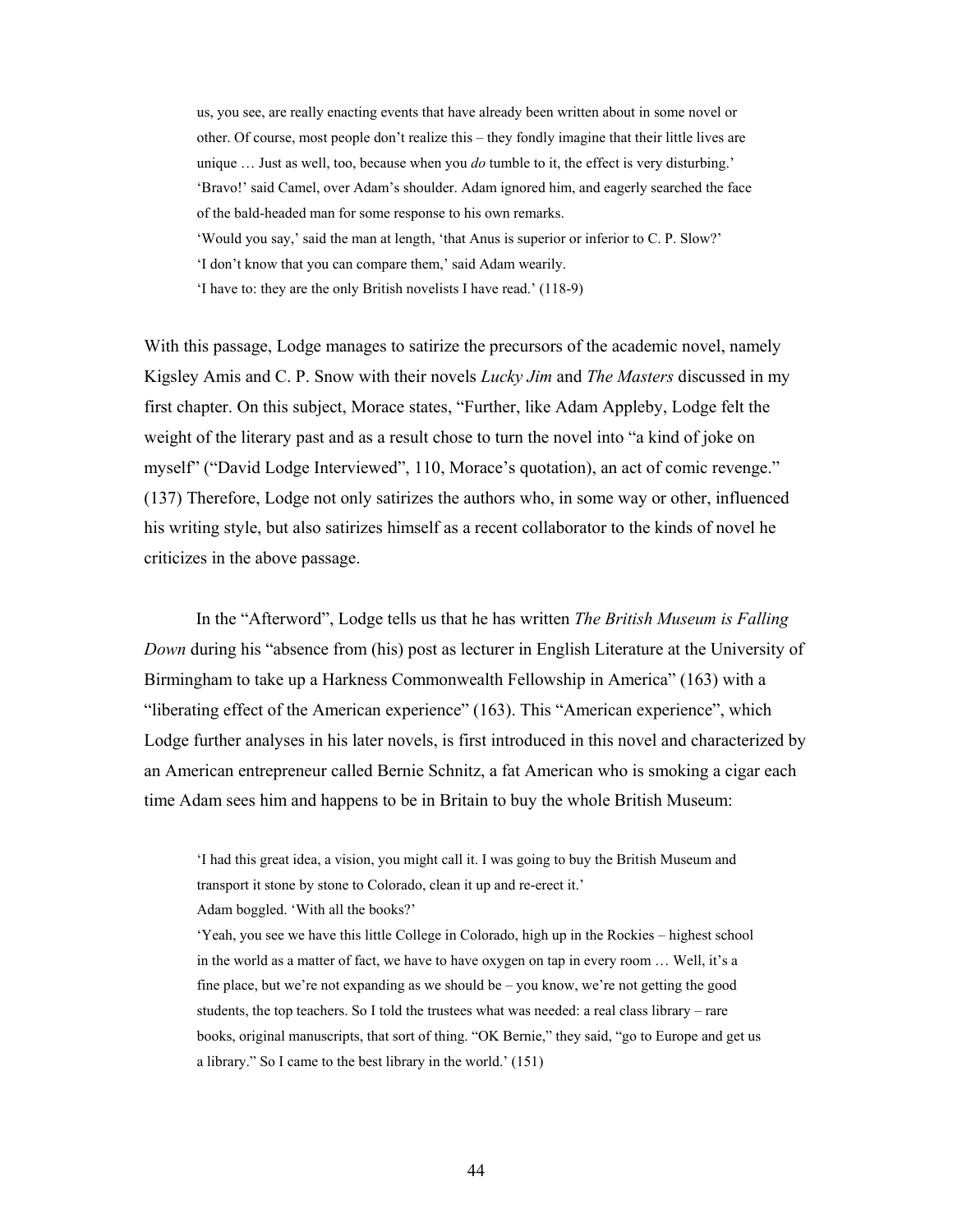Although this passage is funny enough, and Lodge's novel happens to be a comedy of manners, it serves as a good example of the way that both Bradbury and Lodge deal with the 'free-spirited' Americans, whom they compare and contrast with the British in their later novels.

In his "Afterword", Lodge indicates that his main aim in writing this novel was "to make the narrative and its frequent shifts of style fully intelligible and satisfying to a such reader, while offering the more literary reader the extra entertainment of spotting the parodies" (170). Somewhat ruefully, he further informs that the parodies of the novel were not understood by many of the British critics until the publication of the novel in America with a "blurb on the dust jacket" (171): "When an American edition was published later, the blurb carefully drew attention to the parodies, and they were duly noticed and generally approved" (171). Morace analyses this occasion:

While early reviewers tended to overlook the novel's parodic side, later readers run the risk of making opposite mistake and thus failing to realize that in Lodge's third novel, realism and parody, life and literature, feed on and reflect each other, creating a comical but nonetheless disturbing confusion of realms." (132-3)

Morace further comments that, "Lodge achieves a similar if more effective and more selfconscious narrative revolution by carnivalizing his text in an effort to undermine the monological seriousness of various forms of authority" (135). Indeed, in this novel, Lodge makes fun of the authors whose works he almost memorized during his MA thesis dealing with Catholic fiction, with the self-esteem he gained throughout his studies in British Museum and having the independence of feeling himself an authority with his recently published literary study called Language of Fiction (1966) but, as Morace suggests, completed right before he started The British Museum is Falling Down. (134). Morace further indicates that, "The parodies also enabled Lodge to transform critical theory into narrative art. He could draw on his study of the language of fiction and yet at the same time distance himself from a character made in the author's own image, or, rather in caricature of that image" (136-7).

 Lodge ends his novel with an epilogue, which is a parody of Molly's monologue at the end of Ulysses, through the words of Adam's wife, Barbara. On the parodic treatment of the novel, Morace states,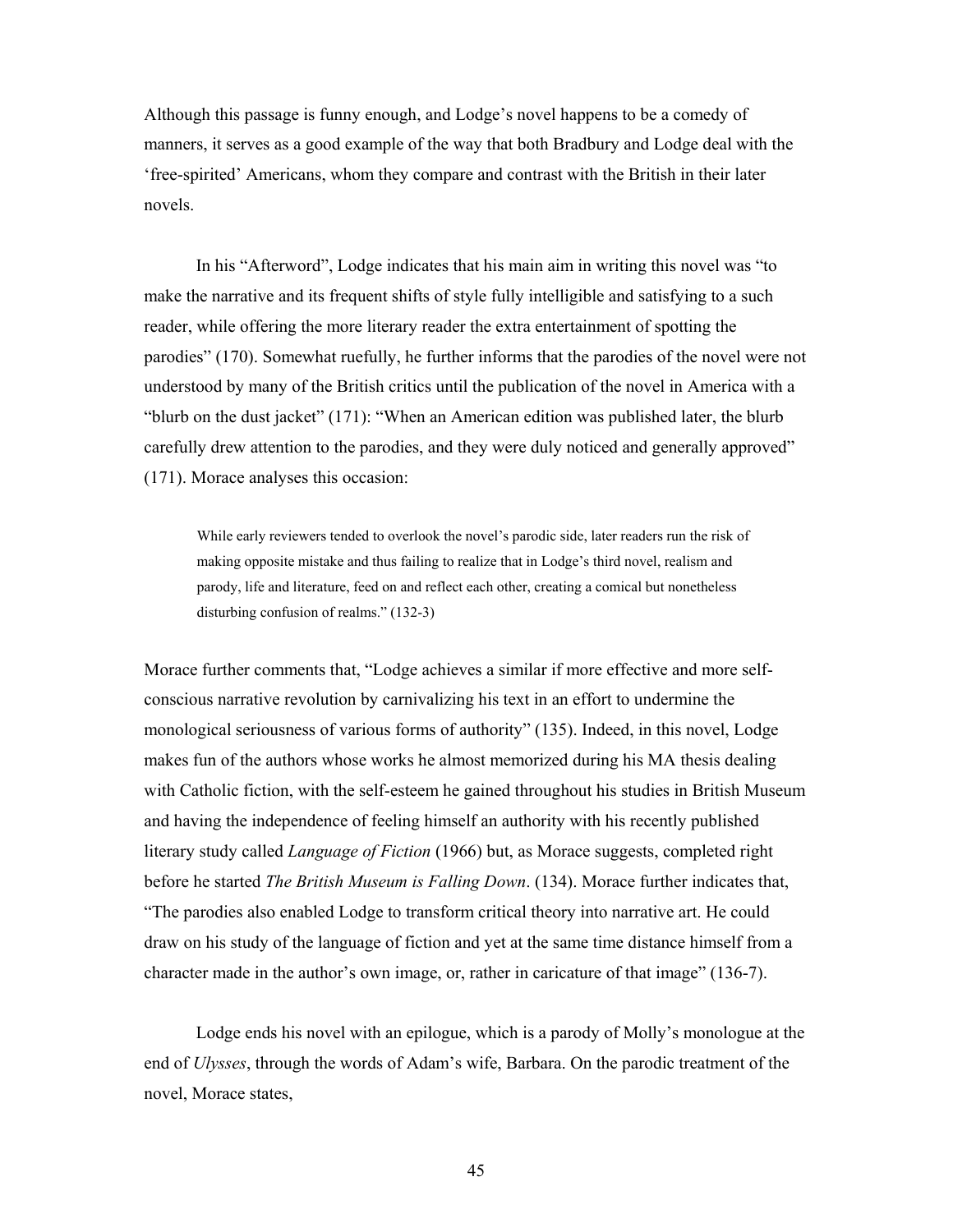Lodge is able to carnivalize so adroitly because he cannibalizes so well. The novel comprises a multitude of literary allusions and lengthy parodies of individual authors – Conrad, Greene, Hemingway, James, Joyce, Kafka, Lawrence, Woolf, C. P. Snow, and Baron Corvo – as well as of literary schools. The novel devours and adapts not only literary authors, styles, and works at a bewildering rate, but literary and subliterary forms as well, including newspaper reports, advertising jingles, encyclopedia entries, unpublished manuscripts, plot summaries, letters to the editor, and slapstick comedy. To compound matters, Lodge's novel has as its main character not only a postgraduate English student who feels – or finds – that most of his life has been "annexed" by literature (82, Morace's quotation), but one who is himself given to parody. (135)

As a result, as Lidia Vianu says, "Lodge calls this novel 'experimental,' as opposed to the previous two, which were 'essentially serious works of scrupulous realism'" (12). The British Museum is Falling Down stands as an introductory work to his later academic novels, an experiment of Lodge's recently gained self-esteem after the completion of his thesis and after his meeting with Malcolm Bradbury. This novel also shows how well Lodge is equipped for English literature in terms of analyzing, interpreting and, as in this case, parodying major works and authors of influence up to that point of his career.

## 3.2 Stepping Westward (1965)

'Critics!' said Bourbon in some disgust. 'That means they can go around spoutin' their own opinions all the time as much as they want, without ever havin' to check a fact. Needn't use the library ever.' (215)

First published in 1965, the same year with Lodge's The *British Museum is Falling* Down, Stepping Westward is Malcolm Bradbury's second novel published ten years after the publication of Eating People is Wrong. The novel depicts an American university's employing a British author as a 'writer-in-residence' to teach Creative Writing lessons during an academic term in which he is also required to write a novel that discusses the life at the same university to serve as an advertisement for prospective students and academic staff. Mostly satirizing academic issues, Bradbury also continues his tradition of questioning 'liberalism' within an institution in America, the country commonly known as the 'land of the free'.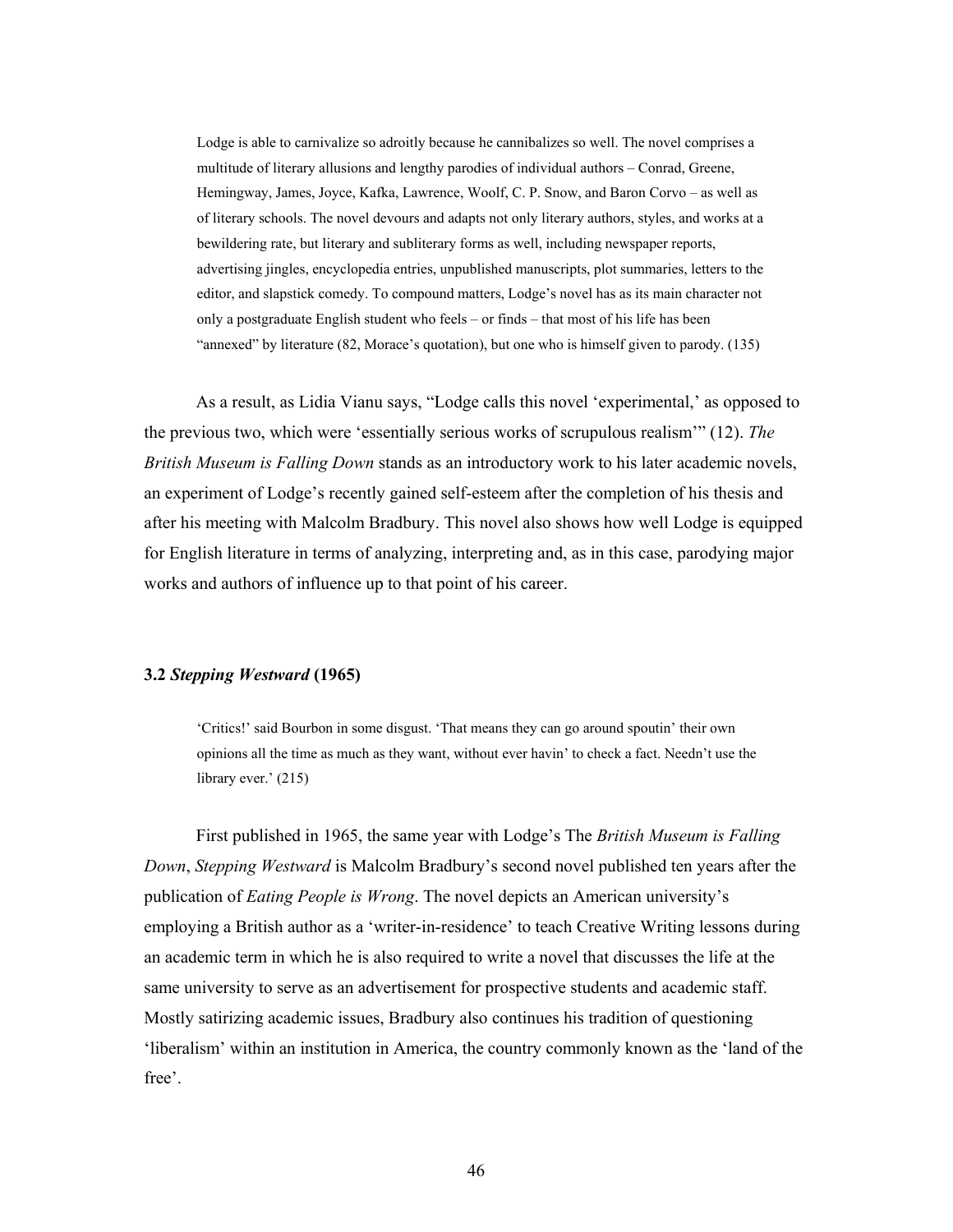Bradbury opens his novel with an introductory note:

The characters in this fiction are total inventions; the university where part of the action takes place is much too improbable to resemble any existing institution; the American state to which the university belongs does not exist, though it has of necessity been set down in an area occupied by other states; and the America of the novel differs in many details of geography, politics, law, and customs from the real, as it were original, America.

Such disclaimers are common in almost every academic novel but it is worth noting that this is the first employment of such a note in a Bradbury novel. It is a directly informative note denying that the setting and events of the novel have any links associated with the real places and events. But, as we will later see, Bradbury plays with these kind of introductory notes as his satire and parody get wider in the course of his writing career.

Divided into three books, each beginning with epigraphs; first one with Wordsworth's poem from Memories of a Tour in Scotland, 1803, also called Stepping Westward, second one with Alexander Pope's *Essay on Man* taken from "Epistle II: Of the Nature and State of Man, With Respect to Himself as an Individual" and titled by Bradbury as "The Middle State", and the third one with D. H. Lawrence's essay "The Spirit of Place" taken from his book Studies in Classic American Literature, Bradbury allows himself to discuss the course of his novel in three linked episodes. Each epigram is perfectly chosen to give an insight into the following episode. In the first episode, James Walker, the British author appointed by Benedict Arnold College to be their 'writer-in-residence' for the following academic term, journeys to America and Bradbury describes his journey to the West. In the second episode, James arrives in America and Bradbury discusses his experience in America as well as his interactions with Benedict Arnold's academic procedures. In the final episode, Bradbury further discusses James' American experiences and his self-search towards his journey back to Britain.

In addition to these three books, the novel has a prologue and an epilogue, each describing the Benedict Arnold College's department meetings on deciding the path they will follow in the next academic term. In the prologue, Benedict Arnold University's academic staffs are introduced and we witness them in their decision to appoint the next 'writer-inresidence' for the upcoming academic term. The epilogue is much like the prologue; we witness the department meeting once more, but this time with some changes in the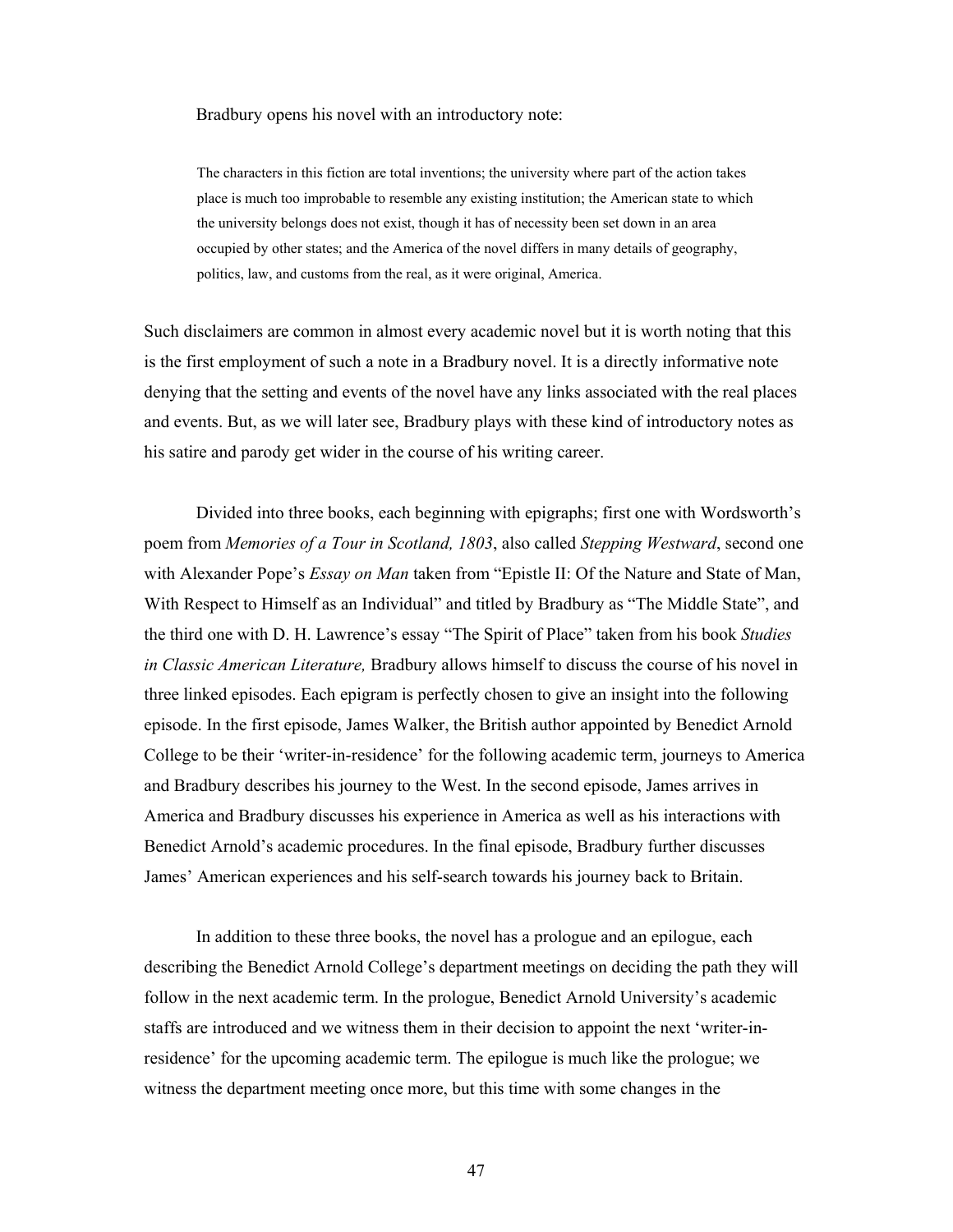professional positions and some absent members. Bradbury ends his novel exactly where he started and with the three books that he uses to develop his argument, Bradbury perfectly rounds out his analysis of a term in the life of an American College, satirizing the institution as well as the academic procedures that the staffs use for means of obtaining power and prestige.

Benedict Arnold College is situated in "Party – a town reclaimed from nothing, captured from one of the least desirable sections in the frontier" (1), which "is a marginal sort of town" (1) that "has an unfinished look" (1). The town is only famous for an annual rodeo contest and for "a college called Benedict Arnold University, a curious foundation, half private, half state-owned," (2) which is run by "President Coolidge – Ralph Zugsmith Coolidge, President of Benedict Arnold these last five years" (4) whose ideas on Benedict Arnold are quite favourable indeed; for according to Coolidge, Benedict Arnold "was more scholarly than Harvard, better built than Yale, more socially attractive than Princeton, and with better parking facilities than all of them" (5). The Head of English Department of the college is Dr Harris Bourbon, "a big and totally unimpressive man who had been raised locally on a farm and had risen in the academic world through sheer endurance" (8), who "read nothing after 1895, and regarded Jude, the Obscure as the ultimate in literary daring" (15). The English Department that this man leads is not in a rank to compete with other colleges but had a reputation for two noteworthy achievements:

firstly because an enterprising member of that faculty, since gone into the advertising business, conceived the idea of approaching living poets and novelists and asking them, not for their castoff manuscripts, which came expensive, but for their cast-off clothes, which are to be seen, displayed on facsimile dummies, in a small museum in the library; and secondly because it is in the custom of taking on, each year, a writer-in-residence – a young poet or novelist, who usually, after or even before the expiration of his term of duty, writes a novel in which the university and many of its faculty appear in print under the faintest of disguises. (6)

Apart from Coolidge and Bourbon, another important member of the English department is Bernard Froelich, a Jew (293), who was "educated in the east" (13) and described as "not only a partisan but a politician" (13) who has revolutionary thoughts about the future of the department as well as the future of himself in a reformed department: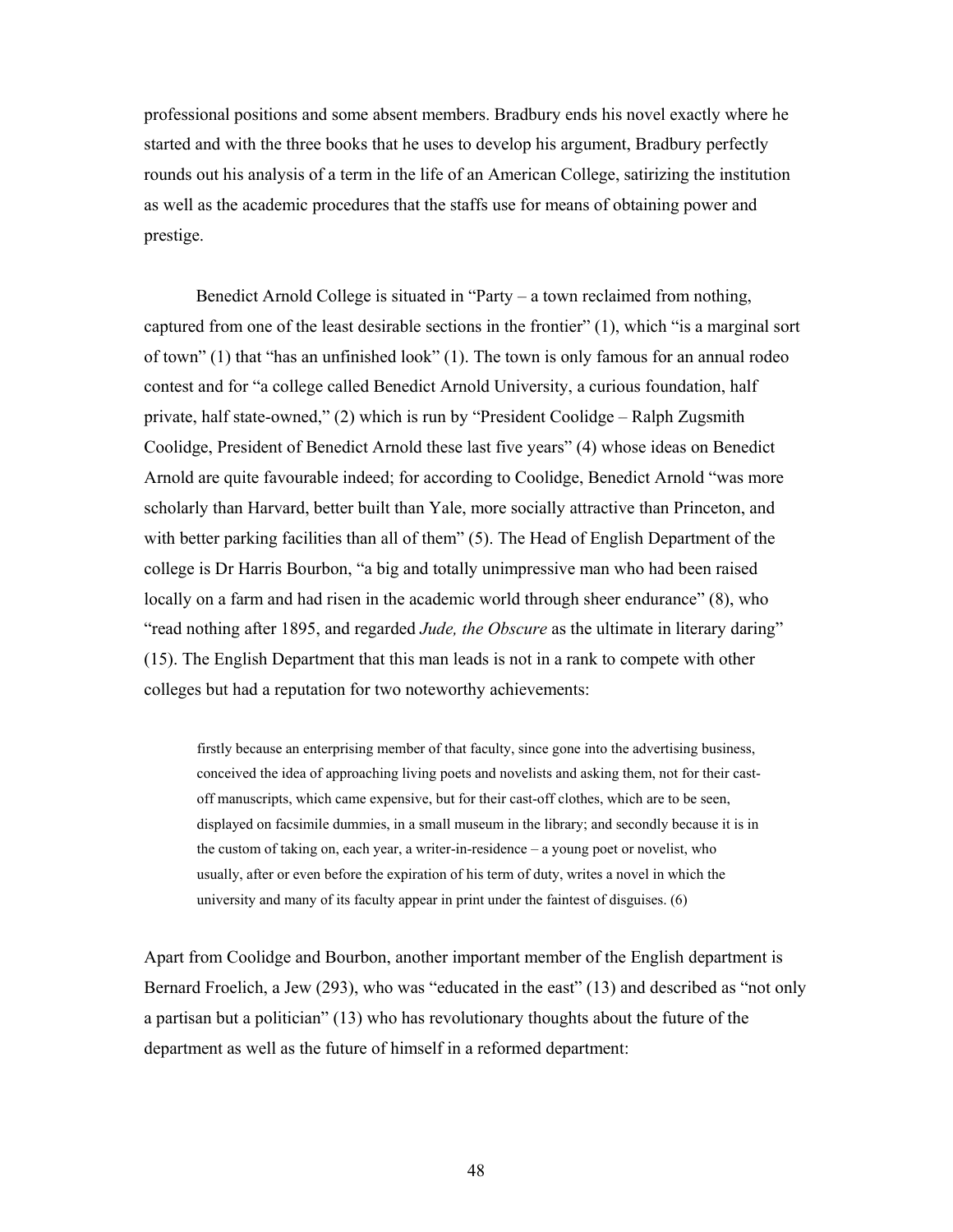He was a complicated, ambitious person who took rather a different view of the function of the creative writing fellow from his colleagues. He thought these writers proved the superiority of creation over criticism, a thing that English Departments quickly forget about, and every excess they achieved, every shock they gave to Bourbon, provided Froelich with a peculiar pleasure. (13)

Bernard Froelich is characterized in such a manner that he almost seems to be an updated version of Treece from *Eating People is Wrong*, though Froelich is more ambitious, more politic and more aggressive than Treece in terms of getting what he wants: "When people asked Bernard Froelich why he had gone into academic life, he usually answered, 'Oh, for the prestige, the power.' It was a joke, but a half-true one. He had always been an ambitious man" (293). His main motive for getting James Walker appointed as the next 'writer-in-residence' is because Walker is British and he is thought to be associated with the Angry Young Man. "His name had appeared in literary magazines and little reviews in connection with Amis's, Wain's, Murdoch's" (15) says Froelich when introducing Walker to the department. For Froelich, Walker represents the modern English novel, which definitely is miles away from Bourbon's comprehension. Walker's employment means that Froelich will have a chance to challenge Bourbon's current position at the department and that he will force his way into Bourbon's place right after the rebellion that Froelich presumes will take place during Walker's employment: "Froelich wanted a rebel, but he wanted an interesting one" (16) and also "a concealed bomb or catalyst, a disintegrator and changer who would explode in faculty meetings and in the classrooms and somehow dislodge the world of dullness and fog that Bourbon swirled around in, and so bring prestige to himself and his cause" (293-4). So, Walker's association with the Movement, and his presumed state of being "angry", makes him the perfect "rebel" and "the concealed bomb" required to start Froelich's revolution. In the meantime, Froelich supposes that Walker will help and influence him to finish his own novel on "Plight" at last.

On the other hand, James Walker can be analyzed as an updated version of Louis Bates, also from Bradbury's first novel. Consistent with Bradbury's tradition of interpreting in doubles, here he uses a detailed analysis of events from two different perspectives by the means of employing two different characters that can be described as 'binary oppositions'. Walker is thus characterized as Froelich's 'binary opposition' and a much mature version of Treece's 'binary opposition' Bates. In many ways, Walker is like Bates; a sensitive man, who

49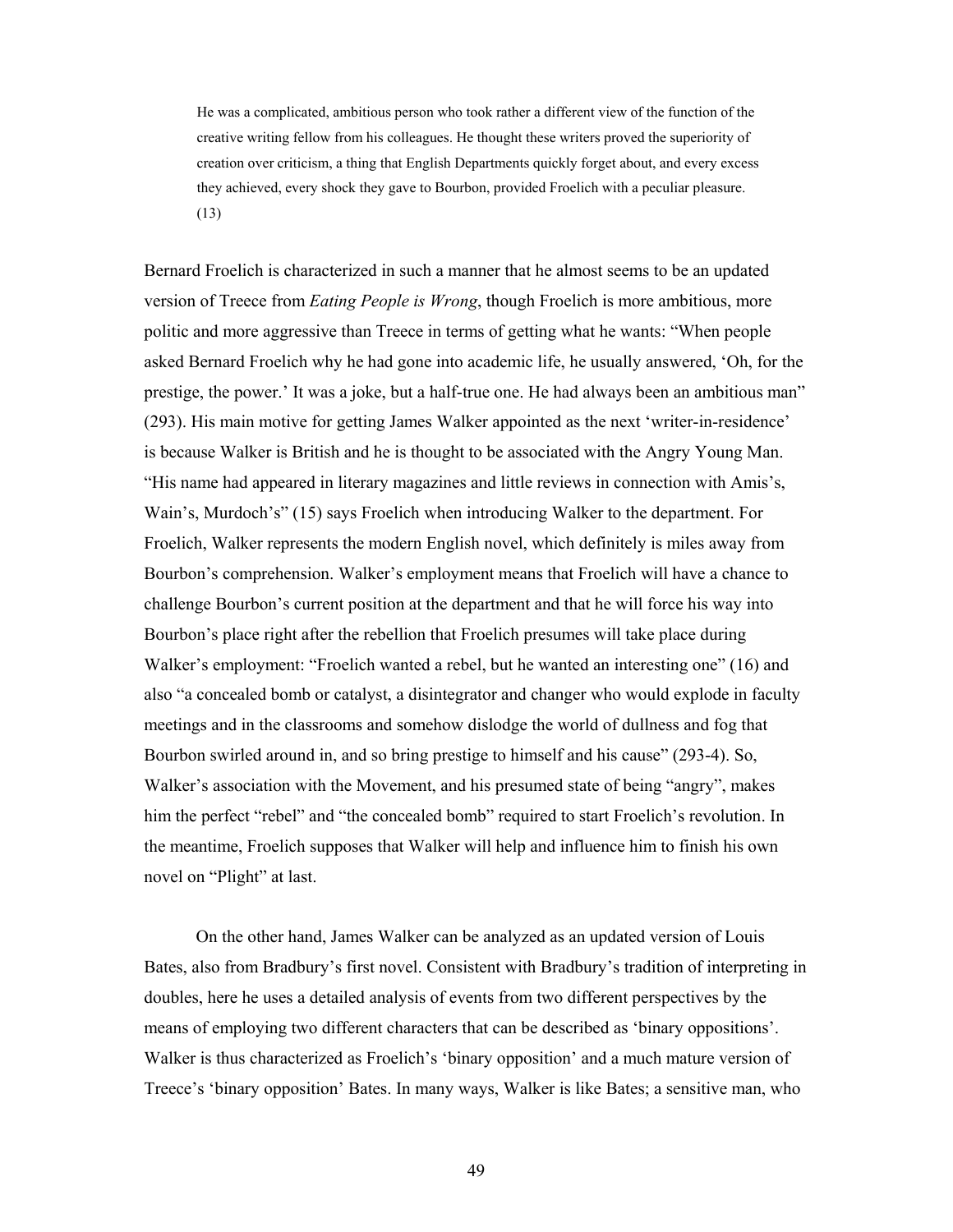managed to enter the literary world with three novels that deal with "heroes like himself, sensitive provincial types to whom fate had dealt a cruel blow, for whom life was too plain and ordinary to be worth much at all" (22) after successfully having his treatment at the mental hospital. (Walker has never been to a mental hospital but I suggest that, in *Stepping* Westward, he serves as a 'grown-up' version of Bates, who definitely was put into a mental hospital at the end of *Eating People is Wrong*.) Even the occupation of Walker's wife is linked with Bates; for Elaine Walker is a nurse, who looks after his husband in all terms that is possible and who, happens to a perfect candidate for Bates to marry. Morace deals with the same issue as thus:

But it is also his [Bradbury's] own first novel, for like his half-self, Stuart Treece, the author of Stepping Westward has not, perhaps cannot, free himself from his alter-ego/echo, Louis Bates, who returns, reshaped and reimagined, as an integral part of *Stepping Westward's* plodding, largely passive protagonist, James Walker. (44)

I objected to Morace's analysis that Treece is Bradbury's own voice in Eating People is Wrong, and I still continue to do so, but I definitely agree with his analysis on the employment of Froelich and Walker in Stepping Westward.

In the meantime, at this stage, it is noteworthy to record that "For two years [Walker] had been teaching, in the Georgian premises of the Adult Education Centre on Shakespeare Street, an ambling, inconsequential class on modern literature to a group of day-release clergyman" (23). In line with this quotation, I will be able to further discuss the last line of the chapter that was excluded from Eating People is Wrong but later published in Bradbury's Who Do You Think You Are (1976) as a short story titled "The Adult Education Class" which was the answer of Treece to Bates' wondering if he and Treece were heading towards the same path, as: 'Perhaps after all we all are' (68). I would suggest that, in Stepping Westward, Walker, and therefore Bates, has become what Treece was in *Eating People is Wrong*: a teacher in an Adult Education Class. Because it will be absurd to call Stepping Westward a sequel to *Eating People is Wrong*, this coincidence can only be analyzed as intertextuality and also as its employment at one of the most appropriate situations.

To return to the course of events in Stepping Westward, we come across Walker's voyage to America by ship following Walker's realization that Froelich has used him for his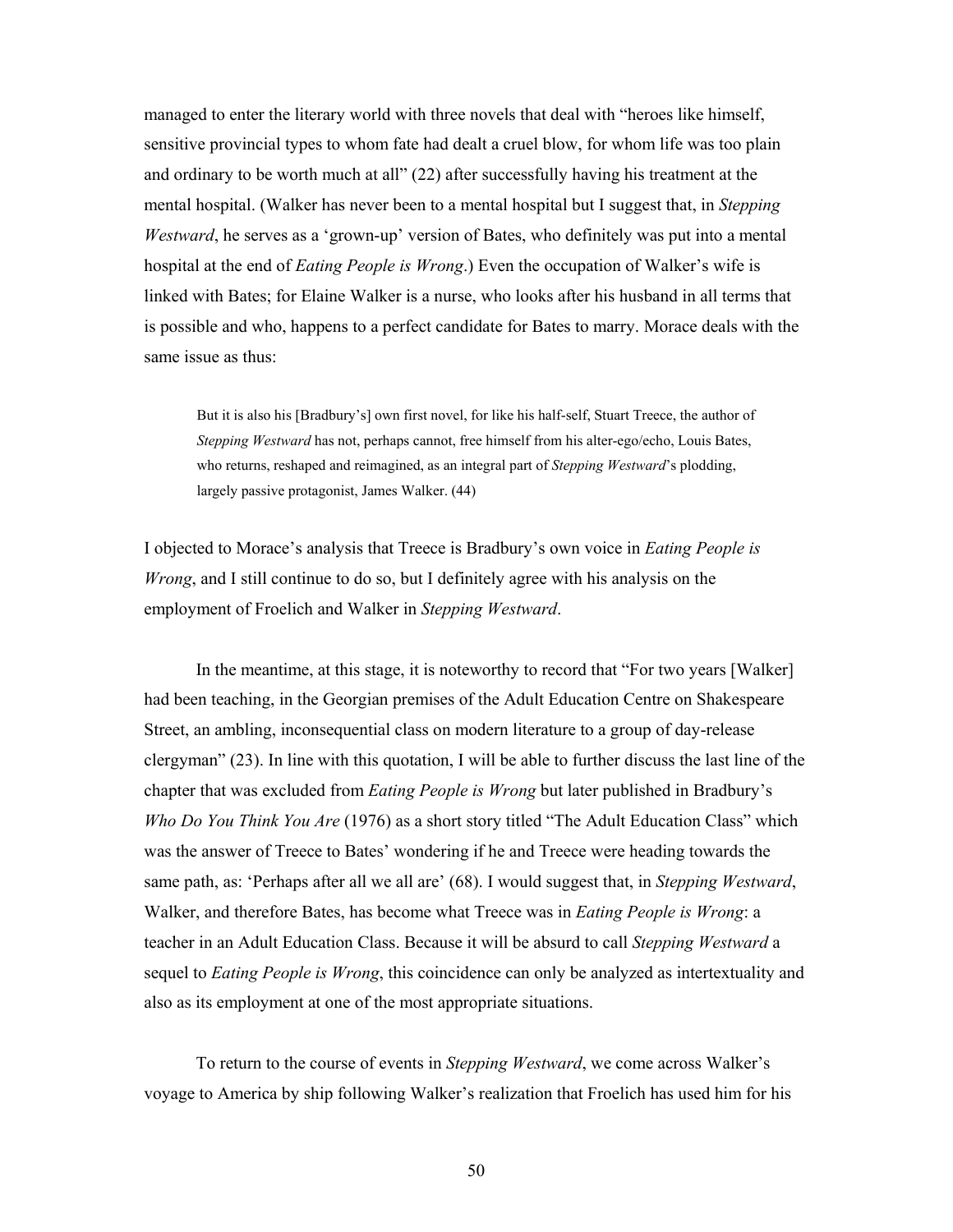own agenda. On this journey, he interacts with other important characters, such as Miss Fern Marrow, a British woman at 32 and still a virgin, Miss Julie Snowflake, an American, who is an English major at Hillesley University, who happens to write a term paper about the postwar English novel that includes Walker, and Dr Jochum, who, according to Julie, has left Hillesley because of not getting tenure but has been teaching at Benedict Arnold since then. It is clear from his words to Walker that he is acquainted with Froelich: "'Vell,' [sic] said Dr Jochum, 'you are like all reformers. You like to reform the world because it is easier than trying to reform yourself. I have met such man'" (98). Although his words are meant to be a joke, – for with these words, he is calling Walker to join him to swim on the deck while Walker is reading *The Brothers Karamazov* – it can be suggested that Walker and Froelich have the same kind of passion for reformation; that is, they both want to change their current situations not by trying to change themselves but by trying to change the people around them: Walker leaves Nottingham, his wife and his obligations in order to experience a glimpse of freedom in America, while Froelich eliminates his 'enemies' in the English department one by one and tries to get new people appointed to create a revolution in the faculty. That is why, when he receives the letter from Benedict Arnold, Walker cries, "Ah, an envoy! It offered a promise of esteem, a taste of freedom, and a passable salary for being free. And freedom – that meant something to Walker" (24). And that is why Froelich awaits "the arrival of the man who was to be ally and admirer, and who would understand and applaud" (60) crying "Hurry up, James Walker" (60). In this sense, they hardly oppose another. But what opposes them are not their goals but the ways each tries to reach those goals.

When Walker finally reaches Benedict Arnold, he meets Bourbon who gives his new faculty member some general information on Benedict Arnold's academic situation:

'Lots of folks,' said Bourbon, letting out the clutch, 'call Benedict Arnold a play school, figurin' that our kids just come here for a good time. Course we do have a lot of good sports around here, but that's only a part of the students' life around here. I get annoyed when people say our kids don't learn nothin'. They learn a lot. They teach us and we teach them. We expect 'em to learn a lil and live a lil and play a lil. That's what a U is for.' (212)

Later, Bourbon shows Walker the offices of the academic staff. In one of the rooms, they meet Luther Stewart, "a large and thin young man with a small moustache" (215) and William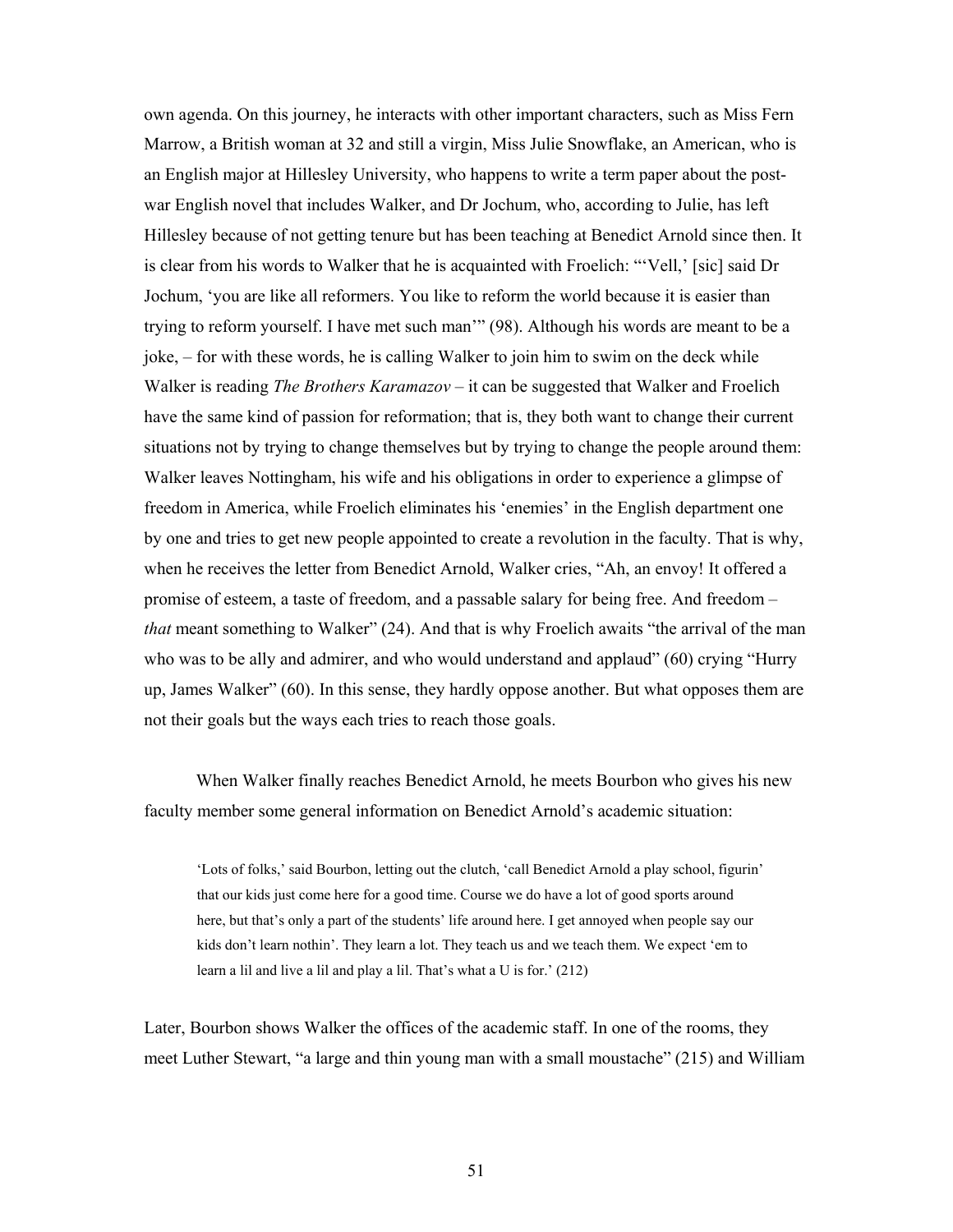Van Hart, "a tall, elegant and rather sophisticated" (215) figure. After they are introduced, Bourbon muses on them:

'You know, boy, these young kids come out of here from the east, read Cassier and Buber and all that stuff, they're pretty darn sure of themselves. They think they're mighty good. Tain't always so. I always make it my rule, beware of intellectual arrogance. Now take me, I'm a scholar. That's what I'll be hung for. But these boys, know what they are?' 'No,' said Walker.

'Critics!' said Bourbon in some disgust. 'That means they can go around spoutin' their own opinions all the time as much as they want, without ever havin' to check a fact. Needn't use the library ever.' (215)

Bourbon's hatred for the critics is understandable for, as discussed earlier, he has read nothing written after 1895 and still regards Hardy's *Jude, the Obscure* as the ultimate modern novel. On the other hand, he has written a book called The Bucket of Tragedy (1947) that deals with Jacobean drama. He reads A. C. Bradley's Shakespearean Tragedy at the lavatory of his house and, with the influence of Jacobean dramatists, currently keeps his mind busy with a condemnation of "all literature not formally tragic in structure" (15). It would be hard for 'these boys' to explain to him their ideas and it would be even harder from him to comprehend their discussion. But in the same passage, Bradbury satirizes some new critics of the 1960s who appeared on the literary scene just by their philosophical thoughts and took the liberty of criticizing literary works without ever reading them.

Then, in a meeting of the English department, Walker is introduced to Benedict Arnold's academic staff. In the meeting, a reporter from the Party Bugle, Benedict Arnold's local paper, is present. The reporter asks him questions about his association with the Angry Young Men and also asks whether he is still angry at Party. Walker says, at that current stage of his life, he is not angry and also he is not 'young' anymore. Also in the same meeting, Walker is told that he is required to give a public lecture at Fogle Auditorium, on the topic that the department already had taken the authority to choose for him and also had titled his lecture "The Writer's Dilemma". This lecture worries Walker right at the stage he begins to question his position at a university where he is required to teach a writing course when he has no sense of what the graduate students are taught about literary criticism. But having no alternative than accepting to give the lecture, he starts preparing to give one. In the meantime, the Party Bugle announces that "Angry Young Man Loses Anger in Party" (259).

52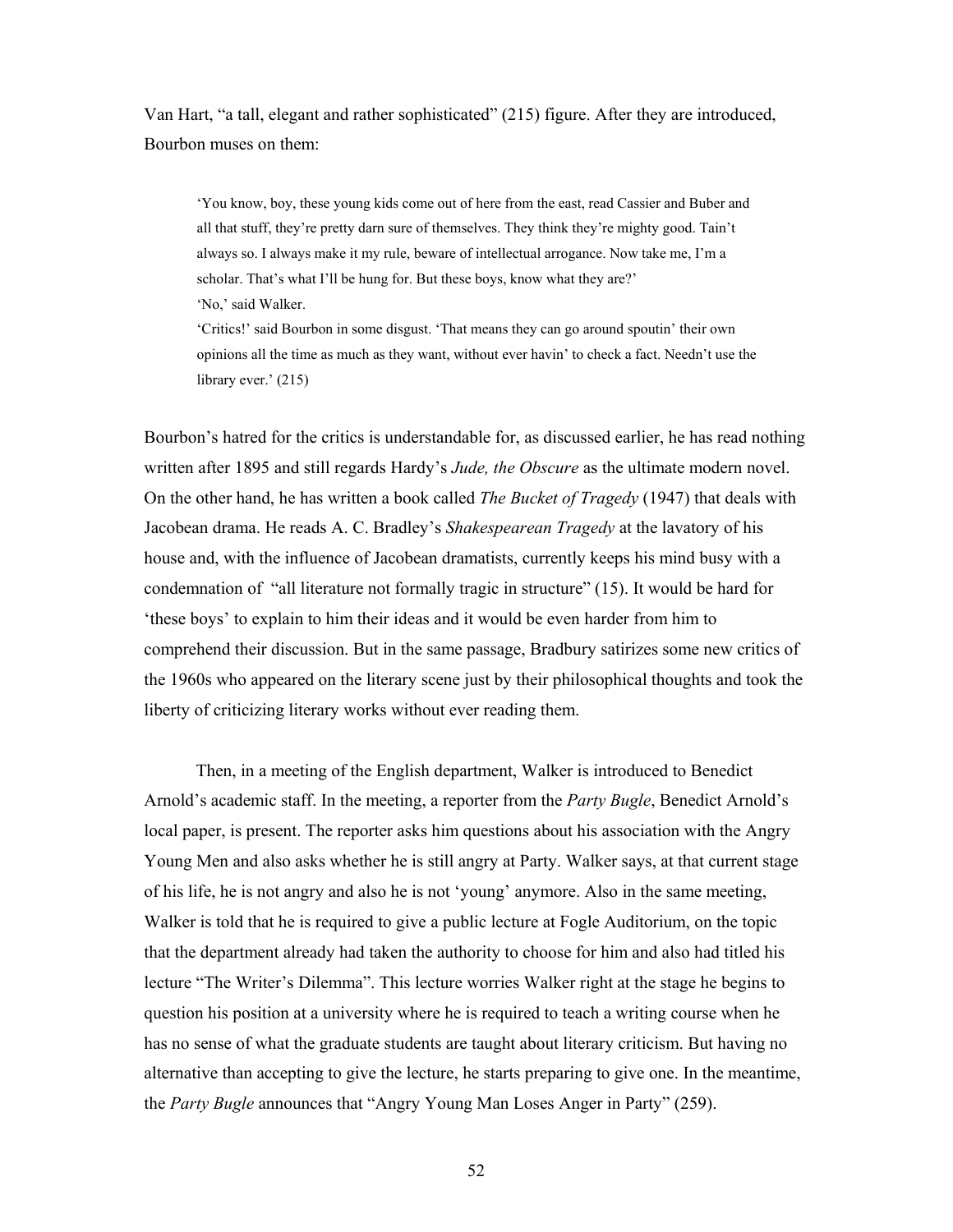In terms of analyzing academic institutions, Bradbury also discusses his own opinions on these kinds of institutions which supposedly play a liberal, free-minded and independent role in the society. Taking into consideration America's MacCarthy period, Bradbury installs a subplot into his novel in which Walker is required to sign a 'loyalty oath' in order to get employed by Benedict Arnold. As it is understood in the course of the novel, this 'loyalty oath' is not a big issue and, like MacCarthy, has almost lost its validity. It is also specified in the novel that all members of the Benedict Arnold's academic staff have signed this oath without further investigating. But Bradbury's liberal character Walker refuses to sign it, since he thinks it may compromise him as a foreign national, and may limit his freedom. The word 'loyal' confuses his mind further: after all he is British and it would not be proper to sign an oath identifying him as a person who is loyal to America and to one of its institutions. While Walker's mind is busy with this loyalty oath issue, the time of his lecture comes and he takes his place at the podium to speak:

He looked down at his speech in the blue folder. The first page of the typescript said neatly The Writer's Dilemma. After that followed realms of windy persiflage, hammered out in the security of isolation. He looked at it, then out at the audience, and then decided to stray away from the text. It was a decision of panic and fear, and he knew that he would regret it. A curious sense of utter freedom came over him; he felt that he could say whatever he liked, that nothing would be remembered, that there was no one real here but him. He thought about the real writer's dilemma, which was that you had to come from the right class, be able to hold your liquor, know how to undo a brasserie at the back first go, and have the courage to stay away from lectures you might be invited to give on the subject of your dilemma. But it was too late to know that now. (287)

The lecture that he gives to Benedict Arnold, and in general, to America, which had always symbolized the sense of freedom to Walker until the 'loyalty oath' incident, has much in common with Jim Dixon's drunken speech in Amis' Lucky Jim. Both lectures stand out as the long repressed anti-hero's giving a piece of his mind at last. Walker relies upon his individuality in a foreign land, which is chaotic as well as free, and speaks about his own dilemma rather than giving a lecture on an already arranged topic by the department:

I came here for the chance to be uncommitted; it was a marvellous chance, and I'm proud to be here, I suppose. Yes, I think I am. It was very disloyal of me to come, really. But I came to be loyal to being a writer. That means not being limited. As I say, I'm not sure whether this is a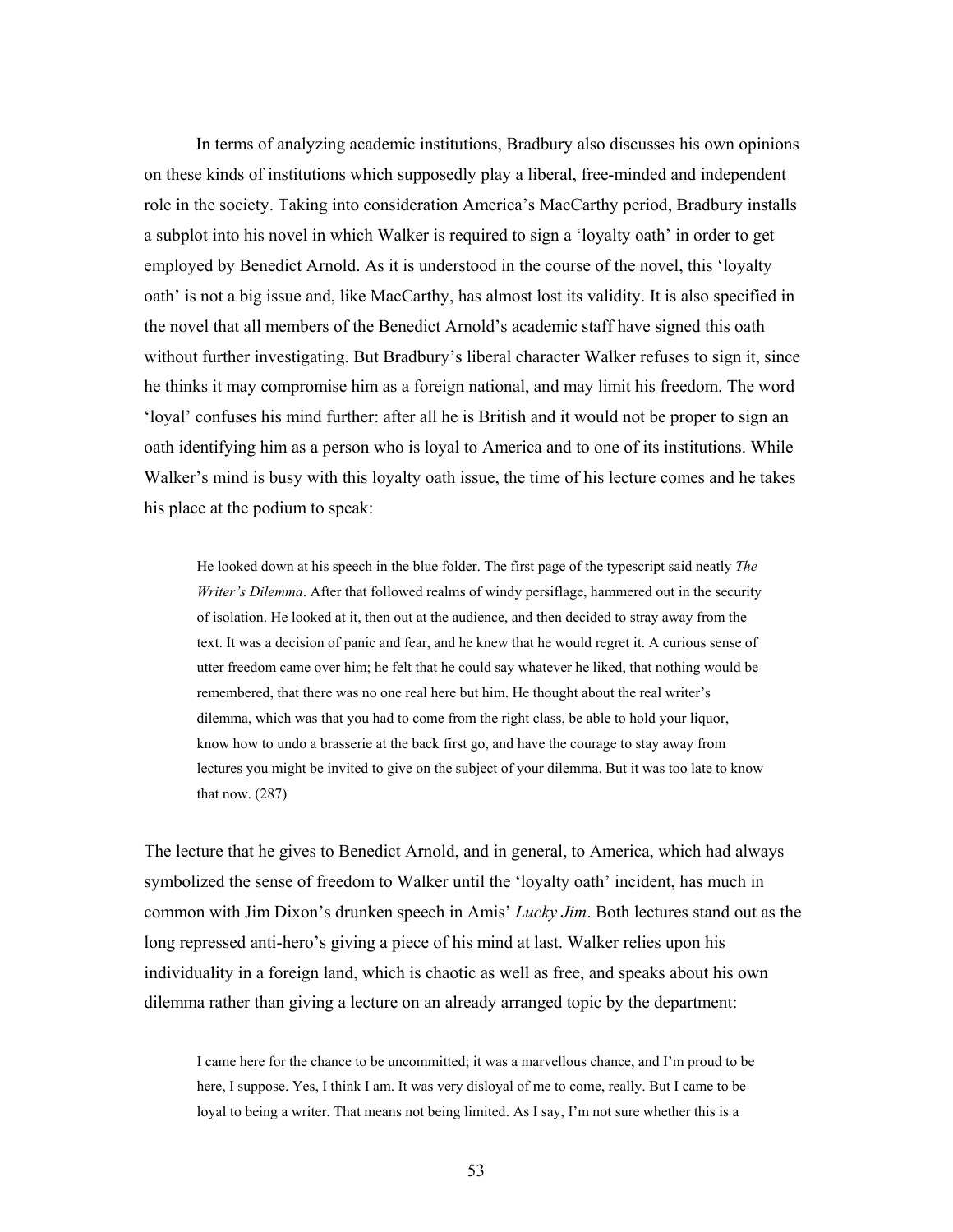good commitment. But if you think enough of it to ask me here, then don't limit it at all by anything like, well, the loyalty oath that I have on my desk in my apartment. That's a mistake. (289)

Walker concludes his speech by announcing that "Well, that's my dilemma. I think I want freedom and I shall take it if you give it to me. That's what I came to America for. You might like my dilemma or you might not. All I'm saying is that it is, in a way, yours too" (290). After his 'liberal' speech, *Dimity Gazette writes, "British Author Lashes Loyalty Oath"* (299) and further states that the public protested Walker's speech. Always scheming politically, Froelich tries to instigate Walker's rebellion by telling him that he is a victim, "a man misused by the society" (305) who stands "for truth suffering against ignorance for a whole bunch of folk on this campus" (305). Froelich's attempts do not cheer Walker up but give a hint to the readers on how he will demonstrate his defense of Walker's speech in the next department meeting.

Not surprisingly, Bourbon summons Walker to his office to discuss his position at the university after this public speech. He says, "… the state legislature has sent President Coolidge a memo saying that he should either require you to sign the oath or fire you" (320) and further adds, "So President Coolidge sent back a memo saying that if you don't sign he'll refuse to renew your contract at the end of this year, that's this academic year." (320). He makes it clear that both the department and Walker are in a pretty hard situation:

'Waal, it's a sticky wicket, Mis' Walker, and you know I wish it hadn't never happened. But looks like the U's tryin' to look after you, and I hope you're feelin' mighty grateful. But this could get worse. We're under fire from without and within. Without means the press, the townspeople, the state legislature. Within, waal, that's all these here students who have protested to me, and some of the faculty. Number of the faculty have protested to the President 'bout your indiscretion.'

'They have?' asked Walker. 'Who?'

'Well, seems a pee-tition was started by a man you know.'

'A man I know?'

'Yes, Dr Jochum.' (321)

With this conversation, Bradbury introduces another academic scheme which is getting backstabbed by a person who Walker is not even suspicious of. Hearing Bourbon's words and Jochum's unsuspected behaviour towards himself becomes a second shock for Walker. He

54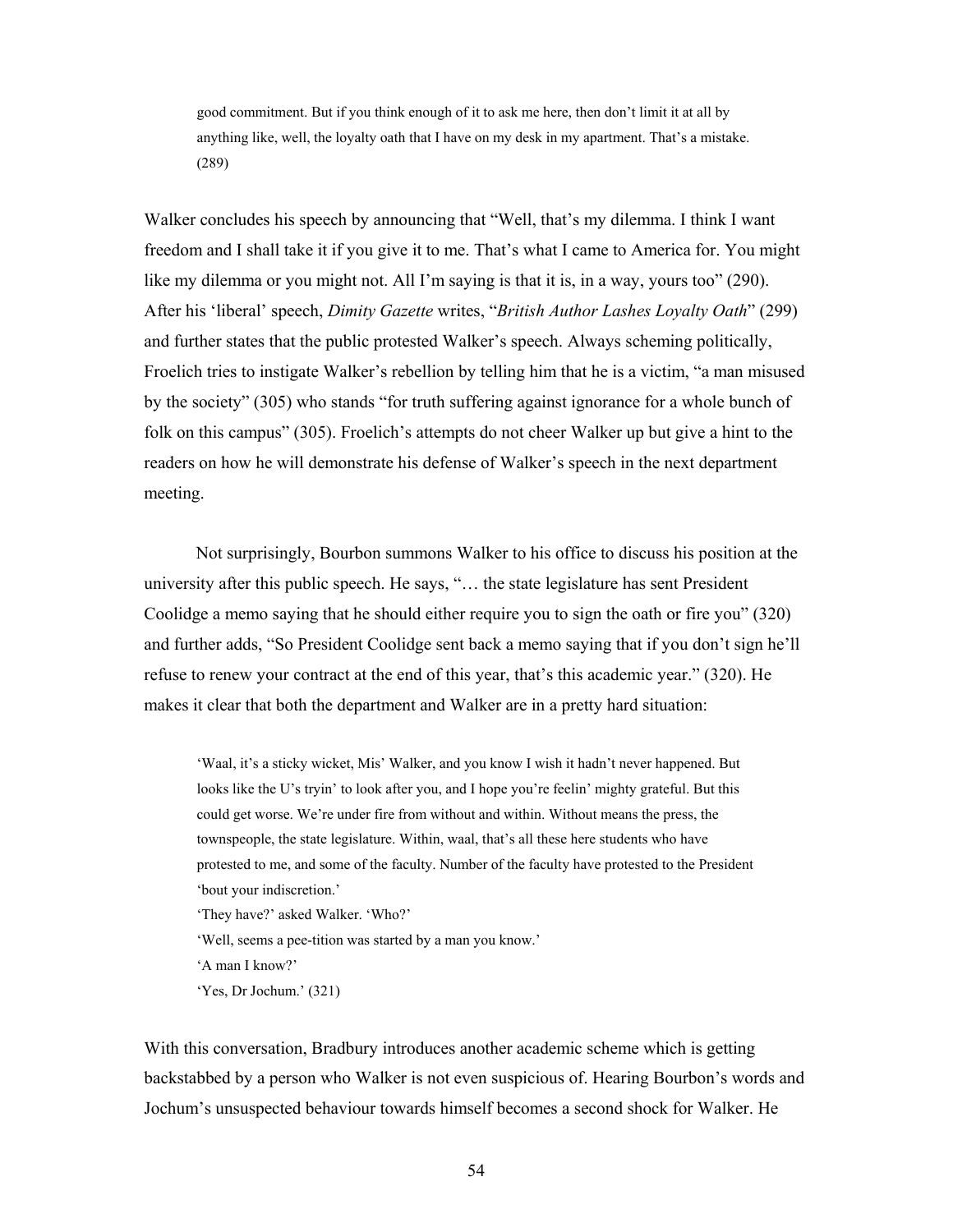understands that his free speech did not begin a free-minded academic discussion among the so-called liberal university but, on the contrary, did start a local campaign against himself that is being run both by the press and by the academic staff. When he comes to think of this entire scheme, he realizes that he can trust no one but himself in an academic institution:

An aroma of treachery seemed to fill the world in which he had been moving so unsuspectingly. Even the trees and paths seemed no longer reliable, and the faces of the students he passed seemed very foreign indeed. Though he was unsure of his alliances and his connections, and hadn't thought about them very much, missing all that sensitivity to the political which those trained in institutions possess, Walker had felt that there were certain stabilities – human ones: that Jochum was his friend, that Froelich was, that the teaching staff of the department was on the whole behind him. He knew now that his appointment had been disputed; but he assumed that the human appeal of his existence had put an end to that. And he also assumed that the human took precedence over the political; this he took to be an essential rule of life. But now the wind seemed overnight to have overturned all these connections and assumptions. (322-3)

In the meantime, Dean French, a bachelor who has a "modern A frame house composed almost entirely of glass" (333), and who is famous around Party for his parties gives another party and invites Walker. During the party, he tells Walker about the outcome of the recent department meeting, filling in detailed information about the history of the 'loyalty oath' that still is in force at Benedict Arnold:

'Well, it all goes back to the MacCarthy period, when there were a lot firings round here. A character called Leonov, who's still at the U, but on leave this year, was behind that. So anyway, the local Chapter of the AAUP rallied round, a bit late in the day, I have to admit, and they resolved democratically to support the principle that college teachers shouldn't be forced to declare their political allegiance, by oath or any other means, and they shouldn't be fired on solely political grounds. The AAUP here has taken that line over since, and we've put a hell of a lot of pressure on the college admin at different times to withdraw the state oath. The last president, who was a lazy but very well-meaning guy, finally agreed to do that, but he was caught up between the faculty and the regents and the regents finally got at him and he resigned, quit.'

'I see.'

'Then we got Coolidge. Of course, he tried to play it all ways but the point is he never fired anyone for disloyalty. You know that careful line he walks.'

'Yes,' said Walker, 'I know it very well now.'

'So you see you came in at the end of quite a battle. Now what happened after your crazy speech, which incidentally was pretty innocuous stuff, was that the Leonov faction got moving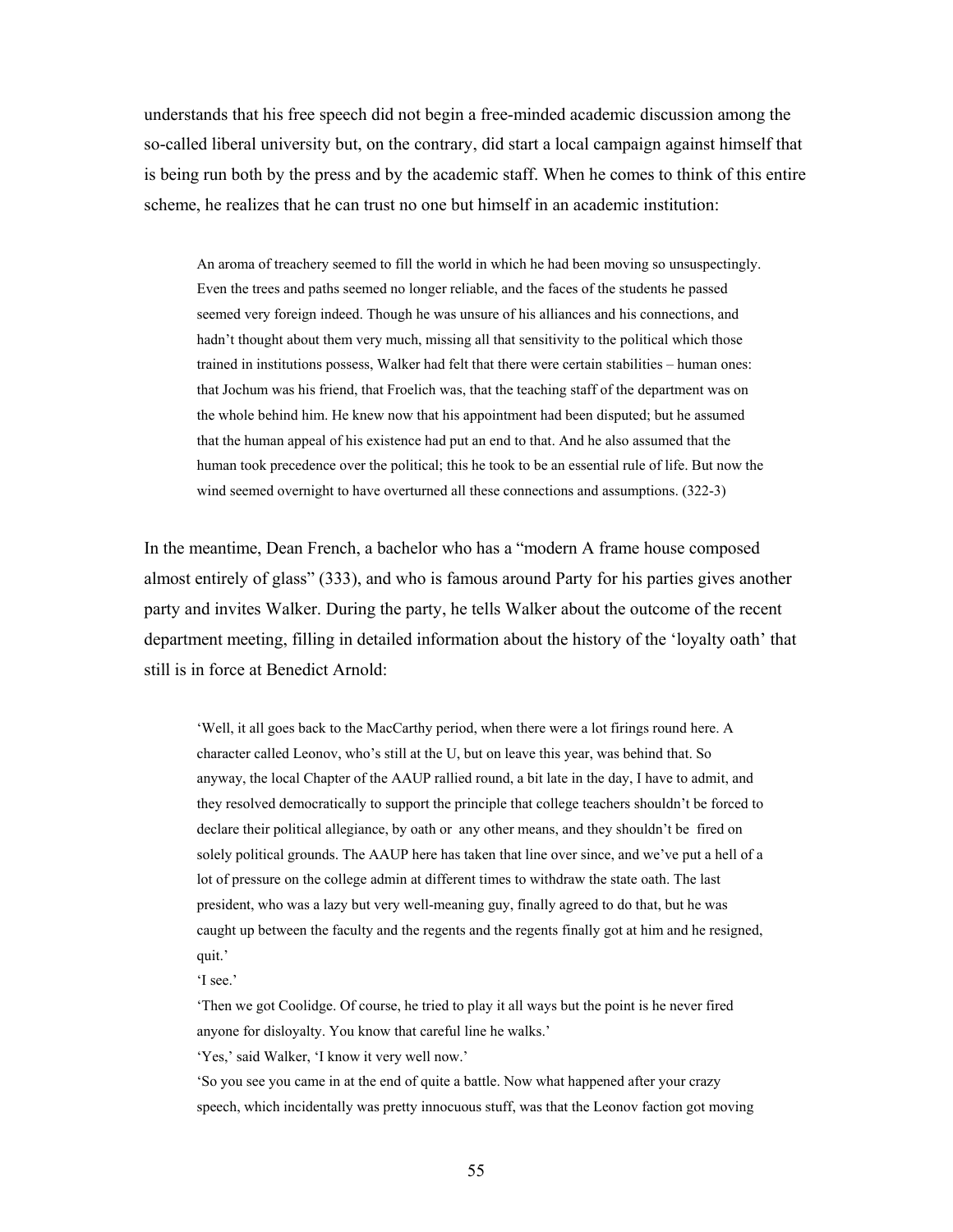again. Another of the émigré wing, a man called Jochum, presented a petition asking the college to affirm in favour of the oath.'

'How did Jochum get tied up with these people?' asked Walker.

'Oh, he's a friend of Leonov's, they have sad Russian pasts in common. Jochum wouldn't hurt a fly, he's carrying the can for Leonov. So our friend Bernie got up at the meeting and accused the petitioners of prejudicing the AAUP stand. Jochum tried to fight him, but the point is that the meeting supported Bernie. So then Bernie moved that the meeting counter-petition the university to come out in opposition to the oath. Now obviously it can't do this, because of the state backing, but Bernie proposed it as a gesture, to repudiate the Jochum petition. So we approved it. Then there was a big scene. Coolidge saw Jochum and Bernie on Monday and condemned the first petition, so Bernie withdrew his. Then Jochum resigned and that's it.' (347- 8)

After all, Froelich's ambitious personality and his ways of obtaining power and prestige are noteworthy. Leonov was a person Froelich counted as his enemy and it is suggested at an early stage of the novel (60) that he had gotten rid of him before we, as the readers, ever witnessed life at Benedict Arnold. At this recent meeting, Froelich also manages to get rid of Jochum, who was not an active enemy of his but represented Leonov's opinions in certain ways. The only loser in his entire scheme is Walker, who leaves Party right after Dean French's party together with Julie and first heads to San Francisco to experience the Beatniks and then goes to Mexico but then decides to return to Britain. He decides he is not equipped with certain requirements for hanging onto life as a 'freestyler'; for instance, he cannot mend the car (he does not even know how to drive) when it breaks down in Mexico, and both he and Julie have to spend the night in the wilderness of Mexico right in the middle of nowhere. When he finds out that he is not man enough to survive in the free and carnivalized world of San Francisco and Mexico during the 1960s, he returns back home defeated and depressed but surely experienced.

In the Epilogue, Froelich attends the meeting as the Head of the English Department. We understand that Bourbon resigned just because of his ethical values; that the whole writerin-residence scheme was originally Bourbon's idea and he resigned when Walker ran away and sent his resignation letter from San Francisco, analyzing the situation as his own fault. Although Froelich seems not to be directly linked with Bourbon's resignation, Walker, the writer he got appointed, gave Bourbon the last blow. Froelich, having achieved the prestige and power that he lacked at the beginning of the novel, is not fully satisfied at all because his book on Plight which he achieved to finish during Walker's employment at Benedict Arnold,

56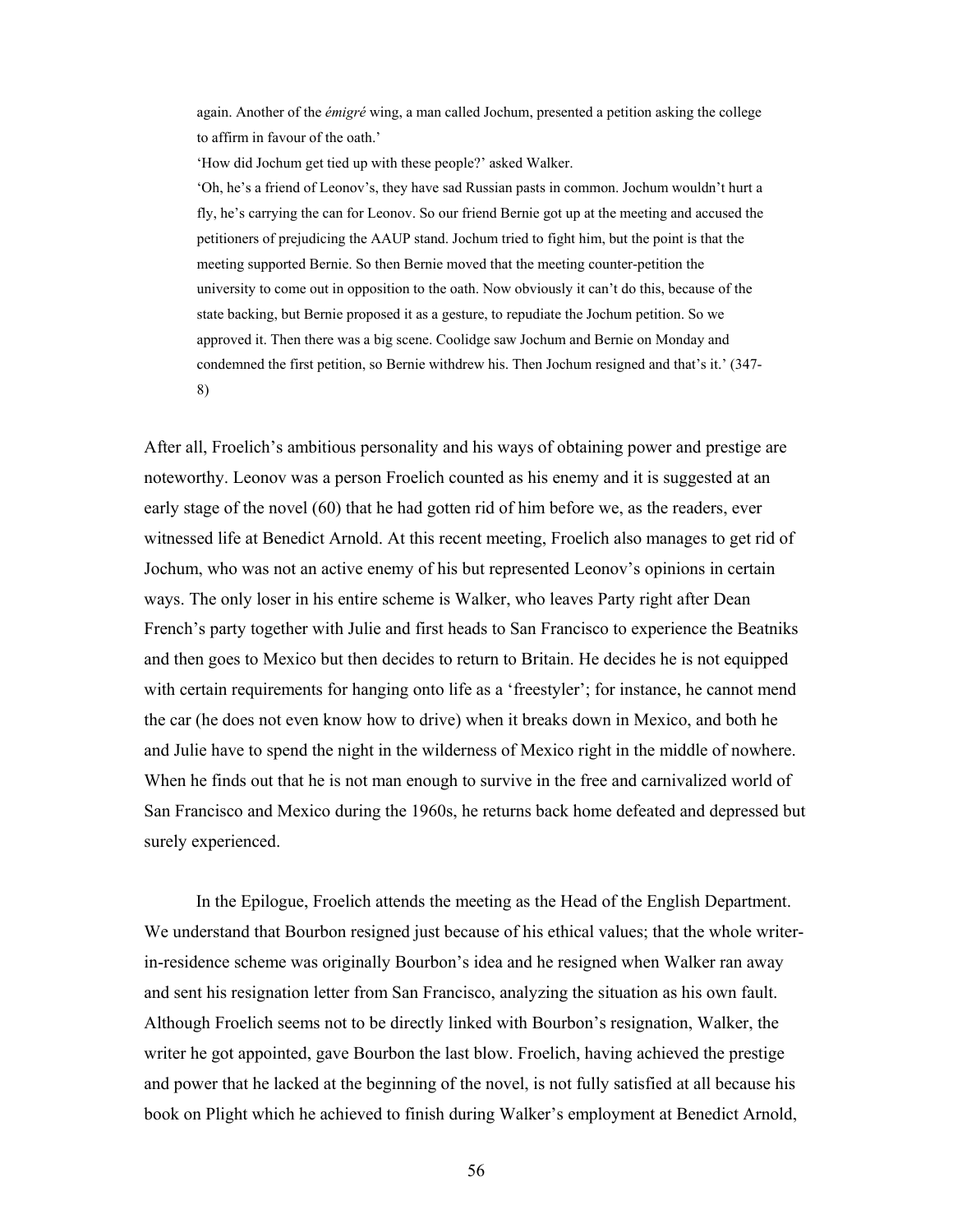is refused by four publishers. To overcome his latest problem, he comes up with a new very self-serving suggestion:

'But I'd just like to make one proposal to this meeting. I don't know whether this is possible under the terms of the funds, but I'd like to suggest that we accept the fact that the writing fellowships have been less than successful, and we put the money into a literary quarterly edited from this campus by the staff of the English Department.' (386)

His original plan is to publish his own novel in that literary quarterly in episodes and to get credit for its publication in the years that will follow. President Coolidge accepts his proposal and Froelich successfully achieves everything that he sought for throughout the novel. He definitely knows how to play the game with the academic discourse of which he is a master and his ambitious and greedy personality enable him to hurt and 'eat' people whenever necessary. In fact, it can be suggested that there are no neutral people for Froelich; he divides people into two groups as enemies and allies, as if he is in a war with academy. To win the battle, he appoints his allies to attack his enemies and watches them eating and eliminating each other:

[Walker] had gone believing himself a manipulated man, and believing too that he, Bernard Froelich, was puppeteer of the whole marionette show. That was what his cryptic letter of resignation, written from San Francisco, had in essence said: You have made me destroy a man. Even if, to a point, Walker's picture of the situation was true, Froelich had never seen it primarily in that light. He had had a notion of an ideal collaboration – of writer and critic; of English liberal and American liberal; of two men of good spirit and goodwill. This world, it was true, favoured those who had ends in view, and to this extent Froelich had gone forward and Walker had, well, gone back. This was because Walker was subjective pessimism and he was objective history, a turning wheel. And in that matter, too, out of affection and regard, he had tried to be a mentor, to show Walker that to live in the ethically flabby belief that the world is good and innocent and that all men can be assimilated and loved without hurt was wrong, that deeper connections had to be made. Walker, a believer in personal relationships and a conspicuously bad performer in what he believed in, had never succeeded; he could never have succeeded even without Froelich. Froelich had tried to show him the true face of love, with Patrice, with Julie; there are no disconnected idylls, he had tried to hint. No hurting, Walker had said. But Walker had not sailed without a hurt or two left behind on his own account. He thought of Patrice and for Froelich too in that abandonment. But risktakers expect that; and it was Walker, really, who had sailed away most intact, wrapped in the bundle of himself. And if the world had reformed behind him and left some high and others low, then that was the way of the world, the way it progressed and changed. There were no special injustices, just those of

57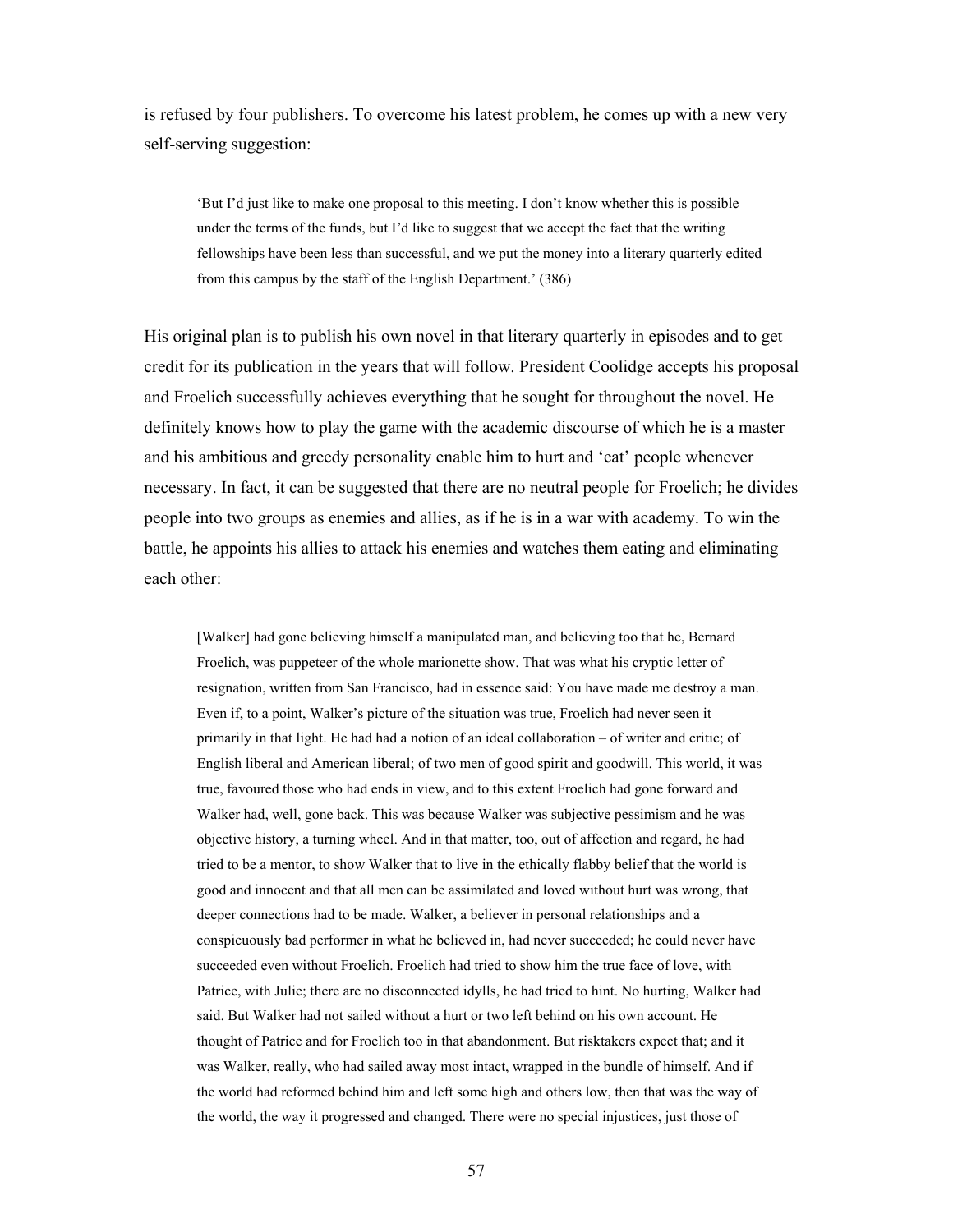process and the human lot. That had been the lesson Froelich had prepared for this classroom sessions; but the pupil had gone, cut class, and Froelich was Chairman, and the President was now accepting his proposal, and all that Froelich could think was that he, since he was human, was missing Walker very, very much. (387-8)

"The Walker he misses may be Walker the friend, though one suspects that, even more, it is Walker the audience, the dutiful student willing to learn the lesson of the master, Froelich," (52-3) says Morace. It can be added that Froelich misses Walker, the admirer who should have been there to applaud and congratulate Froelich's achievements when all's been said and done. But life goes on; Bradbury does not resolve many strands of the sub-plots of his novel and rather leaves them all to his readers' imaginations. But one cannot help wondering who will be Froelich's next victim. President Coolidge? Why not? Or maybe he can even try to challenge the English departments in Britain. Coolidge would be an easy challenge for Froelich but the satisfaction of overcoming the English in England would be much bigger. Bradbury leaves many questions unanswered but manages to satirize fully the academic institutions and their working procedures in an energetic narrative style.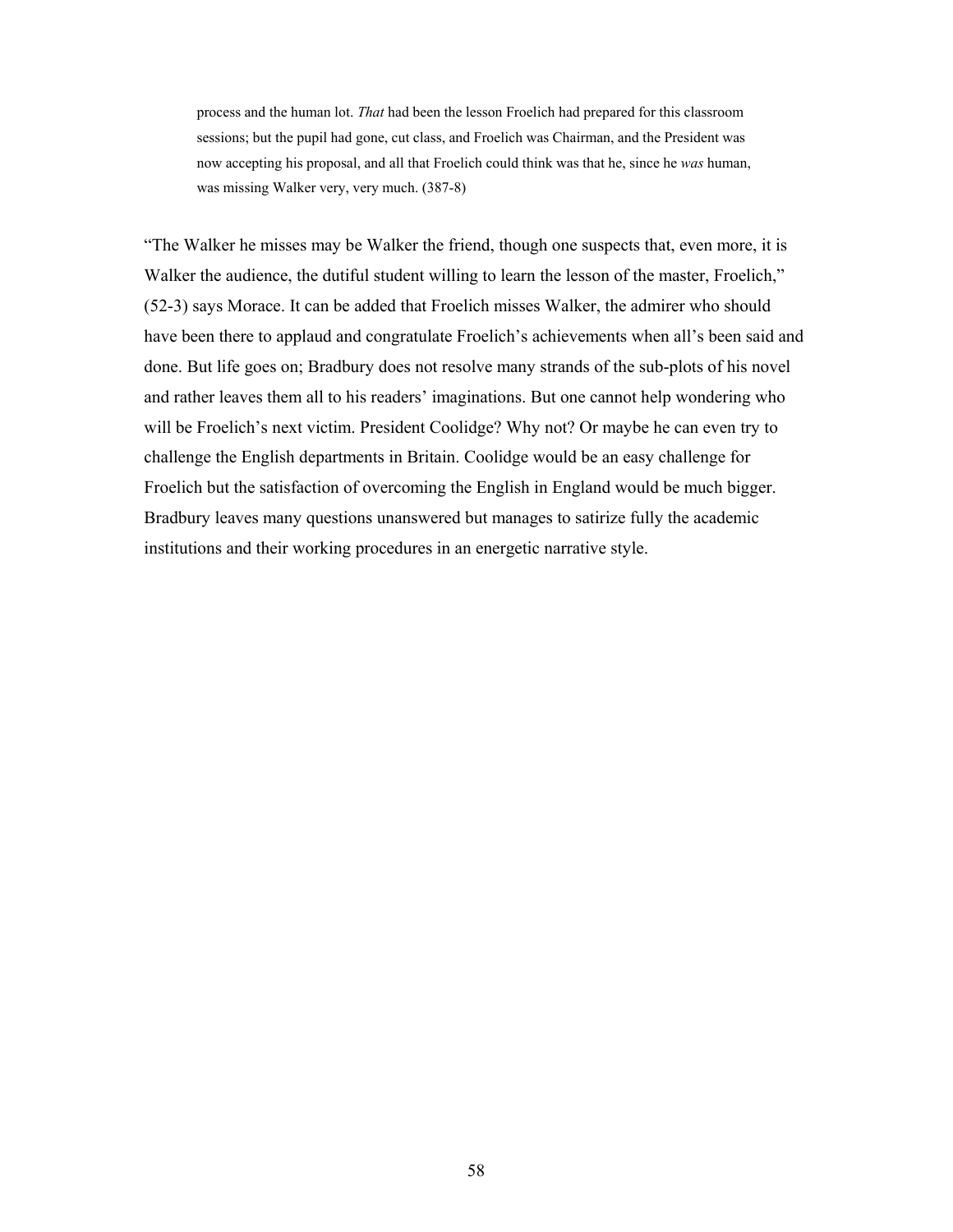#### IV. Chapter 4 – The Seventies: Changing Places (1975) and The History Man (1975)

The seventies had been an era of revolution in which the 'discontinuities' in Foucault's terms, revolted against 'the fellowship of discourse'. The minorities demanded freedom with their counter cultures and their alternative life-styles. Both Bradbury and Lodge included these demands of youth in their respective novels published in the seventies and discussed sexual freedom and student protests in their own terms. In Changing Places, Lodge includes a 'wifeswapping' theme in his plot which illustrates an exchange scheme between a British and an American professor. While satirizing the academic schemes employed for power and prestige, Lodge also manages to contrast British and American education systems in his own unique narrative style. On the other hand, in *The History Man*, Bradbury satirizes the revolutionary ideas of the era with his Marxist character Howard Kirk who embodies all diabolical motives required for power and prestige in the 1970s. Showalter comments on both authors' discussion of the era thus:

But while Bradbury saw permissiveness, collectivity, swinging, protest, and the counterculture as sinister, and the Howard Kirks who exploited it as monsters, Lodge identified with the other side, let its comic potential flourish openly, rather than surreptitiously (for Howard Kirk is so very deliciously awful, seductive, and power-mad as to be quite attractive). Although Changing Places is critical of the excesses, pretensions, and posturings of the '60s university, overall it affirms the carnivalesque and liberatory aspects of the decade without sourness or cynicism. As Lodge said in an interview, "I don't think that in good faith I could satirize in a destructive way an institution which I belong to. I think I can stand back from the academic profession enough to see its absurd and ridiculous aspects, but I don't think it's really wicked or mischievous." (Showalter 62)

As Showalter remarks, Lodge analyses the events of the era in a comic fashion without judging the limits of ongoing rebellion against major ethical values, Bradbury discusses the extremities of these rebellions for Howard Kirk is symbolized as an ultimate monster rather than a handsome and attractive 'flower-child' who tries to make the world a better place. Bradbury accepts the revolutionary ideas but is against their extreme employments. By all means, both novels question the era in which they are written.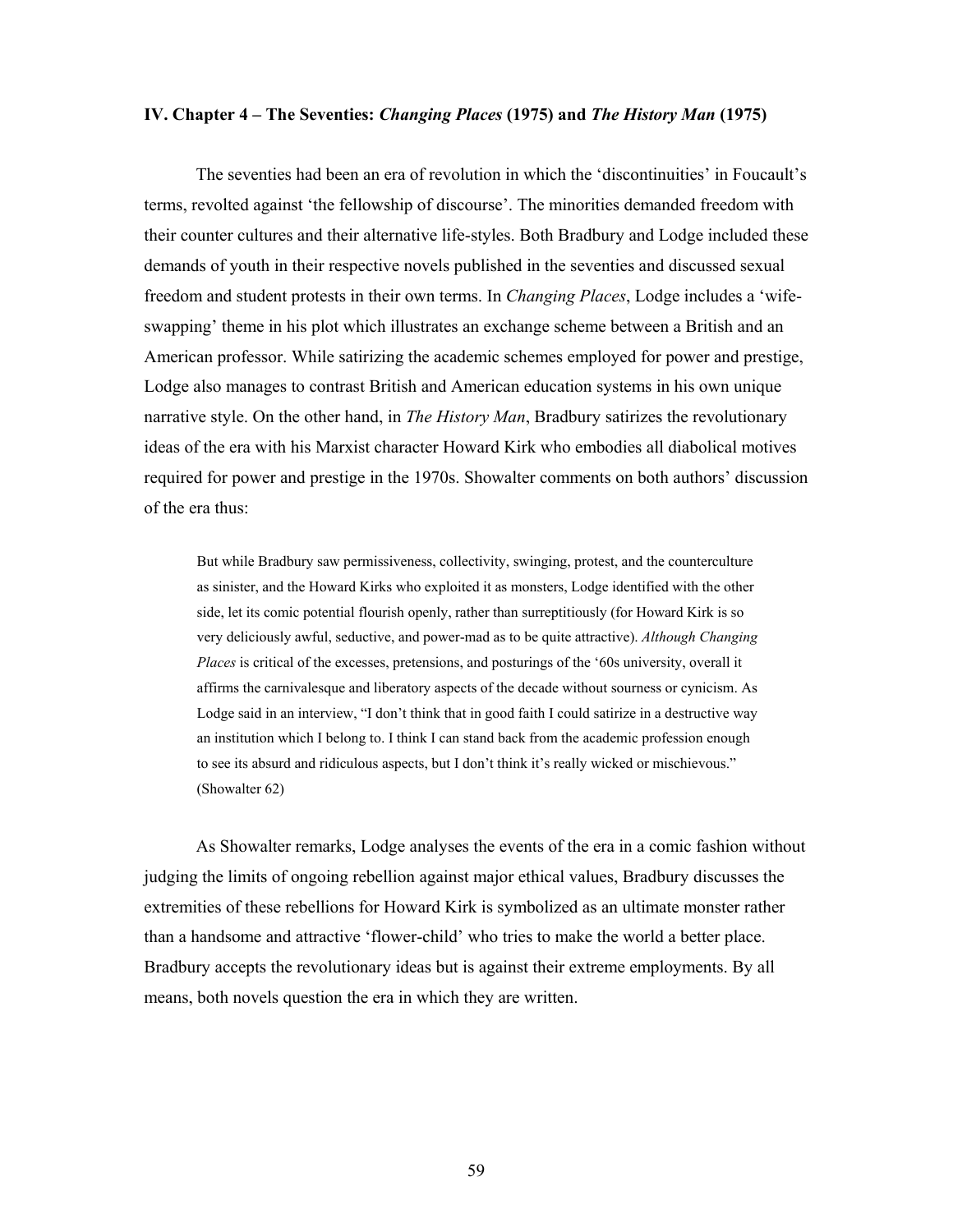#### 4.1 Changing Places: A Tale of Two Campuses (1975)

At the age of forty, in short, Morris Zapp could think of nothing he wanted to achieve that he hadn't achieved already, and this depressed him. (44)

David Lodge's fifth novel Changing Places was published in 1975 and it will not be wrong to suggest that it is the most revolutionary and the most experimental novel that Lodge has ever written in terms of narrative technique. Apart from its individual existence, the novel is also the first book of what is later to be known as David Lodge's trilogy of academic novels which consists of Changing Places (1975), Small World (1984) and Nice Work (1988). Just as Bradbury opened *Stepping Westward* with an introductory note denying references to real people, in Changing Places, Lodge employs a similar disclaimer; and it is worth stating that this introductory note is Lodge's first ever:

Although some of the locations and public events portrayed in this novel bear a certain resemblance to actual locations and events, the characters, considered either as individuals or as members of institutions, are entirely imaginary. Rummidge and Euphoria are places on the map of a comic world which resembles the one we are standing on without corresponding exactly to it, and which is peopled by figments of the imagination. (6)

As Lodge gets deeper into the conventions of the academic novel, we will notice that he will, like Bradbury, play with his introductory notes and confuse readers in search of attempting to sort out fact from fiction; or in an attempt to decode fiction into reality.

Changing Places is divided into six chapters with the following titles: 1.Flying, 2.Settling, 3.Corresponding, 4.Reading, 5.Changing and 6.Ending. Each chapter's title almost summarizes their following actions. In the first chapter, the two main characters, Philip Swallow and Morris Zapp, that are changing places, are on two separate planes and each flies to his new setting; in the second chapter, they get to know their new environments; in the third chapter, they communicate with their wives with letters; in the fourth chapter, readers are allowed to trace the course of events with newspaper articles and advertisements; in the fifth chapter, the characters 'change' indeed; and in the last chapter, the course of events described in the novel just ends. As Morace indicates, "All six chapters are told from what is identified early in the novel as 'our privileged altitude' (Morace quotes from Changing *Places*,  $8$ ) – a phrase which immediately puts the novel into postmodern dialogue with the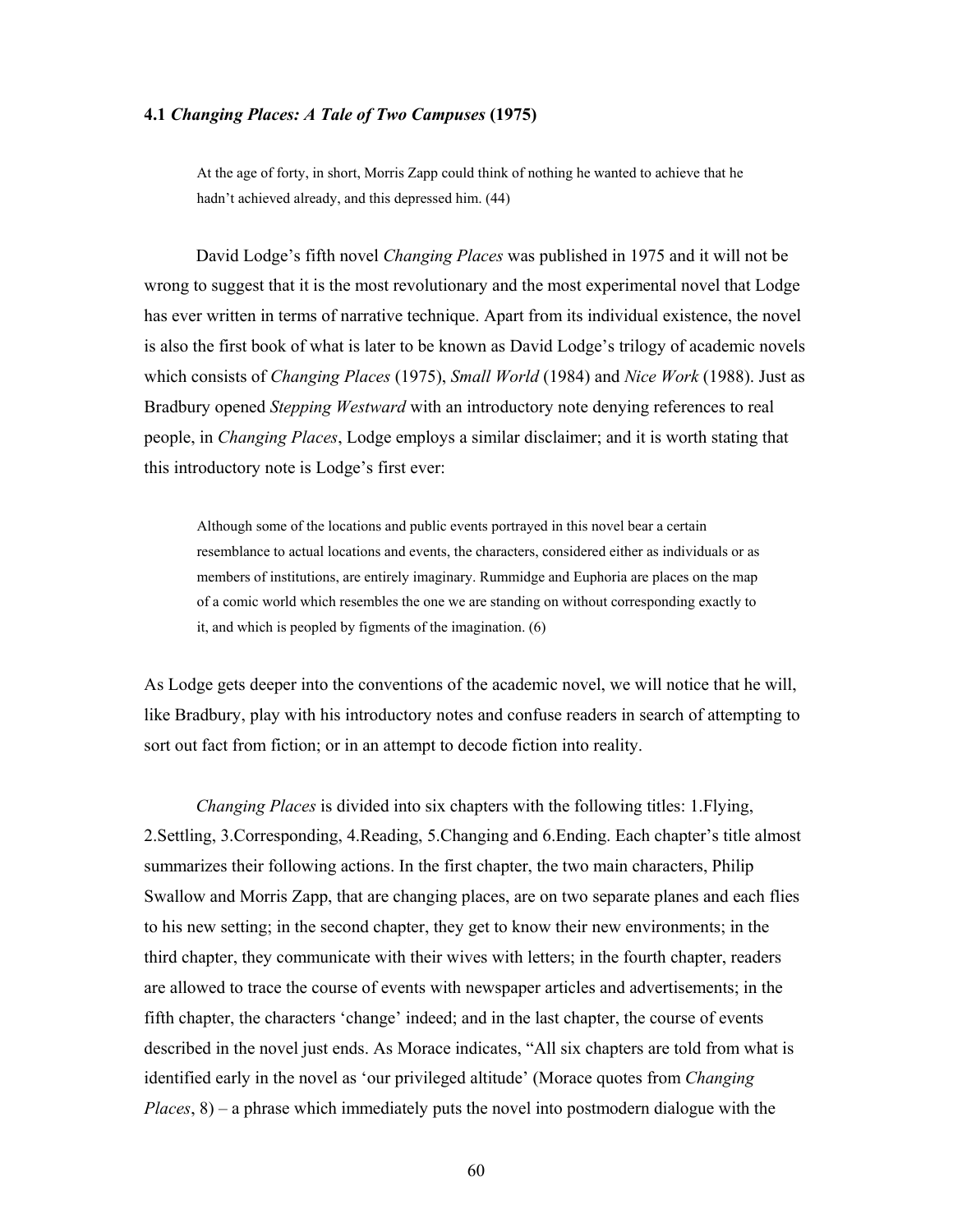literary tradition." (163). Indeed, Lodge makes use of pastiche, intertextuality and arbitrariness of meaning in terms of communication; all included in the vocabulary of postmodern players, and parodies the traditional novel sequence as much as possible. In The Art of Fiction (1992), Lodge himself describes the chapters of the novel as thus:

The first shift is comparatively inconspicuous – from present-tense narration in Chapter One to past-tense narration in Chapter Two. But the third chapter is in epistolary form, and the fourth consists of extracts from newspapers and other documents the characters are supposed to be reading. The fifth chapter is conventional in style, but deviates from the cross-cutting pattern of the previous chapters, presenting the interconnected experiences of the two main characters in consecutive chunks. (227)

In each novel, Lodge keeps introducing new forms and styles in terms of narration and experiences his own limits as an author. But before getting into an analysis of narrative structure, it will be better to analyze the characters and the plot.

Between the Rummidge University in Britain and the Euphoria State University in America, there is an exchange scheme for a period of six months to celebrate the two institutions' architectural resemblance; a similarity that stands erect at each campus out of pure coincidence. Each university has a replica of the Tower of Pisa and the only difference between the replicas is in their sizes and in the materials used for their construction: "built of white stone and twice the original size at Euphoric State and of red brick and to scale at Rummidge, but restored to the perpendicular in both instances" (13). As a symbolic exchange, usually, this scheme is applied with an exchange of inexperienced academics, but in the year of 1969, this plan is slightly revised due to some minor personal problems of our forty-yearsold professors namely Philip Swallow and Morris Zapp. Philip Swallow, the British professor from Rummidge, is "a mimetic man: unconfident, eager to please, infinitely suggestible" (10); a professor, who is famous for his questions and his genuine love of literature: "in odd moments when nobler examples of the written word were not to hand he read attentively the backs of cornflakes packets, the small print on railway tickets and the advertising matter in books of stamps" (17), but this "undiscriminating enthusiasm" (17) does not enable him to specialize in a certain field:

He had done his initial research on Jane Austen, but since then had turned his attention to topics as various as medieval sermons, Elizabethan sonnet sequences, Restoration heroic tragedy,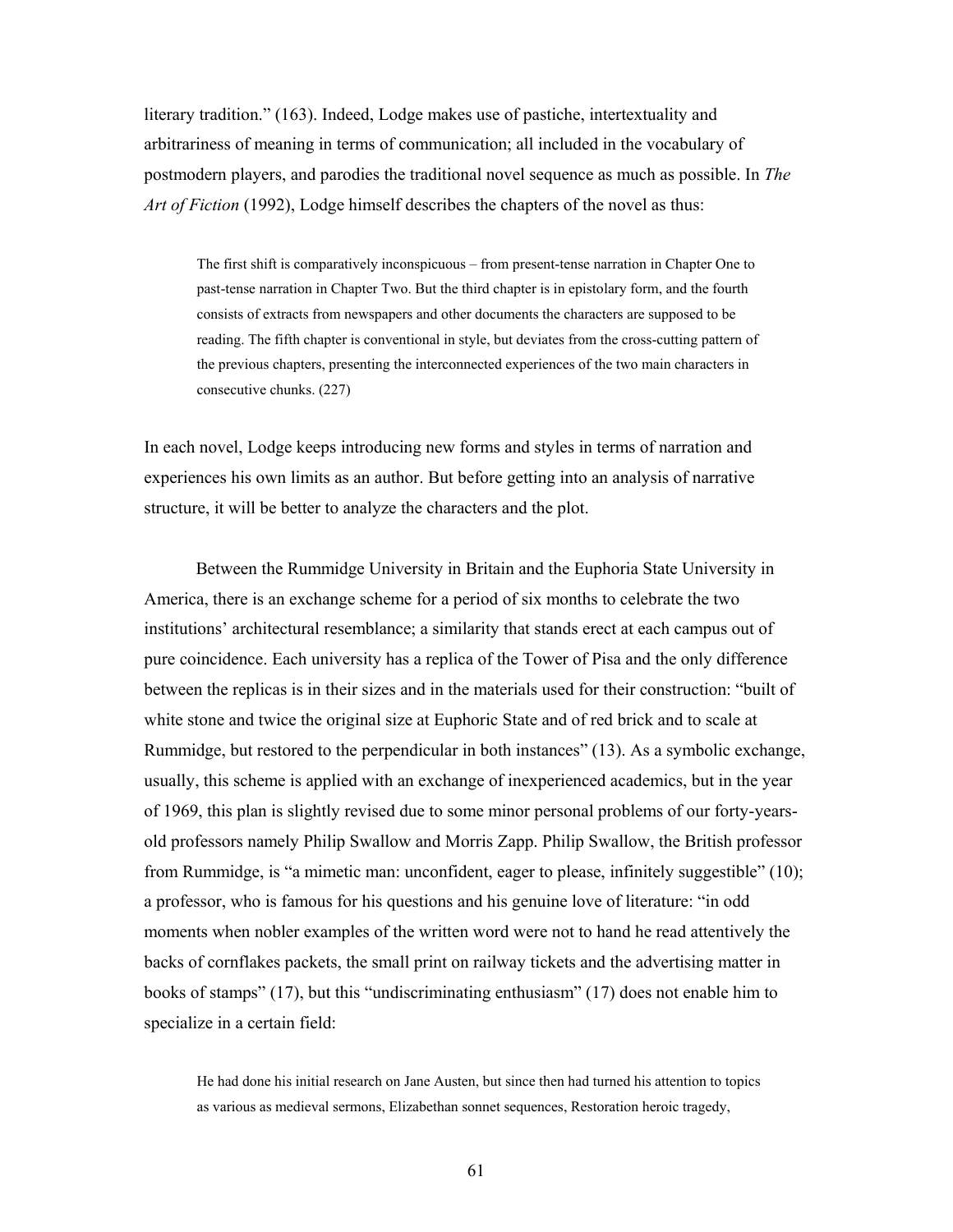eighteenth-century broadsides, the novels of William Godwin, the poetry of Elizabeth Barrett Browning and premonitions of the Theatre of the Absurd in the plays of George Bernard Shaw. None of these projects had been completed. (17)

Morace suggests that Philip Swallow is, "As birdlike and as seemingly shallow as his name suggests, he completely lacks what the comic book super-critic Zapp possesses so excessively: will and ambition" (157), and Showalter adds that "[h]e is a survivor of the British examination system, a man who excels at taking exams and at giving them, and his ideal critical work would be "a concise, comprehensive survey of English literature consisting entirely of questions" (13, Showalter quotes from *Changing Places*)" (63). In the meantime, it should be said that Philip is married to Hilary Swallow and the couple has three children.

In fact, Philip had never applied for the exchange scheme but when the year's nominee had been offered a chair in Australia, Rummidge had difficulties in replacing him. Therefore, Gordon Masters, the head of English Department at Rummidge, asks Philip if he could cover for this colleague who has left for Australia, and Philip accepted it after sleeping on the offer. After all, Plotinus, the city where Euphoria University is situated, is the city in which Philip and Hilary had spent their honeymoon, and also it is the place where Philip finally "finished his MA thesis, almost effortlessly" (20). In the meantime, contrary to the industrial and foggy atmosphere of Rummidge, Plotinus can be described as a 'heaven on earth'. For all these reasons, this exchange scheme seems to be a wonderful opportunity for Philip however, it also has a disadvantage: Hilary cannot join him in Plotinus for she has to stay at Rummidge to take care of the children's education. But when Hilary thinks how happy and 'free' Philip was during their honeymoon, she lets him go. So, off he goes.

Up to this point, everything seems perfectly reasonable, but the exact academic scheme behind the years exchange programme is not qite so straightforward as it seems: Gordon Masters wants to send Philip to America because he wants to give a Senior Lectureship to Robin Dempsey, a young linguistician with many publications, instead of to Philip, who does not have any publications at all and who can only deserve this post by being a Senior at Rummidge. Masters does not want to activate his plan when Philip is around, so he tries Philip with this suggestion. And Philip accepts.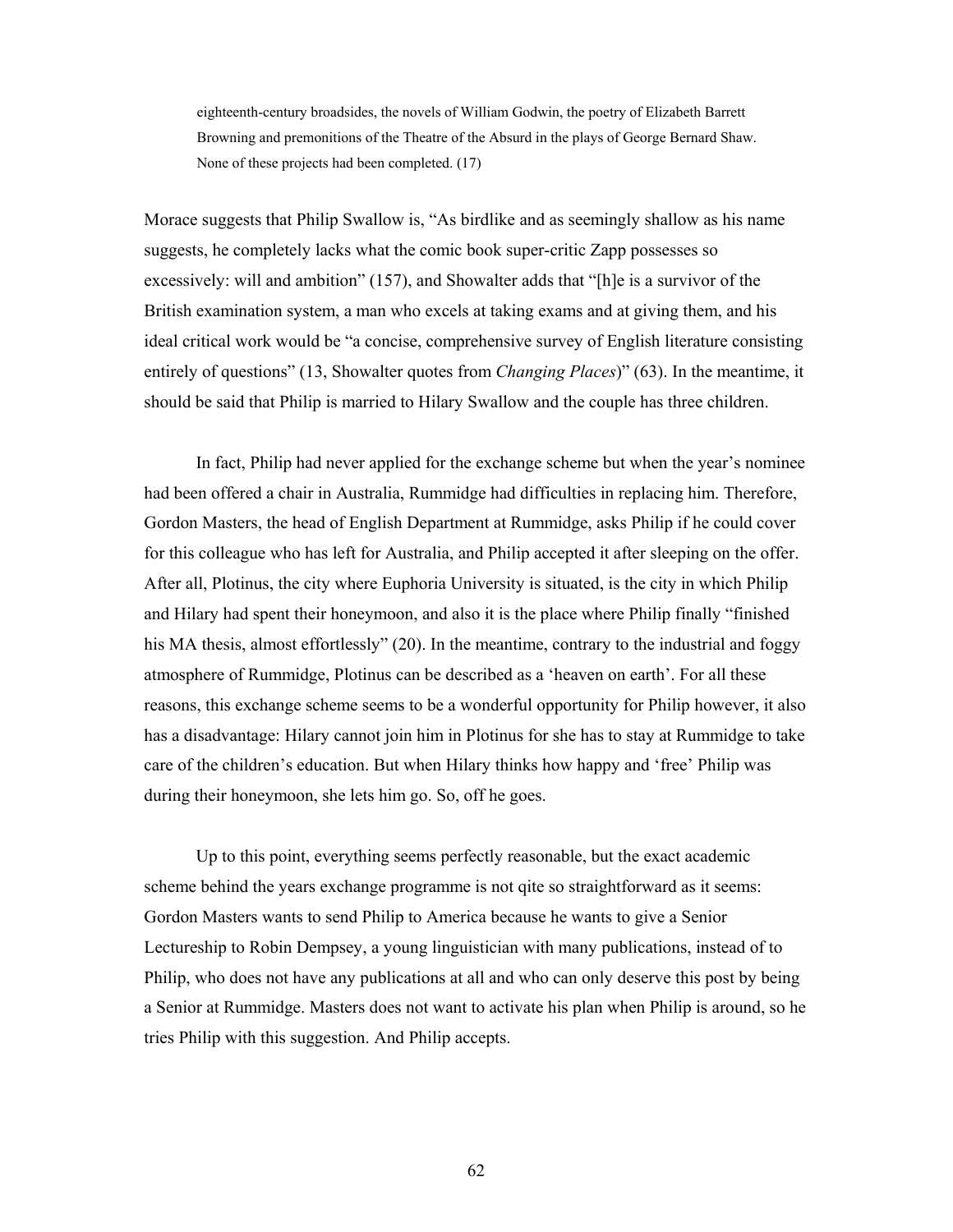On the other hand, the passenger of the jet from America to Britain, Philip's "opposite number" (121) is Morris J. Zapp, "a seasoned veteran of the domestic airways, having flown over most of the states in the Union in his time, bound for conferences, lecture dates and assignations …" (10). Morris Zapp is a Jewish man with "long, gorilla-like arms" (12), a distinguished academic, the Jane Austen man, a man who got published in PMLA while still a graduate student, a man who, when he had been approached by Euphoria, asked "for twice the going salary, and got it; who had published five fiendishly clever books (four of them on Jane Austen) by the time he was thirty and achieved the rank of full professor at the same precocious age" (15), a man who is famous for his "stare" and a man who would indicate his middle name as:

Morris J. Zapp ('Jehovah,' he would murmur out of the side of his mouth to girls who inquired about his middle name, it never failed; all women longed to be screwed by a god, it was the source of all religion – 'Just look at the myths, Leda and the Swan, Isis and Osiris, Mary and the Holy Ghost' – thus spake Zapp in his graduate seminar, pinning a brace of restive nuns to their seats with the Stare). (12)

There comes a time when words become inadequately weak to describe Zapp, but Showalter tries to define him thus:

Morris Zapp, the American, is one of academic fiction's most hilarious and revolutionary characters – an academic who approaches the university as if it were a corporation, aims for financial and sexual success, loves power, and is not despised or punished for being crass, sexist, competitive, hedonistic, and horny. (63)

The evil plan that moves this man from Euphoria to Rummidge (or "Rubbish" as Desiree would call it, further defining it as "the asshole of England" (81)) has nothing to do with academic schemes, for Morris is political and distinguished enough to not to be a victim of such schemes, but has something to with his marriage. Desiree Zapp, his wife and the mother of twins, Elizabeth and Darcy (Morris is definitely the Jane Austen man), wants a divorce and Morris does not. He is not mad about Desiree but he does not want to leave the twins to her. Desiree proposes that she will think over the matter once more if he leaves the house for six months. Morris accepts and asks the head of English department to arrange for him a place to spend the next six months. The only alternative is the Rummidge-Euphoria exchange scheme and Morris takes it without giving it a second thought. And so the exchange starts.

63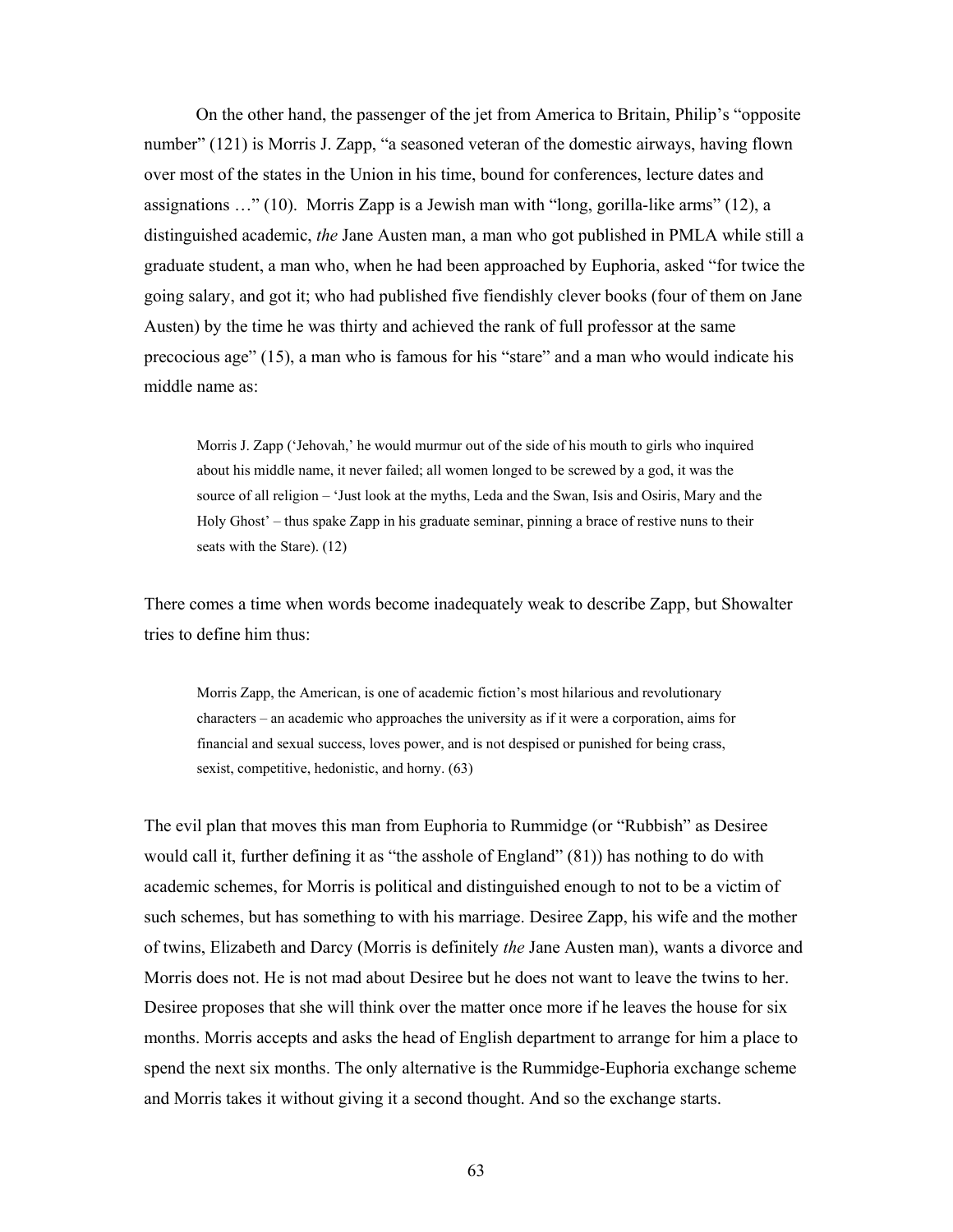In the very beginning lines of the novel, Lodge states, "the crossing of their paths at the still point of the turning world passed unremarked by anyone other than the narrator of this duplex chronicle" (7) and further describes "duplex" as "'systems in which messages are sent simultaneously in opposite directions' (OED)" (7-8). While allowing each to live their lives simultaneously without having any the need to know or investigate each other until the third chapter of the novel, Lodge carefully links the actions of each characters' to be echoed in their native lands and employs them to lead parallel lives until the fifth chapter. Lodge narrates this situation thus:

It follows that when the two men alight in each other's territory, and go about their business and pleasure, whatever vibrations are passed back by one to his native habitat will be felt by the other, and vice versa, and thus return to the transmitter subtly modified by the response of the other party – may, indeed, return to him along the other party's cord of communication, which is, after all, anchored in the place where has just arrived; so that before long the whole system is twanging with vibrations traveling backwards and forwards between Prof A and Prof B, now along this line, now along that, sometimes beginning on one line and terminating on another. It would be surprising, in other words, if two men changing places for six months should exert a reciprocal influence on each other's destinies, and actually mirror each other's experience in certain respects, not withstanding all the differences that exist between the two environments, and between the characters of the two men and their respective attitudes towards the whole enterprise. (8)

Morace suggests that, "structural, thematic, and even syntactical doublings have played a prominent part in Lodge's early writings" (156) and further states that in Changing Places, "[Lodge] raises doubling more directly to the novel's textual surface in order to ironize it and thereby to gain the necessary level of dialogic detachment" (156). Indeed, what Lodge manages to achieve in this novel is to walk each character in his opposite's shoes and to experience the outcome. But the Zapp of *Small World* would definitely oppose Lodge's communication process, which is quoted above, suggesting that the meaning is deferred each time it is addressed and addressee would interpret what he understood to another addressee and whole meaning would be deferred and its outcome would be completely different and finally burst out with the idea that it is impossible to get a precise meaning. Zapp will follow Derrida's steps in Small World, but right now, this novel is Changing Places and another nine years would be required for Zapp to change his critical assumptions to oppose his author. In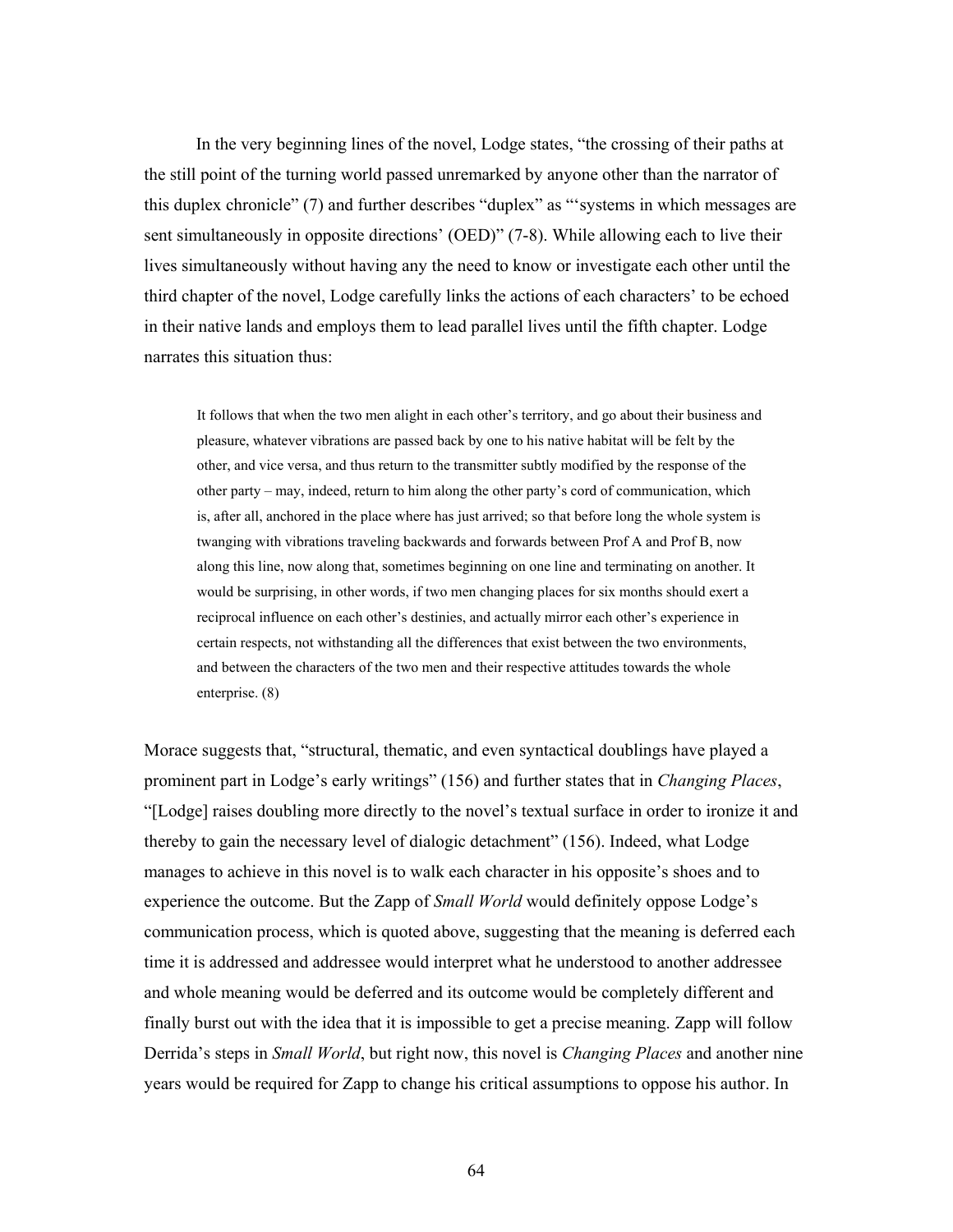this current novel, Morris is just the Jane Austen man with an exquisite plan to silence and to empty the famous English departments:

Some years ago he had embarked an ambitious critical project: a series of commentaries on Jane Austen which would work through the whole canon, one novel at a time, saying absolutely everything that could possibly be said about them. The idea was to be utterly exhaustive, to examine the novels from every conceivable angle, historical, biographical, rhetorical, mythical, Freudian, Jungian, existentialist, Marxist, structuralist, Christian-allegorical, ethical, exponential, linguistic, phenomenological, archetypal, you name it; so that when each commentary was written there would be simply *nothing further to say* about the novel in question. (44)

In terms of seeking prestige and power, Bradbury's Jewish character Froelich in Stepping Westward, does not even come close to Lodge's Jewish academic Zapp. While Froelich makes small plans to get the Chairmanship of the English department of Benedict Arnold, Zapp is after huge plans like emptying the English departments of famous universities by analyzing the works of major English authors' works in every way possible and leave other English scholars with nothing to work on. In the meantime, when it comes to prestige, Morris also has another plan: to be the highest paid professor of English worldwide. Lodge further narrates Morris' ideas on his colleagues:

As is perhaps obvious, Morris Zapp had no great esteem for his fellow-labourers in the vineyards of literature. They seemed to him vague, fickle, irresponsible creatures, who wallowed in relativism like hippopotami in mud, with their nostrils barely protruding into the air of common-sense. They happily tolerated the existence of opinions contrary to their own – they even, for God's sake, sometimes changed their minds. Their pathetic attempts at profundity were qualified out of existence and largely interrogative in mode. They liked to begin a paper with some formula like, 'I want to raise some questions about so-and-so', and it seemed to think they had done their intellectual duty by merely raising them. This manoeuvre drove Morris Zapp insane. Any damn fool, he maintained, could think of questions; it was answers that separated the men from the boys. If you couldn't answer your own questions it was either because you hadn't worked on them hard enough or because they weren't real questions. (45)

As Showalter discussed Philip's being a 'question man', Morris, being his 'opposite number' in almost every circumstance, is an 'answer man'. Therefore, it can be suggested that Lodge contributes to Bradbury's 'binary oppositions' like Treece/Bates and Froelich/Walker with his own oppositions as Zapp/Swallow. In his book, Morace quotes Lodge's words on this matter: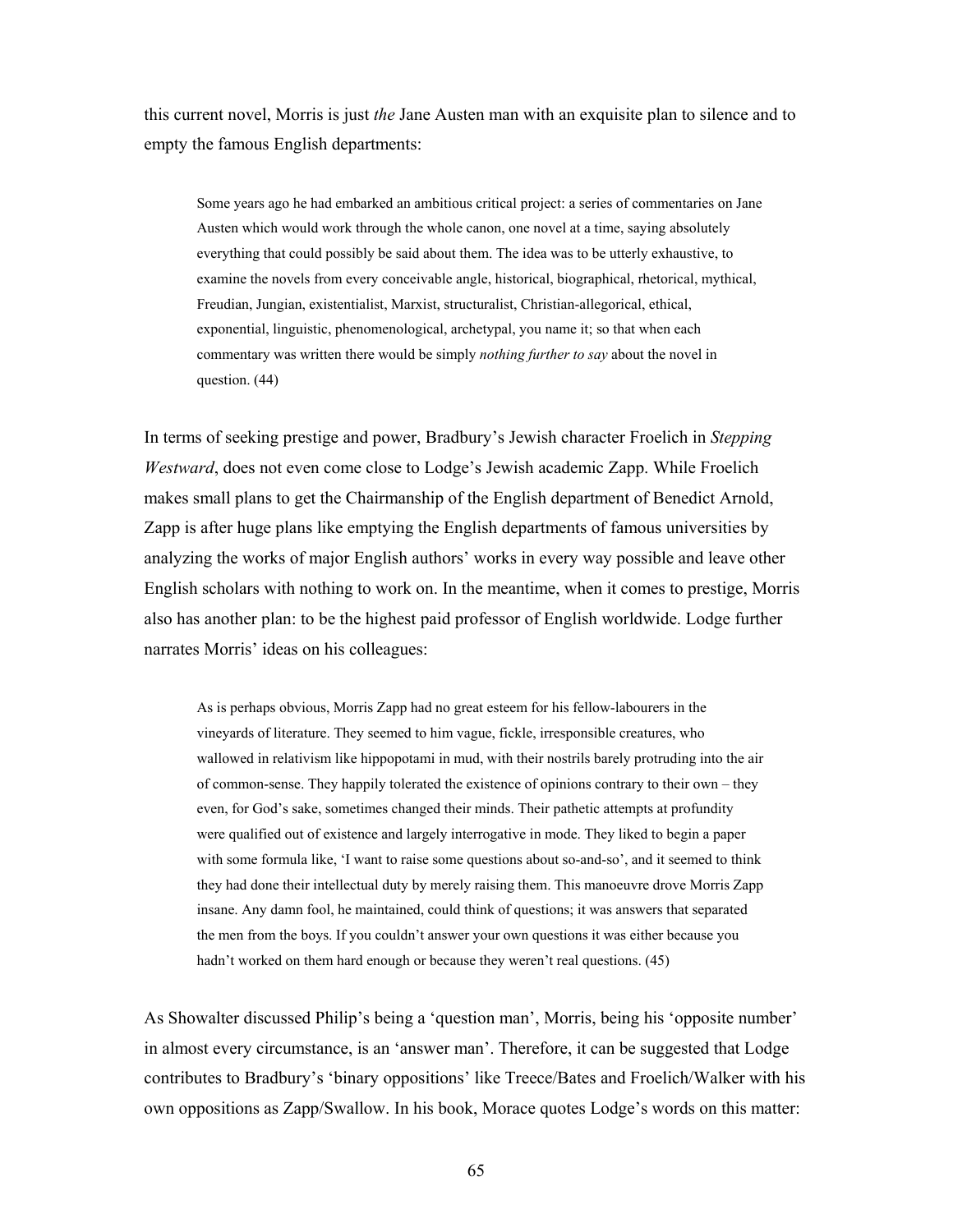"I tend to balance things against each other; my novels tend towards binary structures – with, for example, opposite characters – and they very much leave the reader to make up his own mind" (Interview with Haffenden 152)" (166, Morace's quotation). With these words, Bradbury's influence upon Lodge becomes more obvious.

 In the second chapter of the novel entitled "Settling", both Zapp and Swallow get to know their new environments. In Euphoria, Swallow finds an apartment to share with three undergraduates; one of them is "Melanie Byrd, the prettiest and most whole-some-looking of the three girls who shared the ground-floor apartment" (55), who happens to be the daughter of Morris from his first marriage but keeps it a secret because of her father's ill-reputation around the campus. Meanwhile in Rummidge, Zapp becomes the lodger of Dr O'Shea, an Irish man with an "extensive family" (57). The top floor of the house is cold but Zapp finds Swallow's room at the university to which he is directed by a secretary large and warm: "Walking along the corridors of Dealer Hall was like passing through some Modern Language Association Hall of Fame, but he recognized none of the nameplates here except the one on the door Miss Slade finally stopped at: MR P.H. SWALLOW" (60). At the department İN Rummidge, Morris also notices the notice-board:

The noticeboard distantly reminded Morris of the early work of Robert Rauschenberg: a thumbtacked montage of variegated scraps of paper – letterhead notepaper, memo sheets, compliment slips, pages torn clumsily from college notebooks, inverted envelopes, reversed invoices, even fragments of wrapping paper with tails of scotch tape still adhering to them – all bearing cryptic messages from faculty to students about courses, rendezvous, assignments and books, scribbled in a variety of scarcely decipherable hands with pencil, ink and coloured ball-point. The end of the Gutenberg era was evidently not an issue here: they were still living in a manuscript culture. (59)

In the meantime, back in the USA, Swallow is welcomed at Euphoria University by student protests, police lines, and a bomb explosion. He is directed to "room number 426" by a "petite Asian secretary" "in her crisp white blouse and scarlet pinafore dress", (64) who gives him information on department parking facilities, manual or electric typewriter rental options, as well as rules governing the use of the Xerox machine. He meets Wily Smith, an undergraduate who is behind all student protests in some way or the other. Wily wants to apply for Philip's novel-writing class for the next term for he is interested in writing an autobiographical novel "about this black kid growing up in the ghetto" a rather peculiar ambition since Wily is white (66). What surprises Philip at first is that though he has no idea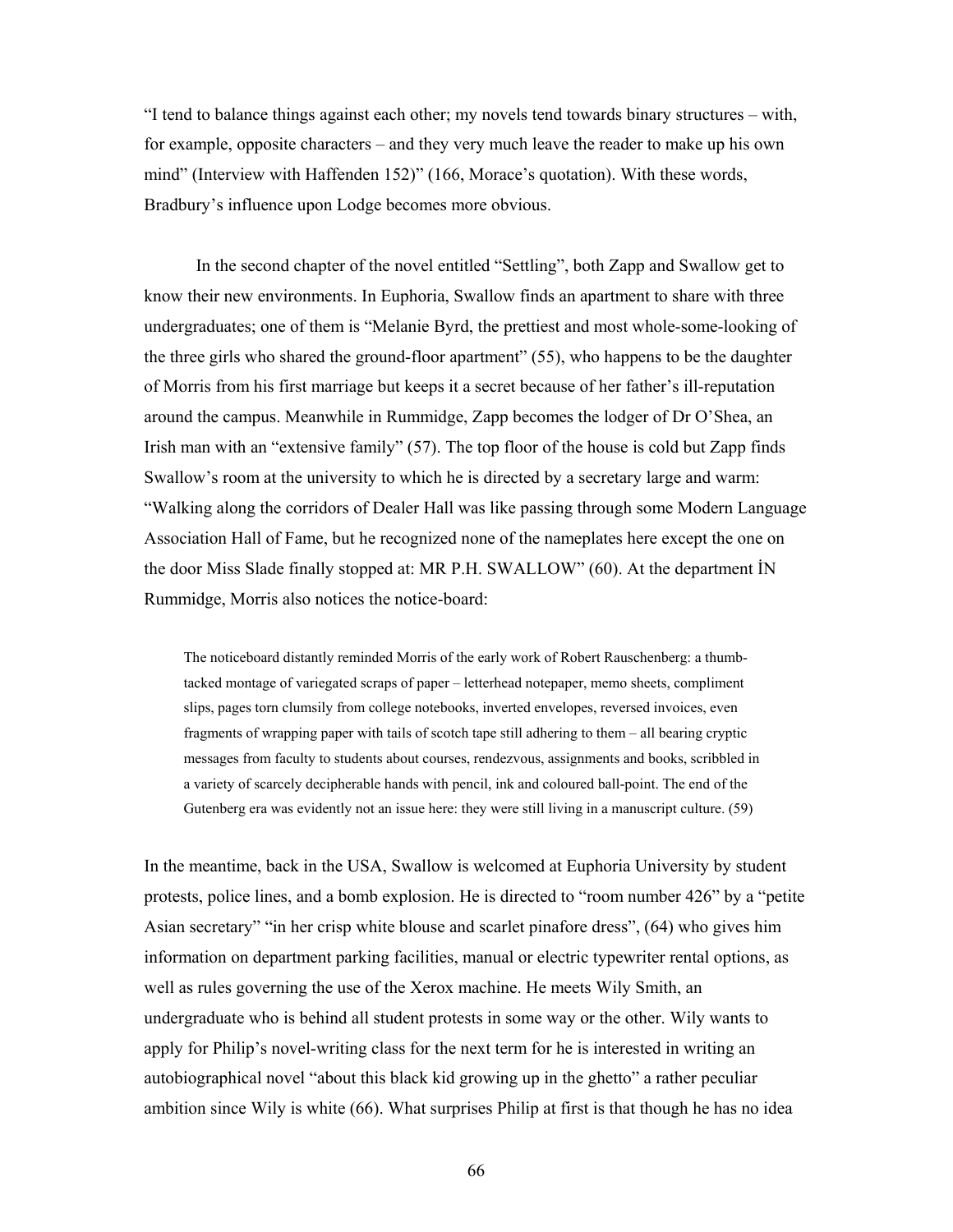in novel-writing, he is supposed to teach a novel-writing class in the next term, and secondly that Wily and Philip share the same white skin color. It is later understood that Morris is the one who has suggested that Philip teach novel-writing:

Morris had recommended putting Philip down to teach English 99, a routine introduction to the literary genres and critical method for English majors, and English 305, a course in novelwriting. … As Morris said, 'If he makes a fuck-up of English 305, nobody's going to notice. And any clown with a PhD should be able to teach English 99.' 'He doesn't have a PhD,' Hogan said. 'What?' 'They have a different system in England, Morris. The PhD isn't so important.' 'You mean the jobs are hereditary?' (60)

Philip Swallow, a genuine lover of literature, a 'question man', the product of the British education system, happens to be a professor with a PhD. Here Lodge satirizes the 1944 Butler Act in Britain, an education act, which both he and Bradbury had the chance to experience at the first hand. Under this act, all students at the age of 11 had to take an exam, also known as '11+ exams' (a form of IQ test), upon which they were classified for their results accordingly. This act proposed three types of school: grammar schools, secondary modern schools and secondary technical schools. The idea was that, a few bright children would have the benefit of continuing their educations in grammar schools, which offered "high-level academic education" and ensured their university education, whereas the students who failed the test, or had unsatisfactory results, were to continue their education at secondary modern and technical schools and would later become industrial workers (Sociology at Hewett, 1). Lodge and Bradbury were among these 'a few bright students' to enter grammar schools, and later had the chance to continue their studies at newly founded redbrick universities. In the meantime, this act also had its own classification system installed into the already severe hierarchical class system of Britain. So, Lodge satirizes this British education system with the words of Zapp; the "jobs" are not "hereditary" as Morris wonders, but depends on an IQ exam taken at the age of eleven – which is equally ironic.

In the meantime, at Rummidge, Morris has a chance to learn some basic information about Philip while checking out the books in his room: "The books did no more than to confirm Swallow's confession that he had no particular scholarly field, being a miscellaneous collection of English Literature, with a thin representation of modern criticism, Morris's own

67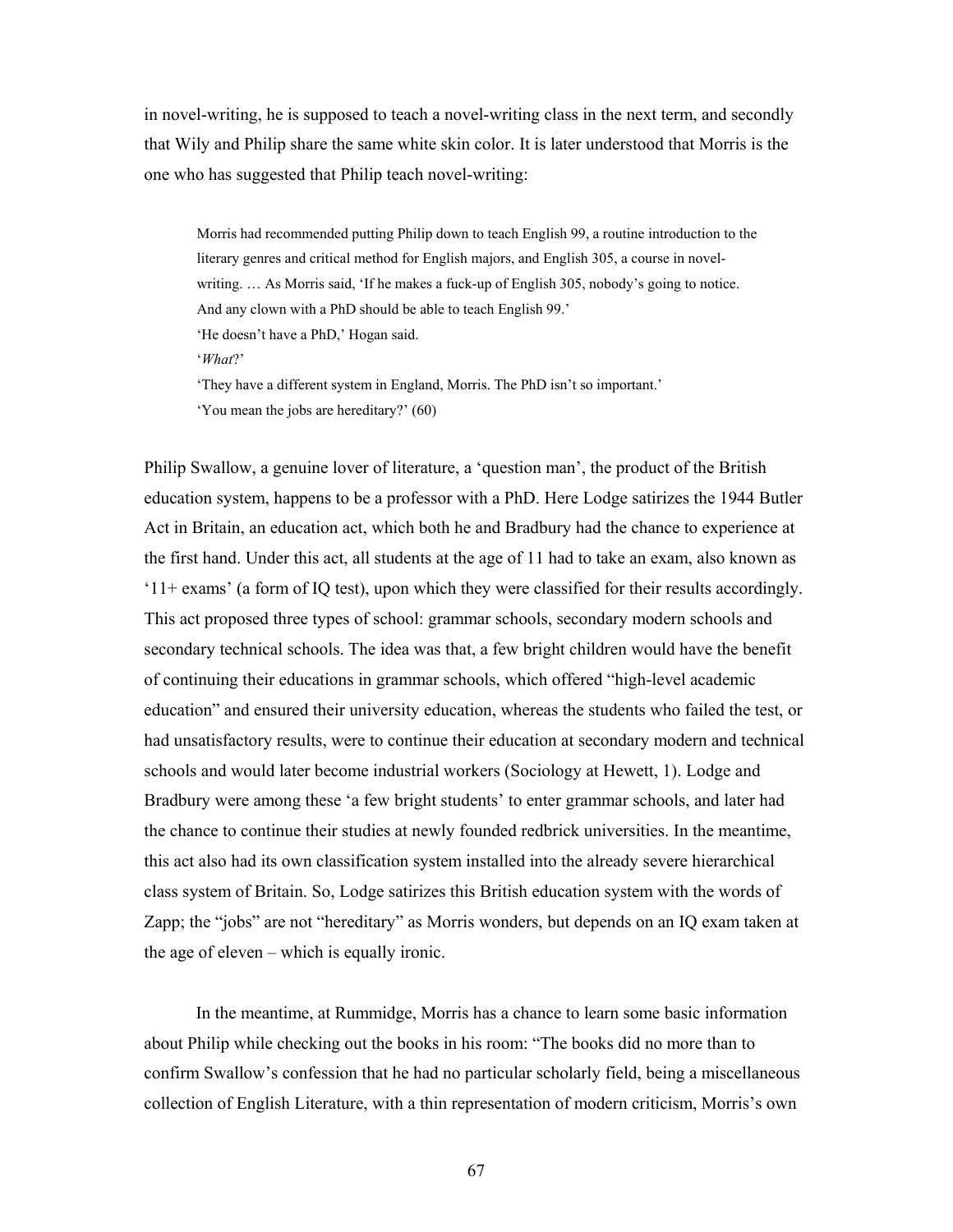not included" (63). In that same room, Morris meets Hilary for the first time. She is there to look for a book that Philip requested from America to help him in his novel-writing class, and that book plays an effective part in Lodge's narrative parody throughout the novel:

[Morris] found Let's Write a Novel five minutes later. The cover had come away from the spine, which was why they hadn't spotted it earlier. It had been published in 1927, as a part of a series that included Let's Weave a Rug, Let's Go Fishing and Let's Have Fun With Photography. 'Every novel must tell a story,' it began. 'Oh, dear, yes,' Morris commented sardonically. And there are three types of story, the story that ends happily, the story that ends unhappily, and the story that ends neither happily nor unhappily, or, in other words, doesn't really end at all.

 Aristotle lives! Morris was intrigued in spite of himself. He turned back to the title page to check out the author. 'A. J. Beamish, author of A Fair But Frozen Maid, Wild Mystery, Glynis of the Glen, etc., etc.' He read on.

 The best kind of story is the one with a happy ending; the next best is the one with unhappy ending, and the worst kind is the story that has no ending at all. The novice is advised to begin with the first kind of story. Indeed, unless you have Genius, you should never attempt any other kind.

 'You've got something there, Beamish,' Morris murmured. Maybe such straight talking wouldn't hurt the students in English 305 after all, lazy, pretentious bastards, most of them, who thought they could write the Great American Novel by just typing out their confessions and changing the names. (87-8)

"Kitty, a fair but frozen maid", is taken from a riddle from Jane Austen's Emma, and Beamish's other novels remind me of Henry Treece, the romantic/fantastic author against whom the Angry Young Man rebelled, and also after whom, Bradbury's Stuart Treece is named. Therefore, Let's Write a Novel, symbolizes everything that the Angry Young Man stood against, and symbolizes the values of the traditional novel sequence to which both Bradbury and Lodge contributed for its reformation in the post-war period. In Changing Places, Lodge both parodies himself as an author, and the traditional novel writing sequence as it is described in Beamish's critical work. For instance, the third chapter of Changing Places is written in the format of an epistolary novel that consists of both characters' communication with their wives through letters. In one of the letters from Hilary to Philip, she writes: "Do you still want me to send on *Let's Write a Novel*? What a funny little book it is. There's a whole chapter on how to write an epistolary novel, but surely nobody's done that since the eighteenth century?" (130). In the fifth chapter, right at the stage when Lodge is actually using flashbacks, Philip checks out Beamish's book and reads, "Flashbacks should be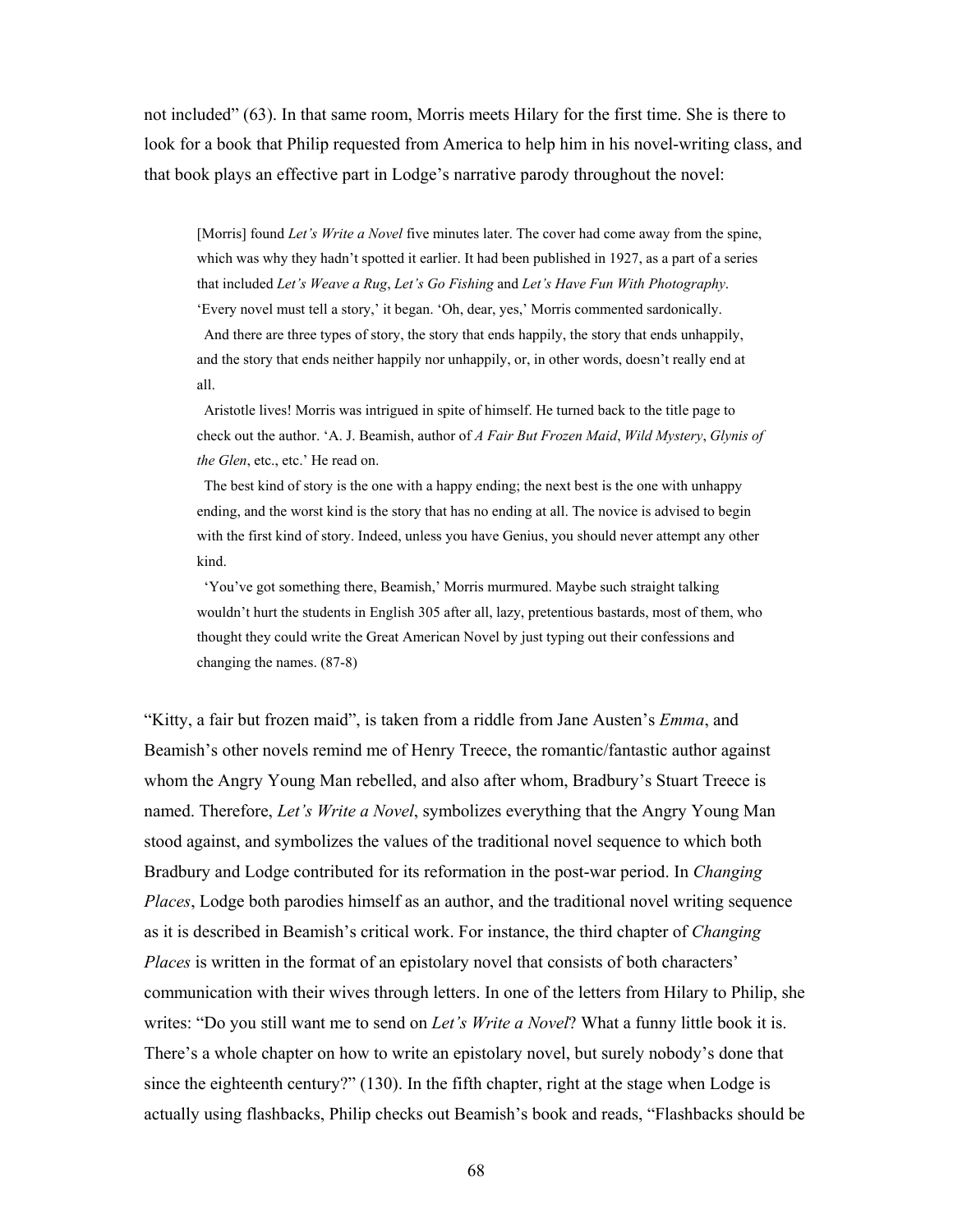used sparingly, if at all. They slow down the progress of the story and confuse the reader. Life, after all, goes forwards, not backwards" (186). And what is more obvious among all these ironies is that Lodge manages to write "the worst kind of story that has no ending at all" by leaving his novel with an open ending.

Morace indicates that *Changing Places* "begins as a more or less conventional realistic comedy – a campus novel – but that quickly develops into something quite different and quite effective" (158). The development that Morace analyzes, takes place in terms of characters' voices, and in author's narrative style as well. According to Morace, these 'changes' in voices "serve a distinctly postmodern purpose insofar as each voice not only changes but becomes, as the novel itself does, a pastiche of various parodically rendered voices" (158). Indeed, Philip grows to like Charles Boon, whom he hated during his undergraduate studies at Rummidge. Philip's American experience makes him like the guy: "Many things changed since then, including his attitude to Charles Boon, which had swung through a whole spectrum of feelings – amusement, annoyance, envy, anger, raging sexual jealousy and now, all that passion spent, a kind of grudging respect" (184-5). Philip also takes an active part in student protests for the liberation of 'the Garden'. In the meantime, Philip quotes a line from Matthew Arnold's poem: "But I don't feel British anymore. Not as much as I used to, anyway. Nor American, for that matter. 'Wandering between two worlds, one lost, the other powerless to be born'" (174). America changes him, frees him and while sitting at Pierre's café and watching the passers by, generally hippies, junkies, potheads and "girls of every shape and size and description" (194),

Philip felt himself finally converted to expatriation; and he saw himself, too, as part of a great historical process – a reversal of that cultural Gulf Stream which had in the past swept so many Americans to Europe in search of Experience. Now it was not Europe but the West Coast of America that was the furthest rim of experiment in life and art, to which one made one's pilgrimage in search of liberation and enlightenment; and so it was to American literature that the European now looked for a mirror-image of his quest. He thought of James's The Ambassadors and Strether's injunction to Little Bilham, in the Paris garden, to 'Live ... live all you can; it's a mistake not to,' feeling himself to partake of both characters, the speaker who had discovered this insight too late, and the young man who might still profit by it. He thought of Henry Miller sitting over a beer in some scruffy Parisian café with his notebook on his knee and the smell of cunt still lingering on his fingers and he felt some distant kinship with that coarse, uneven, priapic imagination. He understood American Literature for the first time in his life that afternoon, sitting in Pierre's on Cable Avenue as the river of Plotinus life flowed past,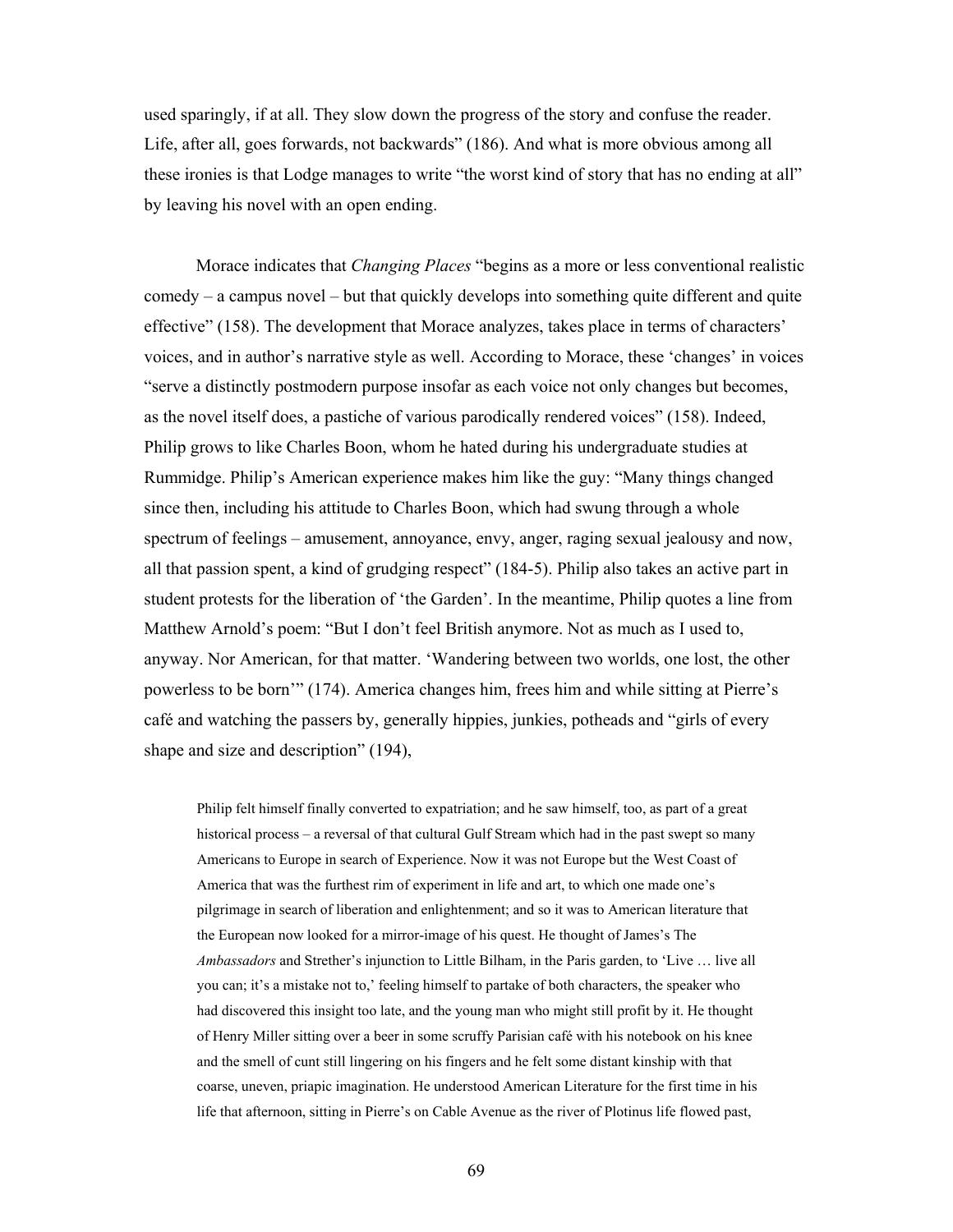understood its prodigality and indecorum, its yea-saying heterogeneity, understood Walt Whitman who laid end to end words never seen in each other's company before outside of a dictionary, and Herman Melville who split the atom of the traditional novel in the effort to make whaling a universal metaphor and smuggled into a book addressed to the most puritanical reading public the world has ever known a chapter on the whale's foreskin and got away with it; understood why Mark Twain nearly wrote a sequel to Huckleberry Finn in which Tom Sawyer was to sell Huck into slavery, and why Stephen Crane wrote his great war-novel first and experienced war afterwards, and what Gertrude Stein meant when she said that 'anything one is remembering is a repetition, but existing as a human being, that is being, listening and hearing is never repetition'; understood all that … (194-5)

Therefore, Philip manages to become what Walker tried to become in Stepping Westward: 'Henry James in reverse'. But as his quotation from Matthew Arnold's poem clearly indicates, Philip is aware that he belongs neither to America nor to Britain anymore. Lodge's double narrative alienates Philip: "Will the real Philip Swallow please stand up? I should be interested to meet him myself, Philip thought" (178). On the other hand, as Morace suggests, "It would be wrong, however, to think that Swallow simply and merely moves ahead, either psychologically or linguistically. His Whitmanic cadences (and revelations) do not in fact replace his earlier British rhythms (and ideas) but instead alternate with them" (161). Instead, Philip becomes an experienced Brit, who cheats on his wife with his 'opposite number's wife and daughter.

In the meantime, Lodge celebrates the birth of feminism in his own manner. He creates a minor character called Mary Makepeace who travels from America to Britain to get an abortion. She has been 'knocked up' by an instructor priest in her Catholic School and earns her living in London by stripping at one of the clubs at Soho but later manages to stay at Hilary's house to take care of the children by Morris' arrangements. Although it is surprising to witness 'the ultimate male chauvinist' helping a young woman, but hearing her words about male and female relationships is surprising: "Mary says that men always try to end a dispute with a woman by raping her, either literally or symbolically, so you're only conforming to type. Mary is full of fascinating theories about men and women. She says there is a movement for the liberation of women starting in America" (150-1). On the other hand, Desiree is among the ones to hear about this movement:

Have you ever heard of Women's Liberation, Morris? I've just discovered it. I mean I read about the way they busted up the Miss America competition last November, but I thought they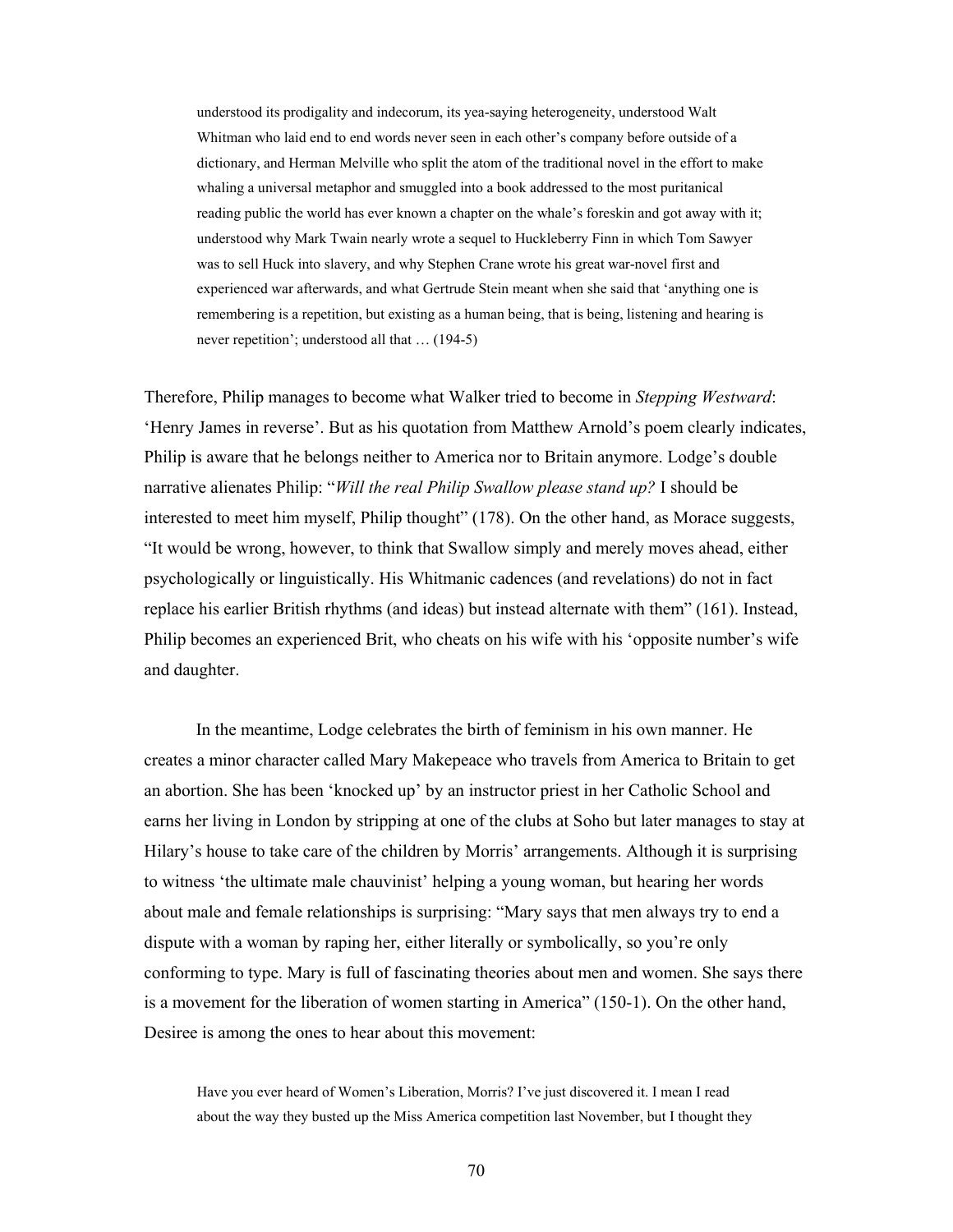were just a bunch of screwballs. Not at all. They've just started up a discussion group in Plotinus, and I went along the other night. I was fascinated. Boy, have they got your number! (151)

In Changing Places' sequels, readers witness Desiree become one of the leading figures of the feminist movement by being the author of Difficult Days and Men that are among the major works on the subject.

 Returning to academic matters and their employment in Rummidge and Euphoria, we witness Morris' yawning about British education system in one of the funniest scenes of the novel:

Now the teaching has thrown me back to square one. I swear the system here will be the death of me. Did I say system? A slip of the tongue. There is no system. They have something called tutorials, instead. Three students and me, for an hour at a time. We're supposed to discuss some text I've assigned. This, apparently, can be anything that comes into my head, except that the campus bookshop doesn't have anything that comes into my head. But supposing we manage to agree, me and the students, on some book of which four copies can be scratched together, one of them writes a paper and reads it out to the rest of us. After three minutes the eyes of the other two glaze over and they begin to sag in their chairs. It's clear they have stopped listening. I'm listening like hell but can't understand a word because of the guy's limey accent. All too soon, he stops. 'Thank you,' I say, flashing him an appreciative smile. He looks at me reproachfully as he blows his nose, then carries on from where he paused, in mid-sentence. The other two students wake up briefly, exchange glances and snigger. That's the most animation they ever show. When the guy reading the paper finally winds it up, I ask for comments. Silence. They avoid my eye. I volunteer a comment myself. Silence falls again. It's so quiet you can hear the guy's beard growing. Desperately, I ask one of them a direct question. 'And what do you think of the text, Miss Archer?' Miss Archer falls off the chair in a swoon. (125)

With this passage, Lodge pays homage to Bradbury for it is an allusion to Bradbury's opening passage in Eating People is Wrong (12-8). The only difference in this passage is that, Morris does not have an enthusiastic student to oppose himself as Bates opposes Treece in Bradbury's novel. I must admit, that this passage also contains one of the best English sense of humor about the academy since Amis' Lucky Jim. It can be suggested that Lodge is a great adapter; an author that is master of allusion and pastiche, but he always adds his vast intelligence and originality in re-narrating his influences in his own unique narrative style.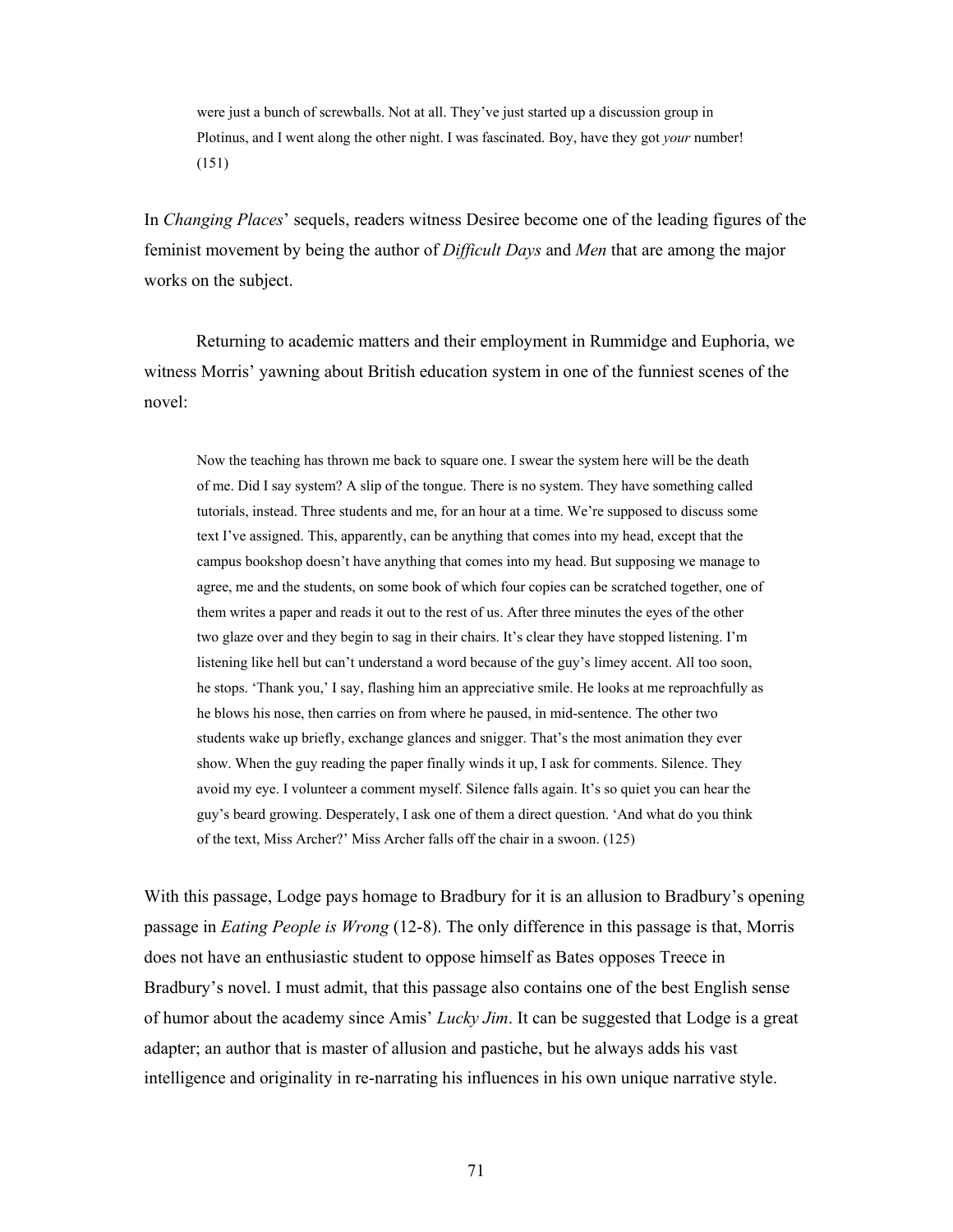On the other side of the Atlantic, Philip is also confused by his American students of English literature:

I confess I had something of the raw-recruit feeling when I went to meet my classes for the first time this week. The system is so different, and the students are so much more heterogeneous than they are at home. They've read the most outlandish things and not read the most obvious ones. I had a student in my room the other day, obviously very bright, who appeared to have read only two authors, Gurdjieff (is that how you spell him?) and somebody called Asimov, and had never even heard of E. M. Forster. (123-4)

On the British side, there are undergraduates who obviously are familiar with major English authors but faint when they are encouraged to comment on them; on the American side, there are English majors who do not even know the name of E.M. Forster, but who are enthusiastic enough to write an "autobiographical" novel of a black boy growing up in the ghetto ignoring their own white skin color.

In the meanwhile, Morris has a further chance to investigate administrative staff of Rummidge's English department. Bob Busky, "a brisk, bearded man," (89) tells him about Gordon Masters, the Head of English Department, confiding that he had been "captured at Dunkirk," during WWII, and has published nothing: "We had a student once, name of Boon, organized a bibliographical competition to find something Gordon had published. Had students crawling all over the Library, but they drew a complete blank. Boon kept the prize" (89). Morris asks for more:

'How come,' he gasped, 'Masters is Head of your Department?'

'That was before the war. Gordon was extraordinarily young, of course, to get the Chair. But the Vice-Chancellor in those days was a huntin', shootin', fishin' type. Took all the candidates down to his place in Yorkshire for a spot of grouse-shooting. Naturally Gordon made a great impression. Story goes the most highly qualified candidate had a fatal accident with a gun. Or that Gordon shot him. Don't believe it myself.' (90)

Morris, who is not after small successes like getting the Chair of English department at Rummidge, does not concern himself with Masters. But ironically, Masters, who has not published anything in his whole life, happens to have written an essay critical of Morris's "Apollonian-Dionysian Dialectic in the novels of Jane Austen" (126). Morris only discovers this unflattering essay during his stay at Rummidge, and thinks that it is Philip who wrote this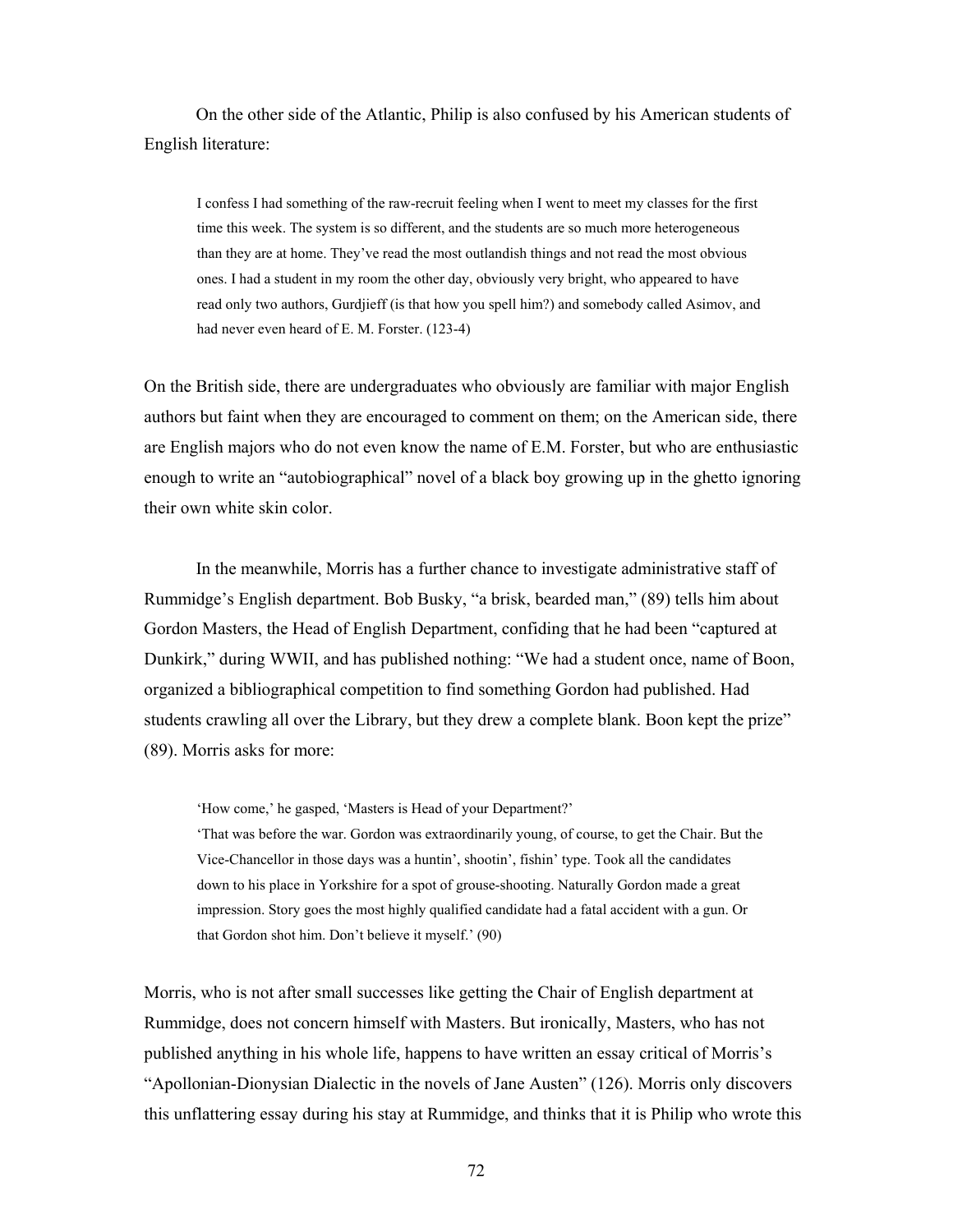very negative review. In the course of events, Masters resigns from his post during student protests, which spread from Euphoria to Rummidge but, in a very humanistic manner, is taken to a mental hospital to re-vitalize his nervous system that had been shattered by the protests. After Masters, Morris describes the English department of Rummidge thus:

Suddenly freed from Masters' despotic rule after thirty years, the Rummidge English Department was stunned and frightened by its own liberty, it was going round and round in circles like a rudderless ship, no, more like a ship whose tyrannical captain had unexpectedly fallen overboard one dark night, taking with him sealed instructions about the ship's ultimate destination. The crew kept coming out of habit to the bridge for orders, and were only too glad to take them from anyone who happened to be occupying the captain's seat. (214)

During Masters' absence, Morris has been offered the Chair, of course, but asks for time to think about it. Unlike Walker and Philip, who are considered to be 'Henry James in reverse', Morris is the embodiment of Henry James, in terms of an American innocence seeking English experience. With a slight difference, of course; as Dr Jochum suggests in Bradbury's Stepping Westward, Zapp is the American experience coming to seek the European innocence. (Stepping Westward 65). After Masters' unexpected resignation, Morris manages to reform Rummidge in his own American way: He moves into Masters' office, gets a direct telephone line connected, and begins to give his tutorials at the same office. Just as he is about to be "the next captain of the ship", he muses about his future at Rummidge:

Could he face settling in England? Six months ago, the question would have been absurd, the answer instantaneous. But now he wasn't so sure … It would be a solution, of sorts, to the problem of what to do with his career. Rummidge wasn't the greatest university in the world, agreed, but the set-up was wide open to a man with energy and ideas. Few American professors wielded the absolute power of a Head of Department at Rummidge. Once in the driver's seat, you could do whatever you liked. With his expertise, energy and international contacts, he could really put Rummidge on the map, and that would be kind of fun … Morris began to project a Napoleonic future for himself at Rummidge: sweeping away the English Department's ramshackle Gothic syllabus and substituting an immaculately logical course-system that took some account of developments in the subject since 1900; setting a postgraduate Centre for Jane Austen Studies; making the use of typewriters by students obligatory; hiring bright American academic refugees from student revolutions at home; starting a new journal … (234)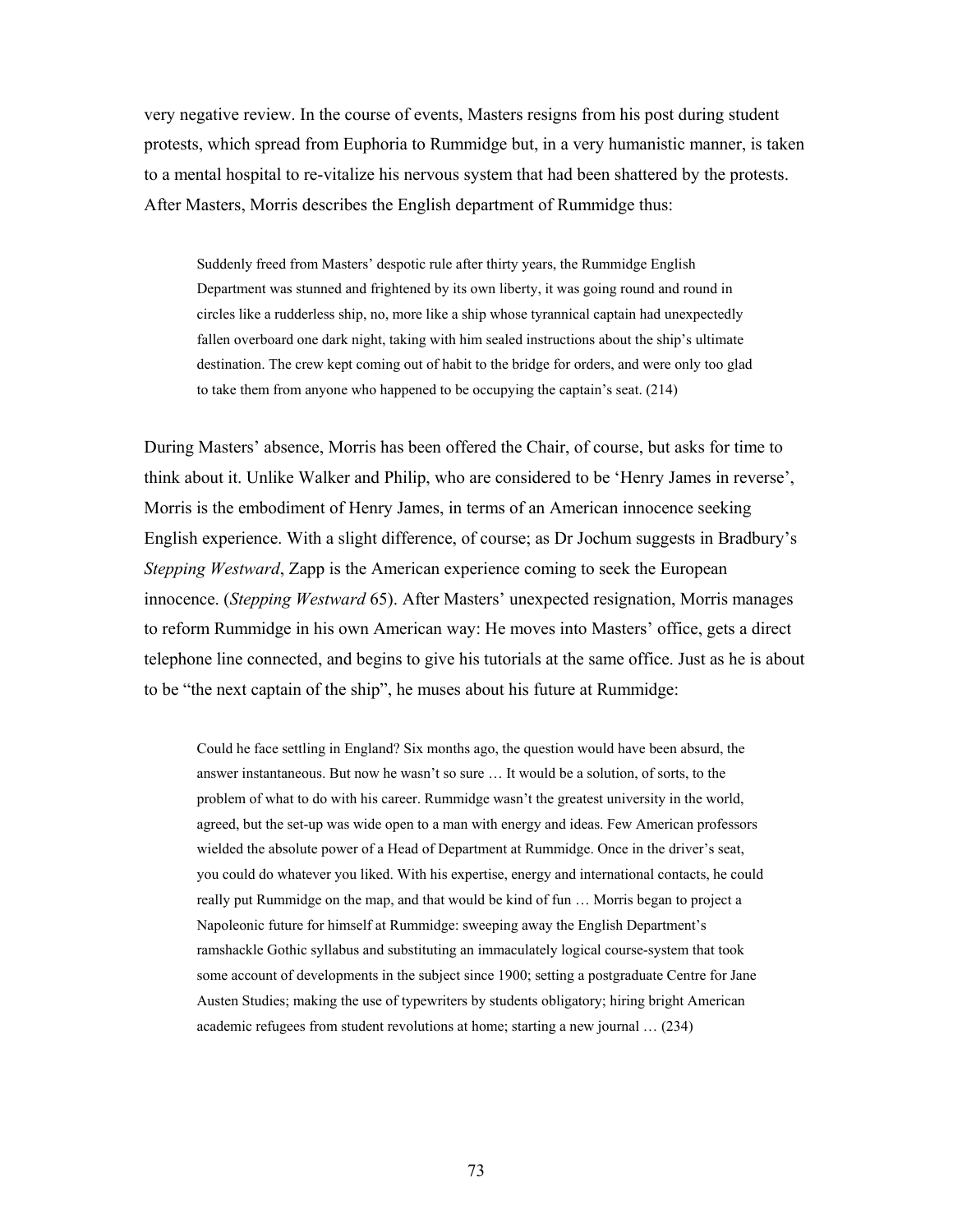Sounds much like a future for Froelich – with a new journal and the idea of an American Jew taking control of an English Department in England – but this scheme would not be enough to satisfy the needs of a distinguished professor like Zapp. Instead, Morris prefers to help his 'opposite number' to get his Senior Lectureship in his native country. When he is asked to choose between two different candidates for promotion: Robin Dempsey, the young linguist, who was to be granted this post under Masters' original scheme, and in the meantime, is a much "stronger candidate of research and publication" (221) rather as Morris had been in his youth, on the one hand, and Philip Swallow, who has published nothing except some handful of unremarkable essays, Morris suggests:

'I'd say, promote Swallow,' Morris said, handing back the file.

'Really?' Stroud drawled. 'I thought you'd favour the other man. He seems the better scholar.' 'Dempsey's publications are OK, but they've more show than substance. He's never gonna really make it in linguistics. The senior class MIT could run rings round him.' 'Is that so?'

'Also, he's not popular in the Department. If he gets promoted over so many older people, all hell will break out. The Department is already drifting into collective paranoia. No point in making things worse.' (222)

Although Morris' motive in suggesting Philip for this Senior Lectureship post is his goodwill towards Hilary and Philip and their three children, it also has much to do with his own prestige and power. A man of Zapp's caliber would not want to see a 'replica' of himself around the academic borders: Robin is young and ambitious, he already has many publications and has already specialized in a field that will shape the future of literary studies. By any measure, he is a possible rival to Zapp. By favouring Philip over Robin, Zapp eliminates the rapid growth of a future rival. This is how an institution works: the old decides for the young and has a right to limit the young if they are hard-working and are sensed to be possible threats. Like all institutional discourse, academic discourse knows how to protect entrenched interests, and Morris Zapp is a master of this discourse.

Leaving these academic schemes aside and heading towards to the final chapter of the novel, we will see that Lodge has chosen to write his final chapter in a movie scenario format. He makes use of rapid changes in scenery by enabling his "narrative altitude" (8) like a camera shooting the characters in different settings instantaneously. The readers first witness the characters in their respective planes, – just like the very beginning of the novel – which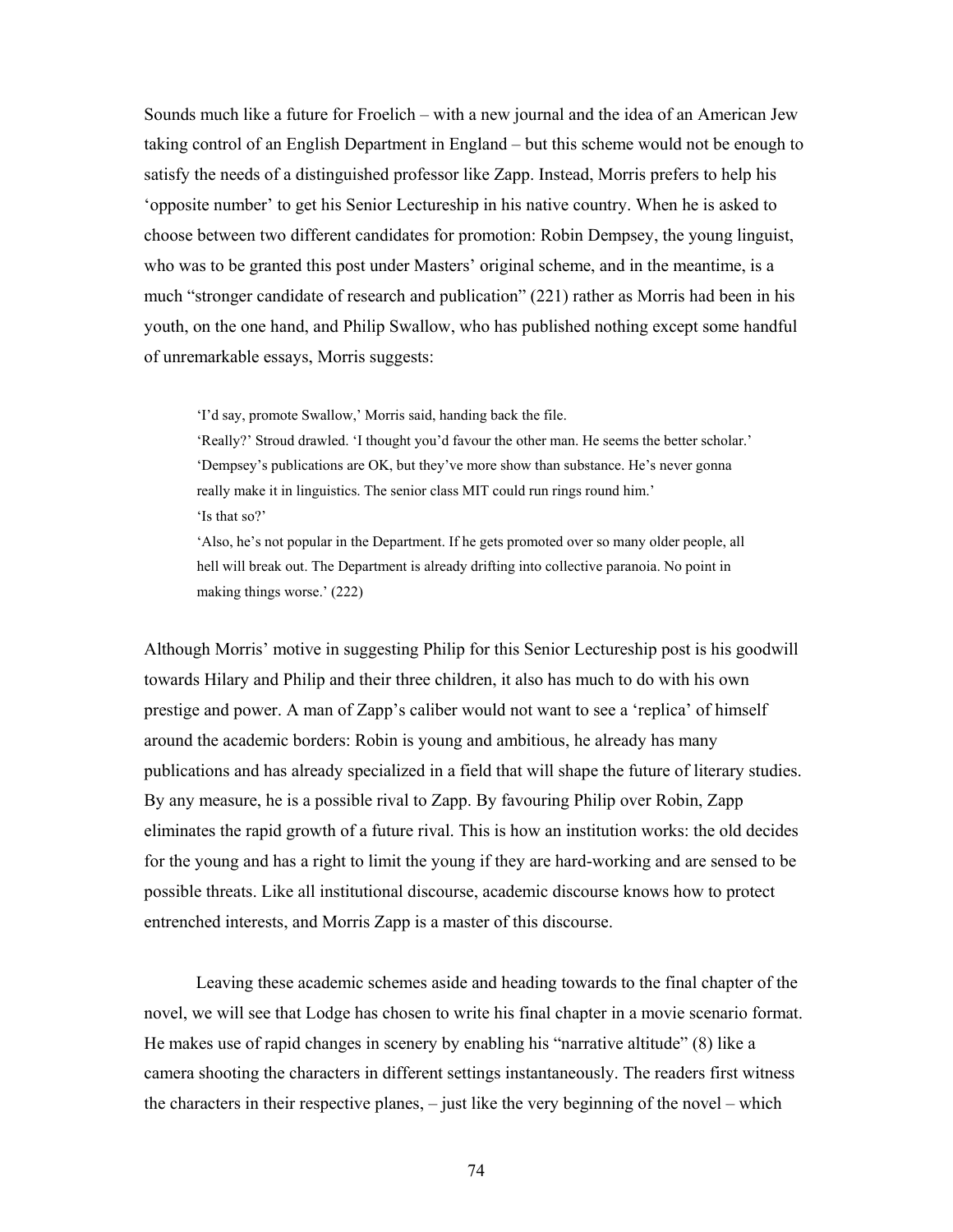take them to their final destination, New York, in order to sort their current situations out. The planes carrying them nearly collide with each other over New York Airport as they are landing. At the hotel, Morris and Philip share the blue room whereas Hilary and Desiree share the pink one. Needless to say, the room colors indicate guests' genders. But then Hilary wants to speak to Philip and the couples rearrange their rooms putting Philip and Hilary in the blue room and Desiree and Morris in the pink one. Lodge does not indicate what happens in each room; instead he lets his camera witness them early next morning: Philip and Hilary "asleep in each other's arms" (244) in one bed, and Morris and Desiree naked on the floor between the beds and all furniture is seriously damaged. Later that day, they gather together in hotel's coffee-shop to decide what to do next in their lives. Morris comes up with four suggestions: they can return to their own homes as "respective spouses" (244), or, they can all divorce and re-marry each other, or, Morris can take Desiree to Rummidge and Philip can take Hilary to Euphoria, or, they can all live together in one house and call their relationships a "group marriage" (245).

Next, we see them all in the blue room in front of a television set, watching the Plotinus March for the Garden. On the TV, they watch a carnival, a grand march that includes nearly all the minor characters of the novel gathered together for two purposes: the first is clearly identified with the celebration of the People's Garden now is re-united with its people, and the other, linked with the narrative purposes of Lodge, is that the characters watch a summary of their lives spent in Euphoria. Hilary has a chance to see the ones that indirectly changed her life in Rummidge, the ones that she had previously only gotten from Philip's letters, live at last, with the help of a television set. For Morris, this event serves as a remembrance of his life in Euphoria, and for Desiree and Philip, it allows them to see the outcome of their recent struggles and their influence at Euphoria State. With a TV set and the ending lines of a movie scenario, Lodge also points out the comparison between movies and novels and links his discussion with the generation gap:

PHILIP: All I'm saying is that there is a generation gap, and I think it revolves around this public/private thing. Our generation – we subscribe to the old liberal doctrine of the inviolate self. It's the great tradition of realistic fiction, it's what novels are all about. The private life in the foreground, history a distant rumble of gunfire, somewhere offstage. In Jane Austen not even a rumble. Well, the novel is dying, and us with it. No wonder I could never get anything out of my novel-writing class at Euphoric State. It's an unnatural medium for their experience. Those kids (gestures at screen) are living in a film, not a novel. (250)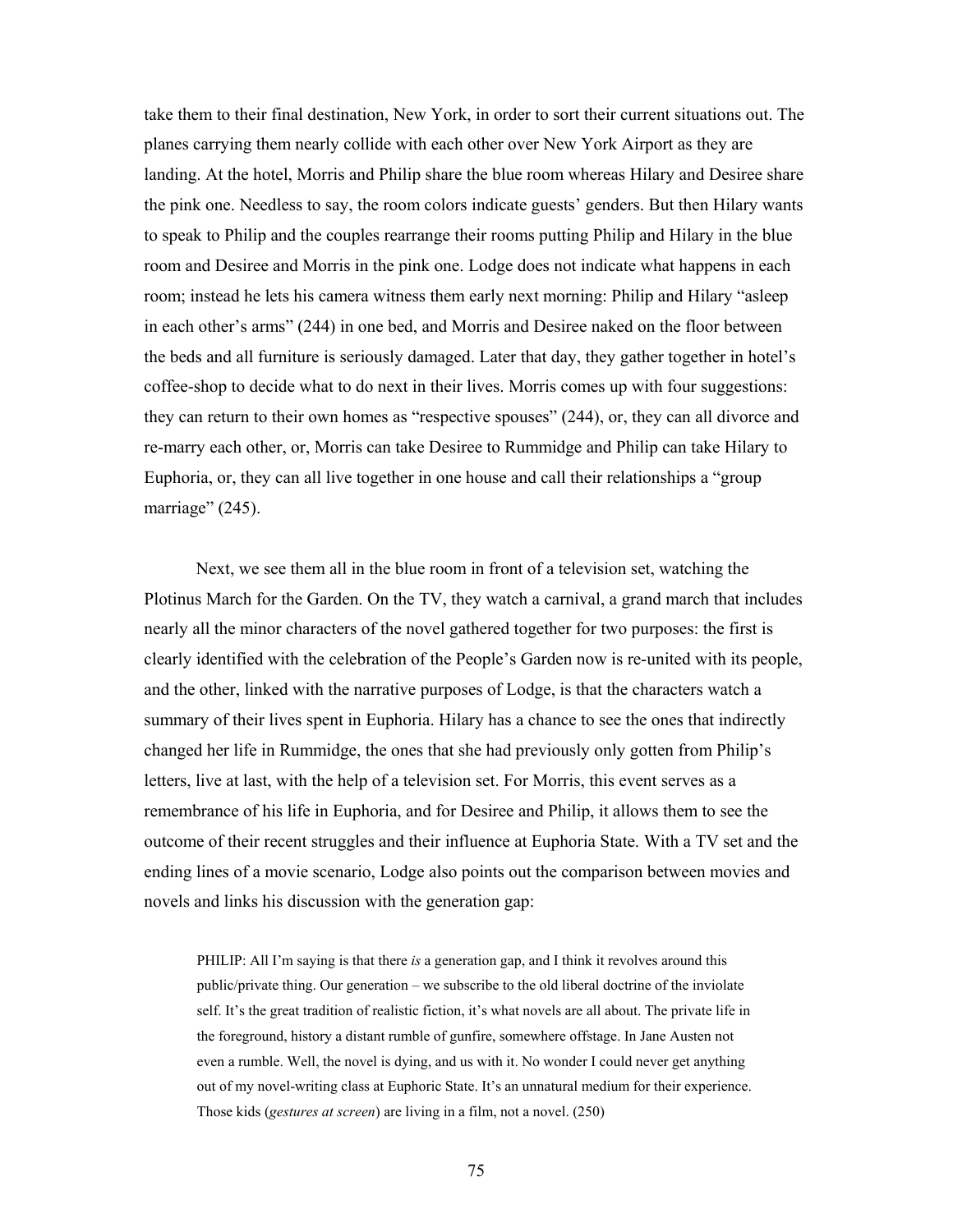Instead of celebrating the death of the novel as Karl Kroop – an assistant professor at Euphoria who refused tenure but whose teaching style and classes had been very popular among the students, celebrates in his English 213 course by deleting the query mark in The Death of the Book? (68) – Lodge introduces a new medium; a supporting link to mediate between the old generation's 'realistic fiction tradition' and the new generation's 'movie tradition'. In the meantime, it is worth pointing out that, the biggest influences on Morris Zapp, whom Lodge describes as "the biggest fish ever to swim into this academic backwater" (69), are TV and pop songs. He writes his academic papers wile watching sports on TV or listening to pop songs on the radio, and he is so well-equipped on this subject that he can get into a detailed discussion on the Top Twenty List of Top of the Pops with Philip's little daughter Amanda. Therefore, Lodge offers a link to close the gap between generations by the reformative narrative technique he chooses to employ to the novel's ending:

PHILIP: That's it. Well, that's something the novelist can't help giving away, isn't it, that his book is shortly coming to an end? It may not be a happy ending, nowadays, but he can't disguise the tell-tale compression of the pages.

 HILARY and DESIREE begin to listen to what PHILIP is saying, and he becomes the focal point of attention.

I mean, mentally you brace yourself for the ending of a novel. As you're reading, you're aware of the fact that there's only a page or two left in the book, and you get ready to close it. But with a film there's no way of telling, especially nowadays, when films are much more loosely structured, much more ambivalent, than they used to be. There's no way of telling which frame is going to be the last. The film is going along, just as life goes along, people are behaving, doing things, drinking, talking, and we're watching them, and at any point the director chooses, without warning, without anything being resolved, or explained, or wound up, it can just ... end. PHILIP shrugs. The camera stops, freezing him in mid-gesture. (251)

The novel ends with this last frame. Lodge does not even try to resolve the suspense he has created throughout the novel and manages once more to surprise his readers, who are left curious about the outcome of the wife-swapping plot. The whole novel becomes a suspense fiction, a sort of detective novel which has no resolution. Morace suggests that Changing Places is a "highly discontinuous yet nonetheless highly readable novel" (164). He further discusses its ending: "in the concluding chapter, which brings together for the first time all four of the principal characters in narrative time and space, though this continuity is again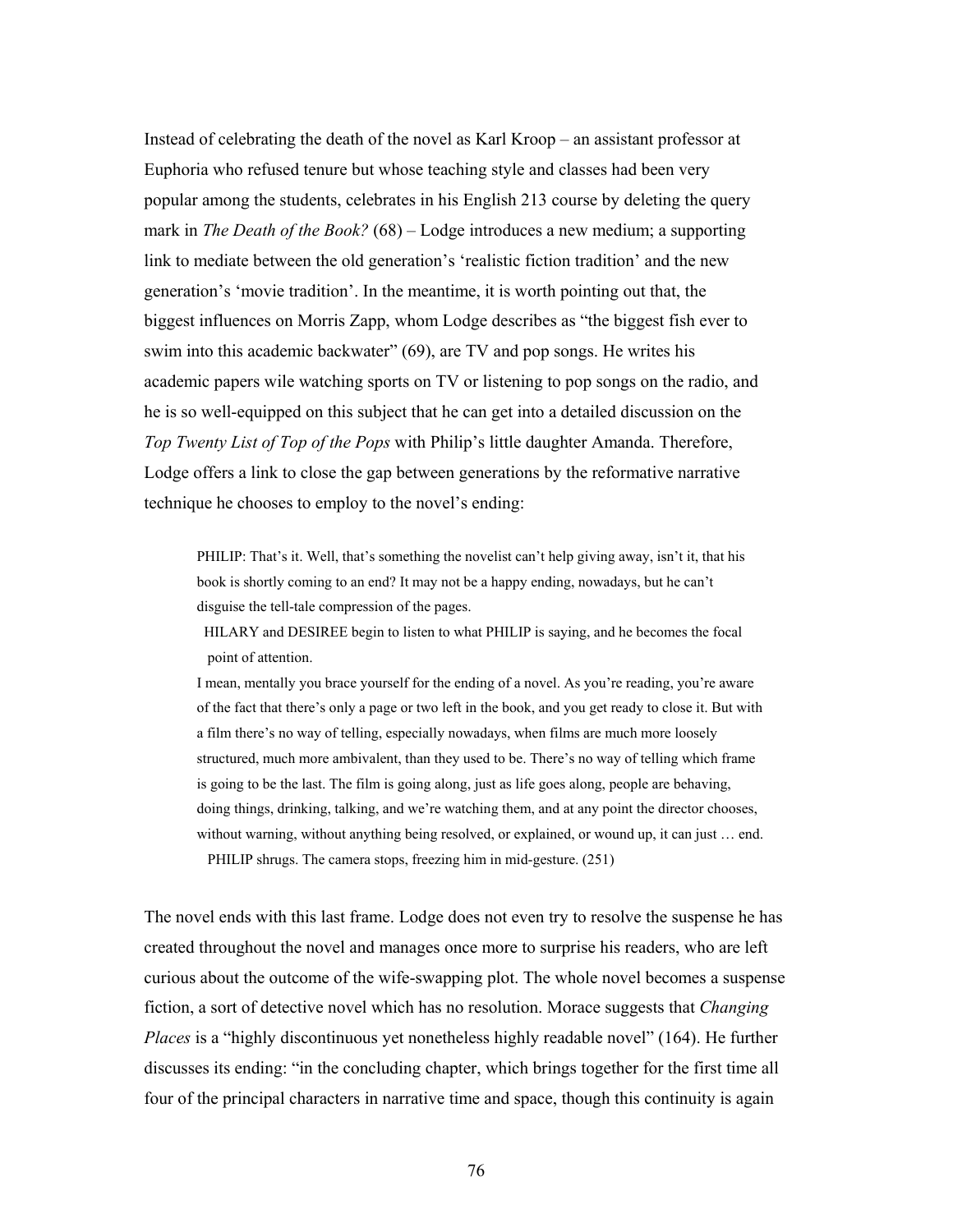disrupted by the mode of narration: filmscript." (164). I regard it as a witty and wellstructured conclusion, and in *The Art of Fiction* (1992), Lodge comments upon his own ending in this perspective:

The idea of writing the last chapter (which is called "Ending") in the form of a filmscript seemed to solve all these problems at a stroke. First of all, such a format satisfied the need for a climactic deviation from "normal" fictional discourse. Secondly it freed me, as implied author, from the obligation to pass judgment on, or to arbitrate between, the claims of the four main characters, since there is no textual trace of the author's voice in a filmscript, consisting as it does of dialogue and impersonal, objective descriptions of the characters' outward behaviour. (228)

Commenting on the novel as a whole, Morace remarks that "Lodge's narrative method is certainly in keeping with Bakhtin's definition of the novel as a metagenre" (162) and further identifies Bakthin's definition as:

> The novel permits the incorporation of various genres, both artistic (inserted short stories, lyrical songs, poems, dramatic scenes, etc.) and extra-artistic (everyday, rhetorical, scholarly, religious genres and others) … All these forms permit languages to be used in ways that are indirect, conditional, distanced … [in order to achieve] a relativizing of linguistic consciousness" (Dialogic 320, 323). (162, Morace's quotation).

Therefore, Morace concludes that, "the novel's wholeness – its aesthetic integrity – grows out of the artful fragmentation of its parts. The entire novel may be said to function as a largescale narrative paradox, holding together by breaking apart, a literary e pluribus unum" (165). Exactly; especially, the third, the fourth and the last chapters do not hold a meaning separately; that the novel can only be comprehensible as a whole. The whole novel, as Morace says: "mediates between life and art, between the liberal tradition and postmodern innovation, narrative drive and verbal texture, verbal muscle and quiet conversation" (169). Being both an author and a critic, Lodge succeeds in combining his originality and the uniqueness of his authorial style into the recent trends of literary theories; as Showalter further states, "Lodge himself was an experienced novelist, a critic, and literary theorist of distinction, and Changing Places reflects his fascination with narrative theory and its binaries" (62). Lodge successfully plays upon literary theories for the satisfaction of the critics while satisfying his own needs as the author.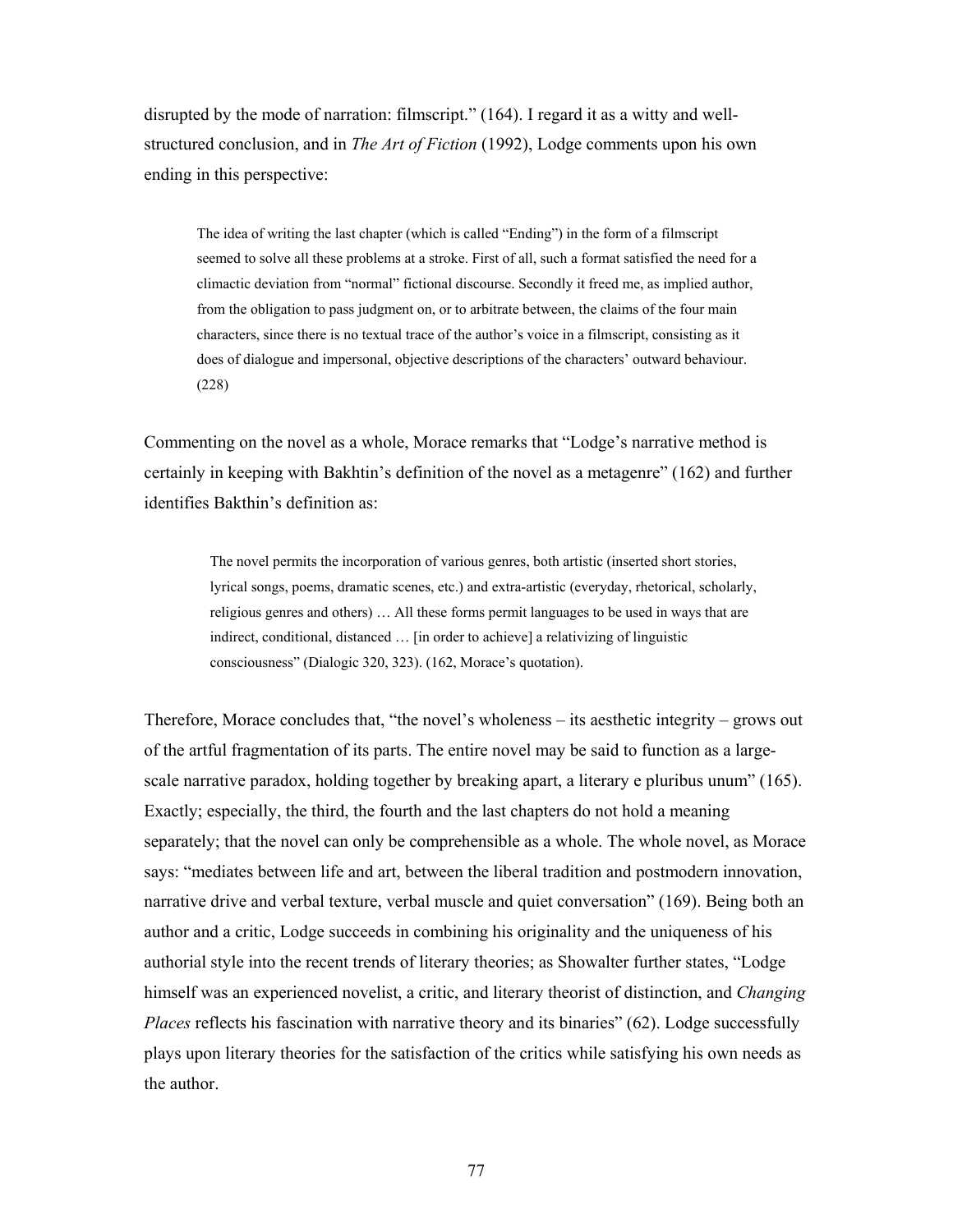## 4.2 The History Man (1975)

The History Man is Bradbury's third novel that was published in 1975, in the same year of Changing Places' publication. Bradbury continues his own fashion of publishing his novels at ten-year intervals but with *The History Man*, he changes his attention from English departments to a Sociology department and re-evaluates the moral concerns he employed in his first two novels. Furthermore, Bradbury includes both himself as an author and his earlier liberal concerns in his third academic novel to satirize himself as well as to satirize the academy and its free-minded intellectuals.

Morace suggests that "the liberalism that Bradbury previously sought both to test and to preserve, that he then placed under various 'strains' is now under 'threat'" (61). Liberalism, as Bradbury defines it, "is a set of virtuous principles which are secreted in our culture without necessarily being functional in our culture. (Interview with Bigsby 66)" (Morace's footnote, 62) During the course of the novel, Howard Kirk, already the author of The Coming of the New Sex, works on his second critical study called The Defeat of Privacy, which begins as "The attempt to privatize life, to suppose that it is within single, self-achieving individuals that lie the infinite recesses of being and morality that shape and define life, is a phenomenon of narrow historical significance" (98). This sociologist author is Bradbury's 'history man', namely Howard Kirk, a lecturer at the Sociology Department of Watermouth University in Britain; a radical, by all means, who can be distinguished by his Zapata moustache and who analyzes the bourgeois idea of the self – and therefore the character – by a knowledge of "a little Marx, a little Freud and a little social history" (25), a critical approach that he applies to identify and/or problematize almost anything. He is an action man, "a solemn party-giver, the creator of a serious social theatre" (76) and Bradbury's main source to describe what Jonathan W. Doering calls "the radical atmosphere on Britain's 'new' university campuses" ("Malcolm Bradbury: A History Man for Our Times", 1).

Barbara Kirk, Howard's wife and the mother of their two children, Celia and Martin, is as radical as her husband but not active as he is after giving birth to her second child, the period after which "she became, of course, a housewife, or rather, as she put it, a flatwife" (22). Nevertheless, the Kirks like to call their 'institution' an "open marriage", that is Barbara spends her weekends in London with a young actor called Leon whereas Howard occasionally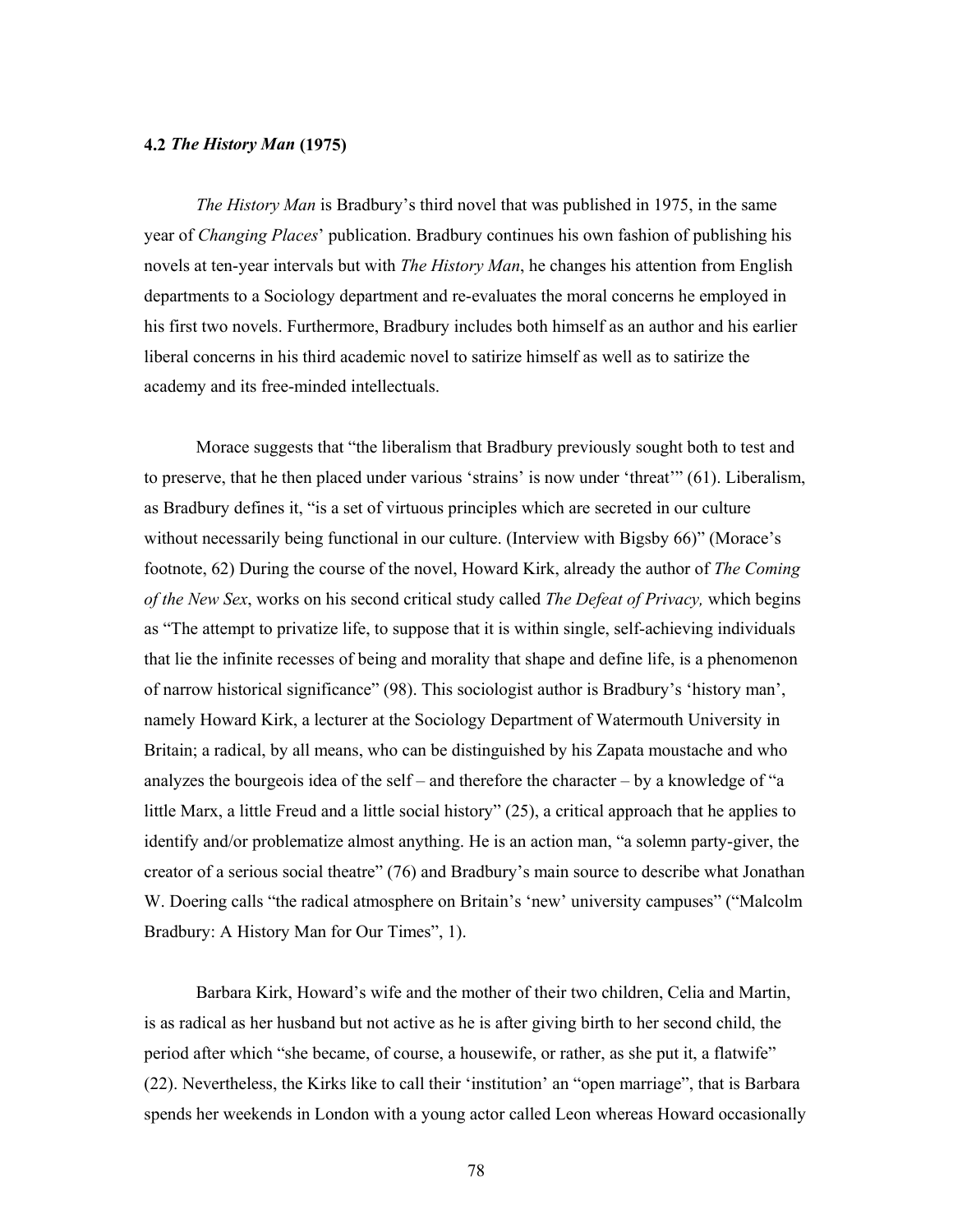lies with his colleagues and 'problematic' students and no one seems to take notice. They are the ultimate radical couple that is the subject of Howard Kirk's critical studies of the late sixties. As James Acheson, in his essay called "Thesis and Antithesis in Malcolm Bradbury's The History Man" (2003) points out, "The History Man traces the progression of British Society from its late capitalist phase, a thesis characterized by the domination of the bourgeoisie, to its antithesis, dating from 1968, the year Kirk takes to be the beginning of the proletarian rise to power" (1), Bradbury describes a couple from middle-class background in the time of a progressive capitalist stage in Britain. And as Morace further indicates, Bradbury

enters into a dialogue with his age, manifesting, largely through subtle parody, a keen awareness of his cultural milieu, responding obliquely and in decidedly contemporary fashion rather than directly and anachronistically, in a novel of great risks and equally great achievement. (65)

Among the many wonderfully structured social concerns and events that Bradbury satirizes in the novel, my attention will be concentrated on the two main academic issues that the author satirizes: the Mangel lecture, and the George Carmody case.

Professor Mangel is a Jewish academic, who grew up in Nazi Germany and flew to Britain when Hitler was at the maximum of his power. He is a geneticist and this occupation, for Howard Kirk and his allies, represents racism in the first place and, as its outcome, labels the subject professor as a fascist though no objective grounds for either judgment is presented. The maneuver to have Mangel invitated to Watermouth is nothing more than a scheme that Howard has planned all by himself and spreads to his colleagues to get some action on the campus. As Acheson argues "Howard confides to some like-minded colleagues that he illicitly arranged for Mangel's visit to be put on the agenda of a Sociology Department meeting in the interests of attacking the university's middle-class, liberal humanists" (4). After carefully planning his scheme during the summer, Howard spreads this rumour to his colleague Moria on the first day of the academic term:

'It's an insult, an indignity,' says Moria. 'It's an outrage,' says Howard. 'But who invited him?' asks Moria, 'I don't remember our agreeing to invite him.' 'That's because we never did agree to invite him,' said Howard, 'someone must have acted over the summer, while we were all safely out of sight.' 'You mean Marvin?' asks Moria. 'I suppose,' says Howard. 'Well,' says Moria, 'we're not out of sight now. We all have a say. This passes for a democratic department.' 'Right,' says Howard. 'I'll raise it at the departmental meeting tomorrow,' says Moria, 'I'm glad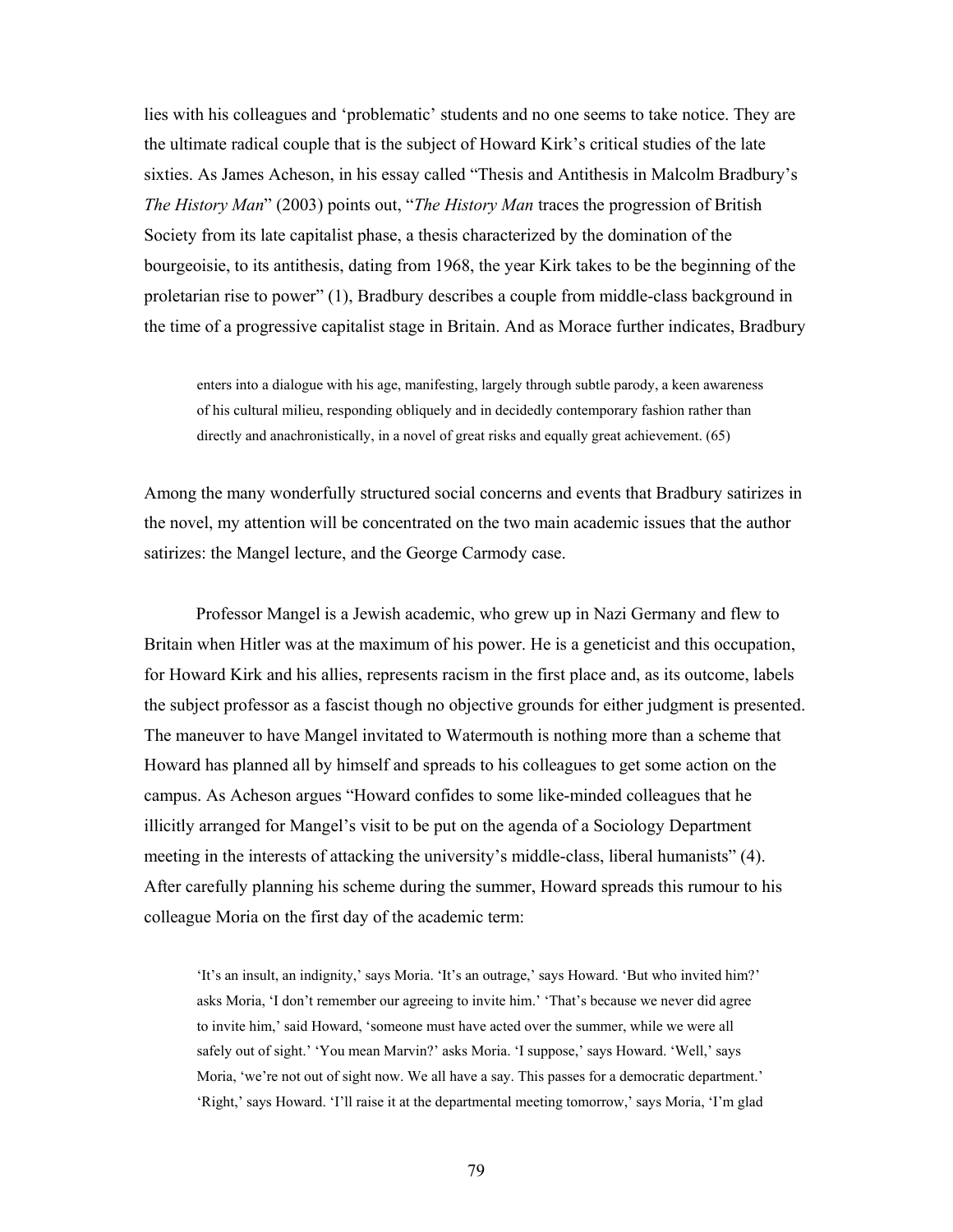you told me.' 'Oh, will you?' asks Howard, 'I think someone ought to. I thought I might myself, but …' 'But you'd rather I did,' says Moria. (63-4)

This is a game of Howard; an academic scheme to manipulate others in order to gain for himself the means of power and prestige. He instructs Moria to announce his game to related people in the department and then acts as if he is not aware of the invitation at all. He also manages to include Mangel's name on the list of visitors for the academic term using his good relations with the department secretaries, who do not suspect that any kind of diabolical scheme might hide behind Howard's always reliable words. It is an academic game that reminds Howard of what Henry Beamish, the liberal colleague, the long-time friend and the 'binary opposite' of Howard, has once told him, "a game called Fire. Where you ring the alarm, immobilize the lift, and file slowly down the fire escape with a wet jacket over your head"  $(65)$ .

In the departmental meeting which follows, the fake invitation of Professor's Mangel to visit the university is discussed and gets voted on. After two voting sessions, the for and against votes are tied but Marvin, the Head of the department, also another liberal, votes for Professor's Mangel's visit. Howard's scheme is well on its way and the student protests begin at once: this supposedly fascist professor is not wanted at Watermouth University. Later that day, Henry and Howard discuss this voting, and Henry says "'I had to vote for him, of course, on principle. It was quite clear to me, though I respect the other point of view. I suppose you voted against.' 'I abstained, actually,' says Howard" (175). Purely understandable, immensely tricky, hugely academic and very political indeed. Howard adopts the exact scheme which Froelich successfully organizes in *Stepping Westward*. They both create a bomb designed to start an outrage around the campus, and they both benefit from its outcome once it gets exploded.

On the day of the lecture, which Mangel had indicated "in advance that his topic would be 'Do Rats Have "Families"?' (235), the student protests are at their most vociferous level. Having no one other than Henry who is willing to introduce Professor Mangel, Henry takes his place on stage and prepares to introduce him between the shouts 'Fascist! Fascist!' slogans from the crowd. Henry, a liberal who favours academic freedom and its free-minded nature, cannot stand this scene and shouts back at the crowd: "You're the fascists; this is a crime against free speech" (235) and then the crowd totally gets out of control. Henry falls off

80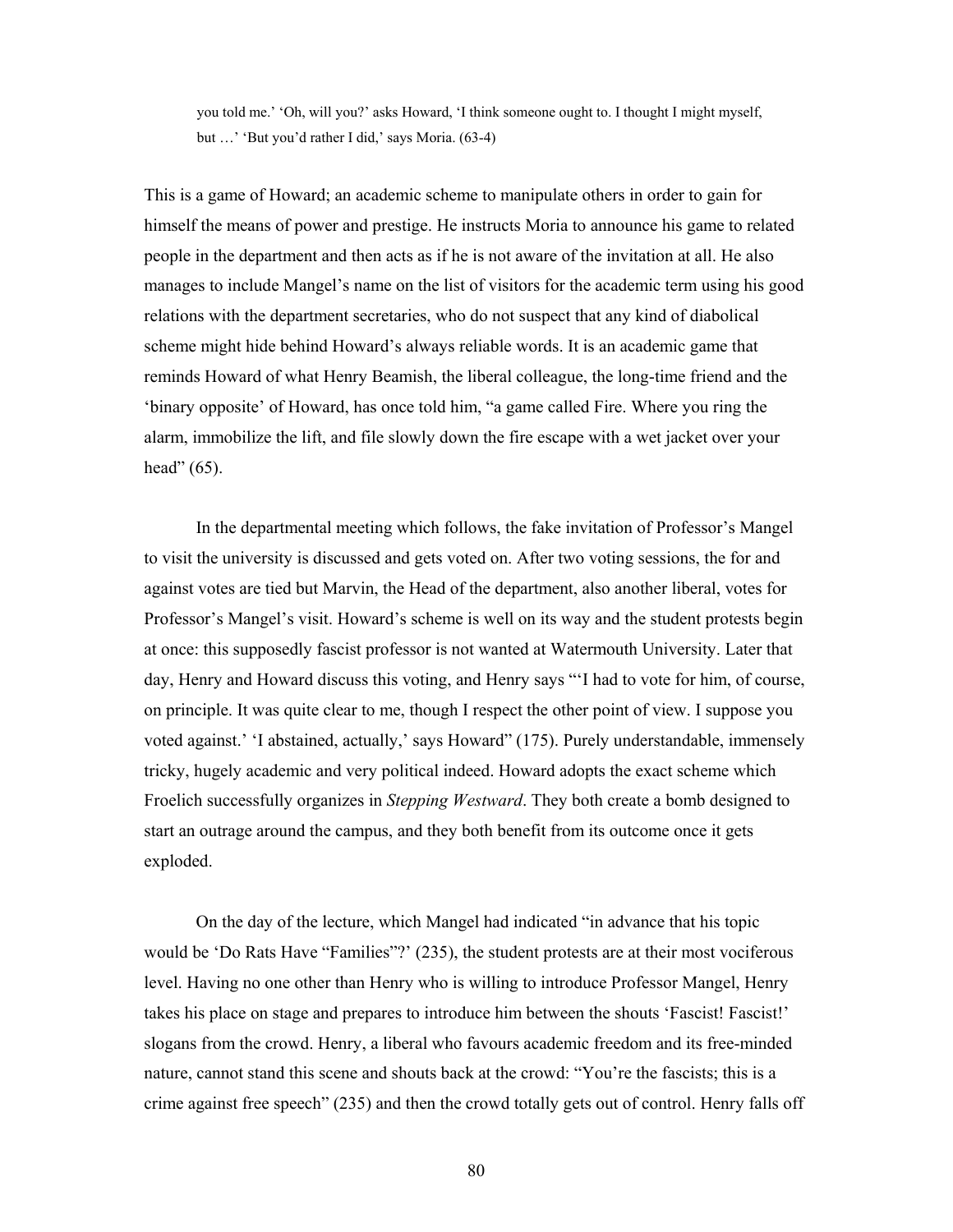the stage and breaks his right arm, and, in the meantime, all his notes for his upcoming novel on charisma are ruined by tea that is poured all over them during the outbreak. At the last party of the novel that Howard gives, he tells what actually has happened at the lecture:

In fact it was not until the next day, when Henry was in hospital, that the news about Mangel became known; of the many there that day, only Mangel had neglected to come, having died, the evening previous to the lecture, of a heart attack, in his London apartment. (236)

After all, Howard gets what he wants. His scheme becomes successful; he attacks the liberals who support 'free-speech' at the university, gets the work of his 'binary opposite' ruined and puts him into the hospital with a broken arm. He gets the action on the campus that he sought for. He defeats the liberals with their own tools and gives the post-liberal bourgeois academic system a lesson in his own style. It is wicked, but Howard holds the power and prestige at the university afterwards. In the meantime, it will be worth noting that Henry Beamish, Howard's liberal 'binary opposite' in Bradbury's fashion, teaches "an evening class on Conflict in Modern Society, at an adult education centre in one of the nearby seaside towns" (81), just like Treece and Walker in Bradbury's earlier novels and becomes the latest victim of the everchanging systems of academy. On the other hand, the coincidence of his surname's resemblance to the author of Let's Write a Novel, A. J. Beamish in Lodge's Changing Places is surely remarkable.

The other scheme central to the novel and to the revelation of Howard Kirk's duplicity is the George Carmody case. Carmody is an English major at Watermouth University and possibly attends Howard's sociology class as an elective. But Howard is a radical, who prefers to bring "Marxist theory into play, too, in his treatment of his students. In class Howard encourages them to take hostile attitude to each other, as a seeming parallel to the class struggle" (Acheson, 4). And Carmody, as Howard suggests is "the enemy personified" (145); "Here he sits, in his chair, looking beamingly around; as he does so, he shines forth unreality. He is a glimpse from another era; a kind of historical offence" (140), with "a university blazer, with a badge, and a university tie" (140) who wears "brightly polished" (140) shoes that suit his "shiny new briefcase" (139). As Morace suggests, "Carmody appears as an undergraduate T. S. Eliot. Cloaked in a blue school blazer, he has all of the (liberal) tradition but little if any of the individual talent to shore the fragments against his, or anyone else's, ruin" (71). In general, Carmody is a student, who believes in "individualism, not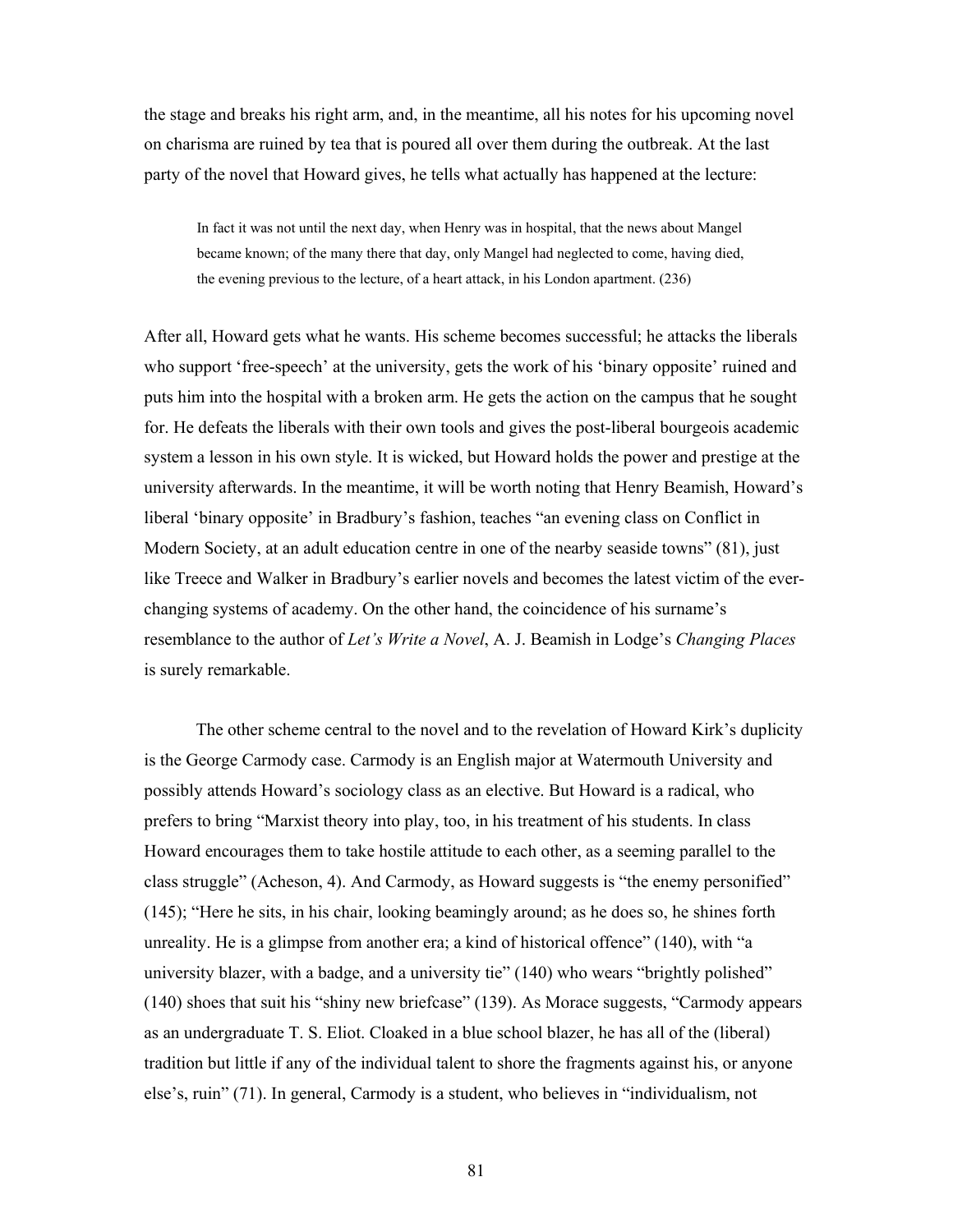collectivism. … I believe the superstructure is a damned sight more important than the substructure. I think culture's a value, not an inert descriptive term" (148). And in this respect, Carmody embodies everything that disgusts Howard.

The trouble between Howard and Carmody officially starts when Carmody prepares and presents a fully detailed paper on "theories about the workings of social change in the works of Mill, Marx and Weber" (140-1) in Howard's sociology class whereas Howard had originally asked for a simultaneous oral discussion with the collaboration of the other students present. Carmody has been getting Ds and Fs occasionally from Howard whereas he has been getting Bs and As in his English courses. During this class, they have another argument on Carmody's written presentation as well as the contents of his arguments – it is clear that Carmody does not share Howard's Marxist teaching concerns – and Carmody leaves the classroom. After the class, Carmody visits Howard at his office and tells him that he has given him a failing grade because he does not mark his papers objectively and asks for the reevaluation of his papers by the other teachers of the department. Howard sees this suggestion as a threat to his marking style and labels Carmody's suggestion as blackmail, which, in a sense, becomes as blackmail when Carmody follows Howard after classes to get a hint of his private life. He gets some photos showing Felicity Phee, Howard's student and babysitter, and Howard in the same frame kissing each other and gives them to Marvin in order to support his demand that Howard marks the students, who "had a left wing head and, … female genitals" (217), in a completely different manner than the manner he marks liberal students like himself.

Marvin reads Carmody's papers himself and has them read by other teachers of sociology as well. "The essays were seen by six examiners. Three mark him at passing level, with small variations, but mostly around high C or low B. Roughly in accord with my own judgment, in short" (216), says Marvin to Howard and further adds, "Two gave them Fs, much as you had, and one refused to mark altogether, saying you had told him this was interference with a colleague's teaching" (216). It can be seen that Howard manages to influence three of six examiners to give Fs or not to participate in such a degrading scheme. Just like the voting sessions for Mangel's visit, there also is another tie in this case. But Howard has another academic scheme to play: he invites his 'left wing head' students to solve this matter instead of the departmental judgment. The consequence is that, at the last party of the novel, Howard celebrates his second academic success in one term:

82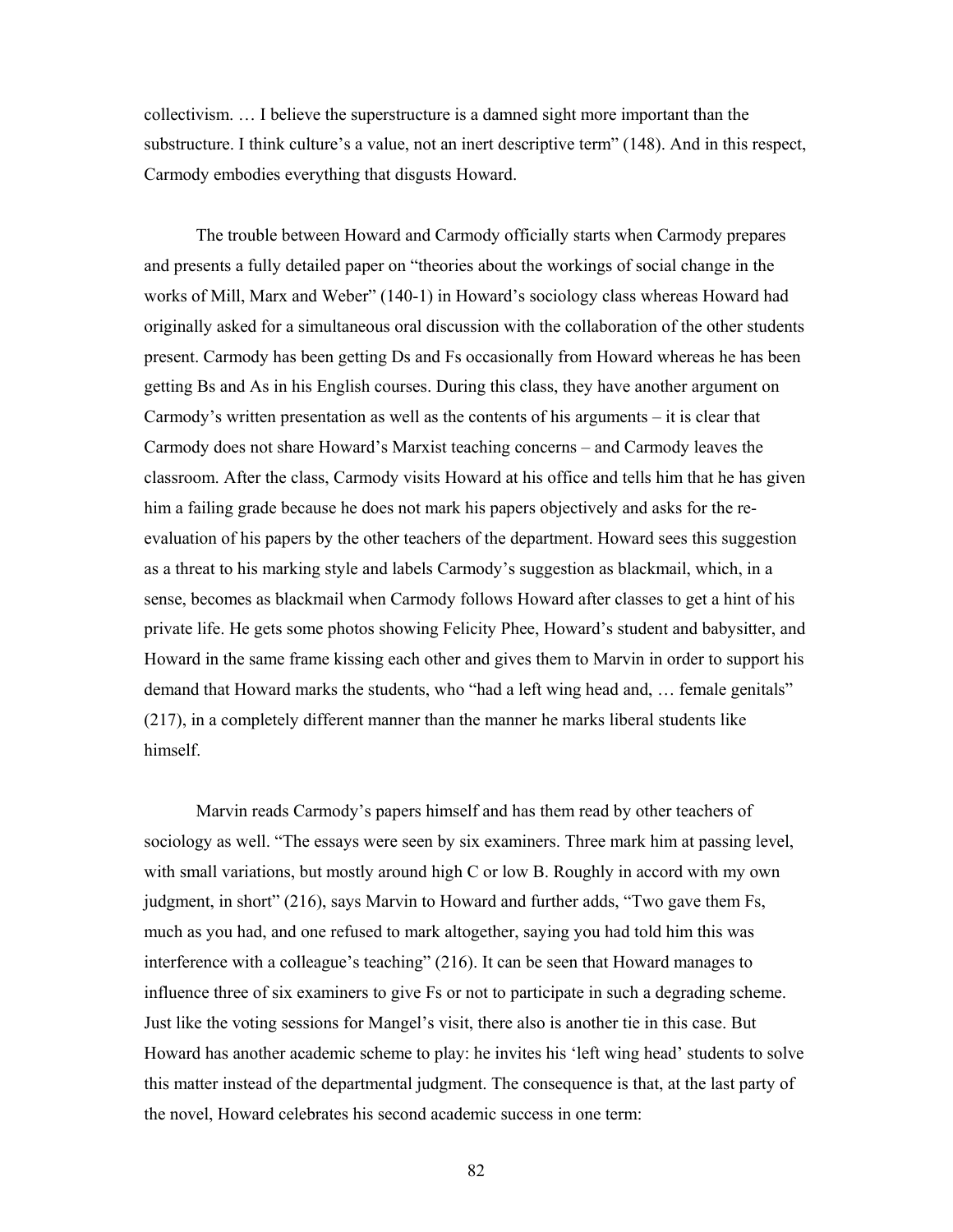'He's gone, he's gone,' says Howard; and indeed Carmody has, fled weeks ago after a brief student sit-in – the banners said 'Preserve academic freedom' and 'Work for Kirk' – had demanded his expulsion, after the story of his campaign against Howard had become widely known. (247)

Afraid of student protests against himself, Carmody leaves the university and Howard continues his post. Although there is clear evidence that Howard marks papers ideologically and favours female students over the males, the novel does not suggest any reaction taken against Howard on this matter. He keeps giving parties, inviting anyone possible, acting cool all the time and receiving power and prestige accordingly. He even does not notice his wife Barbara's suicide attempt at the end of the novel for he is quite busy entertaining himself and the other extreme monsters around him. Bradbury does acknowledge these people like Howard but is truly against their extreme demands. Bradbury feels that there must be limits for all new theories, otherwise the monsters which these revolutions create cannot be controlled in the end. In Mensonge, Bradbury further depicts this idea to the extreme theories in literary criticism.

 To conclude the discussion of the novel, I would like to point out Bradbury's caricature of himself as the author of Eating People is Wrong and Stepping Westward:

Howard recalls that this depressed-looking figure is a lecturer in the English department, a man who, ten years earlier, had produced two tolerably well-known and acceptably reviewed novels, filled, as novels then were, with moral scruple and concern. Since then there has been silence, as if, under the pressure of contemporary change, there was no moral scruple and concern, no new substance to be spun. The man alone persists; he passes nervously through the campus, he teaches, sadly, he avoids strangers. (220-1)

As an author of 'moral scruple and concern', Bradbury cannot escape from Howard's radical judgments. Following this above quoted passage, Bradbury – the one in the novel – tries to persuade Howard to leave Miss Callendar, another young lecturer at English department and a liberal, alone. But Howard responds that she will find her on his own. "'I wish you wouldn't' says the novelist. 'I will,' says Howard, going out of the room and, shutting the door" (221). The novelist tries to protect Miss Callendar from Howard, who wants to 'modernize' her

83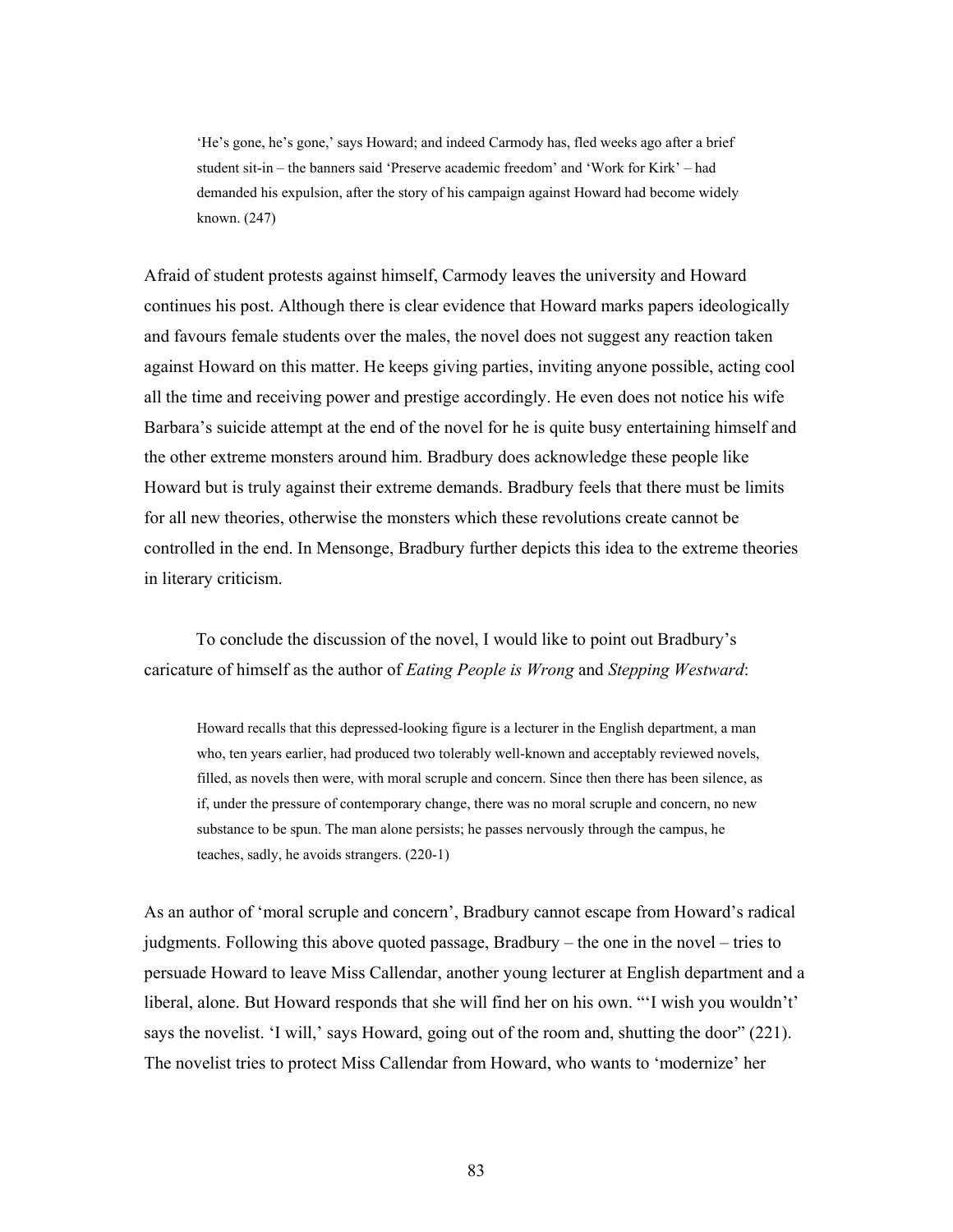liberal values. And indeed, Howard finds her, has sex with her, 'modernizes' her and adapts her to comply with the ever-changing system of the academic scene.

"The novel presents a stark view of academic life in the seventies, and promises little hope for the future" (6) says James Acheson and further quotes Bradbury's own words on his novel: ""I was depressed the whole time I was writing *The History Man*' said Bradbury to a Sunday Times interviewer roughly a decade after the novel was published. 'It's certainly my bleakest book' (14)" (Acheson's quotation, 6). Morace identifies the whole novel as "a dialogue between the individual self and the abstract theory, between liberal novel and postliberal, postmodern fiction" (70). In terms of narrative style, the whole novel consists of dialogues between the characters and except some rare descriptions, the narrator's voice is thoroughly absent. As David Lodge introduces his own narrative style into the postmodern scene with *Changing Places*, so does Malcolm Bradbury contribute to the postmodern fashion with *The History Man*. Morace analyzes these changes in both authors' style as thus:

As Bernard Bergonzi has pointed out in The Situation of the Novel, the contemporary writer seems to have but two choices, neither of which appears particularly inviting. One is to continue to produce works of liberal realism, works that will perforce have no importance. And the other is to abandon liberalism and embrace art so as to produce "an energetic, but an implicitly totalitarian or illiberal, fiction, in which the individual agent is dwarfed, diminished, often verbally violated" (Bradbury's summary; Possibilities 205). A novelist at the crossroads, Bradbury resists the extremes. He chooses neither nostalgic liberal realism nor totalitarian postmodernism. Neither a novel of wistful regret nor an example of dehumanized art, The History Man is a novel about dehumanization, aesthetic and moral. (81)

Bradbury's introductory note to the novel, which I have saved for the end of my discussion, confirms Morace's suggestion of Bradbury being at the crossroads:

This fiction is for Beamish, whom, while en route for some conference or other, I last saw at Frankfurt airport, enquiring from desk to desk about his luggage, unhappily not loaded onto the same plane as he. It is a total invention with delusory approximations to historical reality, just as is history itself. Not only does the University of Watermouth, which appears here, bear no relation to the real University of Watermouth (which does not exist) or to any other university; the year 1972, which also appears, bears no relation to the real 1972, which was a fiction anyway; and so on. As for the characters, so-called, no one but the other characters in this book knows them, and they not well; they are pure inventions, as is the plot in which they more than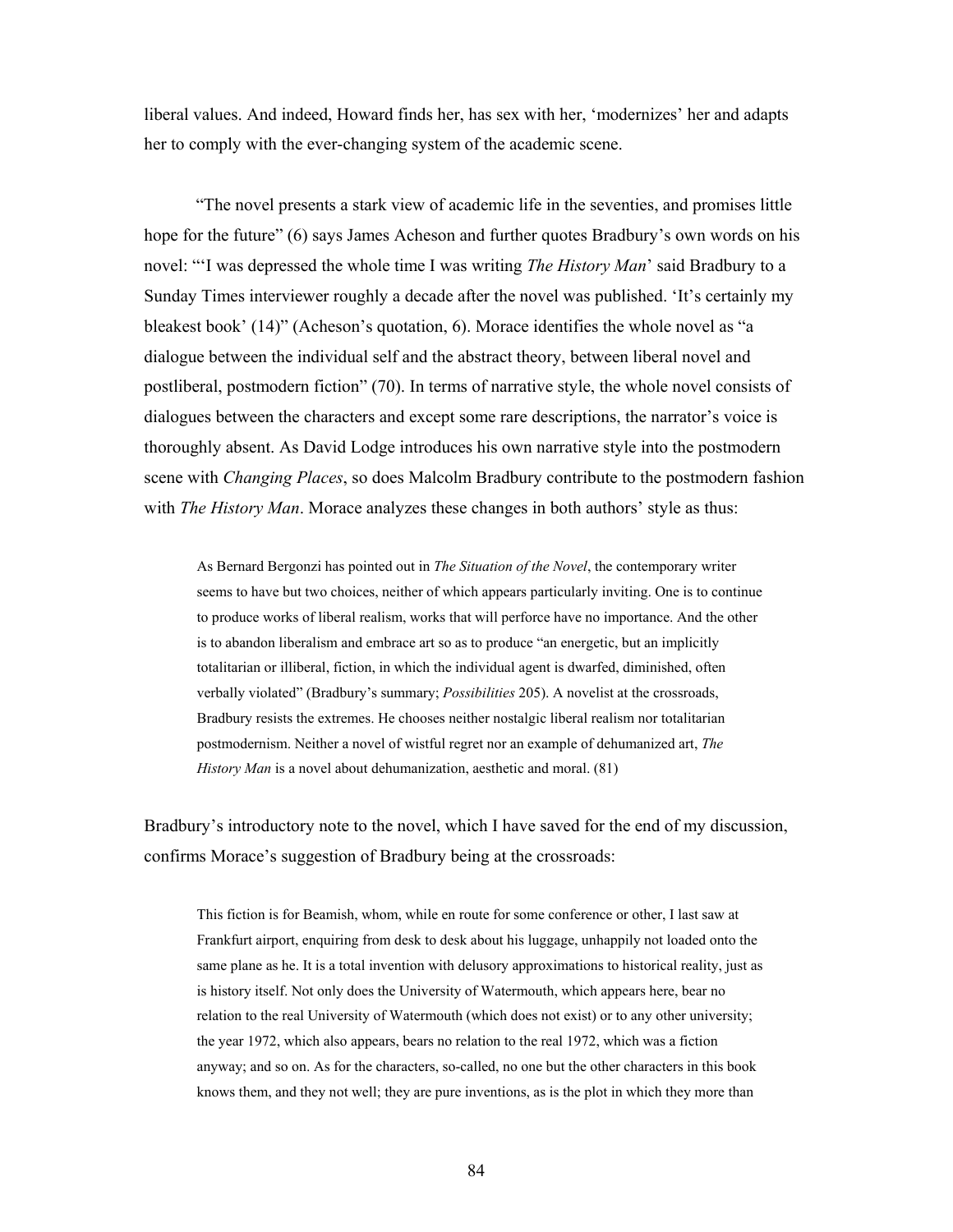participate. Nor did I fly to a conference the other day; and if I did, there was no one on the plane named Beamish, who certainly did not lose his luggage. The rest, of course, is true.

To read this note at the beginning of the novel does not make sense but checking it once more after reading the novel, readers witness Bradbury's witty play around fiction and reality. Morace further analyzes the note:

To read the note as explanation would not only univocalize as well as privilege the postmodernist "author's" commentary on his text, it would also render that text superfluous by explaining it away in advance. The novel would be nothing more than the inevitable result of the postmodernist theory which conditions it. However, if we accept Roland Barthes' contention that who speaks is not who writes and who writes is not who is, we will form a clearer idea as to why it is necessary to distinguish between the author of the note and the author of The History Man. (69-70)

As a result, Bradbury's *The History Man* is a radical stand relative to the seventies radical academic scene; and apart from a being a witty satire on academe, this novel can also be considered as Bradbury's somewhat anguished salute to postmodern fashion and its players.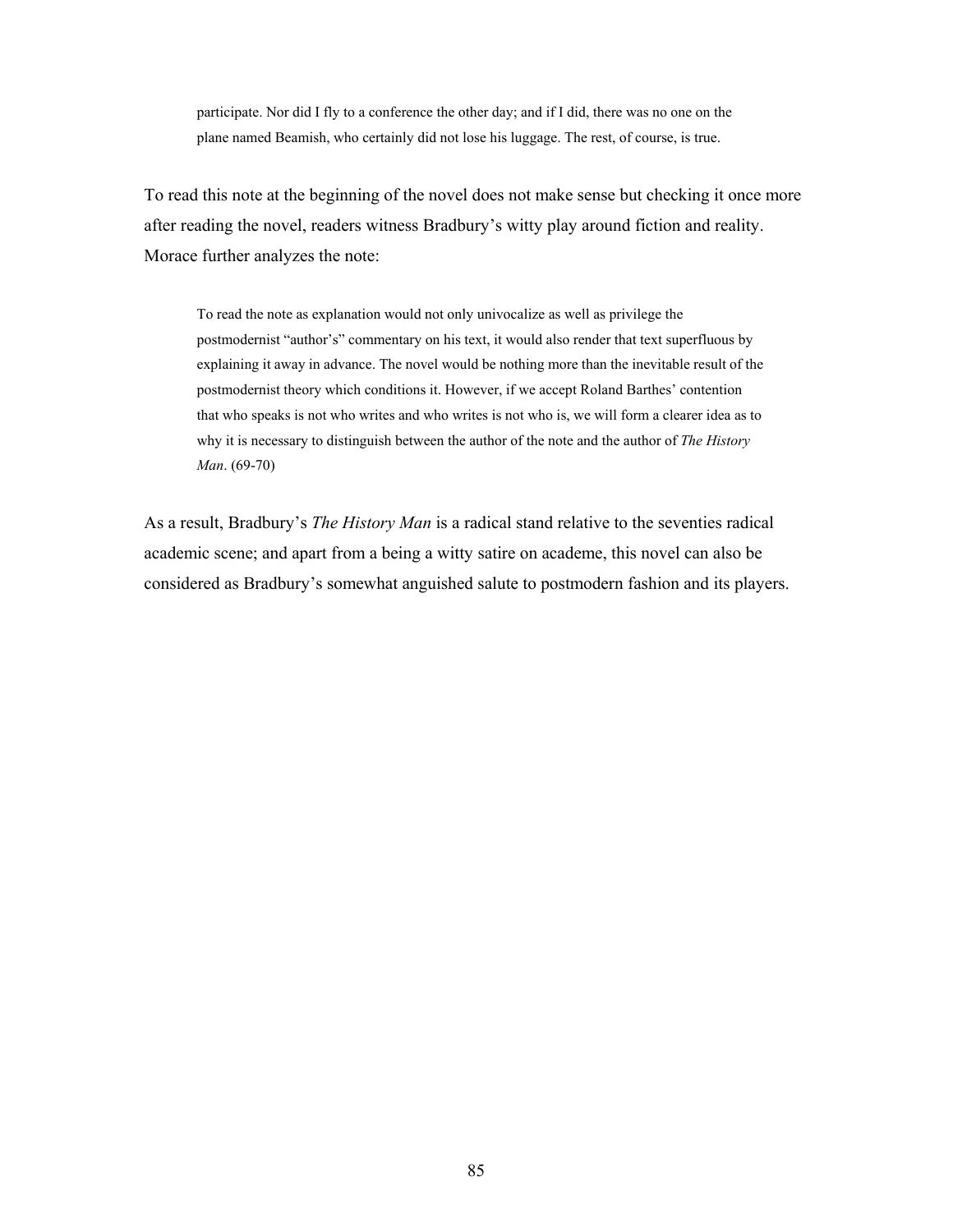## V. Chapter 5 – The Eighties: Small World (1984) and Mensonge (1987)

Literary theory and women's studies became institutionalized in the university at almost the same time in the 1980s. Theory was the ticket to intellectual and professional legitimacy, and it became the basis of the academic star system, in which universities hotly competed for the services of a few celebrated, expensive, and mobile theorists, while anonymous exploited masses taught literature and composition. (68)

What Showalter explains above, both Lodge and Bradbury satirize and parody in their works published during the 1980s. Lodge writes an academic romance in which he parodies famous romances mostly based on Arthurian legend while satirizing both the academy – and not limiting himself to one or two campuses, but with many, as Zapp indicates the whole world becomes "the global campus" (Small World, 44) – and the literary theory, which, as Showalter mentioned above, started 'the academic star system'. On the other hand, Bradbury manages to write a perfect parody of modern literary theory since Sartre concentrating mainly on poststructuralism and its well-known theorists.

In my analysis of Lodge's Small World and Bradbury's Mensonge, my main attention will be on both authors' parodies of the literary theories which surrounded them both as authors and critics during the 1980s.

## 5.1 Small World: An Academic Romance (1984)

"That's how it is in the academic world these days," says Morris Zapp. "I was telling a young guy at the conference just this morning. The day of the single, static campus is over."

"And the single, static campus novel with it, I suppose?"

"Exactly! Even two campuses wouldn't be enough. Scholars these days are like the errant knights of old, wandering the ways of the world in search of adventure and glory."

"Leaving their wives locked up at home?"

"Well, a lot of knights are women, these days. There's positive discrimination at the Round Table." (63)

Small World, David Lodge's seventh novel, is the most carnivalized (in Bakthin's terms) and the most original in terms of narrative technique among his novels I have discussed in this study. This novel is a sequel to Changing Places in which the unsatisfied readers of the previous 'tale of two campuses' finally find out the outcome of the unresolved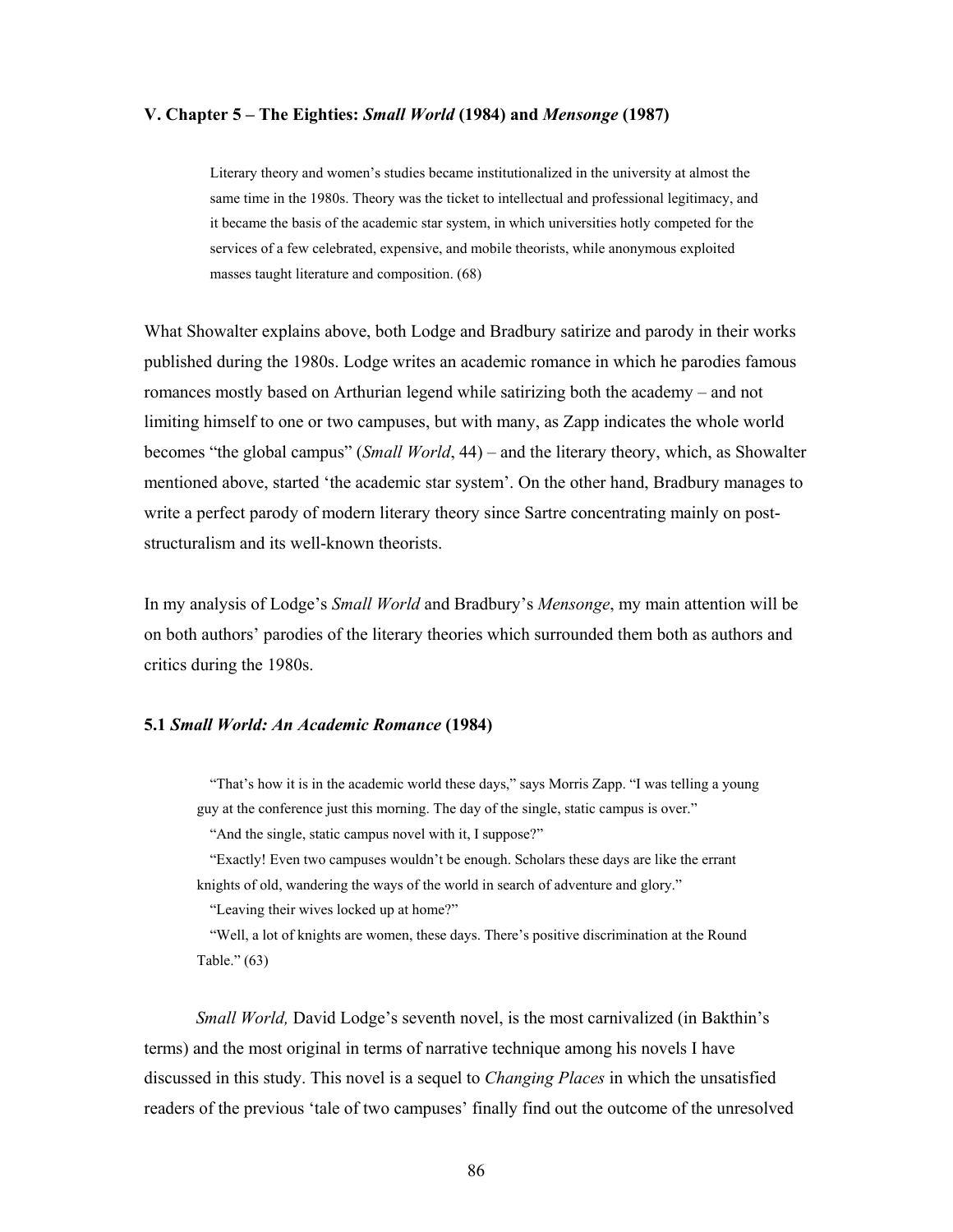wife-swapping theme. Many of the Rummidge academics are also present in the novel but what is unique and carnivalesque about it is that Lodge showers the readers with a multitude of new characters – over twenty-five in number – all linked with the  $plot(s)$  – we have to bear in mind that this is an academic 'Romance', or rather a parody of it – of the novel which resembles his very first novel, The Picturegoers, in terms of separate stories of characters that are later gathered together for a resolution. In this sense, a suggestion for this novel's title would be 'Conference-goers'; but that would be too naïve for a well-structured novel such as this by an author/critic in a literary scene shaped by theories. The title perfectly summarizes the conference circles of academics of the decade, who attend conferences in (to name a few), Amsterdam, Lausanne, Honolulu, Seoul, Jerusalem and New York. Therefore, as the title suggests, it is a 'small world', indeed.

Lodge opens his novel with the "Author's Note", a traditional disclaimer denying that his fiction is based on facts:

Like Changing Places, to which it is a kind of sequel, *Small World* resembles what is sometimes called the real world, without corresponding exactly to it, and is peopled by figments of the imagination (the name of one of the main characters has been changed in later editions to avoid misunderstandings on this score). Rummidge is not Birmingham, though it owes something to popular prejudices about that city. There really is an underground chapel at Heathrow and a James Joyce Pub in Zurich, but no universities in Limerick or Darlington; nor, as far as I know, was there ever a British Council representative resident in Genoa. The MLA Convention of 1979 did not take place in New York, though I have drawn on the programme for the 1978 one, which did. And so on.

This is another play around the facts of the so-called real word and their representation in fiction – in effect a romans a clef – by an author directly or indirectly linked with these socalled facts. Lodge indicates that any attempt to link the events in his fiction would be in vain but all suggestions are welcome from the traditional realist readers if they still believe in linking fiction with facts in an era of theorists who try to undermine the meaning of even a single word with signifiers and signifieds. Keeping this in mind, I will try to discuss the parody of modern literary theory as well the satire of 'a global campus' that Lodge demonstrates in his novel.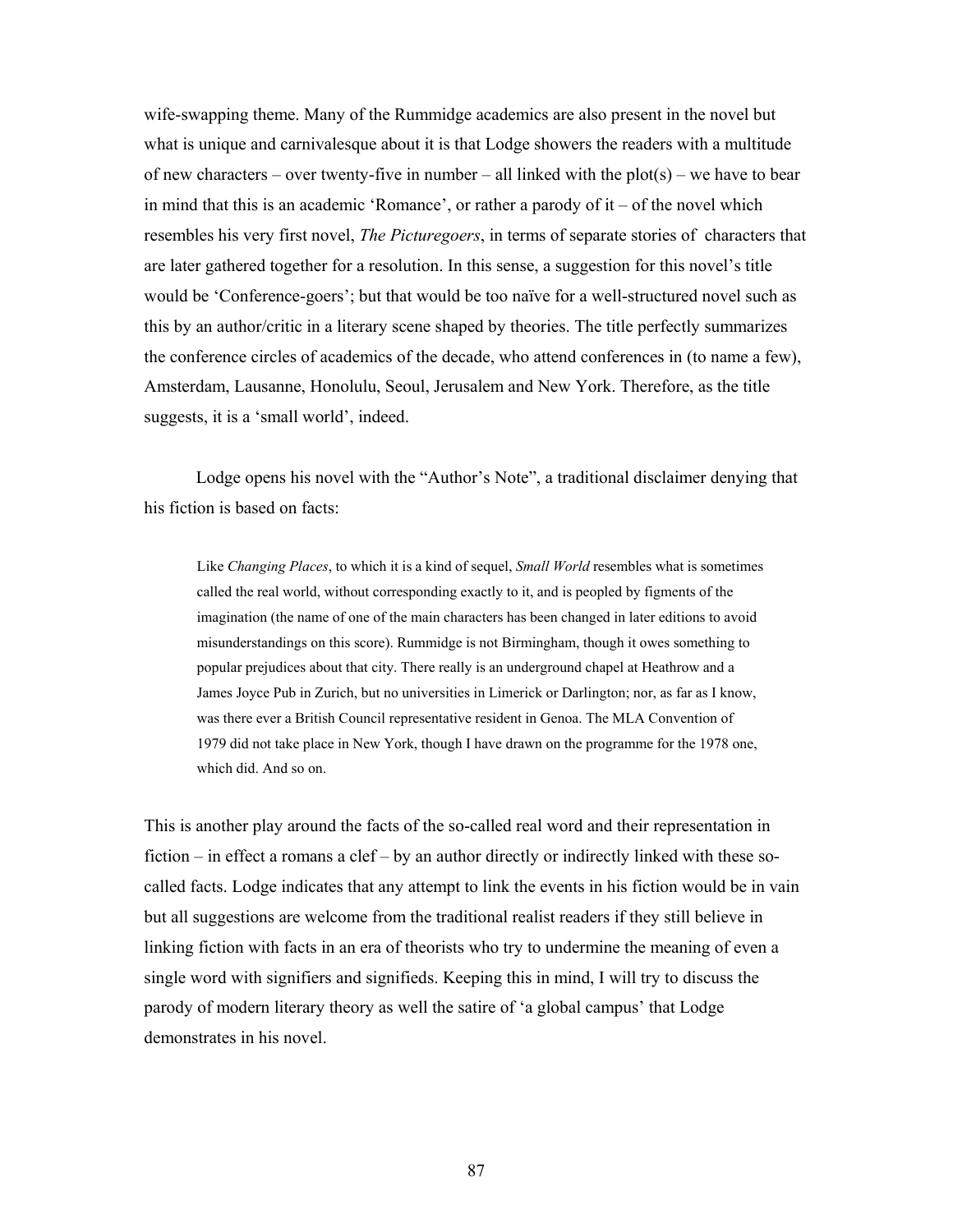The novel opens with a conference at Rummidge University arranged by Philip Swallow as the Head of English Department. Although it is April, Rummidge is still surrounded by snow and it is unknown whether the poor number of attendees – fifty-seven – has something to with the weather conditions or the reputation and facilities offered by Rummidge University. But one of the biggest fish in these academic waters, Morris Zapp, is there to present his paper. As I have suggested in my analysis of Changing Places, Morris Zapp, who used to believe in the necessity of interpretation, does not alienate himself from the latest fashion of the literary theorists – being a man in search of prestige and power that wants to be the highest paid English professor in the world – re-evaluates his literary beliefs and becomes a post-structuralist, no less, and presents his paper titled "Textuality as Striptease" for the attention of the naïve minds of his colleagues at Rummidge: "You see before you," he begins, "a man who once believed in the possibility of interpretation. That is, I thought that the goal of reading was to establish the meaning of texts" (24), then summarizes his earlier obsession with Jane Austen studies: "to examine the novels from every conceivable angle – historical, biographical, rhetorical, mythical, structural, Freudian, Jungian, Marxist, existentialist, Christian, allegorical, ethical, phenomenological, archetypal, you name it" (24) and makes the audience know his ultimate aim in doing so: "So that when each commentary was written, there would be *nothing further to say about* the novel in question" (24), but he concludes his discussion of his earlier naïve literary studies as "that it couldn't succeed because it isn't possible, and it isn't possible because of the nature of language itself, in which meaning is constantly being transferred from one signifier to another and can never be absolutely possessed" (25). And the readers meet the new Morris Zapp playing the game in post-structuralist fashion:

To understand a message is to decode it. Language is a code. But every decoding is another encoding. If you say something to me I check that I have understood your message by saying it back to you in my own words, that is, different words from the ones you used, for if I repeat your own words exactly you will doubt whether I have really understood you. But if I use my words it follows that I have changed *your* meaning, however slightly; and even if I were, deviantly, to indicate my comprehension by repeating back to you your own unaltered words, that is no guarantee that I have duplicated your meaning in my head, because I bring a different experience of language, literature, and non-verbal reality to those words, therefore they mean something different to me from what they mean to you. And if you think I have not understood the meaning of your message, you do not simply repeat it in same words, you try to explain it in different words, different from the ones you used originally; but then the  $it$  is no longer the  $it$ that you started with. Time has moved on since you opened your mouth to speak, the molecules

88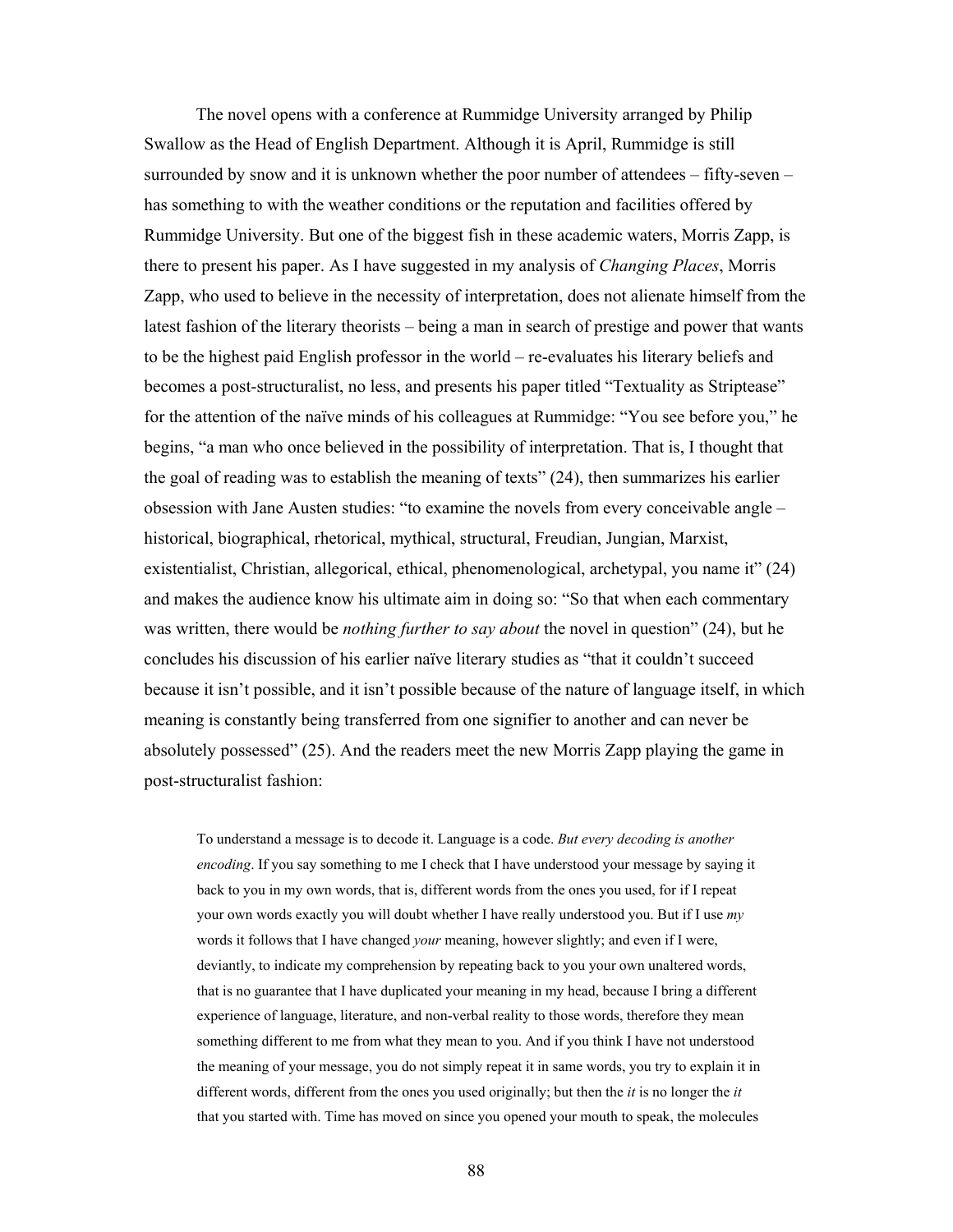in your body have changed, what you intended to say has been superseded by what you did say, and that has already become part of your personal history, imperfectly remembered. Conversation is like playing tennis with a ball made of Krazy Putty that keeps coming back over the net in a different shape. (25)

A Derrida flavored with Saussure indeed. But Morris does not finish his discussion here and further links it with Roland Barthes:

The tennis analogy will not do for the activity of reading – it is not a to-and-fro process, but an endless tantalizing leading on, a flirtation without consummation, or if there is consummation, it is solitary, masturbatory. [Here the audience grew restive.] The reader plays with himself as the text plays upon him, plays upon his curiosity, desire, as a striptease dancer plays upon her audience's curiosity and desire. (26)

Therefore, in his discussion on reading, Morris, as Angelica Pabst hints later in the novel, takes Charles Sanders Peirce's idea that, "the representation itself conceived as stripped of irrelevant clothing. But this clothing never can be completely stripped off; it is only changed for something more diaphanous" (339), and combines this idea with his musings on Barthes' "The Pleasure of the Text":

The dancer teases the audience, as the text teases its readers, with the promise of an ultimate revelation that is infinitely postponed. Veil after veil, garment after garment, is removed, but it is the *delay* in the stripping that makes it exciting, not the stripping itself; because no sooner has one secret been revealed than we lose interest in it and crave another. When we have seen the girl's underwear we want to see her body, when we have seen her breasts we want to see her buttocks, and when we have seen her buttocks we want to see her pubis, and when we see her pubis, the dance ends – but is our curiosity and desire satisfied? Of course not. The vagina remains hidden within the girl's body, shaded by her pubic hair, and even if she were to spread her legs before us [at this point several ladies in the audience noisily departed] it would still not satisfy the curiosity and desire set in motion by the stripping. Staring into that orifice we find that we have somehow overshot the goal of our quest, gone beyond pleasure in contemplated beauty; gazing into the womb we are returned to the mystery of our own origins. Just so in reading. The attempt to peer into the very core of a text, to possess once and for all its meaning, is vain – it is only ourselves that we find there, not the work itself. Freud said that obsessive reading (and I suppose that most of us in this room must be regarded us compulsive readers) – that obsessive reading is the displaces expression of a desire to see the mother's genitals [here a young man in the audience fainted and was carried out] but the point of remark, which may not have been entirely appreciated by Freud himself, lies precisely in the concept of displacement.

89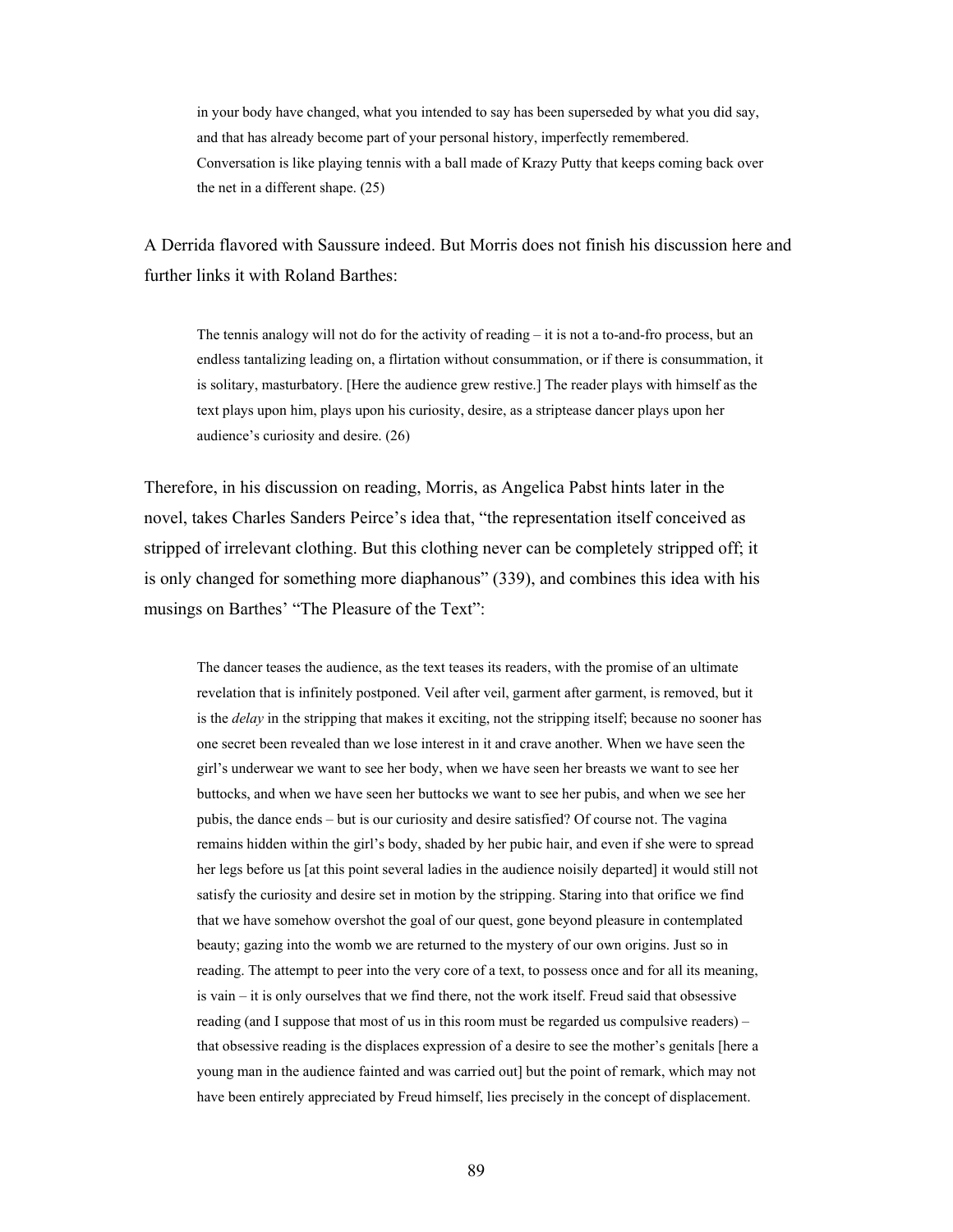To read is to surrender oneself to an endless displacement of curiosity and desire form one sentence to another, from one action to another, from one level of the text to another. The text unveils itself before us, but never allows itself to be possessed; and instead of striving to possess it we should take pleasure in its teasing. (26-7)

It is clear that Morris forces way up in the 'academic system of stars' of modern critical theory but, in fact, there is nothing original in his paper. Zapp makes use of Saussure, Barthes, Peirce, Derrida, and Freud – a good summary of the 1980s literary discourse which could have been better if Foucault's *History of Sexuality* were also included – for the sake of getting his name known as a post-structuralist. Actually, Morris' idea of analyzing Jane Austen's novels was more original than this replica of famous players' theories but Lodge enables Zapp to fit right into his place and time by including him in the parody of literary theory with a paper that is a combination of leading theories of the time, which Morris 'goes over' in the plane, "while the movie was showing," (18) and admits he is "pretty pleased with it. The movie was OK, too" (18). After his lecture, Philip comments "But I'm sorry to see that in the intervening years you have succumbed to the virus of structuralism" (27), but Morris immediately informs Philip of the latest trend since structuralism: "I wouldn't call myself a structuralist," Morris Zapp interrupted, "A post-structuralist, perhaps" (27).

The quests in this academic romance are as multiple as its characters but I will limit myself with only the quest of the UNESCO Chair, which resembles a sort of Holy Grail for the distinguished academics – including Philip Swallow, who is finally in the scene with his published book on William Hazlitt simply titled Hazlitt and the Amateur Reader – as, Morris describes them like, "the errant knights of old, wandering the ways of the world in search of adventure and glory" (63). Morris learns about this UNESCO Chair post from Fulvia Morgana, an attractive Italian Marxist scholar who resides in a villa and who Showalter describes as "a Julia Kristeva figure with the Arthurian-sounding name of Fulvia Morgana" (81), and immediately starts to muse upon the prestige and power that this post offers as well as its salary, which would definitely make Morris the highest paid academic of English literature in the world if only he manages to get the post:

The UNESCO Chair of Literary Criticism! That had to carry the highest salary in the profession. Fulvia confirmed his intuition: \$100,000 a year was being talked about. "Tax-free, of course, like all UNESCO salaries." Duties? Virtually non-existent. The chair was not to be connected with any particular institution, to avoid favouring any particular country. It was a purely conceptual chair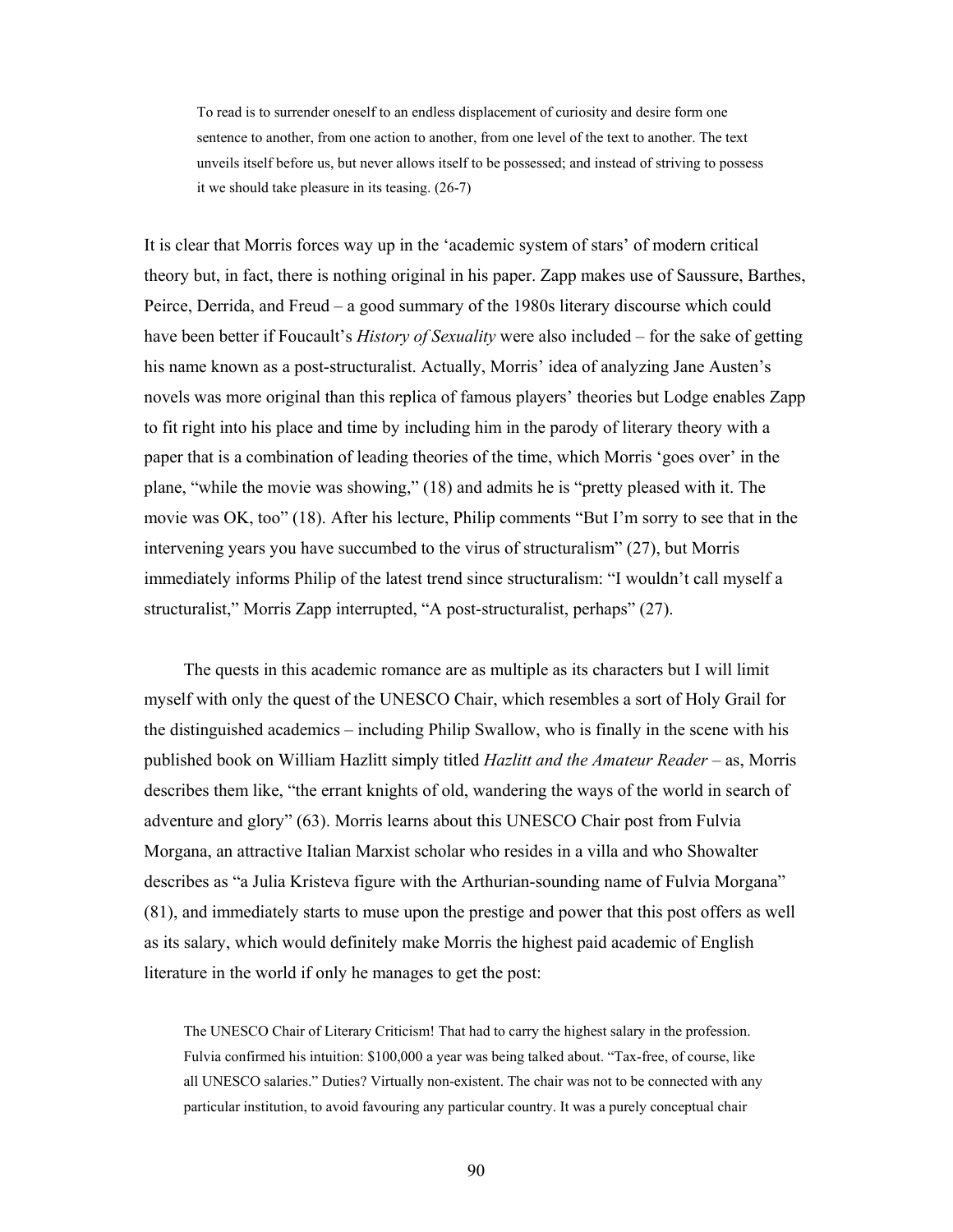(except for the stipend) to be occupied wherever the successful candidate wished to reside. He would have an office and secretarial staff at the Paris headquarters, but no obligation to use it. He would be encouraged to fly around the world at UNESCO's expense, attending conferences and meeting the international community of scholars, but entirely at his own discretion. He would have no students to teach, no papers to grade, no committees to chair. He would be paid simply to think – to think and, if the mood took him, to write. A roomful of secretaries at the Place Fontenoy would wait patiently beside their word-processors, ready to type, duplicate, collate, staple and distribute to every point of the compass his latest reflections on the ontology of the literary text, the therapeutic value of poetry, the nature of metaphor, or the relationship between synchronic and diachronic literary studies. Morris Zapp felt dizzy at the thought, not merely of the wealth and privilege the chair would confer on the man who occupied it, but also of the envy it would arouse in the breasts of those who did not. (120-1)

But Morris has rivals to eliminate. His first rival is none other than Fulvia Morgana, a radical Marxist married to Ernesto Morgana, another scholar in the field of English literature, whose marriage can be described as an 'open' one. Fulvia invites Morris to her villa in Milan to personally check the connection between the fact and fiction in Desiree Byrd's (Morris and Desiree are now divorced and Desiree begins to use Morris' first wife's maiden surname) first critical feminist study titled *Difficult Days*, in which Desiree portrays Morris as a male chauvinist with lots of hair and a big penis. Fulvia takes Morris to bed and ties him with handcuffs and when her husband Ernesto comes home, she also invites him to a threesome to which Ernesto agrees. This relationship closely resembles the radical Marxist open-marriage between Howard and Barbara Kirk in Bradbury's The History Man. During the 'communication' between them, Fulvia also gives Morris the names of his possible rivals to the UNESCO Chair who are Michel Tardieu and Sigfried von Turpitz.

Michel Tardieu is a French professor of Narratology at Sorbonne University, a homosexual, who lives with his young boyfriend Albert, and whose name and sexual preferences both have much in common with Michel Foucault. Also, Michel's telephone conversation with Siegfried von Turpitz has importance in Lodge's overall parody of the literary theorists. Siegfried mistakenly dials Michel's number instead of Jacques Textel's and tells Michel that, "I was trying to call a friend called Textel. His name is next to yours in my little book, and both are Paris numbers, so I mixed them up" (98). Michel Tardieu, as he later indicates, knows "Textel, a Swiss anthropologist who once occupied the chair at Berne, but moved into international cultural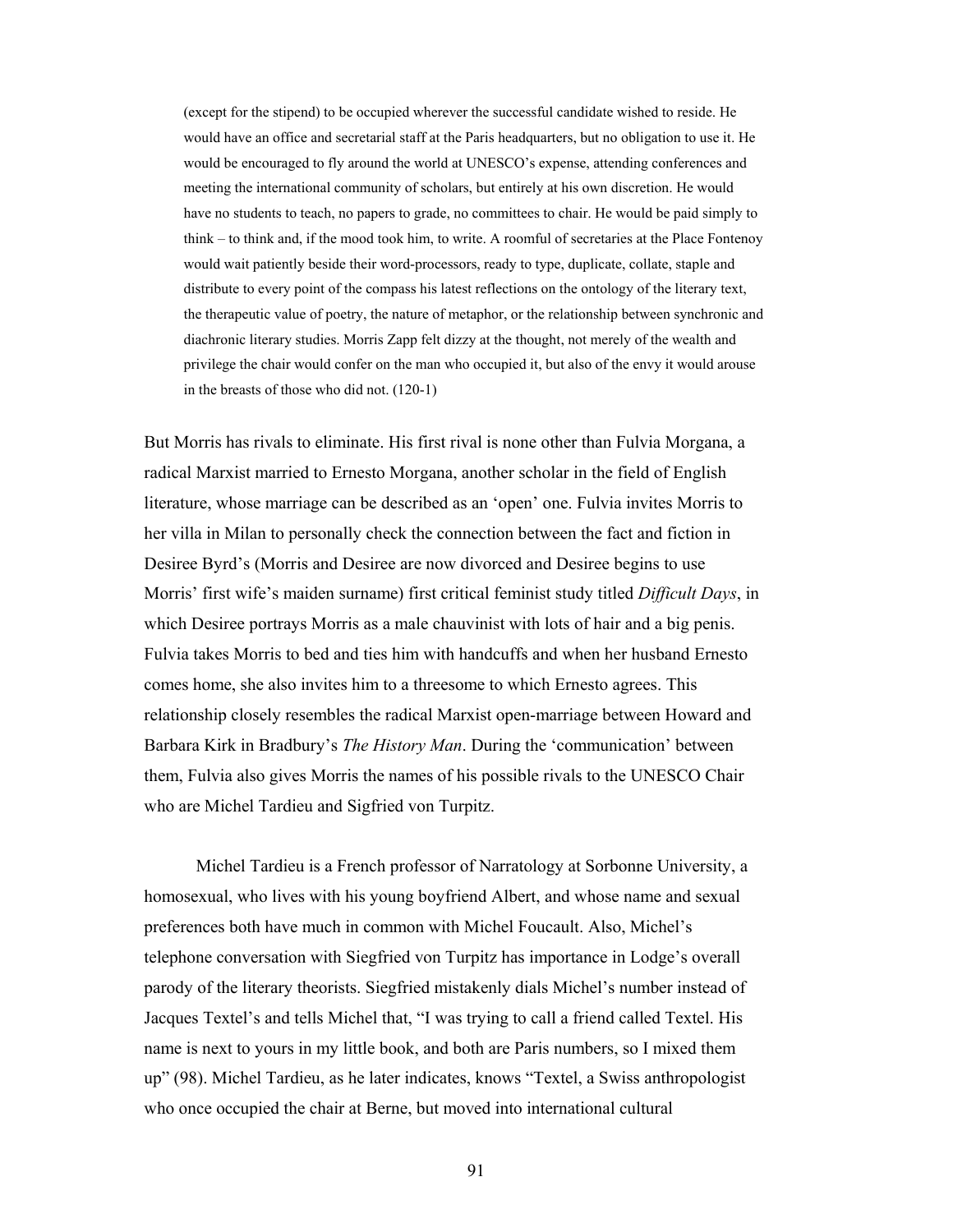administration and is now somebody quite important in UNESCO" (111-2). This Jacques Textel, whose name is next to Michel's in Siegfried's 'little book', has some quite direct resemblance to Jacques Derrida. Of course, Derrida is Algerian (and French accordingly) but has written works on linguistics and anthropology simultaneously and the surname that Lodge gives to him in Small World is noteworthy: Textel, after Derrida's famous words: 'There is nothing outside the text'. So, Lodge manages to allude to the best known French theorists in his parody of literary theory.

Another of Morris's rivals for the UNESCO Chair is Siegfried von Turpitz, a German scholar specialized in reception theory, the author of *The Romantic Reader*. According to Morris this book is about, "why people killed themselves after reading *Werther* or made pilgrimages to the Nouvelle Heloise country" (195). Siegfried always wears a black glove on his right hand and never takes it off in the presence of others: "No one knows what hideous injury or deformity it conceals, though there have been many speculations" (96) narrates Lodge, adding that one of these speculations is about his hand's "having been crushed and mangled in the machinery of the Panzer tank which Siegfried von Turpitz commanded in the later stages of World War II" (97). Taking into consideration Siegfried's Rezeptionasthetik theory, and Morris' identifying him as a "Nazi" (134), we can clearly link him with Martin Heidegger and his glove with Heidegger's discussion on usefulness of 'equipment' in his work titled *Being and Time*. Lodge satirizes Heidegger's definition of equipment which he says "is essentially 'something in-order-to'" (Being and Time, 97) that stands as "a structure [in which] lies an *assignment* or *reference* of something to something" (Being and Time, 97) and uses the glove as a metaphor to Heidegger's discussion of equipment that is "ready-tohand" (Being and Time, 107). Heidegger further affirms that, "[d]ealings with equipment subordinate themselves to the manifold assignments of the 'in-order-to'. And the sight with which they thus accommodate themselves is *circumspection*" (Being and Time, 98). In these terms, Siegfried assigns his glove as something to create a mystery, some sort of a charisma to be used as another equipment for the purpose of distinguishing himself from other academics in an environment which Showalter identifies as "academic star system".

The last rival of Morris for the Chair is none other than his old friend Philip Swallow, who, in fact, becomes a candidate for the Chair by mere coincidence. To cut a long story short, Felix Skinner, Philip's publisher, incidentally discovers that the copies of Philip's book on Hazlitt were not distributed to bookstores – that is why Philip has not received any reviews

92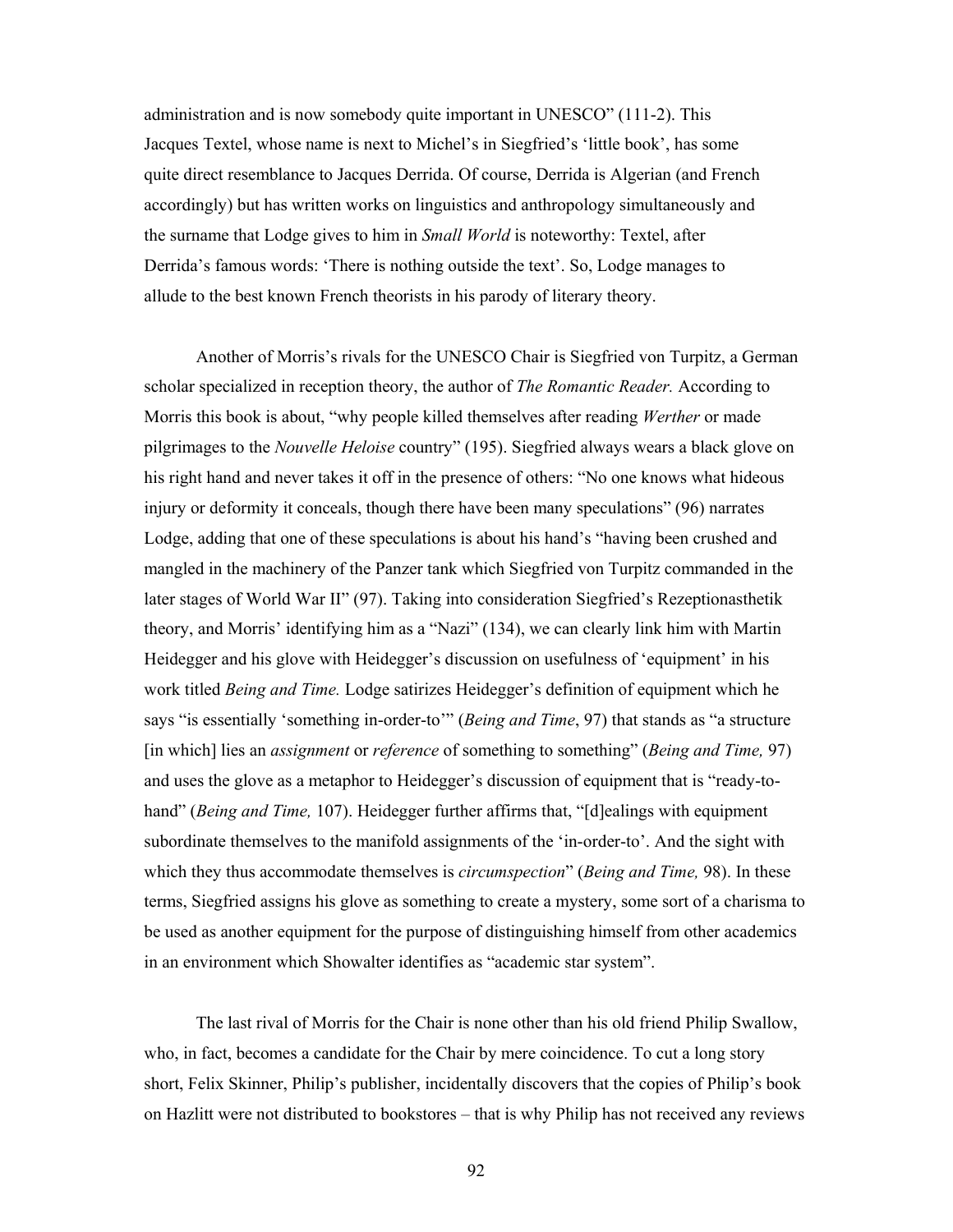– and upon this discovery, he immediately sends a copy to Rudyard Parkinson, a South African who holds the post of "the Regius Professor of Belles-Lettres at All Saints' College, Oxford" (98), who "never refuses an invitation to write a book review" (99), usually taking the role of a "witty, elegant reviewer" (99). By the time Rudyard receives Philip's book, he is busy reviewing Morris' brand new book titled *Beyond Criticism* for the TLS, and while taking a look at Philip's book, Rudyard wittily finds out that he can use Philip's book as a supporting link in his devastating review – for Rudyard totally rejects the French influence on English studies – of Morris' Beyond Criticism.

In the meantime, at a conference in Vancouver, Jacques Textel tells Rudyard about the UNESCO Chair, and Rudyard is "experienced enough in such matters to know that the people who were appointed to top academic posts never actually applied for them before they were approached" (164), feels that he has to come up with a new idea for his claim to the post and reviews both Zapp's and Swallow's books simultaneously for the TLS linking Swallow's theories with "The English School of Criticism" (164) and mentioning that "the time has come for those who believe in literature as the expression of universal and timeless human values to stand up and be counted" (164). That surely does the trick and Rudyard sends a copy of his review to Textel but Textel misinterprets (or possibly deconstructs) the review as Rudyard's supporting Swallow for a candidate for the Chair and gives this review to his British son-in-law, a journalist on *The Sunday Times*, "who had been ordered to write a special feature on "The Renaissance of the Redbrick University"". Lacking supporting facts to write upon, Textel's son-in-law finds this review as a treasure chest and devotes "a whole paragraph of his article to the Rummidge professor whose recent book has caused such a stir and whose name was being mentioned in connection with the recently mooted UNESCO Chair of Literary Criticism" (236). Upon reading this news, Rudyard nearly chokes on his breakfast. But he gets invited to MLA conference rumoured to be the deciding factor as to who will be appointed to the Chair, but he unluckily misses his plane to New York, and is replaced by Philip Swallow, who is present at the conference, by the decisive votes of the Hazlitt Society. (316). In the end, Swallow joins the conference as a candidate for the Chair.

Admittedly, this is a great academic scheme that Lodge employs in defining the 'global' campus of the 1980s. But Lodge does not stop here; he introduces the man who will decide the person to be appointed to the UNESCO Chair: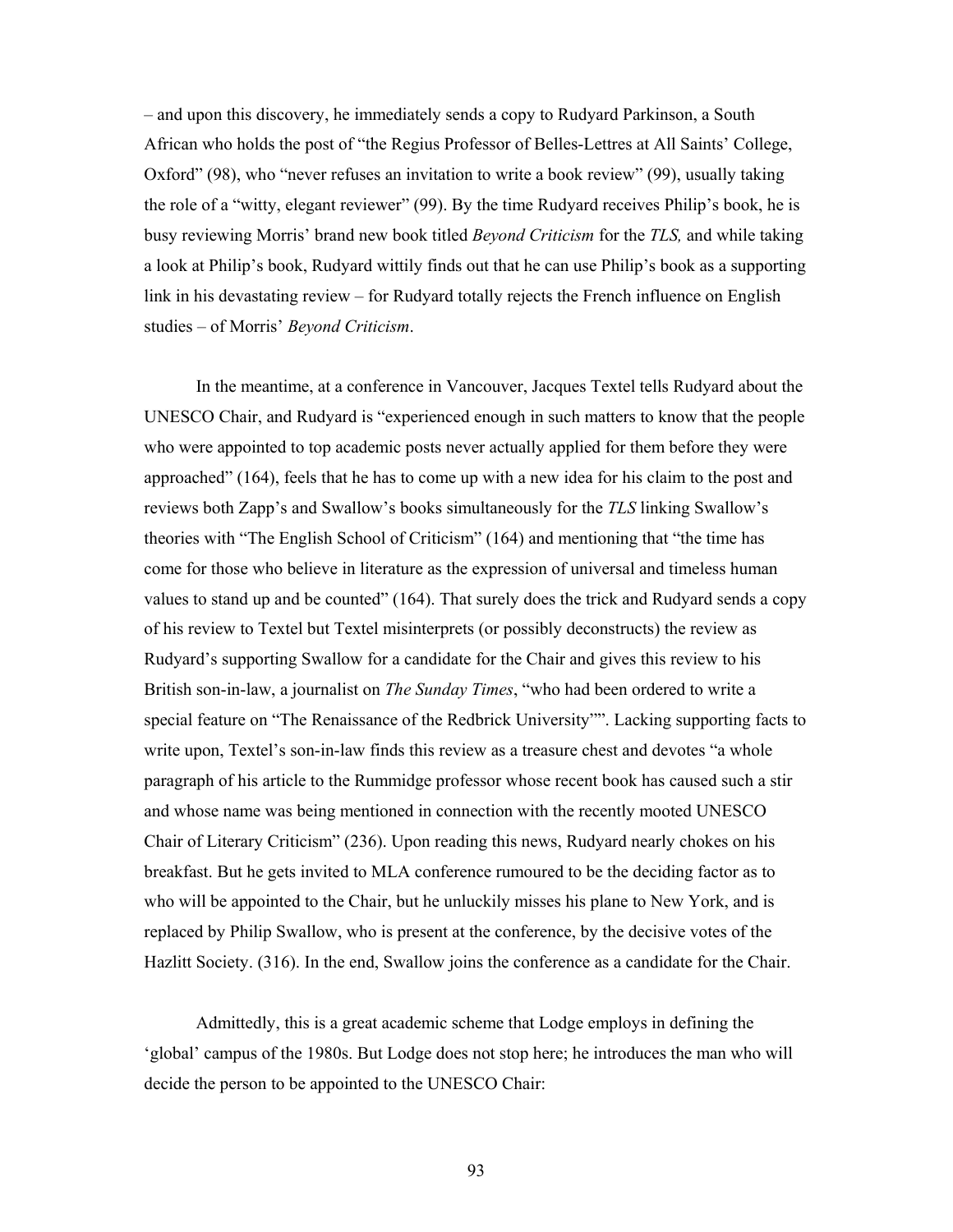This is Arthur Kingfisher, doyen of the international community of literary theorists, Emeritus Professor of Columbia and Zurich Universities, the only man in academic history to have occupied two chairs simultaneously in different continents (commuting by jet twice a week to spend Mondays to Wednesdays in Switzerland and Thursdays to Sundays in New York), now retired but still active in the world of scholarship, as attender of conferences, advisory editor to academic journals, consultant to university presses. A man whose life is a concise history of modern criticism: born (as Arthur Klingelfischer) into the intellectual ferment of Vienna at the turn of century, he studied with Shklovsky in Moscow in the Revolutionary period, and with I.A. Richards in Cambridge in the late twenties, collaborated with Jacobson in Prague in the thirties, and emigrated to the United States in 1939 to become a leading figure in the New Criticism in the forties and fifties, then had his early work translated from the German by the Parisian critics of the sixties, and was hailed as a pioneer of structuralism. A man who has received more honorary degrees than he can remember, and who has at home, at his house on Long Island, a whole room full of the (largely unread) books and offprints sent to him by disciples and admirers in the world of scholarship. (93-4)

As the name implies, Arthur is both King Arthur and the Fisher King of Arthurian legends. He is the 'doyen' of 'literary theorists' but Lodge does not limit his studies to a single theory because this man is a combination of all theories; he is above all of them by taking active part on the births of revolutionary theories. But he is now retired, spends his time with his young Korean mistress Song-Mi Lee and attends a few conferences here and there, to enlighten the fresh brains of young scholars, like he attends the "conference on "The Crisis of the Sign" in order to repeat his keynote address in the form of a lecture at Northwestern University for a one-thousand-dollar fee" (142). When Morris Zapp learns that Kingfisher will be the decisive factor for the UNESCO Chair, he writes him a letter,

reminding him that they had been co-participants in an English Institute seminar on Symbolism some years before; saying that he had heard that he, Arthur Kingfisher, had given a brilliant keynote address to the recent Chicago conference on "The Crisis of the Sign", and begging him, in the most flattering of terms, for the favour of an offprint or Xerox of the text of this address. Morris read through the letter. Was it a shade too fulsome? No, that was another law of academic life: it is impossible to be excessive in flattery of one's peers. (152)

It is fabulous to see Morris Zapp back at work again. By now an experienced professor – 50 years old in Small World – he definitely knows how to play the game in the academy. Even in a 'global' campus such as this, Morris wastes no time before communicating with Kingfisher and informing him how much he admires his works. The first leg of his plan proves to be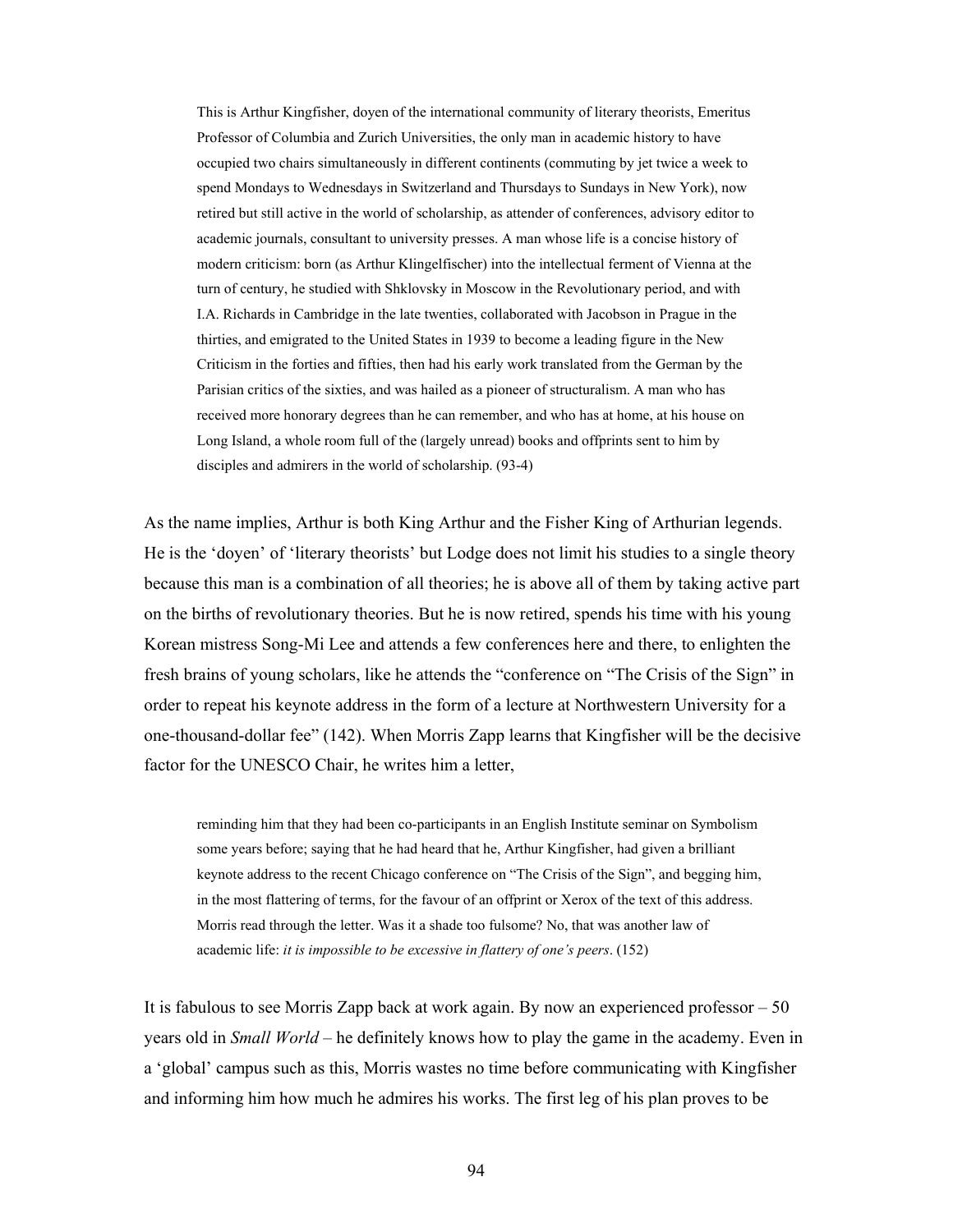successful when Kingfisher, even though he is a very busy person, finds time to answer his letter with a copy of 'his keynote address'. Morris immediately "fires back a reply asking if Arthur Kingfisher could by any chance contemplate taking part in a Jerusalem conference on the Future of Criticism" (249) that Morris himself arranges. The place of the conference, Jerusalem, also has a vital importance in his scheme because Kingfisher is known to be "half-Jewish" (249). As Morris knows, conferences mean much more than lectures, so he tells Kingfisher that they will stay at the Jerusalem Hilton including "many optional sight-seeing expeditions" that will be available to the participants. He also remembers Song-Mi Lee and adds to his letter that his "invitation to Jerusalem includes any companion he cares to bring with him" (249) with an already arranged transatlantic "Concorde flight" (249) for a smooth journey. This whole scheme will, of course, enable Morris is "to cajole, wheedle and flatter the old guy into seeing his own irresistible eligibility for the UNESCO chair" (249).

But he never gets a chance to send this letter to Kingfisher because, while jogging in Milan, Morris is kidnapped by a group of Marxists, "a group of left-wing extremists out to combine fund-raising with a demonstration of anti-American sentiment," (276), who are, as we learn later in the novel, the "political friends" (289) of Fulvia and Ernesto Morgana. The kidnappers, who know that Desiree is Morris' ex-wife and has made a million dollars with her latest book Difficult Days, call Desiree and want half a million dollars in ransom but Desiree is a "tough bitch" (276) who prefers to negotiate with the kidnappers. First the kidnappers reduce the ransom to quarter million dollars and tell Desiree to put a small ad in Paris Herald Tribune as 'The lady accepts' (281) if she agrees to pay. The next day, Desiree puts an ad saying: "The lady offers ten thousand dollars" (282). Then, the kidnappers make Morris call Desiree to tell her that one hundred thousand dollars is their final offer. So Morris does as they want and begs Desiree to pay the ransom stating that she owes everything she owns to him: "if I hadn't been such a lousy husband to you all these years you wouldn't have been able to write the book. I mean you wouldn't have had the pain to express. You could say I made you a feminist." (283) "I'm offering twenty-five grand," says Desiree to her publisher Alice Kauffman, "It's getting kind of interesting, like a Dutch auction. I wonder what the reserve is on Morris" (283). At this moment, Fulvia reads Morris' story in the newspaper and understands at once that Morris has been kidnapped by her friends. She tells them to free Morris at once and they do so. The kidnappers leave Morris in the forest and Fulvia picks him up in her car acting as if she has no idea about this entire scheme. After Morris' release, Desiree comes up with a new idea for her next feminist work: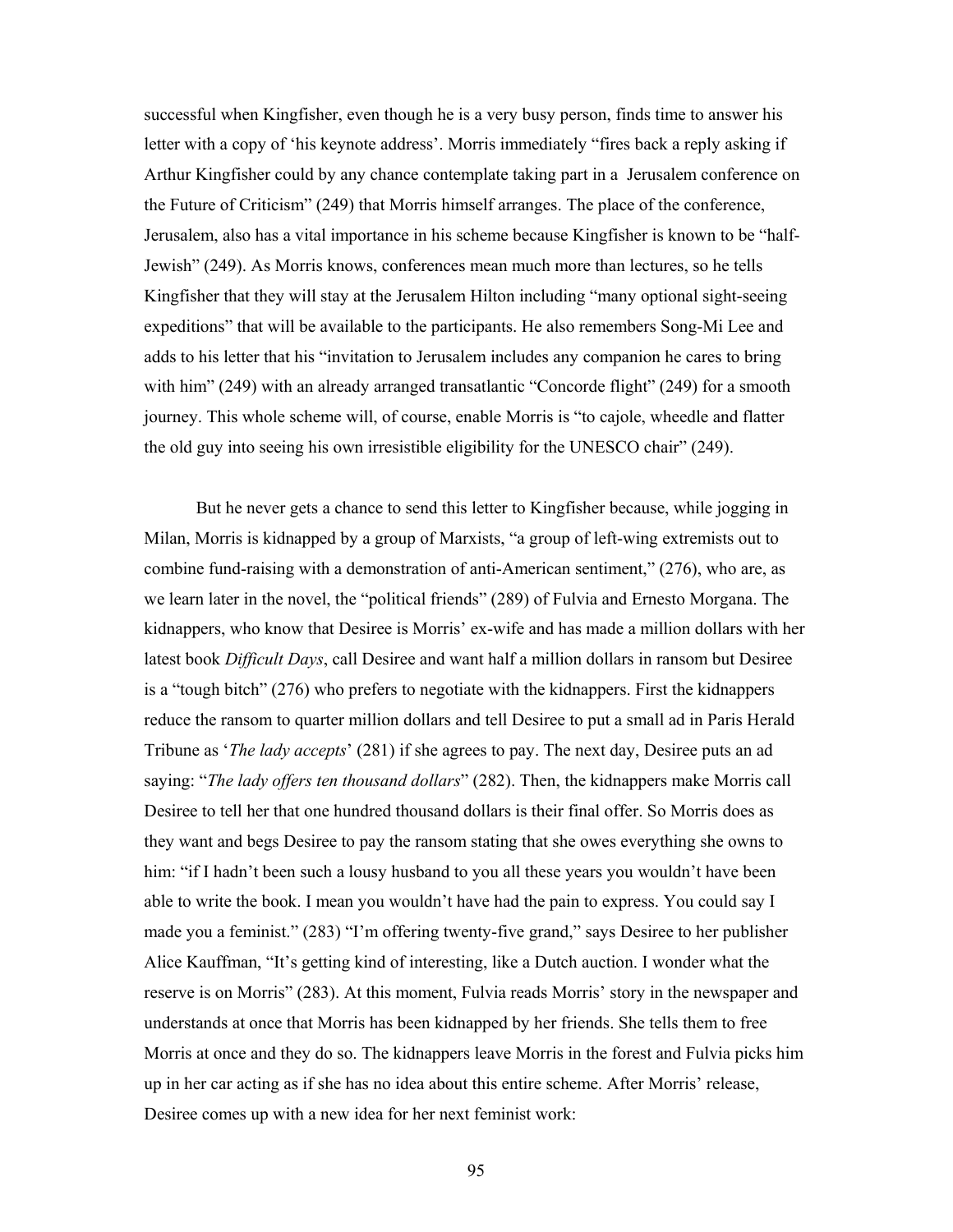"The police are all on my side, incidentally, they think I broke down the kidnappers' morale by bargaining with them. I'm getting a very good press here. 'The Novelist with Nerves of Steel', they call me in the magazines. I told Morris that, and it didn't make him any sweeter … Anyway, I'm going to put the whole story into my book. It's a wonderful inversion of the normal power relationships between men and women, the man finding himself totally dependent on the generosity of the woman. I might change the ending."

"Yeah, let the sonofabitch die," says Alice Kauffman. (296)

I had originally decided to omit these feminist issues from my discussion of Small World, but it seemed important to show how Lodge develops the feminist idea which he first introduced in Changing Places with Mary Makepeace, and obviously Desiree, and further extends in his last novel of the trilogy, *Nice Work* (1987) – which I will not discuss in my study – with Robyn Penrose, who, as Showalter rightfully identifies as "the most detailed, convincing, and upbeat portrait of the feminist academic in the '80s" (82), to come from a male author in an academic novel so often marked by 'male chauvinism'. Needless to say, this shows Lodge's success at raising important issues as an author regardless of the genre he wishes to employ in his novels.

Returning to the issue of parody of literary theory in *Small World*, in the final part of the novel, we witness all of our candidates at MLA Conference in New York that takes place in not 1978 but in 1979:

The MLA is the Big Daddy of conferences. A megaconference. A three-ring circus of the literary intelligentsia. This year it is meeting in New York, in two adjacent skyscraper hotels, the Hilton and the Americana, which, enormous as they are, cannot actually sleep all the delegates, who spill over into neighbouring hotels, or beg accommodation from their friends in the big city. Imagine ten thousand highly-educated, articulate, ambitious, competitive men and women converging on mid-Manhattan on the  $27<sup>th</sup>$  of December, to meet and to lecture and to question and to discuss and to gossip and to plot and to philander and to party and to hire or be hired. For the MLA is a market as well as a circus, it is a place where young scholars fresh from graduate school look hopefully for their first jobs, and more seasoned academics sniff the air for better ones. (313-4)

As Lodge narrates above, the MLA is the biggest 'market' and the biggest 'circus' of all small carnivalized microcosms of closed academic systems that vary in shape, size, place, time,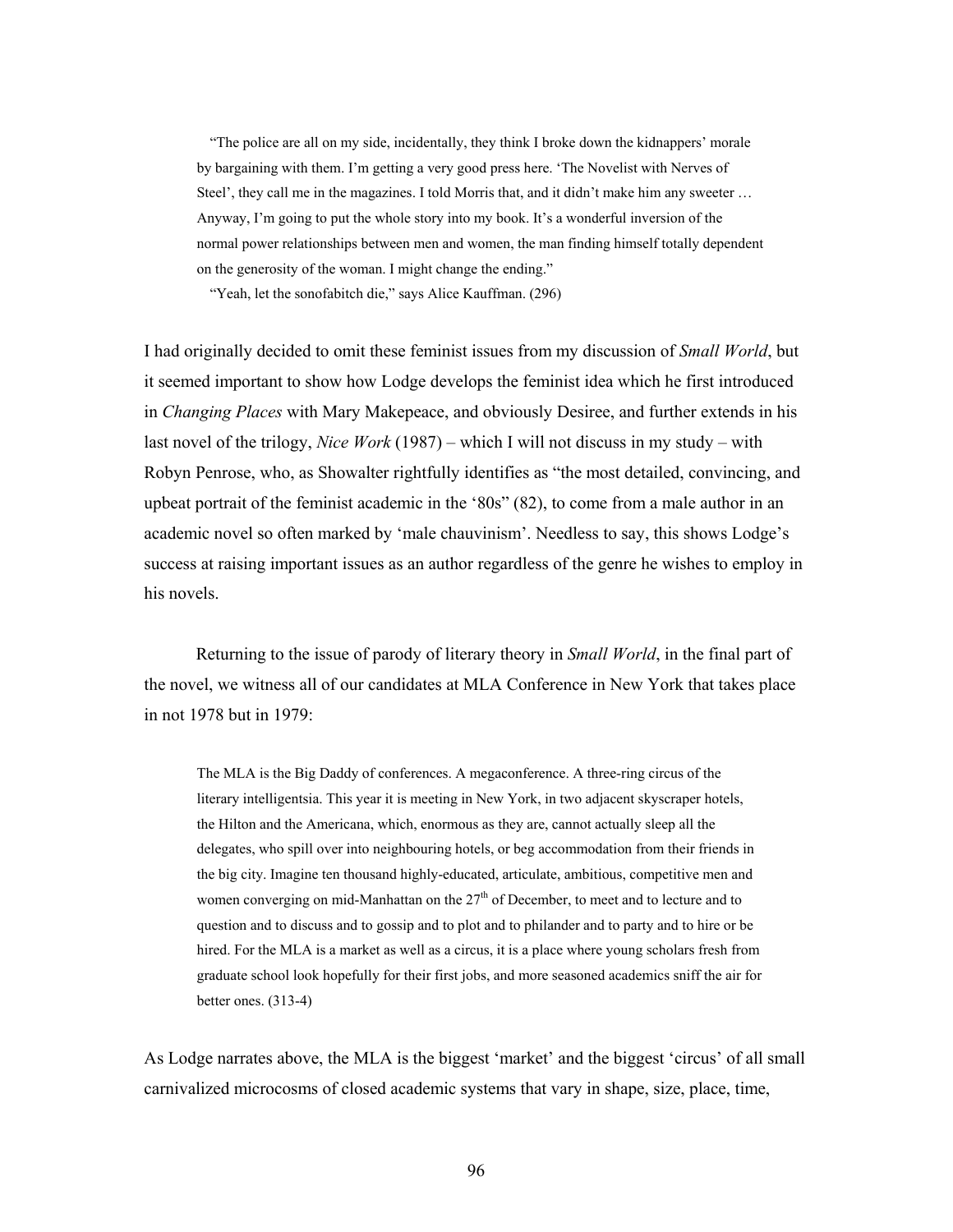structure, power and prestige all around the world. It is the final destination of our heroes; it is a place that is full of salesmen, jugglers, jokers, kings, queens, traders and knights. Each is believed to be a king or queen of their small carnivalized systems of their own time and place. But this 'grand circus' serves as the ultimate place that reveals their exact positions in the world; in other words, it is the supreme court of all academic systems around the world. And, with regards to modern literary theory, nobody knows who is who and which is which, or which who and who which anymore. In this 'grand circus' of academe, the conference on "The Function of Criticism" (316) that takes place "in the Grand Ballroom" (316), which attracts "over a thousand people" (316) to witness the decisive conference in the awarding of the UNESCO Chair.

Chaired by Kingfisher himself, "The Function of Criticism" begins with Philip Swallow, who naively describes the function of criticism as to assist "literature itself … enabling us better to enjoy life, or better to endure it" (317) with "a knowledge of history, a knowledge of philology, of generic convention and textual editing. But above all he [the critic] needed enthusiasm, the love of books" (317, ellipses mine) to demonstrate "a bridge between the great writers and the general reader" (317). It is a clear theory out of "The English School of Criticism" indeed, a bit outdated but still represented in many anthologies. The second speaker, Michel Tardieu, analyzes the function of criticism as to "uncover the fundamental laws that enabled such works to be produced and understood" (318) to discover "the deep structural principles and binary oppositions that underlay all texts" (318) with the close studies on "paradigm and syntagm, metaphor and metonymy, mimesis and diegesis, stressed and unstressed, subject and object, culture and nature" (318). Tardieu's paper includes a salute to Foucault, who also died in the same year of this novel's publication and, undeniably, changed the whole course of literary studies around the world. The third speaker, Siefried von Turpitz acknowledges that, "such art-objects enjoyed only" (318) when "they were realized in the mind of the reader" (318). The reception theory that favours the reader, (Siegfried hits the table with his gloved right hand when he utters 'reader') but is poorly narrated/parodied by Lodge. The fourth speaker, Fulvia Morgana, liberates the function of criticism as "to wage undying war on the very concept of "literature" itself, which was nothing more than an instrument of bourgeois hegemony, a fetichistic [sic] reification of socalled aesthetic values" (318) that are "erected and maintained through an elitist educational system in order to conceal the brutal facts of class oppression under industrial capitalism" (318). Her paper represents a summarized version of Marxism in literary studies discussed

97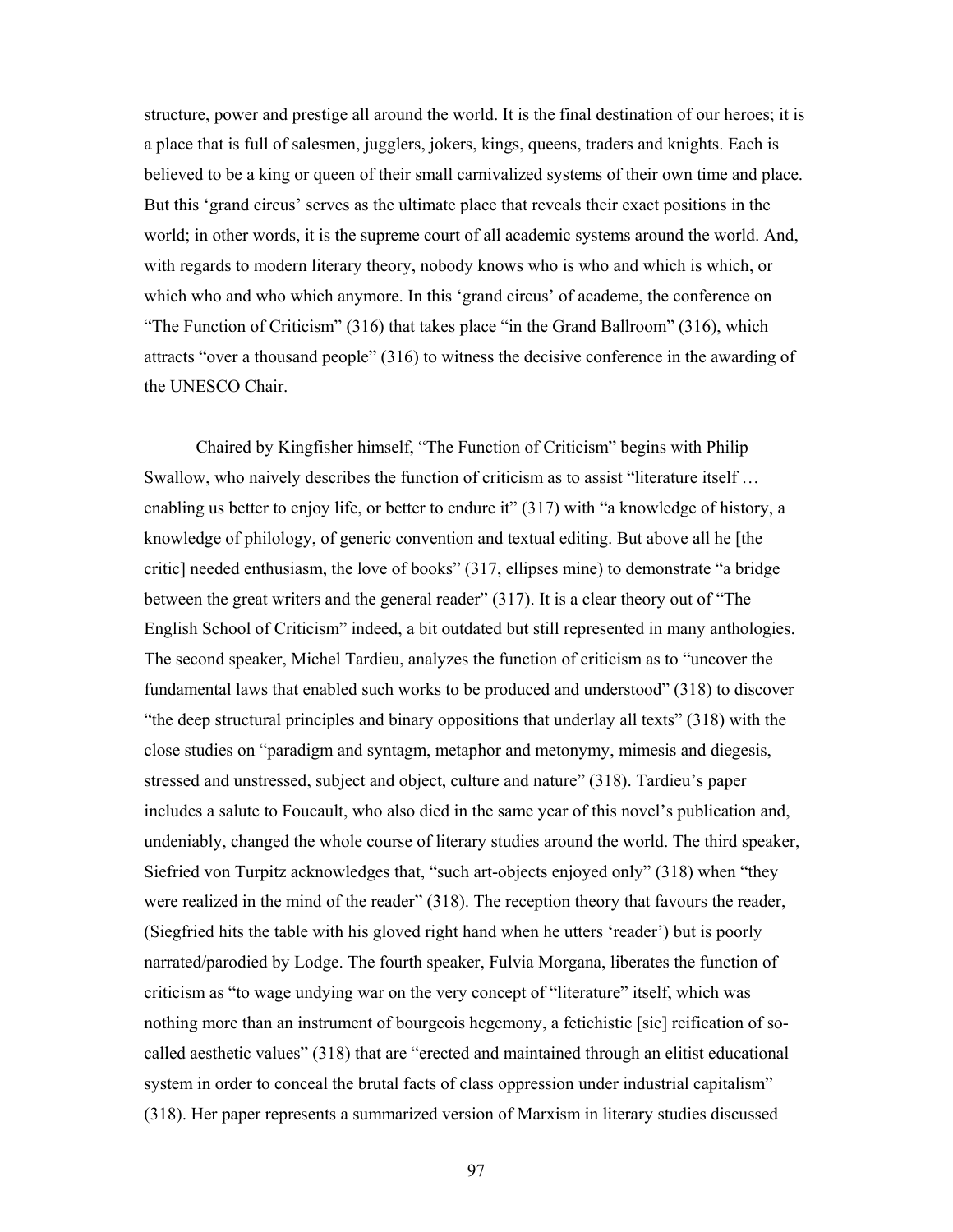surprisingly well by a person who resides at a villa in one of the desirable locations of Milan. The final speaker, Morris Zapp, deciphers "more or less what he had said at the Rummidge conference" (318). Through these papers, Lodge succeeds in gathering most of the leading theories of 1980s together and parodying them in his own terms. But then a fool stands up and acts beyond all academic schemes achieved until this very moment of judgment.

This fool's name is Persse McGarrigle, named after Percival of Arthur's knights, a young and virgin scholar that has recently finished his thesis on Shakespeare's influence on T. S. Eliot, who also takes the full authority to reverse it as T. S. Eliot's influence on Shakespeare upon publishers' expectations – "who can read Hamlet today without thinking of 'Prufrock'? Who can hear the speeches of Ferdinand in The Tempest without being reminded of 'The Fire Sermon' section of The Waste Land?"" (52) – stands up and asks "What do you do if everybody agrees with you?" (319) upon which Arthur Kingfisher breaks his long silence:

"Ah." Arthur Kingfisher flashed a sudden smile that was like sunshine breaking through cloud. His long, olive-complexioned face, worn by study down to the fine bone, peered over the edge of the table at Persse with a keen regard. "That is a very good question. A very in-ter-est-ing question. I do not remember that question was asked before." He nodded to himself. "You imply, of course, that what matters in the field of critical practice is not truth but difference. If everybody were convinced by your arguments, they would have to do the same as you and then there would be no satisfaction in doing it. To win is to lose the game. Am I right?" (319)

Persse, who is not sure about what he has just started, agrees with Kingfisher and gives him the replenishing desire of youth; Percival asks The Fisher King the right question and heals him as in the Arthurian legends. Upon this development, at the Penthouse party after the conference, Jacques Textel announces thus:

"As most of you know," Jacques Textel was saying, "UNESCO intends to found a new chair of literary criticism tenable anywhere in the world, and I think it's no secret that we have been seeking the advice of the doyen of the subject, Arthur Kingfisher, as to how to fill this post. Well, ladies and gentlemen, I have news for you." Textel paused, teasingly, and Persse looked round the room, picking out the faces, tense and expectant, of Morris Zapp, Philip Swallow, Michel Tardieu, Fulvia Morgana and Siegfried von Turpitz. "Arthur has just told me," said Jacques Textel, "that he is prepared to come out of retirement and allow his own name to go forward for the chair." (333)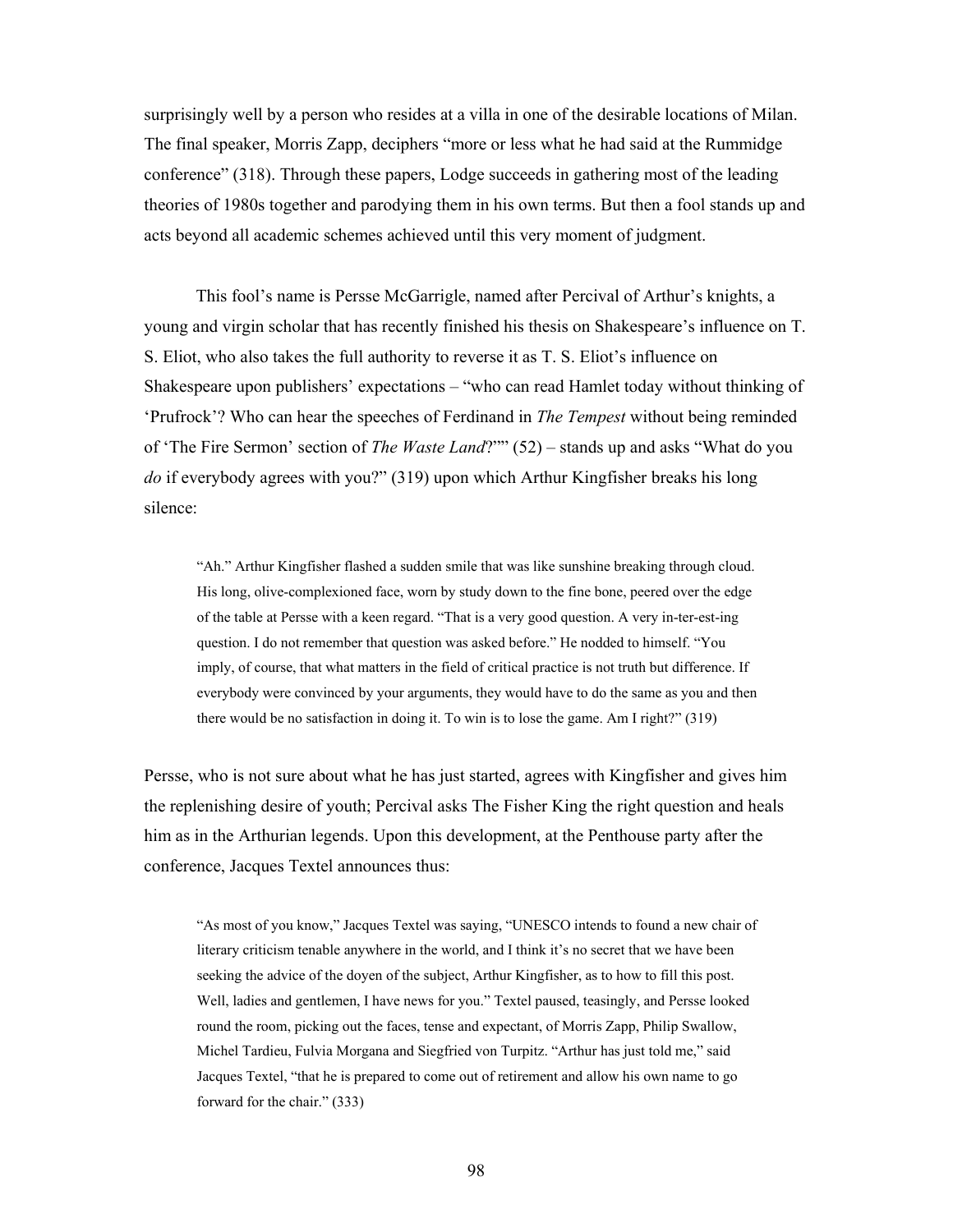Although this announcement leaves our candidates dissatisfied, they gather together as if they are in an Arthurian celebration and they happily hail the King that is healed. Even Persse, whose rather weird theory of T. S. Eliot's influence on Shakespeare has been plagiarized by Siegfried in one of the conferences, grabs Siegfried's gloved hand and shakes it with gratitude but when he shakes more than Siegfried's expectations, he also removes Siegfried's glove from his right hand when Siegfried tries to take his hand back and the hand comes out as "a perfectly normal, healthy-looking hand" (335) upon which, "Von Turpitz goes pale, hisses, and seems to shrivel in stature, plunges his hand in his jacket pocket, and slinks from the room, never to be seen at an international conference again" (335). The fool has done his work; he heals and hails the King, unveils 'the villain' and lets people know their exact positions in the 'global campus'.

In the meantime, another character, Angelica Pabst, Persse's Holy Grail in this academic romance, a young scholar specialized in the Romance genre, analyzes Lodge's Small World in the fashion of Roland Barthes. "Roland Barthes has taught us the close connection between narrative and sexuality, between the pleasure of the body and the 'pleasure of the text', but in spite of his sexual ambivalence, he developed this analogy in an overly masculine fashion (322) she begins, and further develops her discussion:

Romance, in contrast, is not structured in this way. It has not one climax but many, the pleasure of this text comes and comes and comes again. No sooner is one crisis in the fortunes of the hero averted than a new one presents itself; no sooner has one mystery been solved than another is raised; no sooner has one adventure been concluded than another begins. The narrative questions open and close, open and close, like the contractions of the vaginal muscles in intercourse, and this process is in principle endless. The greatest and most characteristic romances are often unfinished – they end only with the author's exhaustion, as a woman's capacity for orgasm is limited only by her physical stamina. Romance is a multiple orgasm. (322-3)

So Lodge, as the critic, analyzes the book he writes from the perspective of one of his female characters, who is specialized in the Romance genre, by using Roland Barthes' theory that he discussed in The Pleasure of the Text (1970, trans.1975) and Lodge ends his novel with Persse, Percival, staring at the destination board at Heathrow Airport wondering where to begin his next quest to find Cheryl Summerbee.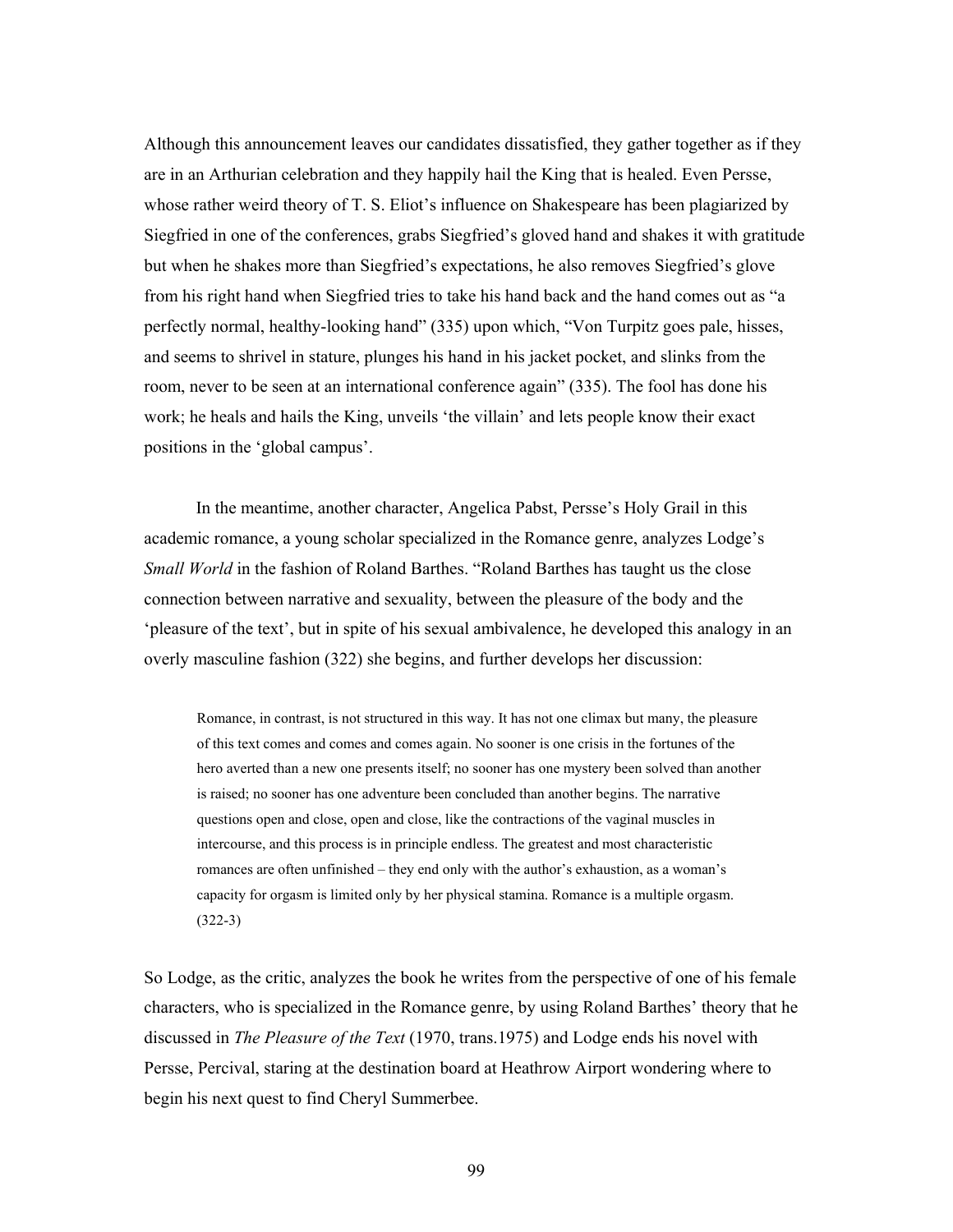In conclusion, Small World is a great parody of 'the global campus' regardless of time and space as well as a parody of literary critical theory that reformed the scholars of English studies as well as many other critical studies around in the world during the 1980s. In the meantime, as Bernand Bergonzi hints in his critical work titled *David Lodge*, *Small World* can be considered as an anthology of modern literary theory like those that Lodge first edited as Twentieth-Century Literary Criticism: A Reader in 1972, and in 1988 as Modern Criticism and Theory: A Reader with a second revised edition in 2000 (41). In a sense, the novel offers multiple 'pleasures' to the readers with multiple 'orgasms' as long as the readers' physical stamina enable or the author gets exhausted in this grand circus of carnivalized world.

## 5.2 Mensonge: My Strange Quest for Structuralism's Hidden Hero (1987)

'What the text says, through the particularity of its name, is the ubiquity of pleasure, the atopia of bliss,' cries Roland Barthes in The Pleasure of the Text. 'Roland, Roland, please,' comments Mensonge. 'Tell me, have you ever tried one?' (71)

While David Lodge was busy parodying the leading literary critics and their best known theories with a general focus on Barthes' The Pleasure of the Text, Malcolm Bradbury was after his own quest, another knightly fashion, to discover even a glimpse of the 'absent presence' of Henri Mensonge, 'Structuralism's Hidden Hero' in a parody of basic theorists like Foucault and Derrida with his main attention on Barthes' "The Death of the Author" (1968, trans.1977). Mensonge: My Strange Quest for Structuralism's Hidden Hero was first published in 1987, in the format of a novella of 104 pages. From the very beginning pages until the very last pages that include Bibliography and Index, this study still stands as the ultimate parody of modern literary theory.

There can be no doubt that any bright student or intellectually active person of the 1980s who is at all alert to the major developments in the humanities, philosophy and the social sciences, or is just getting more and more worried why so many way-out mint-flavoured green vegetables are showing up in a salad these days, is going sooner or later, and far better sooner than later, to have come to terms with a pair of thought-movements that are making all the contemporary running. These twin-thought movements are, as most people now know, called Structuralism and Deconstruction. (1)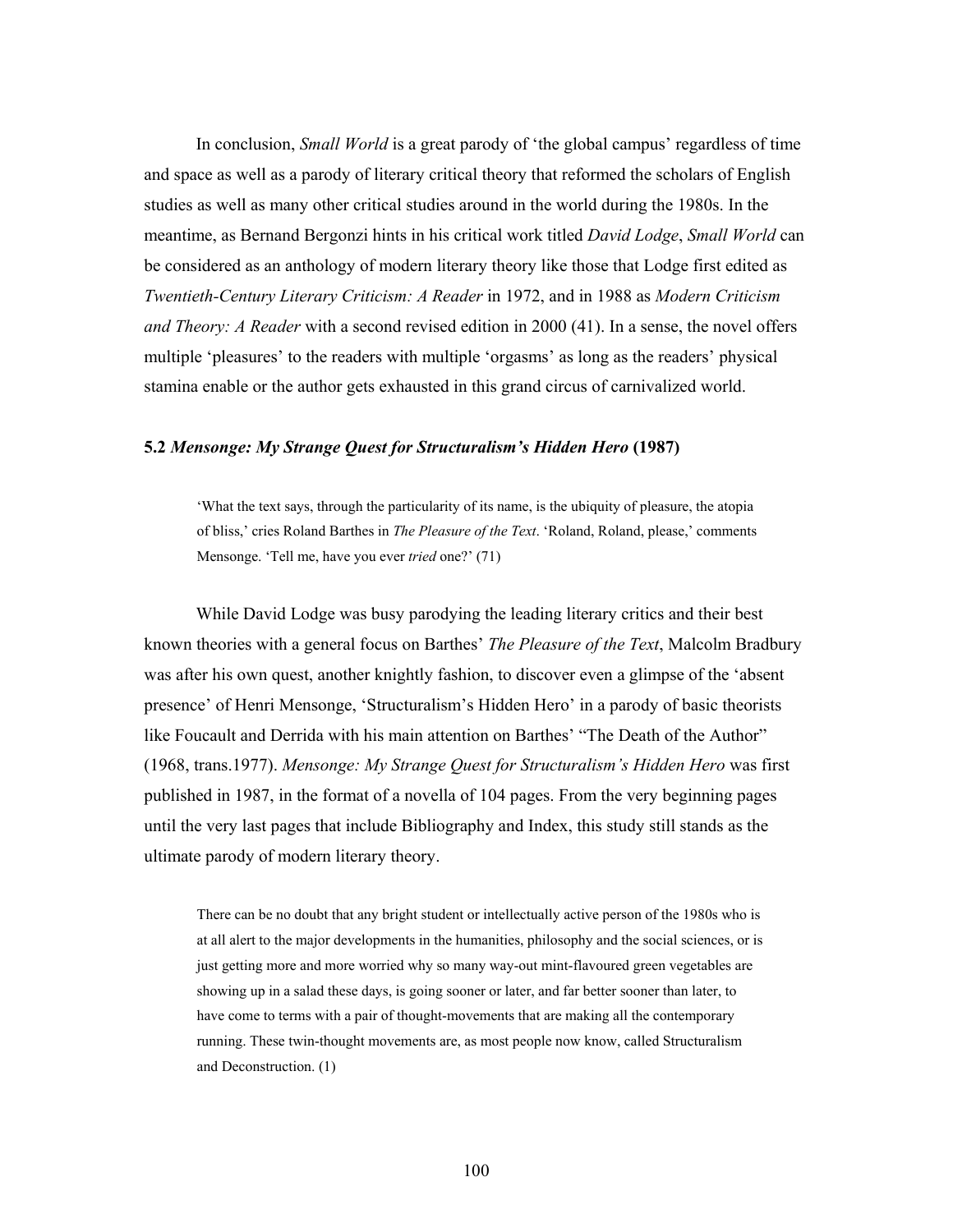Bradbury begins his novella with this passage and it can be suggested that this is the only formal passage of this critical study. Showalter's 'academic star system' is once more stressed but Bradbury widens this suggestion into philosophy: "Philosophy these days requires virtuoso qualities, and the star performers are not themselves always cooperative, a classic problem with very deep thinkers" (2) and Morris Zapp's dilemma in calling his critical studies in Small World is also analyzed as "The labels we hear are not necessarily those accepted by the masters themselves. Michel Foucault, the great radical historian, insisted until quite recently, when he died, that he was not a Structuralist, but something quite different along the same lines" (2). Bradbury analyzes how these new movements became "*chic*" (2) in "social and cultural, literary and artistic, linguistic and anthropological" (3) aspects of everyday life as well as how it "disestablished the entire basis of human discourse" (7).

Next, Bradbury begins his parody by analyzing the basic precursors of this 'chic' trend. Saussure and his Cours de linguistique generale, that started everything so far, is parodied with its writing process: "Saussure himself having died before he wrote it down, its text was retrieved from the various notes and doodles of his students – some of them a little inconsistent, probably due to people horsing around on the back row" (9). Then Bradbury stresses this work's indispensable effect on current literary theories: "In fact, we may regard the book Saussure 'wrote' – which of course he did not – as the strongest piece of evidence we have of the argument the book itself makes, about the separation of the signifier from the signified" (9). The effect was so immense, suggests Bradbury, that the "intellectuals throughout the globe" (14) had to sit down and revise their earlier works by discriminating "their *langues* from their *paroles*, their signifiers from their signifieds" (14) and "some of them are known to have changed their lectures almost entirely" (14). This intellectual dilemma did also have its effects on the readers, says Bradbury, "who turned out to need a lot of critics to help them misunderstand in the proper way" (15) and describes the situation of the readers as: "the day of the modern reader who did not need a book at all was born" (16). During this time of uncertainty, Bradbury, the narrator, finds out the name of Henri Mensonge in one of the reviews of Frank Kermode, in which he analyzes the French influences on literary studies as incomplete because the English do not have all the necessary translations and therefore missing the basic works behind Structuralism and Deconstruction and when Kermode is asked for a basic unheard of theorist, he introduces the name of Henri Mensonge.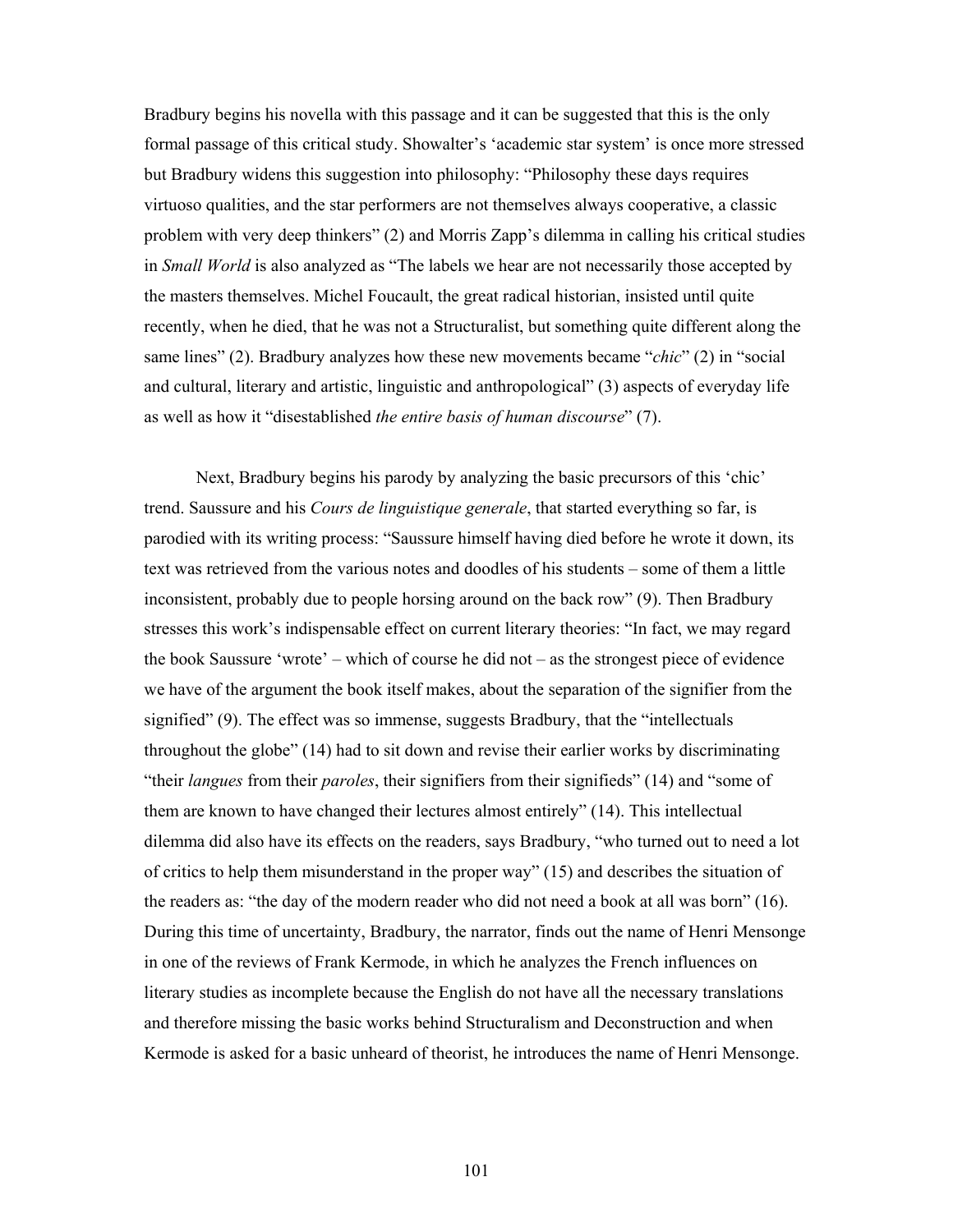This purely neglected theorist is, in fact, "the source and the start, unquestionably the Structuralist's Structuralist, the Deconstructor's Deconstructor. He is the hub and the nub, the core and more" (19-20); he is a man "who has out-Barthesed Barthes, out-Foucaulted Foucault, out-Derridaed Derrida, out Deleuzed-and-Guattaried Deleuze and Guattari" (27). Unfortunately, there is no mention of his name in almost all anthologies but he is a "rare and extraordinary figure" (20) who has succeeded "to stand with one foot firmly planted at the very beginning of the major modern thought-movement, while with his other foot standing twenty years later at the very end of it" (20). But in Deconstructionist terms, which Bradbury analyzes as "nothing other than a profound modern philosophy of, precisely, absences" (21), Mensonge's absence in anthologies is the very "significance of his non-significance" (20). The only book that can ever be written by Mensonge (or by the language that wished to use Mensonge as its medium) is *La Fornication comme acte culturel* but as Bradbury suggests, there even are debates on the publication date of this extraordinary study:

It came out in 1965, or just possibly 1966. The date, whichever it is, is crucial. For this means that it appeared certainly one year, and very possibly even two, before, and therefore not after, the key Deconstructionist year of 1967. We call it that because this was the year in which Mensonge's strongest rival, Jacques Derrida, imposed himself in the intellectual scene, not with just one brilliant book but with three (Of Grammatology, Writing and Difference, and Speech and Phenomena), and very possibly the annual revision of the Michelin Guide as well. So a new spirit was clearly passing through Parisian thought, and it is usually from Derrida's year that the entire development of the Post-Structuralist or Deconstructionist enterprise is usually dated. However we – I and now you – know quite differently. For Mensonge's book – it was called  $La$ Fornication comme acte culturel – came first. And so potent was its argument, so radical its impact, that it does indeed seem perfectly correct to say that Derrida could not have been conceived without the assistance of Mensonge. (34-5)

The translation of this book into English is not to be found anywhere, basically for two reasons: firstly, Mensonge's extraordinary book that is behind all revolutionary theories is "as scarce as virginity in California and a good deal more expensive" (67), and secondly, the few copies that can be found are "worn copies of this ill-printed" (39) as this "ill-starred book" (39) that contains the most potent and important statements of modern thinking we have had" (39-40). Although there is a rumour that, an English translation of the text is finished and will duly be printed by "the West Coast Marxist-Feminist Gay Collective Press, under the title Sex and Culture, with a lovely cover, in their 'His-and-Her-Meneutics' series" (39), there is no sign of this text's translation presence until the time Bradbury published this book.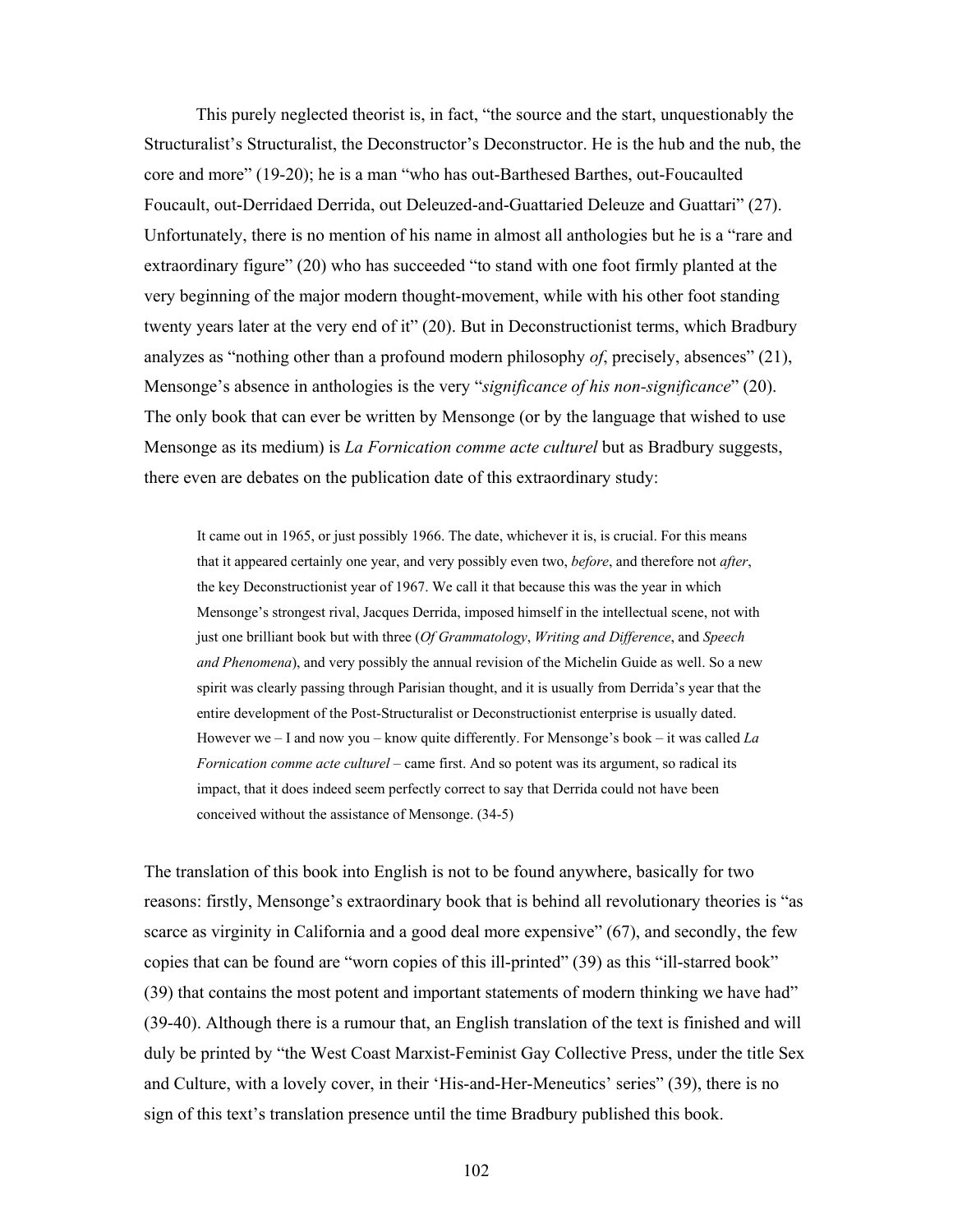In order to investigate this Mensonge case further, Bradbury tries biographies, but "Alas" he says, "with the Death of the Author and the Disappearance of the Subject, even an ordinary biography is bound to be a problem these days. Biographies are said to be fictions revealing more about the biographer than they do about their subjects, who of course do not exist anyway" (29), but Bradbury manages to find out that Mensonge was not French in origin, but Bulgarian. His coming to France has nothing to do with academic freedom or any other emigration purposes, but with Mensonge's deep admiration of trains. He catches a train from Bulgaria and happens to get off of it in France. There, he collaborates with Barthes on road signs (and possibly on train signs) and with Bathes' assistance, Mensonge joins the group of select 'new' critics and his articles and reviews begin to be published in "*Quel Tel*" (32) (of course, it is none other than *Tel Quel*). But that is all Bradbury can find about this total mystery except three photos that are supposedly thought of as Mensonge's:

In one he sits, a handsome, dark-eyed if decidedly portly young man, of somewhat Slavic appearance, at a table on the terrace of what may or may not be the Café des Deux Maggots. The date is quite indeterminate, the prevailing *chic* of figures in the background suggesting either the 1950s or the 1980s. A bock is on the table in front of him, next to the usual saucer, which he appears to have filled with some liquid. There is also what seems to be a female shoe; it has been argued that this could signify something, though knowing Mensonge as we do, or do not, probably it does not. One arm is raised high at the shoulder, perhaps in a form of revolutionary salute, more probably in a gesture of rage toward the photographer. (37-8)

The second photograph, "presumably taken some years later, or else much earlier" (38), reveals a man who is "quite fat, balding, and several inches shorter" (38) that "holds up a spade, and is looking at it inquiringly, though whether to dig with it, name it or strike someone with it we have no way of knowing" (38). The third and a more recent photograph which "is reproduced as the frontispiece of this book" (38) shows a bald head that "appears to have been taken from the rear, though this is not certain. This makes identification difficult even for those who knew the man well, could we but find any" (38). Bradbury, the knight scholar that is on quest for this 'hidden hero', lacks the biographical facts about Mensonge and prefers to look after the only text he is rumoured to have written and luckily finds an 'illtreated' copy of it with many missing pages but Bradbury's enthusiasm immediately puts him to work to analyze the text; no matter that it is in French. He consults many major scholars about Mensonge's book but all of them advise him that the work has "such profound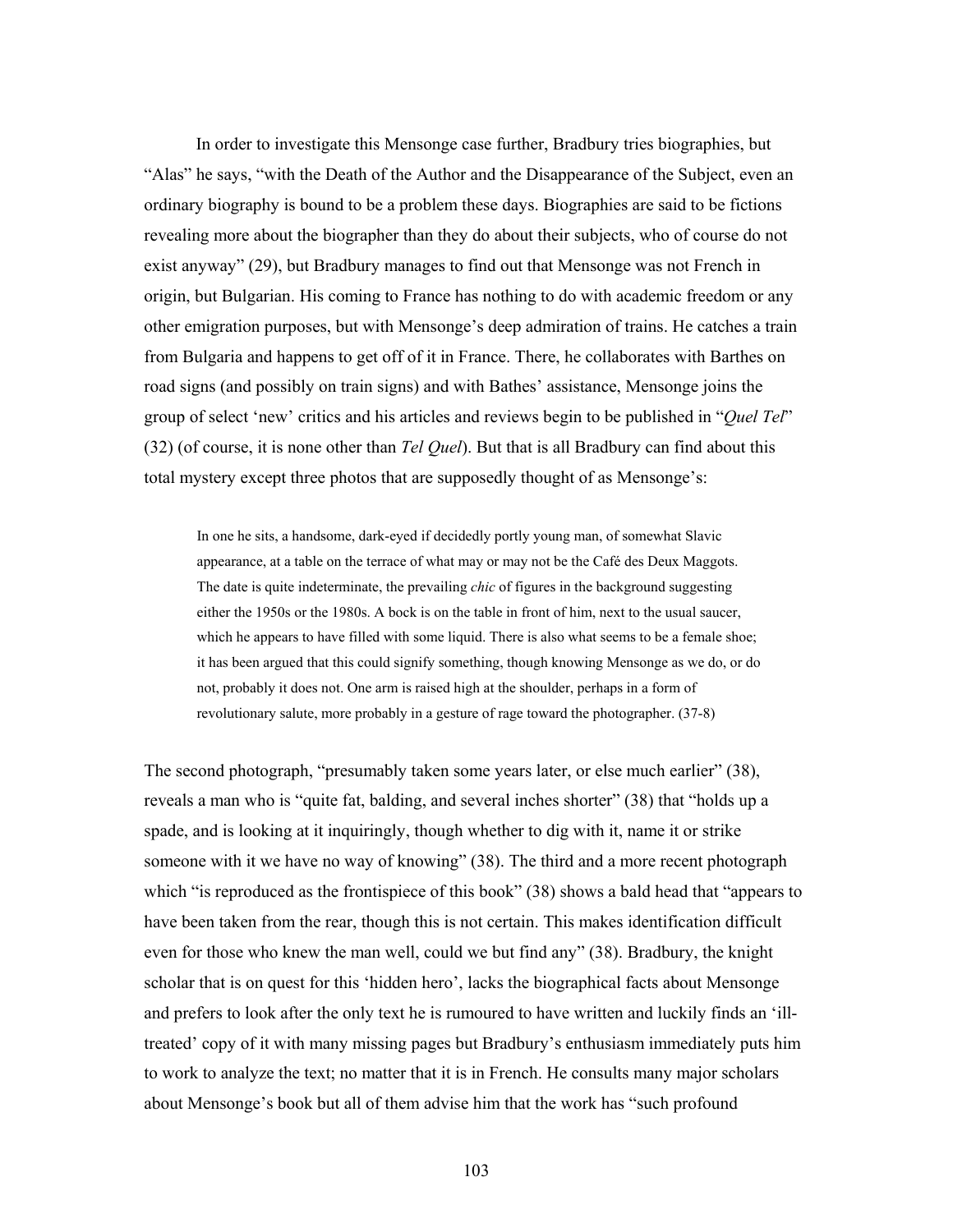intellectual subtlety, linguistic density and textual disorder" (68) and it is 'non-translatable' as well as 'non-understandable', "and that only a person of the most limited imagination, and probably the most unmitigated stupidity as well, would even dream of undertaking the task" (68). Bradbury works hard to get a meaning, if there is one, from the text and manages to identify and interpret some minor points that Mensonge clearly analyzes in his masterpiece:

Acknowledging Barthes's emphasis on the dominance of the text, it totally refutes his concept of jouissance, or textual pleasure-taking. 'Sex is difficult enough in bed, as my philosophic contemporaries should know,' Mensonge says sourly. 'To try to perform it in the bookcase is hubristic beyond belief. In any case it is no use pretending we are at a whorehouse when we know we are at a funeral. Try the book any way you like. It will show no sign of enjoying it, and will certainly not give a squeak back.' The same rigorous honesty is written into every page of La Fornication, a book that seems to resist any kind of interpretation. Indeed it positively defies the summary of the would-be interpreter, however intelligent and competent he may happen, as in this case, to be. (64)

Mensonge, of course a far better critic than Morris Zapp, comes up with his ideas on The Pleasure of the Text, and Bradbury, the author, carries Lodge, the author's parody of Barthes to a further space and analyzes the 'pleasure' literally in an attempt to get, and also to give, 'pleasure' from, and to, a text 'in a bookcase' which is not a 'whorehouse' but a 'funeral', in the Barthesian fashion supposing all texts' authors are dead, whether giving or getting 'pleasure' 'in any way possible' is almost impossible. Bradbury, the knight – in fact, the would-be knight of the 2000s – further develops his quest for Mensonge but finds himself at an impasse and analyzes his feelings as: "'A poem should not mean but be,' Archibald MacLeish once wisely observed in a poem. Unfortunately Mensonge, as is typical, takes this one step further, creating a book that does not simply refuse to mean but also refuses to be" (65).

But this does not dishearten Bradbury, our courageous knight, and he gets deep into the text in an attempt to find a meaning in the last passages of the text of Mensonge, who, in fact, refuses any meaning at all:

'My aim, by now, must be clear, to deconstruct any illusion of fullness which permits the coital cogito to exist,' he says in some late phrases. 'What clearly follows is that I must Deconstruct myself, or any illusion of a self, capable of thinking a thought, that you may happen to be left with. I – "I" – do this not to *defer* meaning, to seduce your interest, promise a supplement, as all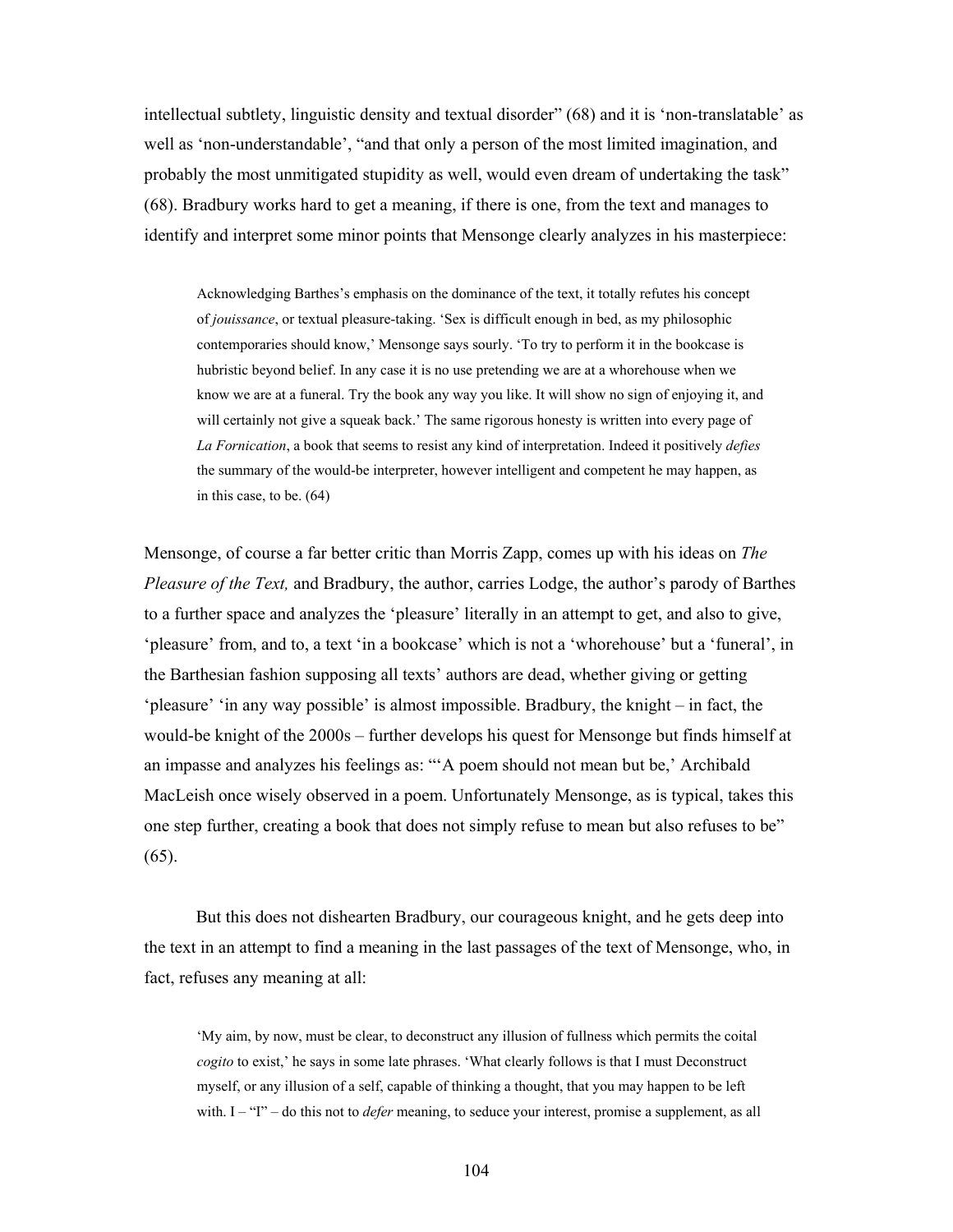too often do those philosophical colleagues of mine who still see long and well-paid careers stretching out in front of them. I wish to withdraw meaning, to withdraw from meaning, in a word to *subtract* or *decoitalize* myself, so avoiding any impression that you have been reading – impossible word – philosophy.' (78)

Bradbury analyzes the above as "this coda reminds us that the entire point to his argument is that we may find no entire point to his argument" (78) and Mensonge, in the last words of his masterpiece; although it is worth mentioning that Bradbury's copy is not complete, concludes his discussion on social, cultural, linguistic, and anthropological – only to name a few – studies thus:

'Do not allow it to satisfy you, for nothing satisfied me. If it does, I would have failed, as of course I have had to, or some "I" did who is not and cannot be "I", who must necessarily be nothing, is not capable of a thought, who cannot let even this be a thought, who cannot conceive, will not be conceived, who has desired what desire cannot give and desires only undesired, who is a supplement to what cannot be supplemented, a non-thinking non-subject who has never been, who cannot be, who will not become, who will not be coming, is not even a name, not even a word, not even the word me en songe (requiring completion).' (78-9)

Bradbury, our exhausted knight who obviously is not as pure as our young knight Persse, fails in his quest to find yet even to heal the King. He just utters the following words before he takes a long rest: "Mensonge or 'Mensonge', the one we have thought was Mensonge, if such a 'thought' is possible, absents himself, absents us, becomes not here, not there, in a way that anybody who takes philosophy at all seriously cannot possibly ignore" (79), Bradbury's way perhaps of reminding us that Mensonge is a French word for "lie.".

But being Bradbury, the author's parody does not simply end here. He also invites Lodge into his play to translate Michel Tardieu's "Foreword/Afterword" to this long deferred study on Henri Mensonge. Professor Tardieu also indicates an important aspect of Mensonge's mysterious text saying that: "Mensonge devised a still more radical method of placing his discourse sous rapture; that a certain acid was added in the manufacture of the paper on which La Fornication was printed which will ensure that sooner or later all copies of this seminal text will auto-destruct" (93). It is very valuable information indeed, adding a further step into Mensonge's *significance of his non-significance*. After Michel's "Foreword/Afterword", Bradbury reveals the bibliography of the book with many interesting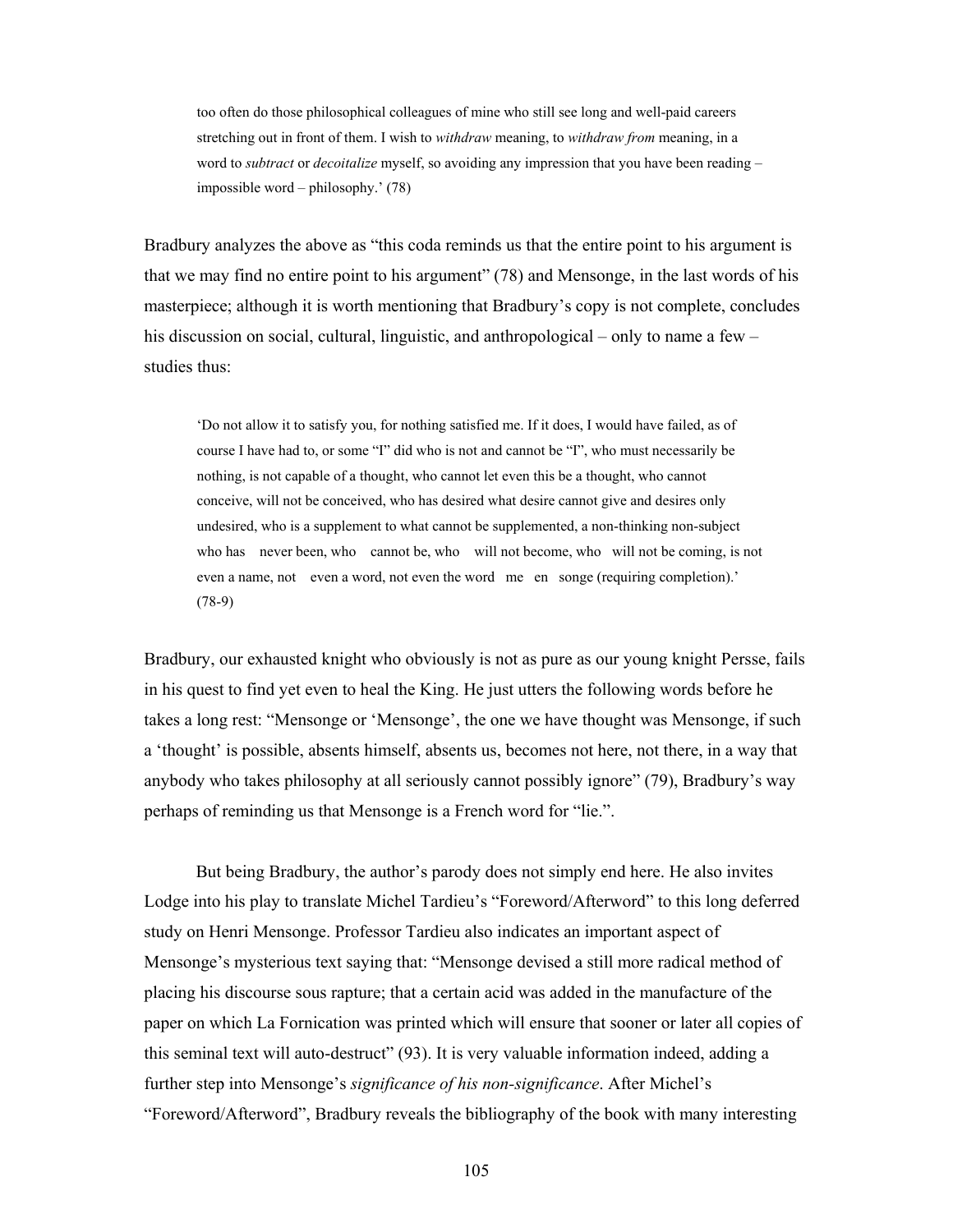authors indeed. For instance, we understand that Henry Beamish has recovered some important notes of his ruined book on charisma and managed to write an article titled "Mensonge and Charisma" that is published in *British Journal of Sociology* and Howard Kirk, understandably influenced by Mensonge, to write an article titled "Mensonge and the Technique of Seduction" published in *New Society*. The Index of the book is more playful indeed. It seems Nietzsche appears in this book in connection with: the Index entry under "Nietzsche" reads as follows: "Derrida on, 89; Foucault on, 90; Elton John on, 23; Hitler on, 97" (103) and Sartre is identified as:

Sartre, Jean Paul, 35-8; charismatic role of, 32; philosophical dilemma of, 38; Structuralist reaction to, 41; humanism of, 42; putative friendship of M. and, 44; has problem with chestnut tree, 49; discovers Non-Being, 50; meets S. de Beauvoir, 52; discovers Being, 53.  $(103-4)$ 

As a result, the novella *Mensonge*, is the ultimate parody of modern literary theory and stands as one of the wittiest books of Bradbury. Bradbury plays with the idea of fact and fiction and also invites Lodge, who allegedly writes the "Foreword/Afterword", into his play. Both Lodge's and Bradbury's characters are mixed up with real theorists like Derrida, Foucault and Barthes, who are treated as real characters in a fiction in which they are parodied from the very beginning until the very end of the novella. "Unlike Bradbury's other novels" writes Lidia Vianu "*Mensonge* has an intellectual point to prove, a theory to "deconstruct". Malcolm Bradbury is sick and tired of the meaninglessness and pretentiousness of all critics who claim they can create new meaning and dispense with all traditions, that of the author included" (18) and I definitely agree with her. In the novella, Bradbury poses himself as a narrator fully devoted to theory but in fact, he finds these theories incomprehensible in terms of meaning. In this parody, Bradbury 'plays' the game in theory's latest fashion and manages to 'deconstruct' the meaninglessness behind these theories well-equipped attempts to identify meaning. In fact, Bradbury's criticism of these 'new' theories is well narrated in the novella:

Like Barthes, he [Mensonge, and Bradbury as well] acknowledged that philosophy was a science of signs, though not such big ones, and he agreed that everything could be read as a text. Like Foucault, he acknowledged the fundamental gap between words and things, but could not understand why everyone kept trying to close it. Like Derrida, he considered philosophy as a theory of non-perception or non-theory of perception, but did not think it made any differance. (62)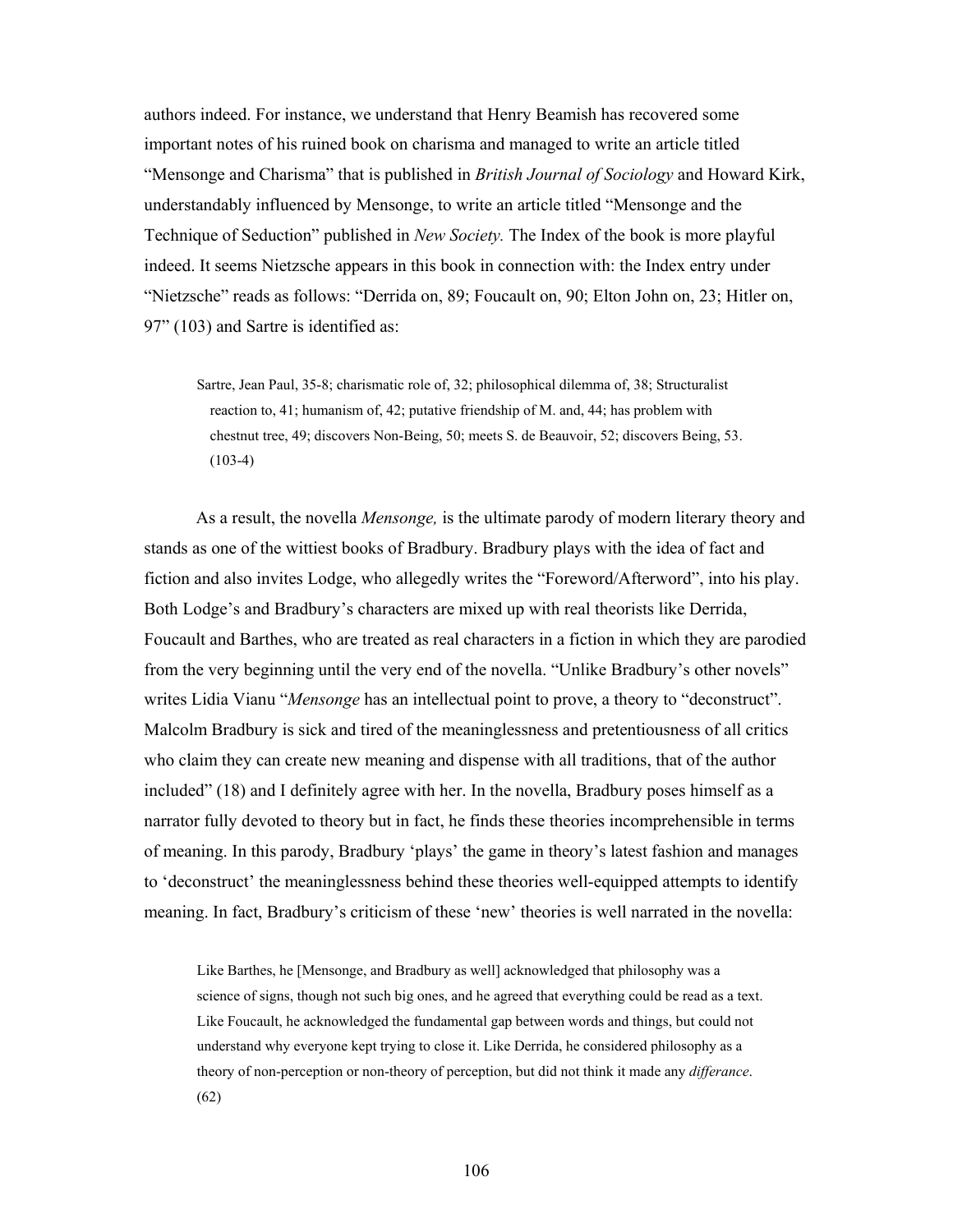In other words, Bradbury does not distance his critical approach from these new theories but, like many scholars in the field of literature, he has difficulties in getting the full meaning of these new theories in order to be applied to the literature studies. And this parody manages to say more than any opposing critics would say about this latest fashion.

## **CONCLUSION**

"Malcolm Bradbury was my oldest and closest writer-friend, and since he died I have felt as if some vital element has been removed from my professional as well as my private life" (vii) writes David Lodge in his tribute to Malcolm Bradbury's last novel To the Hermitage (2000). Taking into consideration that they had first met in 1960 at the University of Birmingham as lecturers of English literature, and also as two authors with their recently published novels, it had been 40 years since they had first met. In these 40 years, they had collaborated in each other's works, had influenced each other's styles, and had been thought to be the same person in many occasions – which Bradbury parodied in his novel Rates of Exchange (1983) enabling one of his minor character's to ask "'Do you know also a campus writer Brodge?' asks a lady to his left, 'Who writes *Changing Westward*? I think he is very funny but sometimes his ideological position is not clear'" (294) – but Bradbury's unexpected death had put an end to this long term relationship.

Bradbury was 3 years older than Lodge (born 1932) and their whole lives could be described as parallel lives; for interrelation would be much too weak a word to describe the 40 years of experience. "We were both grammar school scholarship-boys from lower middleclass families, products of 1944 Education Act, first generation graduates – of London University, not Oxbridge" (Tribute, vii), but all my gratitude to them depends on their getting their higher educations in redbricks as opposed to studies in Oxford and Cambridge. Both Bradbury and Lodge had gone to America for academic purposes and had spent at least a year in there. When Bradbury had returned to England, he had moved to the University of East Anglia and with the influence of his American experience – as Walker first witnesses Creative Writing classes in America – Bradbury had been to first scholar to get an English department open a MA course in Creative Writing and its results meant more than words: Kazuo Ishiguro, Ian McEwan, etc.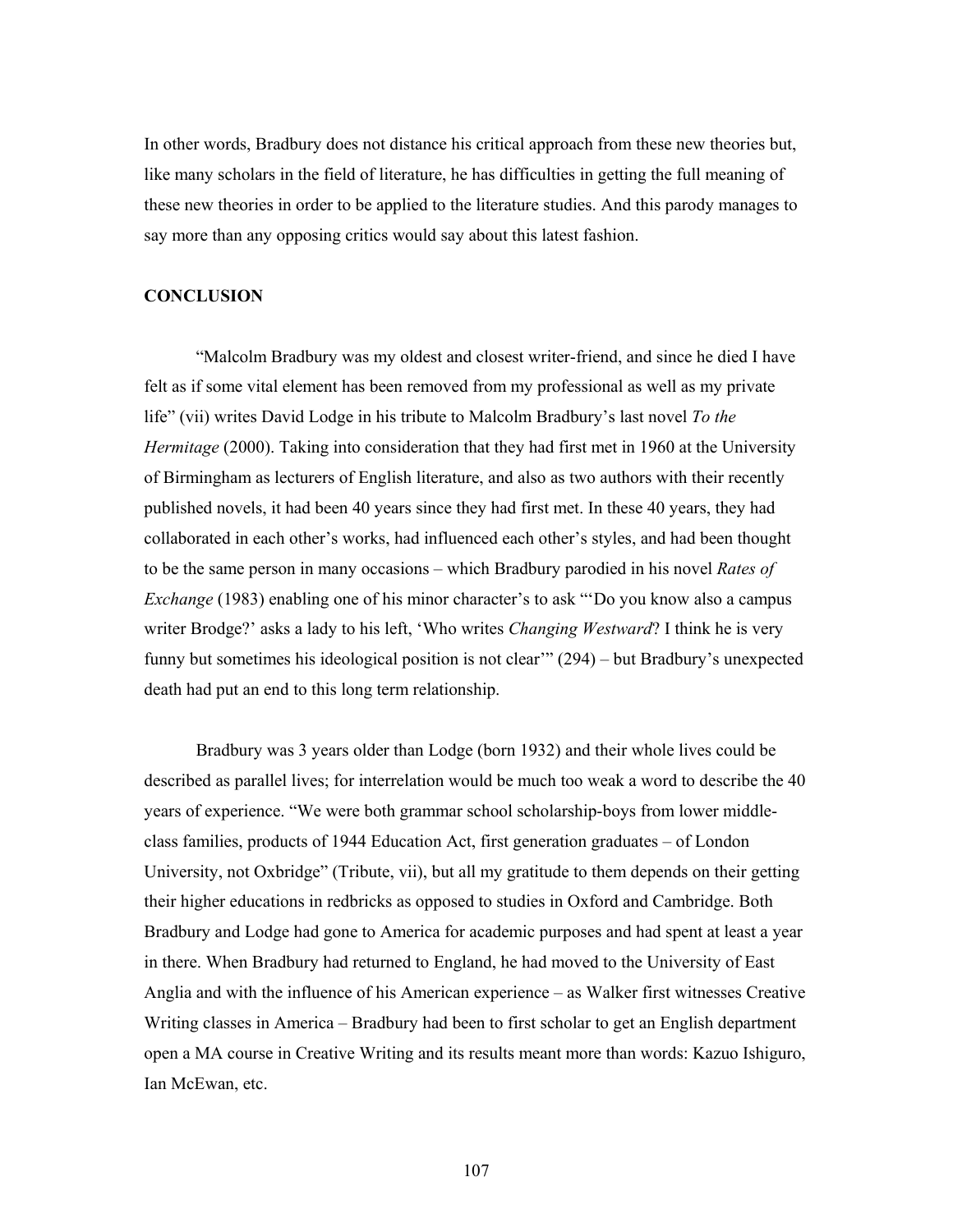The only general point which can be emphasized in my conclusion is hidden in Lodge's words in his tribute to Bradbury:

We became in a way literary twins – sometimes farcically confused, always with an intuitive sense of each other's thoughts and feelings even when separated. As Mikhail Bakthin observed, all writers glance sideways at their peers as they write, and it was Malcolm Bradbury whom I most often evoked as imagined reader, to test the quality of the work. (viii)

As a result, we have discovered both author's reformative ideas during the 1950s, Bradbury's direct influence on Lodge's style during the 1960s, two revolutionary novels that definitely fit the 1970s and two great parodies of modern literary theories in the course of the 1980s. The novels that I discussed in my study do mark important points in both authors' lives for they also serve to summarize their development through time; from the times of the Angry Young Men to the times of 'floating signifiers'.

In the course of this study of both craftsmen over four decades, I have looked at the novels with Bakthin's parody perception of "dualistic characteristics," in terms of the intertextuality of novels published in the same decades, and analyzing the "dualistic characteristics" of parody that they employed within their respective novels. I suggest that each novel of these craftsmen is a parody that consists of doubling imageries and narratives to hold Bakthin's perception of parody and his idea of the carnival. In terms of comparing two of their novels published in the same decade, I suggest that the carnivalized atmosphere of each novel is interrelated to create a bigger carnival within the subject decade. Clarification of this point follows with examples.

In the 1950s, there is a dual narrative of Stuart Treece and Louis Bates in terms of parodying both the traditional novel discourse and the discourse of the Movement that are represented by the Angry Young Men in Bradbury's Eating People is Wrong. But overall, the adventures of Treece and Bates that start at the university and is finalized at a madhouse and a hospital simultaneously, the novel parodies the liberal values of the era in a small world of carnival without the necessity of favouring one discourse over another. On the other hand, Lodge's *The Picturegoers*, is another small world of carnival with multiple dual narratives in which almost all characters of the novel do have some others to oppose them. Only to give an example, in the beginning of the novel, Mark begins as an atheist liberal who parodies the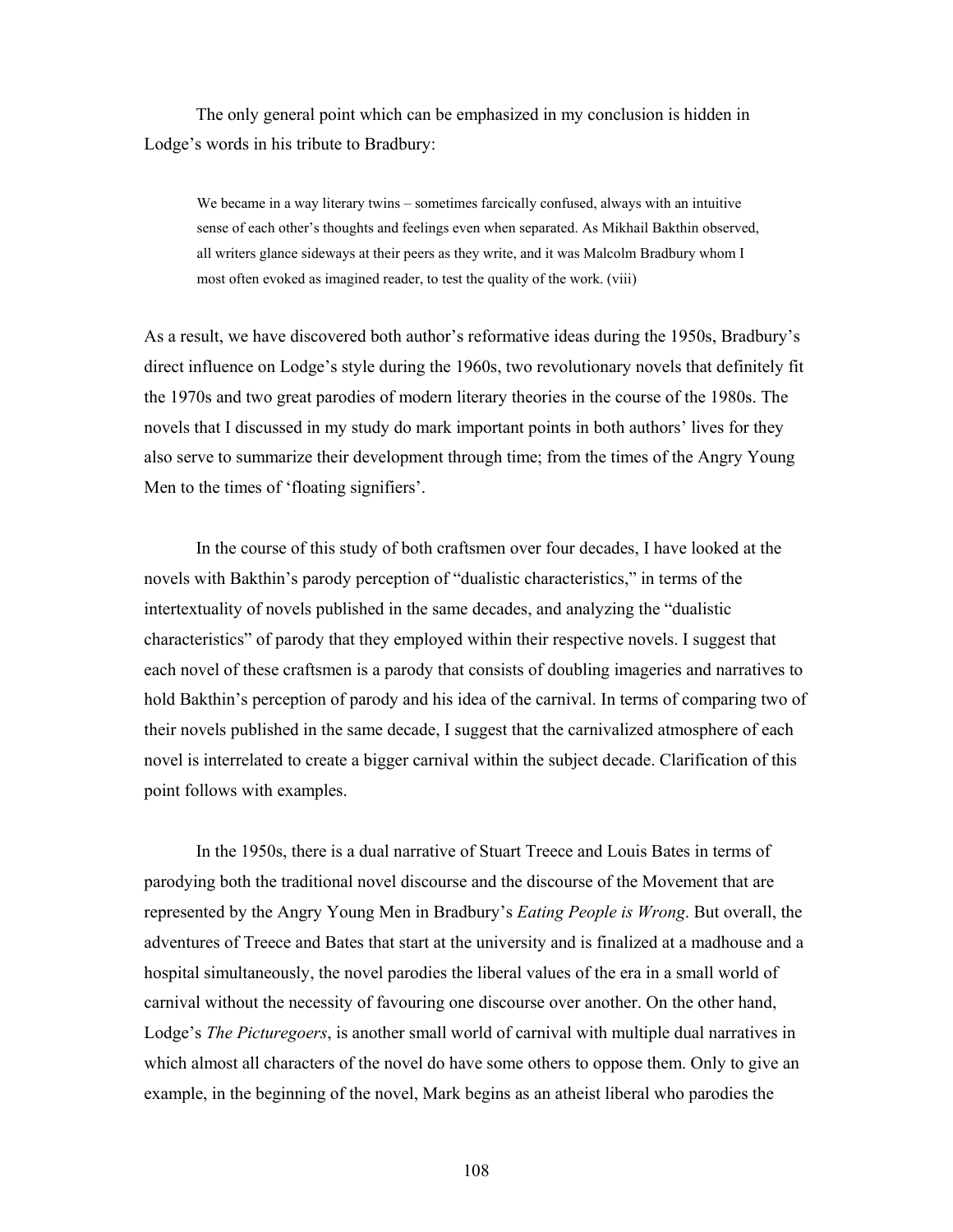values of Catholic conservatism but ends up with Catholic thoughts that question his former atheist liberal values. Likewise, Clare goes through the same reformation in reverse that becomes a liberal atheist leaving the Catholic school and values behind. Both Mark and Clare become the parodies of their former stages at the end of the novel, and in course of events, the Palladium Moviehouse stands as the marketplace of this small carnival where various thoughts and values are bought and sold. If we link these two novels written in the course of the 1950s, we discover a bigger carnival in which the liberal values of the academy and a closed community in London suburbs that both are characterized as microcosms of the society of the era, as two separate but interrelated, in Bakthin's perception "dialogic", narratives with "dual characteristics" are gathered together to discuss the new liberal and the old conservative traditional values. While Lodge proposes some changes in his characters' personal lives, – in case of Mark's life, there is a change from the new liberal values into the old conservative one, but Clare undergoes this change in reverse – Bradbury does not propose a solution but analyzes the situation from multiple perspectives.

In the 1960s, Lodge, in *The British Museum is Falling Down*, employs a dual narrative in the academic world by discussing the hard conditions that graduate students cope with in the process of finishing their MA theses on the one hand, and the expectations of their professors on the other, while carefully parodying the general atmosphere of the academy in which professors individually present their claims for prestige and power. Meanwhile, in Stepping Westward, Bradbury discusses the academic systems of Britain and America and further adds the liberal values of each country into his contrast while criticizing the academic systems of America with a smaller dual narrative of Froelich and Walker. Thus the Froelich and Walker doubling also acts as an updated version of Treece and Bates in Bradbury's related discussion in *Eating People is Wrong*. In a pertinent discussion of both novels, Lodge discusses the academic system in Britain and Bradbury discusses the same in America, and the carnivalized worlds in these separate novels are gathered together to create a bigger carnival in which the dual characteristics of both systems are parodized.

In the 1970s, Lodge's title Changing Places: A Tale of Two Campuses, clearly identifies the dual characteristics of his parody. While Morris and Philip's narratives are employed as the basic element of his carnivalized world, the parody analyzes academic systems of Britain and America in a bigger sense of the carnival. On the other hand, in *The* History Man, Bradbury updates his employment of dual characters into a final version of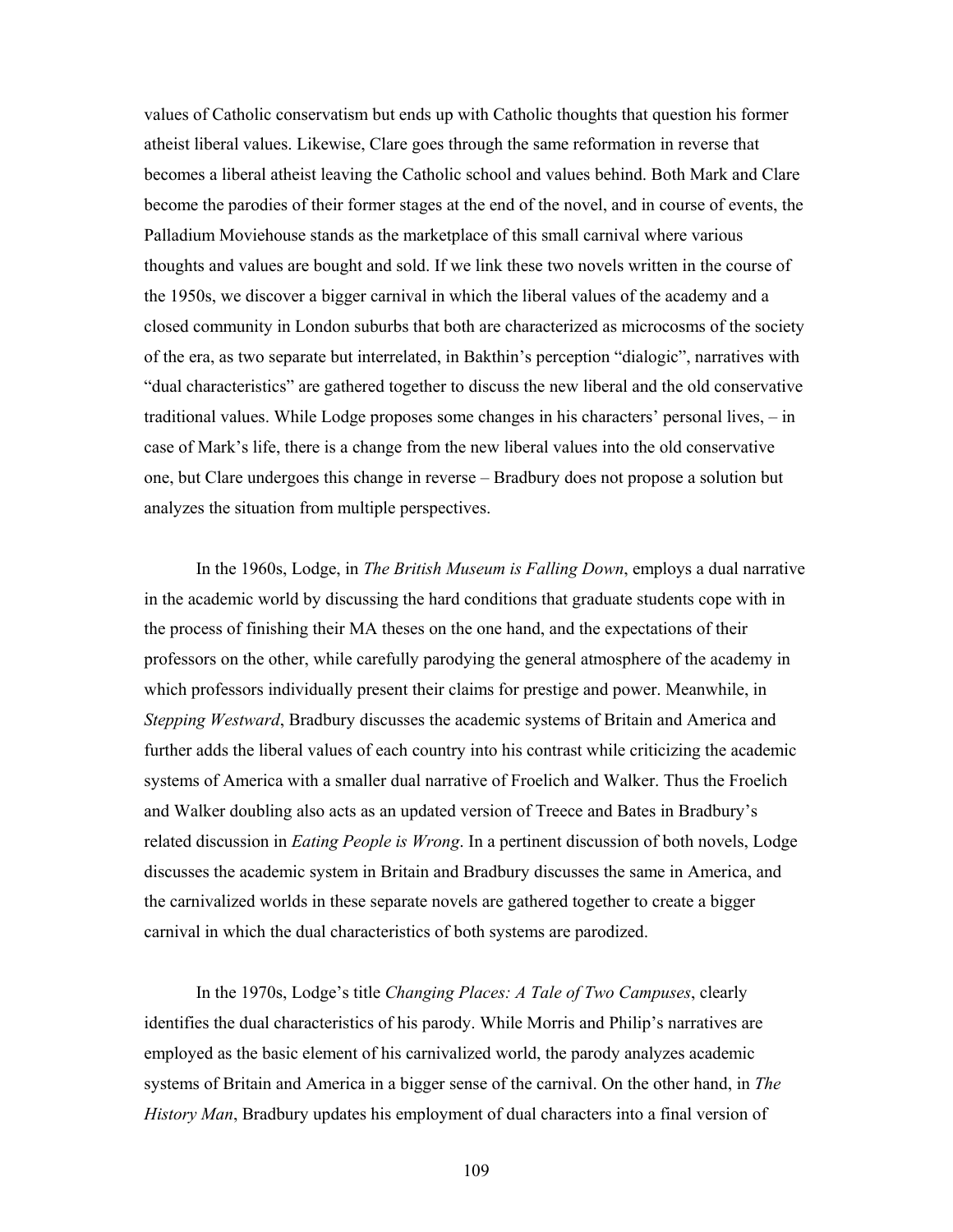Howard Kirk and Henry Beamish in an analysis of liberal as opposed to traditional academic values. He widens his carnival with student protests and academic parties in which minor discontinuities introduce a darker note, such as the suicide attempts of Henry and Barbara, whose implications are disregarded by the majorities. In a broader sense of the carnival in both novels, both Bradbury and Lodge parody the "academic star system", in Showalter's terms, with their employments of narrative styles in a postmodern fashion.

In the 1980s, Lodge, in Small World: An Academic Romance, removes the barriers between separate academic systems and gathers them together in a "global campus" where power and prestige depend on literary theories discussed in international conferences. Following the fashion of Romance genre, Lodge does not limit himself to single dual narratives but creates as many as possible in his ultimate carnival. On the other hand, in his meta-fictional work Mensonge: My Strange Quest for Structuralism's Hidden Hero, Bradbury parodies the ever-changing world of literary theory which becomes the ultimate tool for power and prestige in a "global campus". Discussed as a whole, both of these works stand as the final destination of these craftsmen's employment of parody of the academy.

"In my writing lifetime, I have published only four novels," says Bradbury in his essay "Writer and Critic" published in No, Not Bloomsbury (1987), and continues: "one for each of my adult decades – a novel apiece for the Serious Fifties, the Swinging Sixties, the Sagging Seventies and the Economic Eighties" (14-5) which all four are discussed in the course of this study. He further adds, "[i]f over those decades the novel has changed very considerably, the spirit of criticism has changed even more" (15), and gives a brief summary of the concerns he had both as an author and a critic on writing the novels we have discussed during the course of these four decades. In the following discussion, Bradbury uses a marriage metaphor to describe the relationship between his author side and his critic side. While analyzing his development as a writer on one hand, he satirizes the extreme measures that literary criticism led up to on the other.

During the fifties, "I write [*Eating People is Wrong*] about liberal anxieties, and in the prevailing spirit of moral seriousness" (15) says Bradbury while his critic was "deeply into F. R. Leavis and Lionel Trilling, the great tradition and the liberal imagination" (15). It can be seen that their marriage gets along well in the fifties. During the sixties, "we soon found we had to renegotiate our relationship. It was all very understandable. The atmosphere was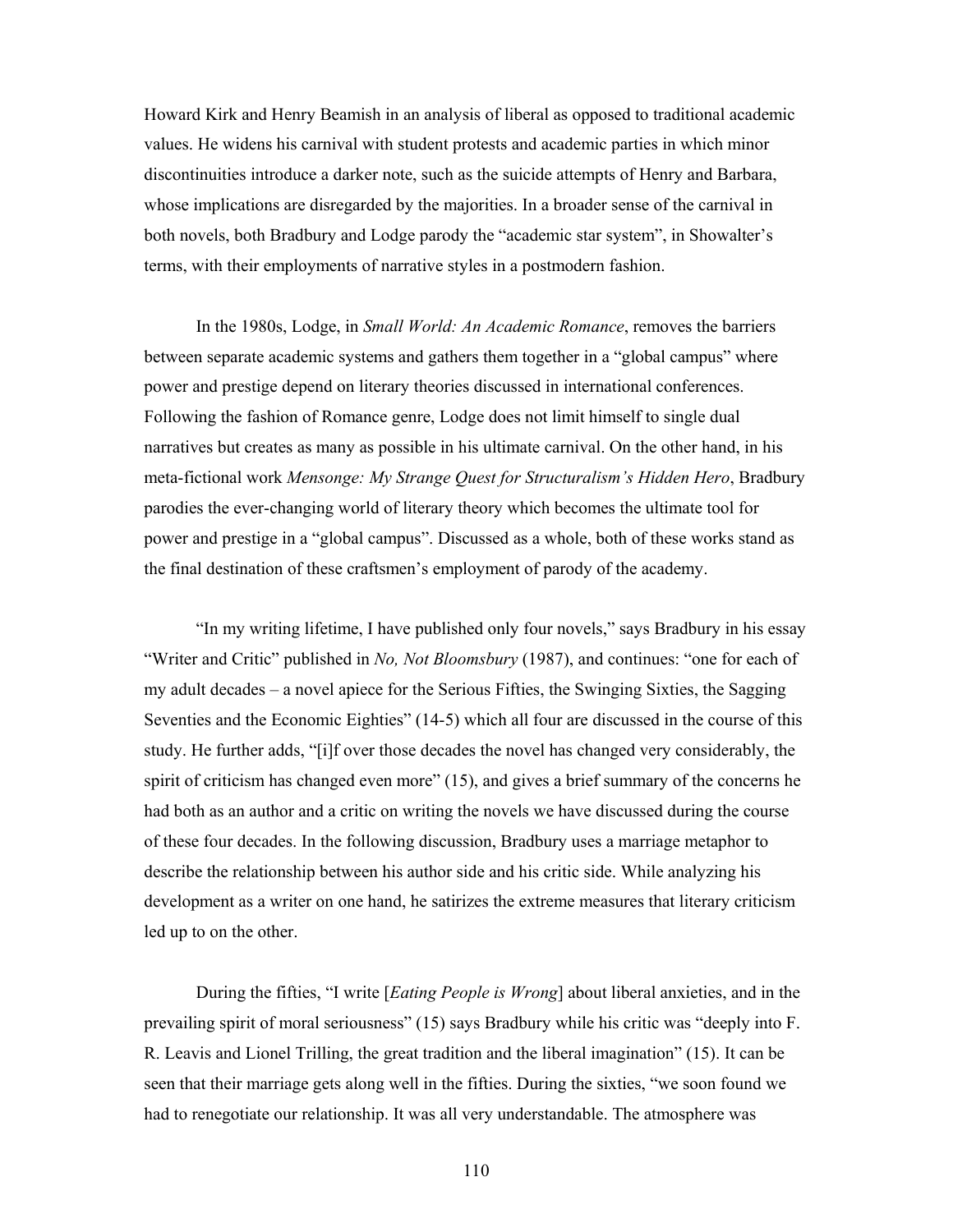changing everywhere, we were all into spontaneous bop prosody, and all the talk was of liberation and improvisation" (16) says Bradbury and talks about his 'sailing westward' as the "puritan innocence seeking American experience" (16) being a "Henry James in reverse" (16). Bradbury's critic also contributes to this change; he "put down his Leavis, and put on his levis" (16) adopting the American life style.

But by the end of the sixties and the beginning of the seventies, his critic's bookshelf begins to be filled with oeuvres of "Barthes and Barth and Barthelme, Burroughs and Burgess and Borges and Beckett and Butor, Saussure and Sapir, Schlovsky and Scholes, Sollers and Simon" (16) following the fashion of the French. When Bradbury asks his critic about the situation of literary theory in the seventies, he replies: "Leavis is dis-Kermoded, … if not entirely dis-Lodged; now we're working on structuralism" (17). His critic further adds, "Fiction is finished" and when Bradbury asks him what to write, his critic replies, "Metafiction, surfiction, intertext" (17). To please his critic, Bradbury writes The History Man, "that was all a parody of realism, a mockery of history, a book of plots and plotters" (17) and shows it to his critic but the novel disappoints him because he does not find it "postmodern enough" (17). "I want you to go to the zero degree of meaning" (17), he tells to Bradbury and when Bradbury tells him that would mean he does not exist at all, his critic says, "You do in a sense, … there has to be a something we can deconstruct" (17).

Finally, during the eighties, Bradbury writes the story of Henri Mensonge, the doyen of Structuralism, and tests the limits of meaning in the newest fashion. But this time, it is Bradbury's turn to be dissatisfied for he misses their marriage's "good old days, when [his critic] read Lawrence and not Lyotard, liked people, and believed art was moral knowledge" (18). In the meantime, his critic continues to come up with new ideas which he calls "postpostmodernism and de-de-de-de-deconstruction" (18) while Bradbury cannot stand to hear Derrida's name anymore. Unfortunately, their marriage begins to crack and Bradbury discusses the situation thus:

We've been having marriage therapy, but it doesn't do much good; when he comes into the house, I tend to go out of it. He tells me I will not write well unless I get free of him; when I offer to leave he says he cannot exist without me. He starts me and he stops me; when one of us wants the other, the other doesn't want the one. Yet I go on living in the hope that he will contrive his literature; he goes on living in the hope that I will one day contrive mine. (18)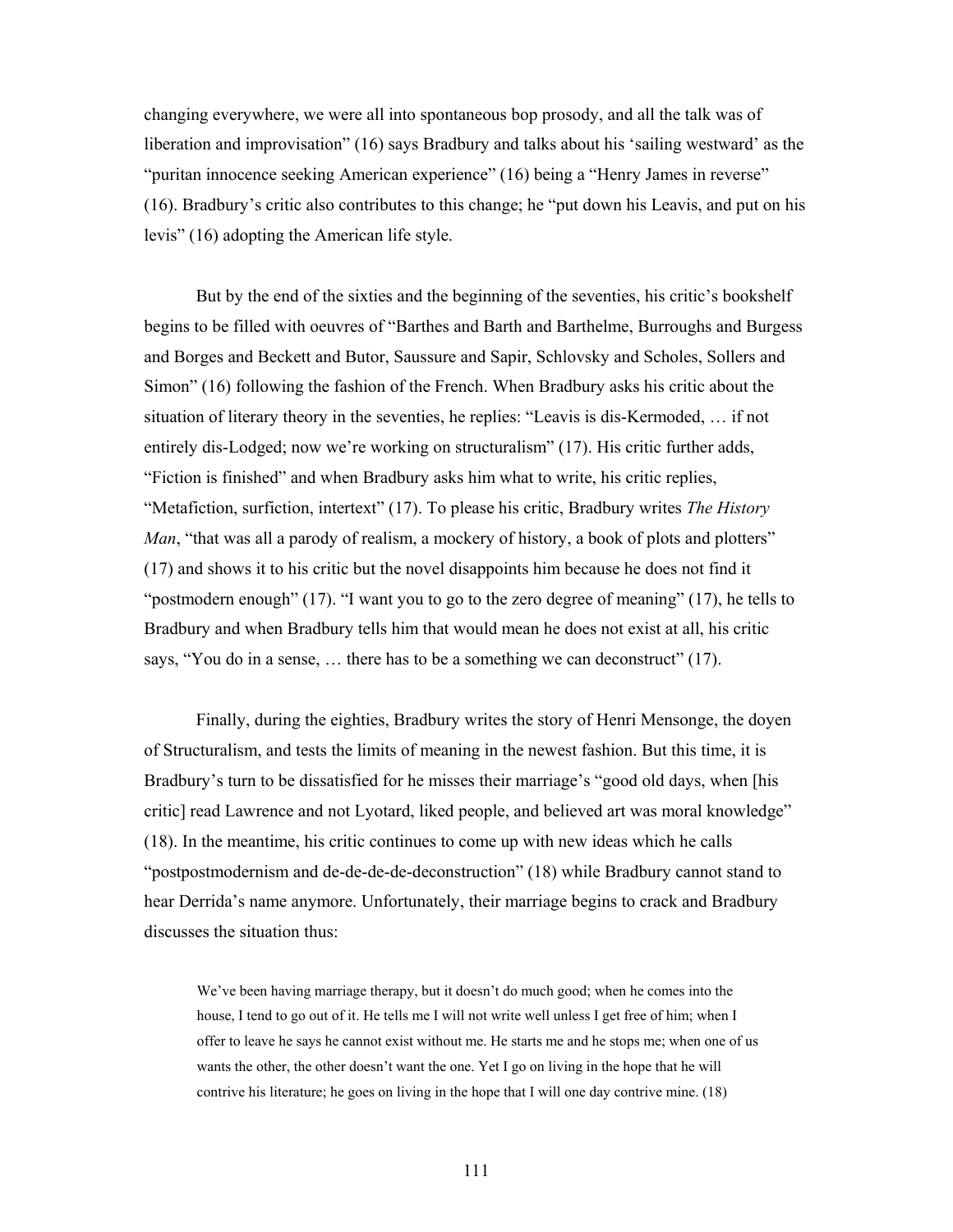This is a great discussion that portrays 'the novelist at the crossroads' that is discussed in this study. After all, Bradbury acknowledges the development of literary criticism in the course of time but his moral values on art do not appreciate the extreme limits that literary criticism inevitably leads up to. While satirizing the academy and academics in their quests for power and recognition, Bradbury also points out the de-centralization of humanity in the extreme measures of literary criticism. In "A Dog Engulfed in Sand", he stresses that The History Man is about "dehumanization" and affirms that his "sense that the struggle for humane values was put in doubt as much by the utopian desires of radicalism as by the materialism of modern society much increased" (No, Not Bloomsbury, 44). He furthermore indicates his reason: "for the values of humanism – skepticism, tolerance, gentleness – seemed rejected on all sides in a world more and more given to totalistic ideas and millennial and coercive visions" (No, Not Bloomsbury, 44). Yet, in The History Man, Bradbury distances himself from "the psychology or consciousness of the characters" (No, Not Bloomsbury, 44) and lets them speak for themselves while he satirizes the dehumanized 'plots and plotters' in their extremes. His main aim in doing so is not to include his own authorship into this limitless era in which his belief of art as 'moral knowledge' is de-centered and mocked not in just one single way but in many. In the academic scene, Bradbury portrays the 'plotters', such as Bernard Froelich and Howard Kirk, as monsters, while he discusses their victims, such as James Walker, Henry Beamish and Barbara Kirk, as tragic heroes who are wasted during the process of these monstrous 'plots'. In this sense, Bradbury's novels are about the human condition during the periods of radical developments occurring in the humanities departments of the academy.

In the meantime, David Lodge, in a recent publication titled Scenes of Academic Life (2005), indicates that academic novel "is typically focused on the humanities rather than the sciences, and treats the university as a piece of territory somewhat removed from the hurlyburly of ordinary life, a 'small world' in which ambition and desire generate comedy rather than tragedy" (1). Upon his identification of academic novels of 'plots and plotters', in Bradbury's terms, as comedy, Bradbury suggests "[a]s comedy so often deals with the gap between our ideals and our practice, irony more bitterly creates distance, difficulty, estrangement, makes us aware of the pain that lies in the body of the strangled victim" (No, Not Bloomsbury, 44). It can be suggested that Lodge mainly parodies the academy in the style of comedy whereas Bradbury does the same in the form of satire and this would be the only point that distinguishes their academic novels discussed in this study. In his essay titled

112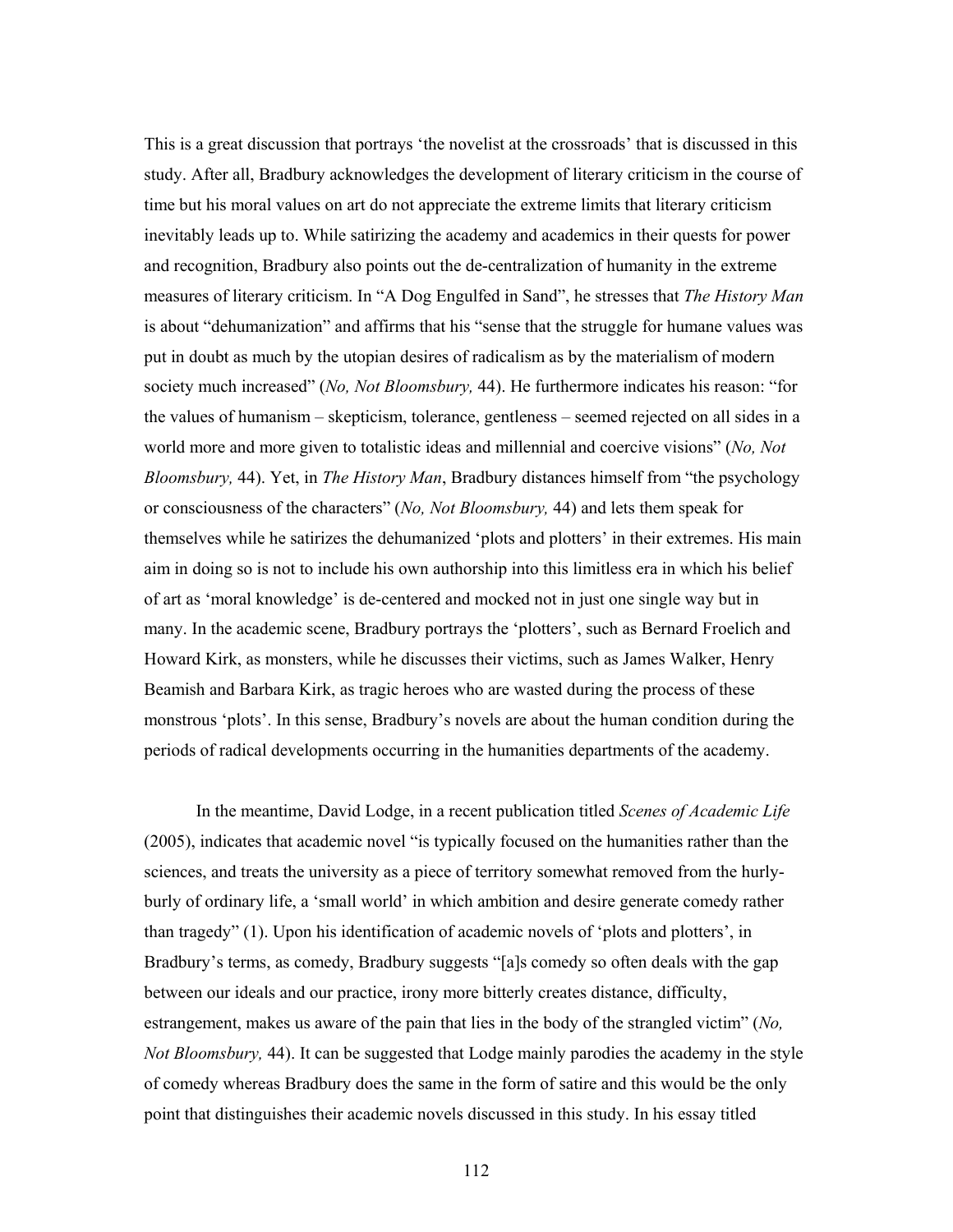"Dearing Up the Campus" Bradbury, contrary to Lodge's definition, identifies the academic novel as "an exploration and celebration of what was publicly seen as a major cultural change – a quiet welfare state revolution that transformed the class mix, career prospects, intellectual horizons and world view of an admittedly select cadre of the young in postwar Britain" (*Liar's Landscape*, 53). He further discusses this idea in "The Days of the History Men" stating that "the campus was hardly pastoral space. It had nuclear physics labs, did research for the army and great corporations, was a site of power and false consciousness. It was also the perfect place for winning hearts and minds" (*Liar's Landscape*, 108). Therefore, although both Lodge and Bradbury have the same purpose in parodying academic struggles for power and prestige as to point out the 'discontinuities' in the history of academic hierarchy, their methods – Lodge's comedy, Bradbury's satire – prove to be the main distinguishing element in their intertextual works. In his essay titled "Ideology" (1994), Terry Eagleton states that ideology "represents an attempt to mask the very conflicts from which it springs, either by denying that they exist, or by asserting their unimportance or inevitability" (*The Eagleton* Reader, 234). In line with Eagleton's perception, in their respective novels discussed in this study, both Lodge and Bradbury try to unmask and to reveal the 'plot and plotters' in the academic scene while pointing out the tragedies of the 'discontinuities' in the academic 'fellowship of discourse' in a fashion of "turning political oppression to artistic advantage" (The Eagleton Reader, 271) as Eagleton suggests in his essay titled "The End of English".

In my final words, I would like to point that, both Lodge and Bradbury were always in the literary scene, whether with their criticisms – and I must say mostly with their criticisms – or with their novels, which were surprisingly neglected by readers as well as by literary critics. Only six months before his death in 2000, Bradbury was honoured as 'knight' for his services to literature which he discussed in his essay titled "Honoured": "The form attached presented me with two boxes: one to be ticked if you agreed to let your name go forward, the other to be marked if you wanted to hear no more of this product" (Liar's Landscape, 407) and further stated: "Ten minutes after I had posted back the form, I could no longer remember which of the boxes I had ticked" (*Liar's Landscape*, 407). In the "Afterword" of *Liar's* Landscape (2006), David Lodge remarks that "[i]n fact, Malcolm hated to say no to anybody" (417). This can be one reason why Bradbury did not refuse the honour of knighthood as did Joseph Conrad, Thomas Hardy and Rudyard Kipling, but the main reason why he accepted this honour, as he stated in "Honoured", was his unconditional love to literature with a belief that "honours given to writers are honours given to literature" (Liar's Landscape, 410).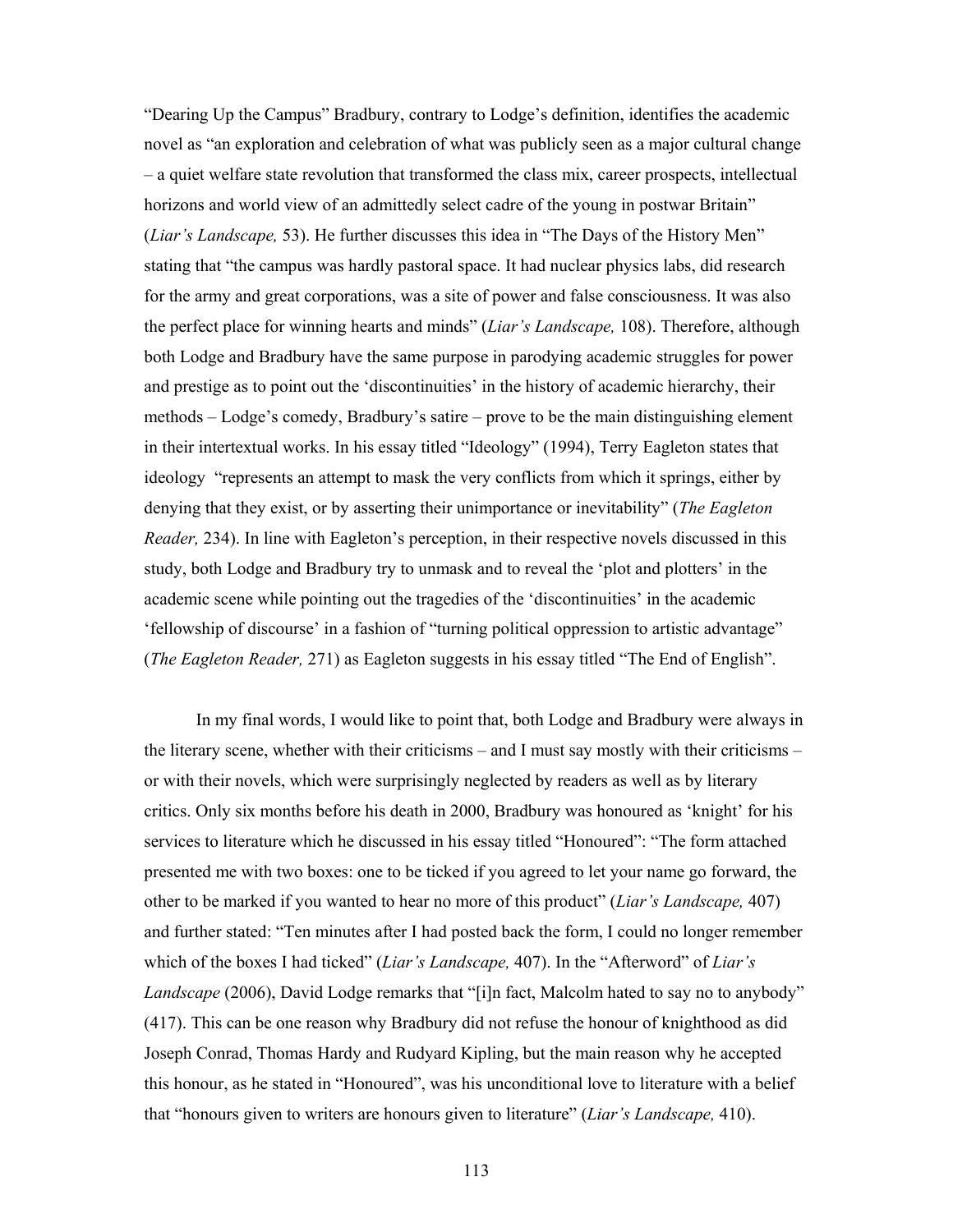Turning to the question of the relative merits of our two authors raised by Amanda Craig's wondering in her review of David Lodge's Consciousness and the Novel (2002), " … why [David Lodge], unlike Bradbury, has not been knighted yet for his services to literature [for] he is the much better critic and novelist" (2), I would say Bradbury's commitment to literature, as Lodge acknowledges in the "Afterword" of Liar's Landscape as "inexhaustible appetite for the craft and business of writing" (416), together with his genuine teaching style that produced Kazuo Ishiguro and Ian McEwan, as well as his moral concerns and his defense of them throughout his writing career would be the distinguishing factor between these two craftsmen.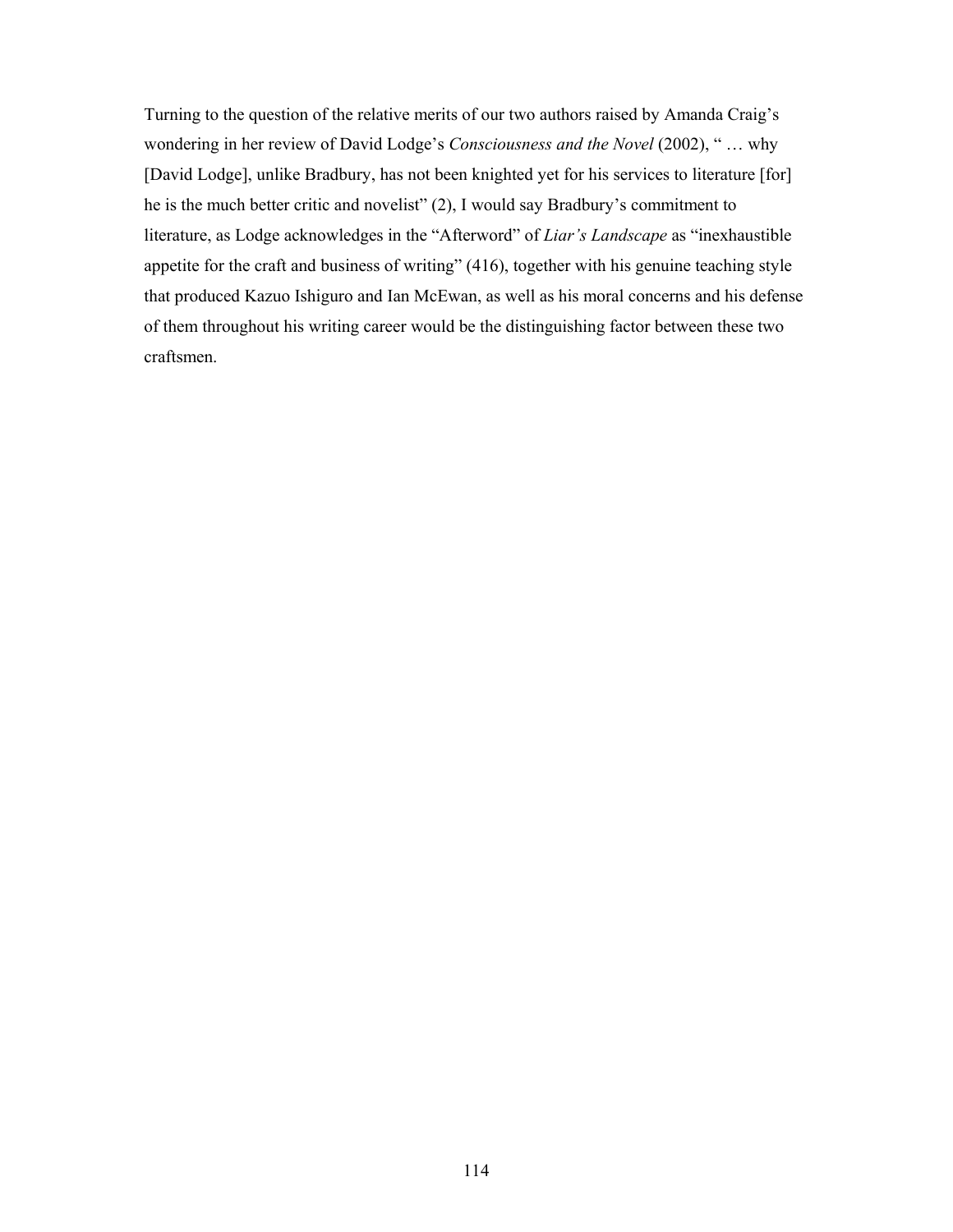Acheson, James. "Thesis and Antithesis in Malcolm Bradbury's the History Man." Journal of European Studies. 33.1 (2003), Questia, 14 Dec. 2005 <http://www.questia.com/PM.qst?a=o&d=5002549736>.

Amis, Kingsley. 1954. Lucky Jim. UK: Penguin, 2000.

- Bergonzi, Bernard. David Lodge. ed. Isobel Armstrong. Writers and Their Work. UK: Plymouth, 1995.
- Bradbury, Malcolm. Eating People is Wrong. 1959. Chicago: Academy Chicago Publishers, 1991.

\_\_\_\_\_\_\_. Stepping Westward. 1965. London: Picador, 2000.

\_\_\_\_\_\_\_. The History Man. 1975. London: Picador, 2000.

\_\_\_\_\_\_\_. Mensonge: My Strange Quest for the Structuralism's Hidden Hero. 1987. London: Arrow Books Limited, 1989.

\_\_\_\_\_\_\_. Rates of Exchange. 1983. London: Picador, 2000.

\_\_\_\_\_\_\_. To the Hermitage. 2000. London: Picador, 2001.

\_\_\_\_\_\_\_. No, Not Bloomsbury. 1987. London: Arrow Books Limited, 1989.

\_\_\_\_\_\_\_. Who Do You Think You Are. 1976. London: Arrow Books Limited, 1986.

\_\_\_\_\_\_\_. Liar's Landscape: Collected Writing from a Storyteller's Life. ed. Dominic Bradbury. London: Picador, 2006.

Christopher, David. British Culture: An Introduction, London: Routledge, 1999.

- Craig, Amanda. Rev. of Consciousness and the Novel. By David Lodge. The Literary Review, October 2002. 31.05.2006 <http://www.amandacraig.com/pages/journalism/book\_reviews/david\_lodge.htm>
- Doering, Jonathan W. "Malcolm Bradbury: A History Man for Our Times." Contemporary Review. 278. 1622. (2001): 159, Questia, 14 Dec. 2005 <http://www.questia.com/PM.qst?a=o&d=5000976565>.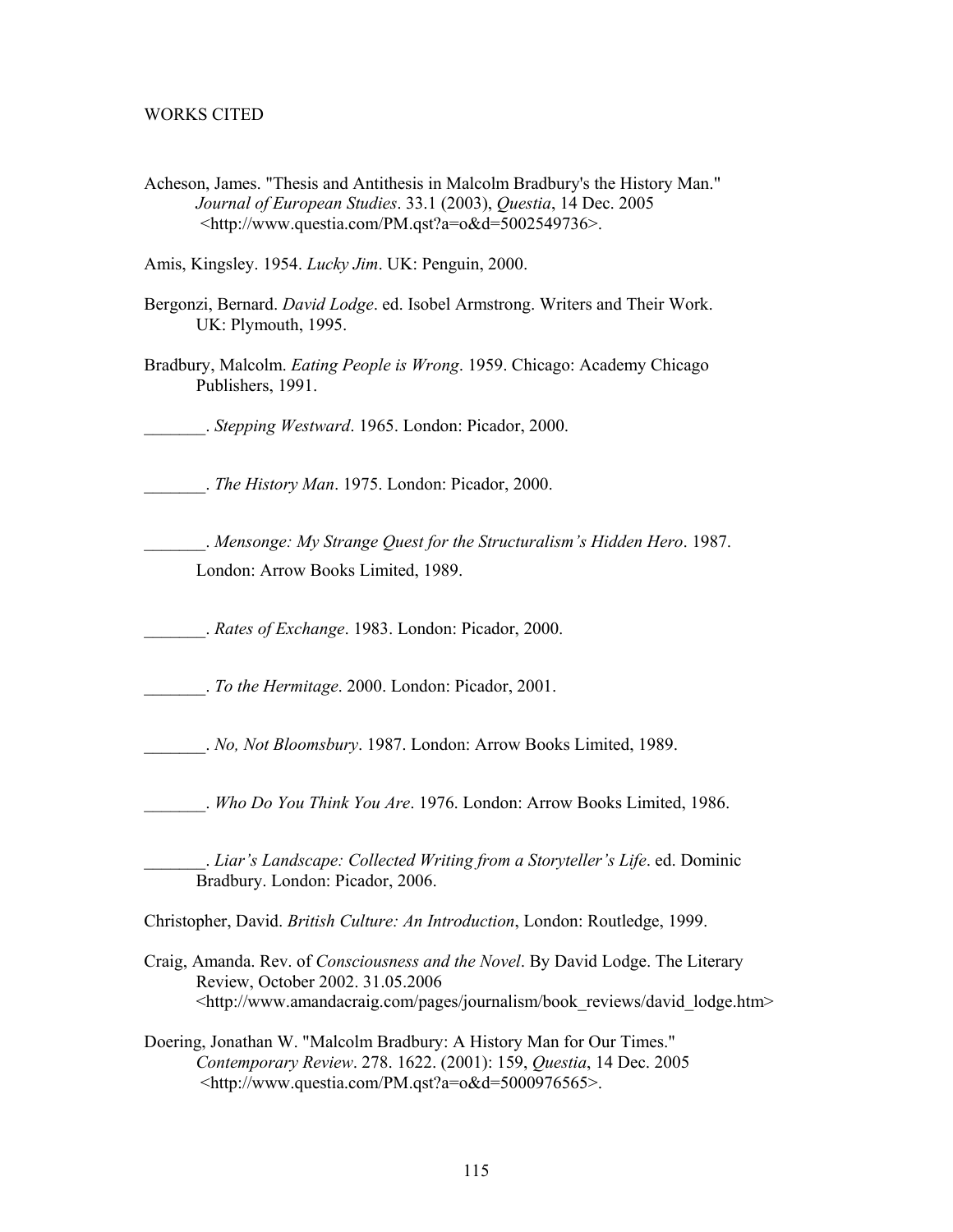Eagleton, Terry. The Eagleton Reader. ed. Stephen Regan. Oxford: Blackwell, 1998.

- Epstein, Joseph. "Civilization and Its Malcontents", The Weekly Standard, Volume 010, Issue 32, 31.05.2006 <http://www.weeklystandard.com/Utilities/printer\_preview.asp?idArticle=5546&R=C 4FE2AAE2>
- Forster, E. M. Aspects of the Novel. 1927. San Diego, New York, London: Harcourt Brace Jovanovich, 1955.
- Foucault, Michel. The Archaeology of Knowledge & The Discourse on Language. Trans. A.M. Sheridan Smith. New York: Pantheon Books, 1972.
- Head, Dominic. The Cambridge Introduction to Modern British Fiction, 1950 2000. Cambridge: UP of Cambridge, 2002.
- Heidegger, Martin. Being and Time. Trans. John Macquarrie and Edward Robinson. San Francisco: Harper, 1962
- Hutcheon, Linda. A Theory of Parody: The Teachings of Twentieth-Century Art Forms. 1985. Urbana & Chicago: UP of Illinois, 2000.

Knight, Charles. "Satire and the Academic Novel (1950)", The Literary Encyclopedia, 31.05.2006 <http://www.litencyc.com/php/stopics.php?rec=true&UID=1549>

Lodge, David. The Picturegoers. 1960. London: Penguin, 1993.

\_\_\_\_\_\_\_. The British Museum is Falling Down. 1965. England: Penguin, 1983. 2002.

\_\_\_\_\_\_\_. Changing Places: A Tale of Two Campuses. 1975. USA: Penguin, 1992.

\_\_\_\_\_\_\_. ed. Modern Criticism and Theory: A Reader. 1998. Essex: Longman, 2000.

\_\_\_\_\_\_\_. The Art of Fiction: Illustrated from Classic and Modern Texts. London: Penguin Books, 1994.

\_\_\_\_\_\_\_. Small World: An Academic Romance. 1984. USA: Penguin, 1995.

. Introduction. *Lucky Jim*. By Kingsley Amis. UK: Penguin, 2000. v-xvii.

\_\_\_\_\_\_\_. Language of Fiction: Essays in Criticism and Verbal Analysis of the English Novel. 1966. London & New York: Routledge, 2002.

\_\_\_\_\_\_\_. Scenes of Academic Life. London: Penguin, 2005.

Martin, Bruce K. David Lodge. ed. Kinley Roby. Twayne's English Author Series. New York: Twayne Publishers, 1999.